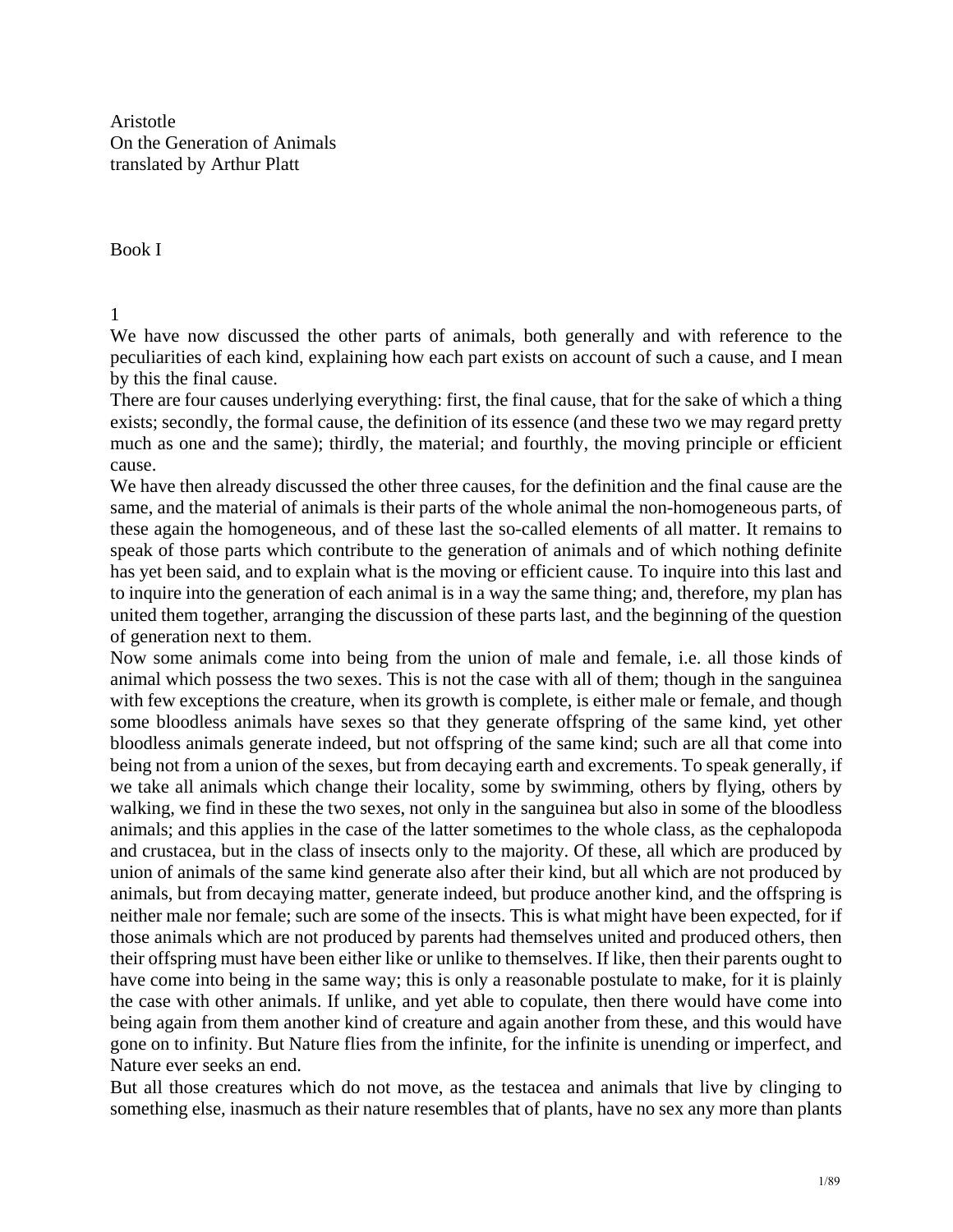have, but as applied to them the word is only used in virtue of a similarity and analogy. For there is a slight distinction of this sort, since even in plants we find in the same kind some trees which bear fruit and others which, while bearing none themselves, yet contribute to the ripening of the fruits of those which do, as in the case of the fig-tree and caprifig.

The same holds good also in plants, some coming into being from seed and others, as it were, by the spontaneous action of Nature, arising either from decomposition of the earth or of some parts in other plants, for some are not formed by themselves separately but are produced upon other trees, as the mistletoe. Plants, however, must be investigated separately.

2

Of the generation of animals we must speak as various questions arise in order in the case of each, and we must connect our account with what has been said. For, as we said above, the male and female principles may be put down first and foremost as origins of generation, the former as containing the efficient cause of generation, the latter the material of it. The most conclusive proof of this is drawn from considering how and whence comes the semen; for there is no doubt that it is out of this that those creatures are formed which are produced in the ordinary course of Nature; but we must observe carefully the way in which this semen actually comes into being from the male and female. For it is just because the semen is secreted from the two sexes, the secretion taking place in them and from them, that they are first principles of generation. For by a male animal we mean that which generates in another, and by a female that which generates in itself; wherefore men apply these terms to the macrocosm also, naming Earth mother as being female, but addressing Heaven and the Sun and other like entities as fathers, as causing generation.

Male and female differ in their essence by each having a separate ability or faculty, and anatomically by certain parts; essentially the male is that which is able to generate in another, as said above; the female is that which is able to generate in itself and out of which comes into being the offspring previously existing in the parent. And since they are differentiated by an ability or faculty and by their function, and since instruments or organs are needed for all functioning, and since the bodily parts are the instruments or organs to serve the faculties, it follows that certain parts must exist for union of parents and production of offspring. And these must differ from each other, so that consequently the male will differ from the female. (For even though we speak of the animal as a whole as male or female, yet really it is not male or female in virtue of the whole of itself, but only in virtue of a certain faculty and a certain part – just as with the part used for sight or locomotion – which part is also plain to sense-perception.)

Now as a matter of fact such parts are in the female the so-called uterus, in the male the testes and the penis, in all the sanguinea; for some of them have testes and others the corresponding passages. There are corresponding differences of male and female in all the bloodless animals also which have this division into opposite sexes. But if in the sanguinea it is the parts concerned in copulation that differ primarily in their forms, we must observe that a small change in a first principle is often attended by changes in other things depending on it. This is plain in the case of castrated animals, for, though only the generative part is disabled, yet pretty well the whole form of the animal changes in consequence so much that it seems to be female or not far short of it, and thus it is clear than an animal is not male or female in virtue of an isolated part or an isolated faculty. Clearly, then, the distinction of sex is a first principle; at any rate, when that which distinguishes male and female suffers change, many other changes accompany it, as would be the case if a first principle is changed.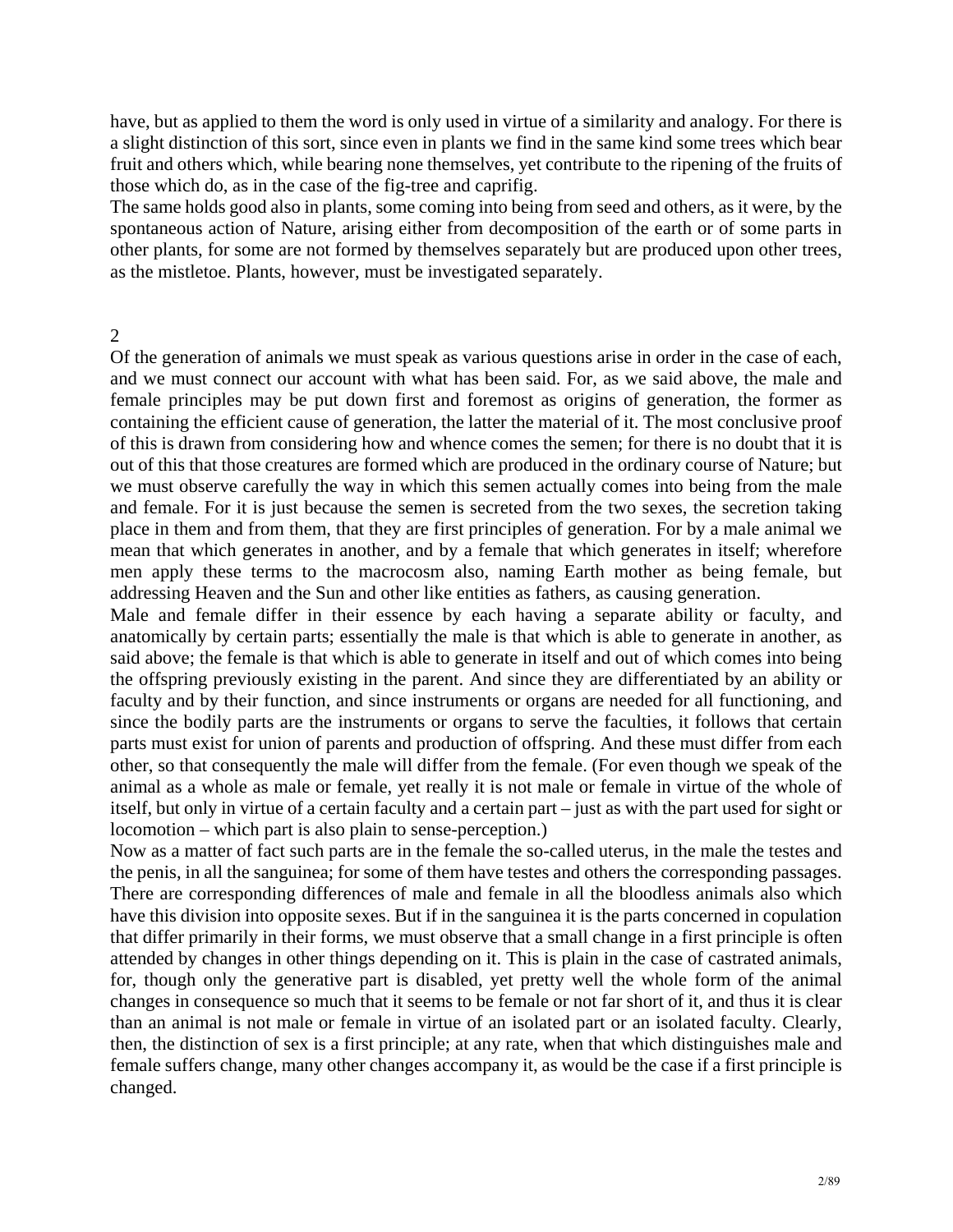#### 3

The sanguinea are not all alike as regards testes and uterus. Taking the former first, we find that some of them have not testes at all, as the classes of fish and of serpents, but only two spermatic ducts. Others have testes indeed, but internally by the loin in the region of the kidneys, and from each of these a duct, as in the case of those animals which have no testes at all, these ducts unite also as with those animals; this applies (among animals breathing air and having a lung) to all birds and oviparous quadrupeds. For all these have their testes internal near the loin, and two ducts from these in the same way as serpents; I mean the lizards and tortoises and all the scaly reptiles. But all the vivipara have their testes in front; some of them inside at the end of the abdomen, as the dolphin, not with ducts but with a penis projecting externally from them; others outside, either pendent as in man or towards the fundament as in swine. They have been discriminated more accurately in the Enquiries about Animals.

The uterus is always double, just as the testes are always two in the male. It is situated either near the pudendum (as in women, and all those animals which bring forth alive not only externally but also internally, and all fish that lay eggs externally) or up towards the hypozoma (as in all birds and in viviparous fishes). The uterus is also double in the crustacea and the cephalopoda, for the membranes which include their so-called eggs are of the nature of a uterus. It is particularly hard to distinguish in the case of the poulps, so that it seems to be single, but the reason of this is that the bulk of the body is everywhere similar.

It is double also in the larger insects; in the smaller the question is uncertain owing to the small size of the body.

Such is the description of the aforesaid parts of animals.

#### 4

With regard to the difference of the spermatic organs in males, if we are to investigate the causes of their existence, we must first grasp the final cause of the testes. Now if Nature makes everything either because it is necessary or because it is better so, this part also must be for one of these two reasons. But that it is not necessary for generation is plain; else had it been possessed by all creatures that generate, but as it is neither serpents have testes nor have fish; for they have been seen uniting and with their ducts full of milt. It remains then that it must be because it is somehow better so. Now it is true that the business of most animals is, you may say, nothing else than to produce young, as the business of a plant is to produce seed and fruit. But still as, in the case of nutriment, animals with straight intestines are more violent in their desire for food, so those which have not testes but only ducts, or which have them indeed but internally, are all quicker in accomplishing copulation. But those which are to be more temperate in the one case have not straight intestines, and in the other have their ducts twisted to prevent their desire being too violent and hasty. It is for this that the testes are contrived; for they make the movement of the spermatic secretion steadier, preserving the folding back of the passages in the vivipara, as horses and the like, and in man. (For details see the Enquiries about Animals.) For the testes are no part of the ducts but are only attached to them, as women fasten stones to the loom when weaving; if they are removed the ducts are drawn up internally, so that castrated animals are unable to generate; if they were not drawn up they would be able, and before now a bull mounting immediately after castration has caused conception in the cow because the ducts had not yet been drawn up. In birds and oviparous quadrupeds the testes receive the spermatic secretion, so that its expulsion is slower than in fishes. This is clear in the case of birds, for their testes are much enlarged at the time of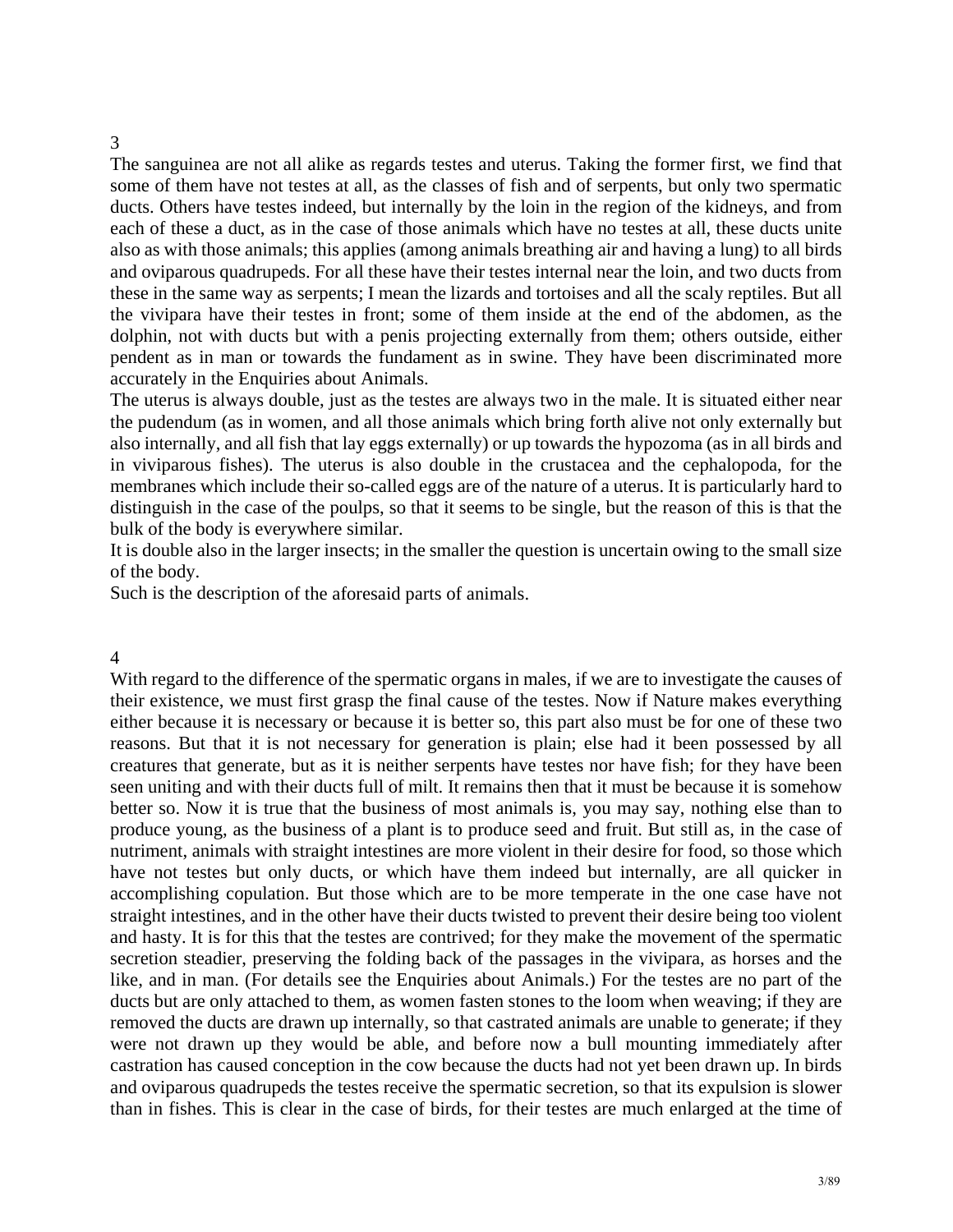copulation, and all those which pair at one season of the year have them so small when this is past that they are almost indiscernible, but during the season they are very large. When the testes are internal the act of copulation is quicker than when they are external, for even in the latter case the semen is not emitted before the testes are drawn up.

### 5

Besides, quadrupeds have the organ of copulation, since it is possible for them to have it, but for birds and the footless animals it is not possible, because the former have their legs under the middle of the abdomen and the latter have no legs at all; now the penis depends from that region and is situated there. (Wherefore also the legs are strained in intercourse, both the penis and the legs being sinewy.) So that, since it is not possible for them to have this organ, they must necessarily either have no testes also, or at any rate not have them there, as those animals that have both penis and testes have them in the same situation.

Further, with those animals at any rate that have external testes, the semen is collected together before emission, and emission is due to the penis being heated by its movement; it is not ready for emission at immediate contact as in fishes.

All the vivipira have their testes in front, internally or externally, except the hedgehog; he alone has them near the loin. This is for the same reason as with birds, because their union must be quick, for the hedgehog does not, like the other quadrupeds, mount upon the back of the female, but they conjugate standing upright because of their spines.

So much for the reasons why those animals have testes which have them, and why they are sometimes external and sometimes internal.

### 6

All those animals which have no testes are deficient in this part, as has been said, not because it is better to be so but simply because of necessity, and secondly because it is necessary that their copulation should be speedy. Such is the nature of fish and serpents. Fish copulate throwing themselves alongside of the females and separating again quickly. For as men and all such creatures must hold their breath before emitting the semen, so fish at such times must cease taking in the sea-water, and then they perish easily. Therefore they must not mature the semen during copulation, as viviparous land-animals do, but they have it all matured together before the time, so as not to be maturing it while in contact but to emit it ready matured. So they have no testes, and the ducts are straight and simple. There is a small part similar to this connected with the testes in the system of quadrupeds, for part of the reflected duct is sanguineous and part is not; the fluid is already semen when it is received by and passes through this latter part, so that once it has arrived there it is soon emitted in these quadrupeds also. Now in fishes the whole passage resembles the last section of the reflected part of the duct in man and similar animals.

7

Serpents copulate twining round one another, and, as said above, have neither testes nor penis, the latter because they have no legs, the former because of their length, but they have ducts like for on account of their extreme length the seminal fluid would take too long in its passage and be cooled if it were further delayed by testes. (This happens also if the penis is large; such men are less fertile than when it is smaller because the semen, if cold, is not generative, and that which is carried too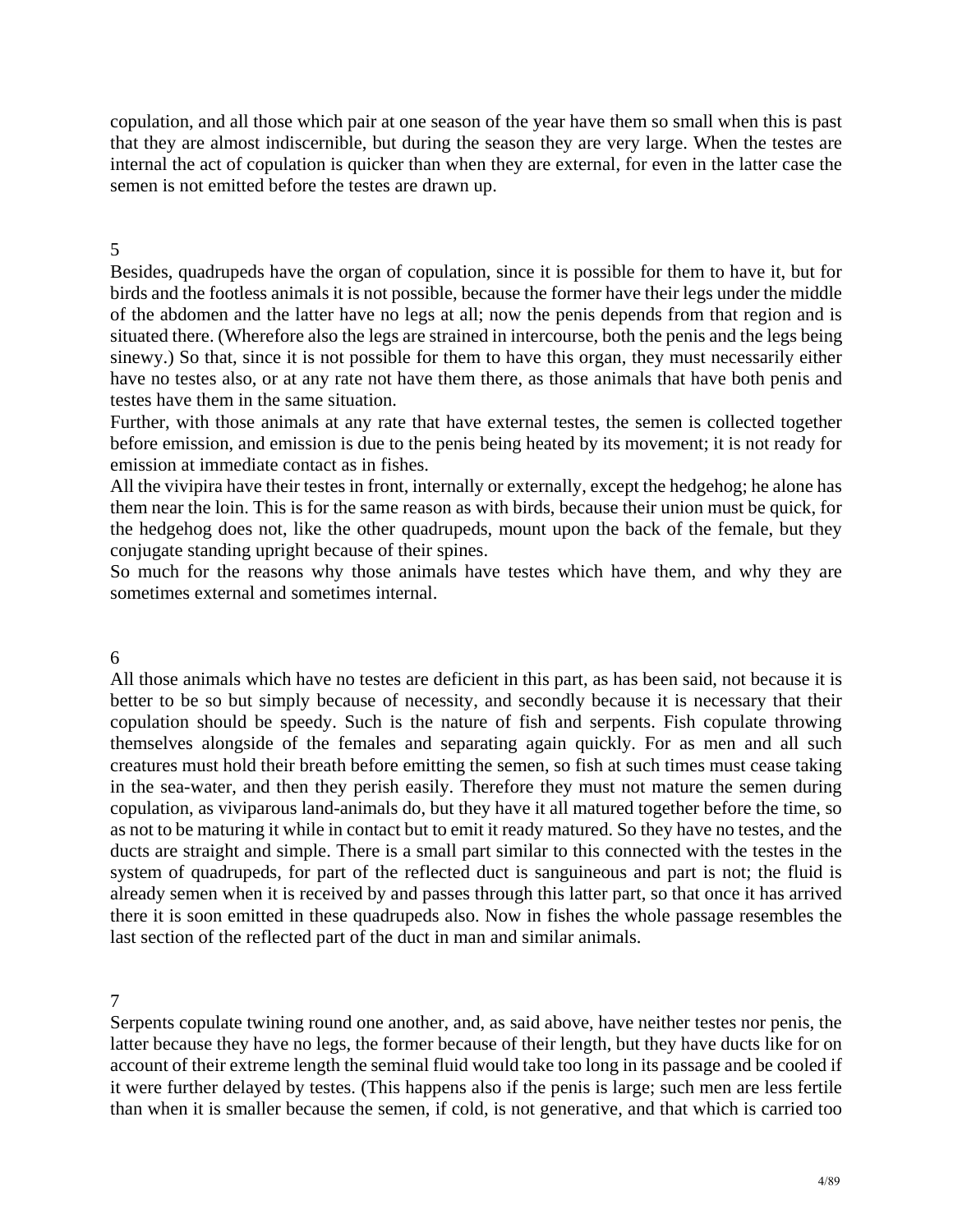far is cooled.) So much for the reason why some animals have testes and others not. Serpents intertwine because of their inaptitude to cast themselves alongside of one another. For they are too long to unite closely with so small a part and have no organs of attachment, so they make use of the suppleness of their bodies, intertwining. Wherefore also they seem to be slower in copulation than fish, not only on account of the length of the ducts but also of this elaborate arrangement in uniting.

# 8

It is not easy to state the facts about the uterus in female animals, for there are many points of difference. The vivipara are not alike in this part; women and all the vivipara with feet have the uterus low down by the pudendum, but the cartilaginous viviparous fish have it higher up near the hypozoma. In the ovipara, again, it is low in fish (as in women and the viviparous quadrupeds), high in birds and all oviparous quadrupeds. Yet even these differences are on a principle. To begin with the ovipara, they differ in the manner of laying their eggs, for some produce them imperfect, as fishes whose eggs increase and are finally developed outside of them. The reason is that they produce many young, and this is their function as it is with plants. If then they perfected the egg in themselves they must needs be few in number, but as it is, they have so many that each uterus seems to be an egg, at any rate in the small fishes. For these are the most productive, just as with the other animals and plants whose nature is analogous to theirs, for the increase of size turns with them to seed.

may be preserved they must have a hard covering (for their envelope is soft so long as they are But the eggs of birds and the quadrupedal ovipara are perfect when produced. In order that these increasing in size), and the shell is made by heat squeezing out the moisture for the earthy material; consequently the place must be hot in which this is to happen. But the part about the hypozoma is hot, as is shown by that being the part which concocts the food. If then the eggs must be within the uterus, then the uterus must be near the hypozoma in those creatures which produce their eggs in a perfect form. Similarly it must be low down in those which produce them imperfect, for it is profitable that it should be so. And it is more natural for the uterus to be low down than high up, when Nature has no other business in hand to hinder it; for its end is low down, and where is the end, there is the function, and the uterus itself is naturally where the function is.

### 9

We find differences in the vivipara also as compared with one another. Some produce their young alive, not only externally, but also internally, as men, horses, dogs, and all those which have hair, and among aquatic animals, dolphins, whales, and such cetacea.

### 10

But the cartilaginous fish and the vipers produce their young alive externally, but first produce eggs internally. The egg is perfect, for so only can an animal be generated from an egg, and nothing comes from an imperfect one. It is because they are of a cold nature, not hot as some assert, that they do not lay their eggs externally.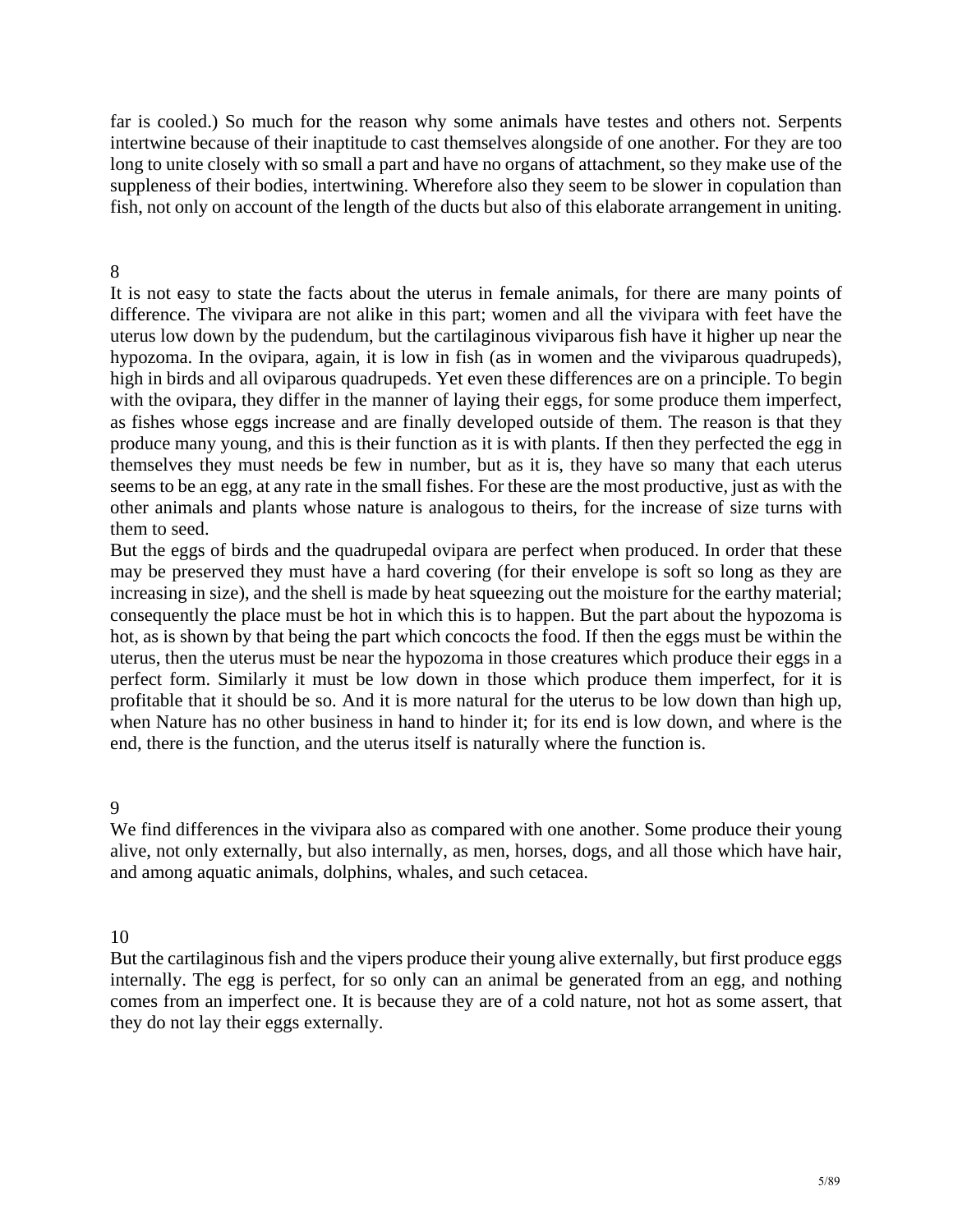11

At least they certainly produce their eggs in a soft envelope, the reason being that they have but little heat and so their nature does not complete the process of drying the egg-shell. Because, then, they are cold they produce soft-shelled eggs, and because the eggs are soft they do not produce them externally; for that would have caused their destruction.

The process is for the most part the same as in birds, for the egg descends and the young is hatched from it near the vagina, where the young is produced in those animals which are viviparous from the beginning. Therefore in such animals the uterus is dissimilar to that of both the vivipara and ovipara, because they participate in both classes; for it is at once near the hypozoma and also stretching along downwards in all the cartilaginous fishes. But the facts about this and the other kinds of uterus must be gathered from inspection of the drawings of dissections and from the Enquiries. Thus, because they are oviparous, laying perfect eggs, they have the uterus placed high, but, as being viviparous, low, participating in both classes.

Animals that are viviparous from the beginning all have it low, Nature here having no other why it is low in some and high in others near the hypozoma. business to interfere with her, and their production having no double character. Besides this, it is impossible for animals to be produced alive near the hypozoma, for the foetus must needs be heavy and move, and that region in the mother is vital and would not be able to bear the weight and the movement. Thirdly, parturition would be difficult because of the length of the passage to be traversed; even as it is there is difficulty with women if they draw up the uterus in parturition by yawning or anything of the kind, and even when empty it causes a feeling of suffocation if moved upwards. For if a uterus is to hold a living animal it must be stronger than in ovipara, and therefore in all the vivipara it is fleshy, whereas when the uterus is near the hypozoma it is membranous. And this is clear also in the case of the animals which produce young by the mixed method, for their eggs are high up and sideways, but the living young are produced in the lower part of the uterus. So much for the reason why differences are found in the uterus of various animals, and generally

2 1

Why is the uterus always internal, but the testes sometimes internal, sometimes external? The reason for the uterus always being internal is that in this is contained the egg or foetus, which needs guarding, shelter, and maturation by concoction, while the outer surface of the body is easily injured and cold. The testes vary in position because they also need shelter and a covering to preserve them and to mature the semen; for it would be impossible for them, if chilled and stiffened, to be drawn up and discharge it. Therefore, whenever the testes are visible, they have a cuticular covering known as the scrotum. If the nature of the skin is opposed to this, being too hard to be adapted for enclosing them or for being soft like a true 'skin', as with the scaly integument of fish and reptiles, then the testes must needs be internal. Therefore they are so in dolphins and all the cetacea which have them, and in the oviparous quadrupeds among the scaly animals. The skin of birds also is hard so that it will not conform to the size of anything and enclose it neatly. (This is another reason with all these animals for their testes being internal besides those previously mentioned as arising necessarily from the details of copulation.) For the same reason they are internal in the elephant and hedgehog, for the skin of these, too, is not well suited to keep the protective part separate.

oviparous, and in the latter class again it differs in those which have the uterus low and those which have it near the hypozoma, as in fishes compared with birds and oviparous quadrupeds. And it is [The position of the uterus differs in animals viviparous within themselves and those externally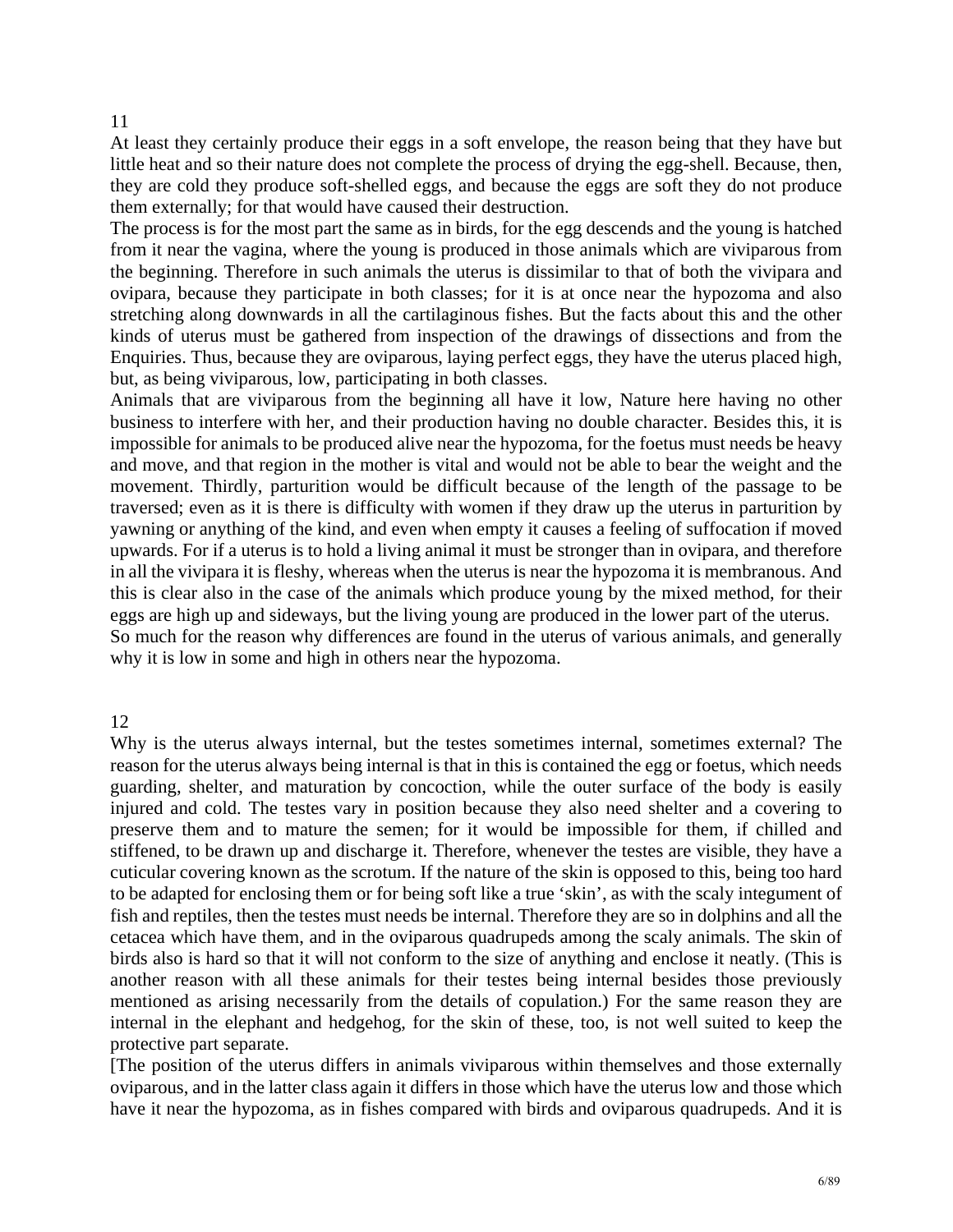different again in those which produce young in both ways, being oviparous internally and viviparous externally. For those which are viviparous both internally and externally have the uterus placed on the abdomen, as men, cattle, dogs, and the like, since it is expedient for the safety and growth of the foetus that no weight should be upon the uterus.]

# 13

The passages also are different through which the solid and liquid excreta pass out in all the vivipara. Wherefore both males and females in this class all have a part whereby the urine is voided, and this serves also for the issue of the semen in males, of the offspring in females. This passage is situated above and in front of the passage of the solid excreta. The passage is the same as that of the solid nutriment in all those animals that have no penis, in all the ovipara, even those of them that have a bladder, as the tortoises. For it is for the sake of generation, not for the evacuation of the urine, that the passages are double; but because the semen is naturally liquid, the liquid excretion also shares the same passage. This is clear from the fact that all animals produce semen, but all do not void liquid excrement. Now the spermatic passages of the male must be fixed and must not wander, and the same applies to the uterus of the female, and this fixing must take place at either the front or the back of the body. To take the uterus first, it is in the front of the body in vivipara because of the foetus, but at the loin and the back in ovipara. All animals which are internally oviparous and externally viviparous are in an intermediate condition because they participate in both classes, being at once oviparous and viviparous. For the upper part of the uterus, where the eggs are produced, is under the hypozoma by the loin and the back, but as it advances is low at the abdomen; for it is in that part that the animal is viviparous. In these also the passage for solid excrement and for copulation is the same, for none of these, as has been said already, has a separate pudendum.

spine. For they must not wander but be settled, and that is the character of the region of the back, The same applies to the passages in the male, whether they have testes or no, as to the uterus of the ovipara. For in all of them, not only in the ovipara, the ducts adhere to the back and the region of the which gives continuity and stability. Now in those which have internal testes, the ducts are fixed from the first, and they are fixed in like manner if the testes are external; then they meet together towards the region of the penis.

The like applies to the ducts in the dolphins, but they have their testes hidden under the abdominal cavity.

We have now discussed the situation of the parts contributing to generation, and the causes thereof.

## 14

The bloodless animals do not agree either with the sanguinea or with each other in the fashion of the parts contributing to generation. There are four classes still left to deal with, first the crustacea, secondly the cephalopoda, thirdly the insects, and fourthly the testacea. We cannot be certain about all of them, but that most of them copulate is plain; in what manner they unite must be stated later. The crustacea copulate like the retromingent quadrupeds, fitting their tails to one another, the one supine and the other prone. For the flaps attached to the sides of the tail being long prevent them from uniting with the belly against the back. The males have fine spermatic ducts, the females a membranous uterus alongside the intestine, cloven on each side, in which the egg is produced.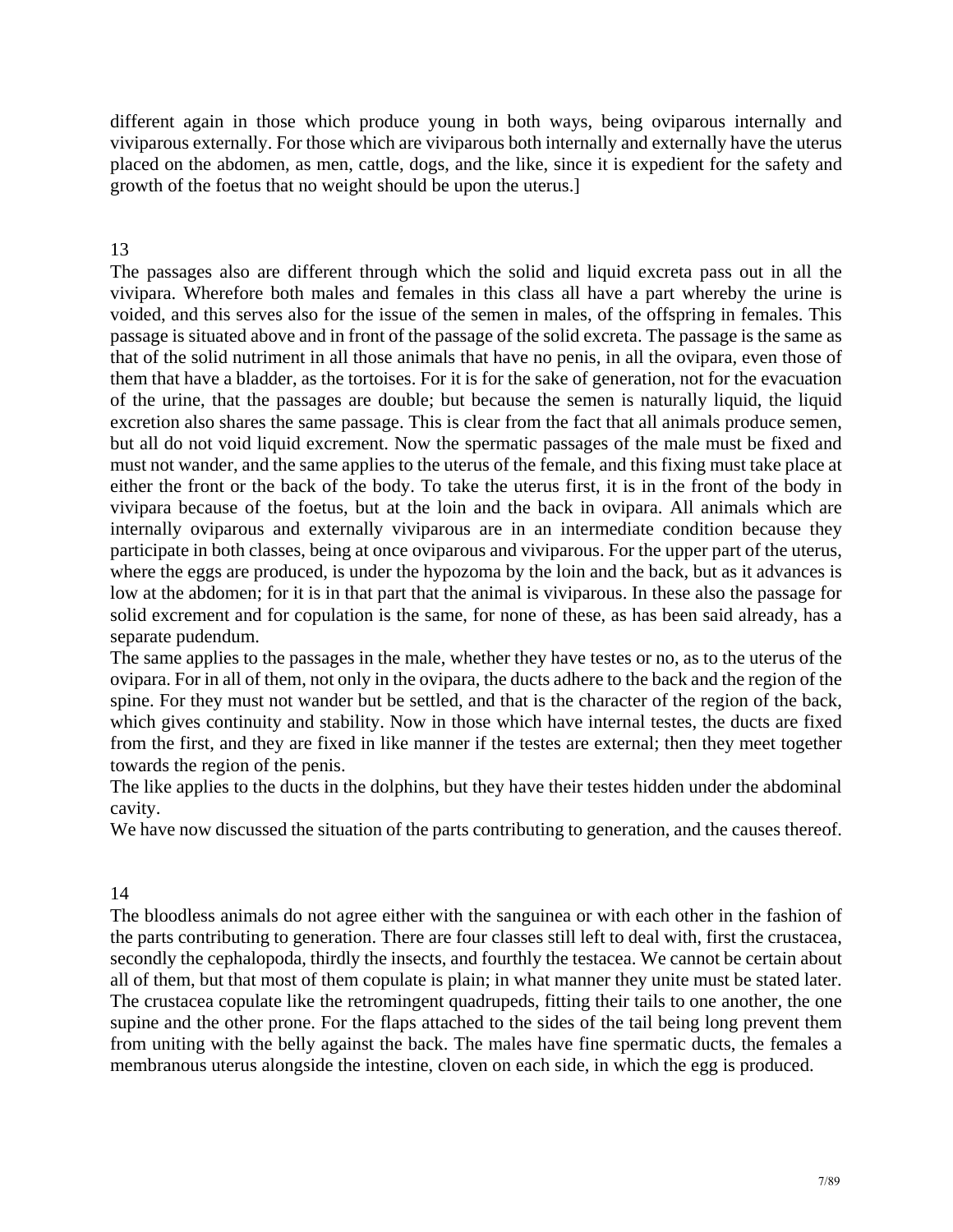#### 15

The cephalopoda entwine together at the mouth, pushing against one another and enfolding their arms. This attitude is necessary, because Nature has bent backwards the end of the intestine and brought it round near the mouth, as has been said before in the treatise on the parts of animals. The female has a part corresponding to the uterus, plainly to be seen in each of these animals, for it contains an egg which is at first indivisible to the eye but afterwards splits up into many; each of these eggs is imperfect when deposited, as with the oviparous fishes. In the cephalopoda (as also in the crustacea) the same passage serves to void the excrement and leads to the part like a uterus, for the male discharges the seminal fluid through this passage. And it is on the lower surface of the body, where the mantle is open and the sea-water enters the cavity. Hence the union of the male with the female takes place at this point, for it is necessary, if the male discharges either semen or a part of himself or any other force, that he should unite with her at the uterine passage. But the insertion, in the case of the poulps, of the arm of the male into the funnel of the female, by which arm the fishermen say the male copulates with her, is only for the sake of attachment, and it is not an organ useful for generation, for it is outside the passage in the male and indeed outside the body of the male altogether.

Sometimes also cephalopoda unite by the male mounting on the back of the female, but whether for generation or some other cause has not yet been observed.

#### 16

Some insects copulate and the offspring are produced from animals of the same name, just as with generate; but the result is not a creature of the same kind, but only a scolex, and these insects do not come into being from animals but from putrefying matter, liquid or solid; such are fleas, flies, and cantharides. Others again are neither produced from animals nor unite with each other; such are gnats, 'conopes', and many similar kinds. In most of those which unite the female is larger than the the sanguinea; such are the locusts, cicadae, spiders, wasps, and ants. Others unite indeed and male. The males do not appear to have spermatic passages. In most cases the male does not insert any part into the female, but the female from below upwards into the male; this has been observed in many cases (as also that the male mounts the female), the opposite in few cases; but observations are not yet comprehensive enough to enable us to make a distinction of classes. And generally it is the rule with most of the oviparous fish and oviparous quadrupeds that the female is larger than the because this is expedient in view of the increase of bulk in conception by reason of the eggs. In the female the part analogous to the uterus is cleft and extends along the intestine, as with the other animals; in this are produced the results of conception. This is clear in locusts and all other large insects whose nature it is to unite; most insects are too small to be observed in this respect.

Such is the character of the generative organs in animals which were not spoken of before. It remains now to speak of the homogeneous parts concerned, the seminal fluid and milk. We will take the former first, and treat of milk afterwards.

### 17

Some animals manifestly emit semen, as all the sanguinea, but whether the insects and semen or not; and, if not semen, whether she does not contribute anything else either, or whether she contributes something else which is not semen. We must also inquire what those animals which cephalopoda do so is uncertain. Therefore this is a question to be considered, whether all males do so, or not all; and if not all, why some do and some not; and whether the female also contributes any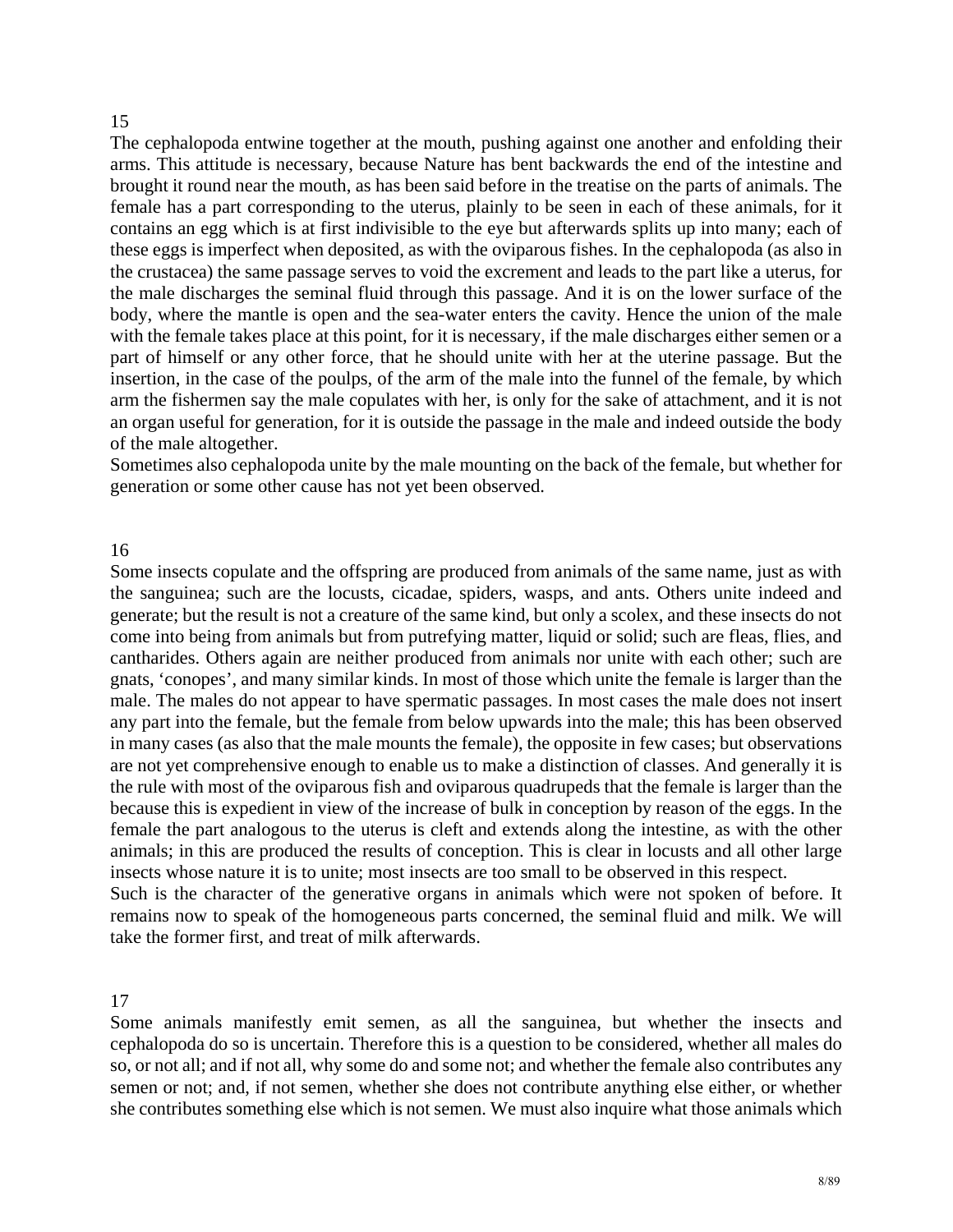emit semen contribute by means of it to generation, and generally what is the nature of semen, and of the so-called catamenia in all animals which discharge this liquid.

Now it is thought that all animals are generated out of semen, and that the semen comes from the parents. Wherefore it is part of the same inquiry to ask whether both male and female produce it or only one of them, and to ask whether it comes from the whole of the body or not from the whole; for if the latter is true it is reasonable to suppose that it does not come from both parents either. Accordingly, since some say that it comes from the whole of the body, we must investigate this question first.

The proofs from which it can be argued that the semen comes from each and every part of the body parents, for the young are born like them part for part as well as in the whole body; if then the may be reduced to four. First, the intensity of the pleasure of coition; for the same state of feeling is more pleasant if multiplied, and that which affects all the parts is multiplied as compared with that which affects only one or a few. Secondly, the alleged fact that mutilations are inherited, for they argue that since the parent is deficient in this part the semen does not come from thence, and the result is that the corresponding part is not formed in the offspring. Thirdly, the resemblances to the coming of the semen from the whole body is cause of the resemblance of the whole, so the parts would be like because it comes from each of the parts. Fourthly, it would seem to be reasonable to say that as there is some first thing from which the whole arises, so it is also with each of the parts, and therefore if semen or seed is cause of the whole so each of the parts would have a seed peculiar to itself. And these opinions are plausibly supported by such evidence as that children are born with a likeness to their parents, not in congenital but also in acquired characteristics; for before now, when the parents have had scars, the children have been born with a mark in the form of the scar in the same place, and there was a case at Chalcedon where the father had a brand on his arm and the letter was marked on the child, only confused and not clearly articulated. That is pretty much the evidence on which some believe that the semen comes from all the body.

## 18

they yet have certain characters, such as a beard or grey hair. Further, children are like their more remote ancestors from whom nothing has come, for the resemblances recur at an interval of many generations, as in the case of the woman in Elis who had intercourse with the Aethiop; her daughter was not an Aethiop but the son of that daughter was. The same thing applies also to plants, for it is On examining the question, however, the opposite appears more likely, for it is not hard to refute the above arguments and the view involves impossibilities. First, then, the resemblance of children to parents is no proof that the semen comes from the whole body, because the resemblance is found also in voice, nails, hair, and way of moving, from which nothing comes. And men generate before clear that if this theory were true the seed would come from all parts of plants also; but often a plant does not possess one part, and another part may be removed, and a third grows afterwards. Besides, the seed does not come from the pericarp, and yet this also comes into being with the same form as in the parent plant.

parts; but it is more fitting that it should come from the homogeneous parts, for they are prior to the We may also ask whether the semen comes from each of the homogeneous parts only, such as flesh and bone and sinew, or also from the heterogeneous, such as face and hands. For if from the former only, we object that resemblance exists rather in the heterogeneous parts, such as face and hands and feet; if then it is not because of the semen coming from all parts that children resemble their parents in these, what is there to stop the homogeneous parts also from being like for some other reason than this? If the semen comes from the heterogeneous alone, then it does not come from all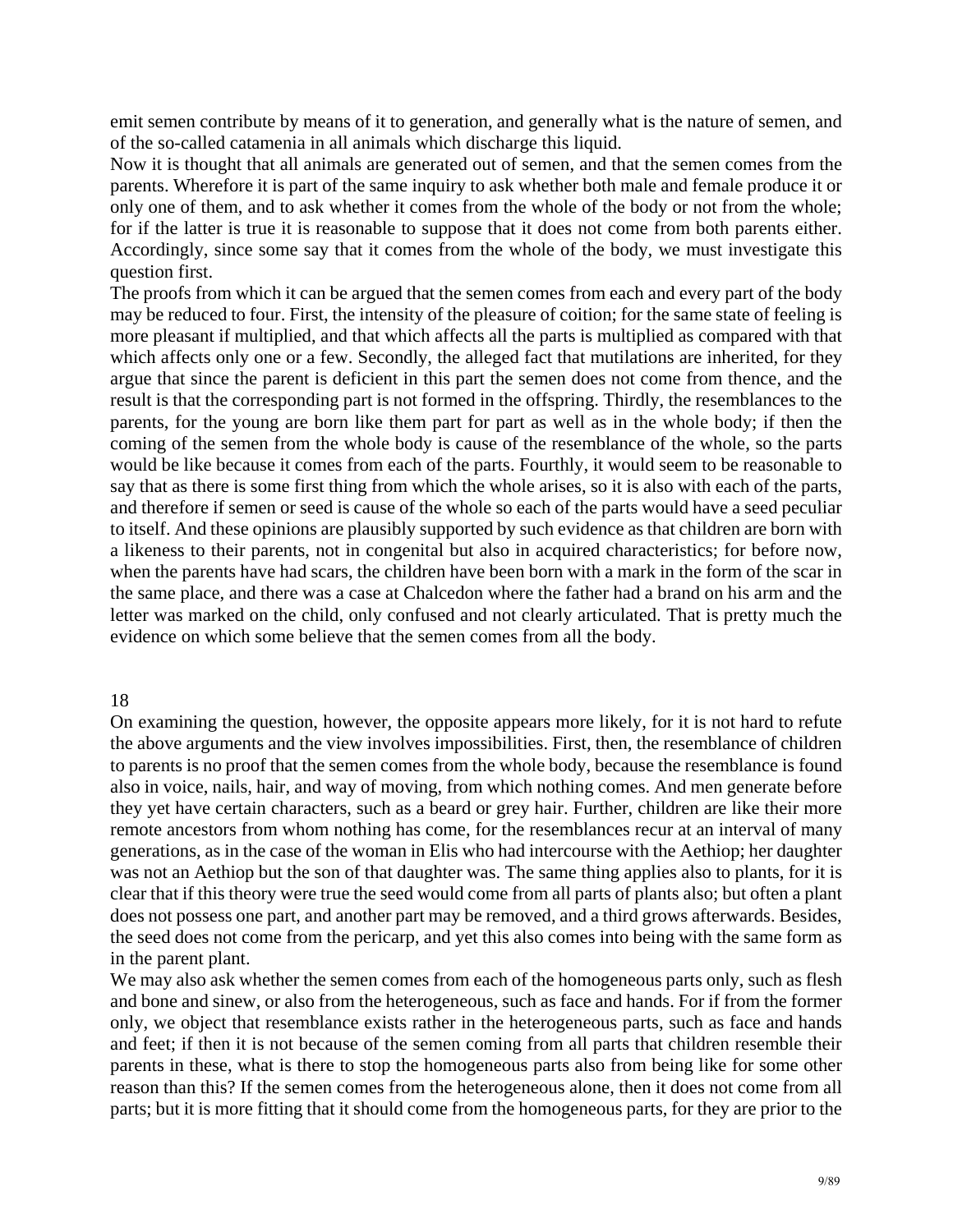heterogeneous which are composed of them; and as children are born like their parents in face and hands, so they are, necessarily, in flesh and nails. If the semen comes from both, what would be the manner of generation? For the heteroeneous parts are composed of the homogneous, so that to come from the former would be to come from the latter and from their composition. To make this clearer by an illustration, take a written name; if anything came from the whole of it, it would be from each of the syllables, and if from these, from the letters and their composition. So that if really flesh and bones are composed of fire and the like elements, the semen would come rather from the elements than anything else, for how can it come from their composition? Yet without this composition there would be no resemblance. If again something creates this composition later, it would be this that would be the cause of the resemblance, not the coming of the semen from every part of the body.

Further, if the parts of the future animal are separated in the semen, how do they live? and if they are connected, they would form a small animal.

And what about the generative parts? For that which comes from the male is not similar to what comes from the female.

female, and that the whole offspring does not come from either, 'but sundered is the fashion of from all parts alike and she has a receptacle ready in the uterus? But, it seems, either it does not from each parent, which is why they need intercourse with each other. Again, if the semen comes from all parts of both parents alike, the result is two animals, for the offspring will have all the parts of both. Wherefore Empedocles seems to say what agrees pretty well with this view (if we are to adopt it), to a certain extent at any rate, but to be wrong if we think otherwise. What he says agrees with it when he declares that there is a sort of tally in the male and limbs, some in man's...' For why does not the female generate from herself if the semen comes come from all the parts, or if it does it is in the way Empedocles says, not the same parts coming

impossible that the parts should be united together when they come into being and should come Yet this also is impossible, just as much as it is impossible for the parts when full grown to survive and have life in them when torn apart, as Empedocles accounts for the creation of animals; in the time of his 'Reign of Love', says he, 'many heads sprang up without necks,' and later on these isolated parts combined into animals. Now that this is impossible is plain, for neither would the separate parts be able to survive without having any soul or life in them, nor if they were living things, so to say, could several of them combine so as to become one animal again. Yet those who say that semen comes from the whole of the body really have to talk in that way, and as it happened then in the earth during the 'Reign of Love', so it happens according to them in the body. Now it is from different parts of the parent, meeting together in one place. Then how can the upper and lower, right and left, front and back parts have been 'sundered'? All these points are unintelligible. Further, some parts are distinguished by possessing a faculty, others by being in certain states or conditions; the heterogeneous, as tongue and hand, by the faculty of doing something, the homogeneous by hardness and softness and the other similar states. Blood, then, will not be blood, nor flesh flesh, in any and every state. It is clear, then, that that which comes from any part, as blood from blood or flesh from flesh, will not be identical with that part. But if it is something different from which the blood of the offspring comes, the coming of the semen from all the parts will not be the cause of the resemblance, as is held by the supporters of this theory. For if blood is formed from something which is not blood, it is enough that the semen come from one part only, for why should not all the other parts of the offspring as well as blood be formed from one part of the parent? Indeed, this theory seems to be the same as that of Anaxagoras, that none of the homogeneous parts come into being, except that these theorists assume, in the case of the generation of animals, what he assumed of the universe.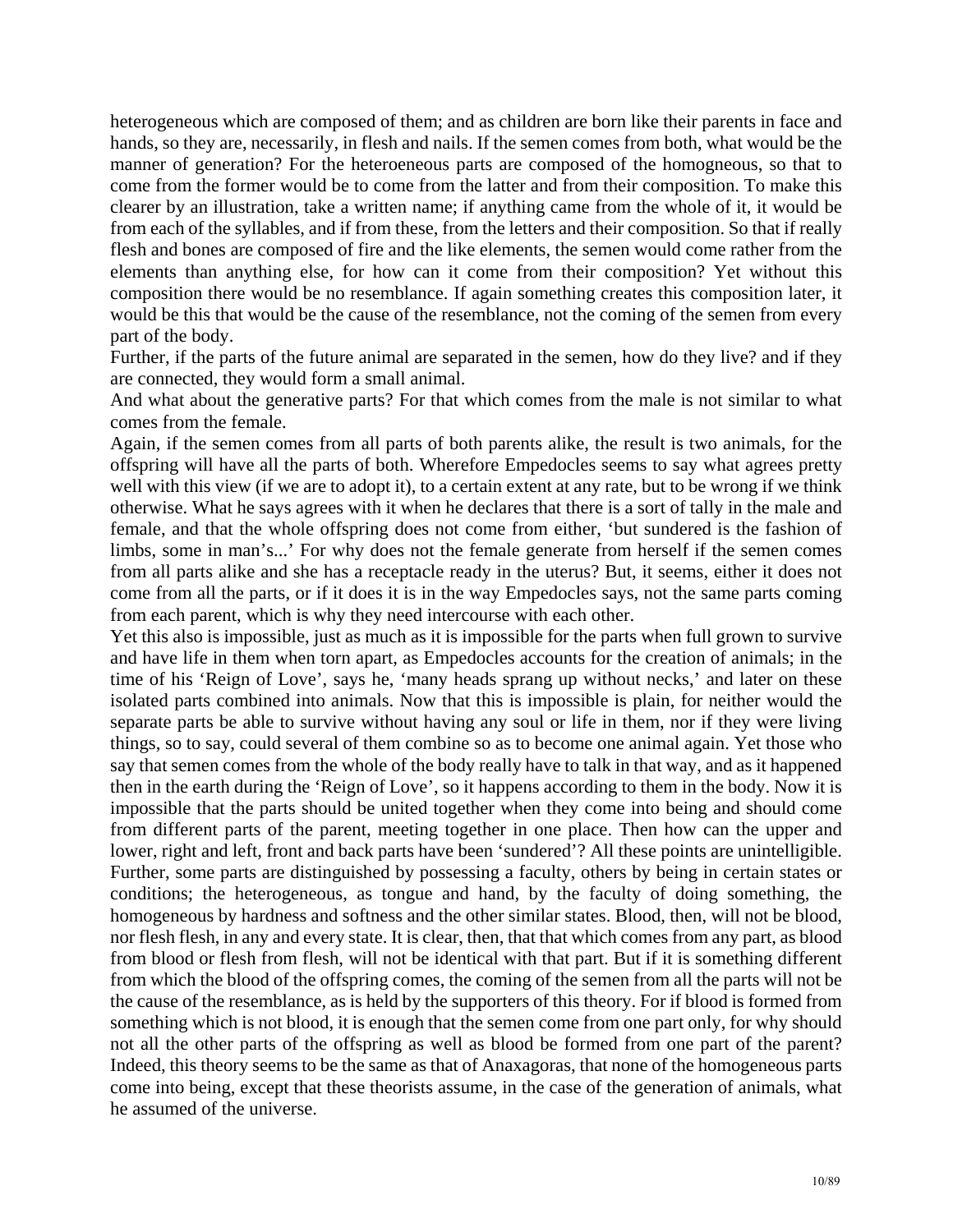Then, again, how will these parts that came from all the body of the parent be increased or grow? It is true that Anaxagoras plausibly says that particles of flesh out of the food are added to the flesh. But if we do not say this (while saying that semen comes from all parts of the body), how will the foetus become greater by the addition of something else if that which is added remain unchanged? But if that which is added can change, then why not say that the semen from the very first is of such a kind that blood and flesh can be made out of it, instead of saying that it itself is blood and flesh? Nor is there any other alternative, for surely we cannot say that it is increased later by a process of mixing, as wine when water is poured into it. For in that case each element of the mixture would be itself at first while still unmixed, but the fact rather is that flesh and bone and each of the other parts is such later. And to say that some part of the semen is sinew and bone is quite above us, as the saying is.

which shows that the sexual part does not exist in the semen). Why, then, should we assert this of Besides all this there is a difficulty if the sex is determined in conception (as Empedocles says: 'it is shed in clean vessels; some wax female, if they fall in with cold'). Anyhow, it is plain that both men and women change not only from infertile to fertile, but also from bearing female to bearing male offspring, which looks as if the cause does not lie in the semen coming from all the parent or not, but in the mutual proportion or disproportion of that comes from the woman and the man, or in something of this kind. It is clear, then, if we are to put this down as being so, that the female sex is not determined by the semen coming from any particular part, and consequently neither is the special sexual part so determined (if really the same semen can become either male or female child, this part any more than of others? For if semen does not come from this part, the uterus, the same account may be given of the others.

Again, some creatures come into being neither from parents of the same kind nor from parents of a different kind, as flies and the various kinds of what are called fleas; from these are produced animals indeed, but not in this case of similar nature but a kind of scolex. It is plain in this case that the young of a different kind are not produced by semen coming from all parts of the parent, for they would then resemble them, if indeed resemblance is a sign of its coming from all parts.

body? For from a single coition and a single segregation of the semen scattered throughout the Further even among animals some produce many young from a single coition (and something like this is universal among plants, for it is plain that they bear all the fruit of a whole season from a single movement). And yet how would this be possible if the semen were secreted from all the body must needs follow only a single secretion. Nor is it possible for it to be separated in the uterus, for this would no longer be a mere separation of semen, but, as it were, a severance from a new plant or animal.

parent plant, they bore their fruit from their own mass alone, and the seed did not come from all the Again, the cuttings from a plant bear seed; clearly, therefore, even before they were cut from the plant.

coming from all the body, but something else which must be investigated hereafter. For even if it in. Instead of that, they talk as if one were to say that the semen comes from the shoes, for, generally speaking, if a son is like his father, the shoes he wears are like his father's shoes. But the greatest proof of all is derived from observations we have sufficiently established on insects. For, if not in all, at least in most of these, the female in the act of copulation inserts a part of herself into the male. This, as we said before, is the way they copulate, for the females manifestly insert this from below into the males above, not in all cases, but in most of those observed. Hence it seems clear that, when the males do emit semen, then also the cause of the generation is not its were true that it comes from all the body, as they say, they ought not to claim that it comes from all parts of it, but only from the creative part – from the workman, so to say, not the material he works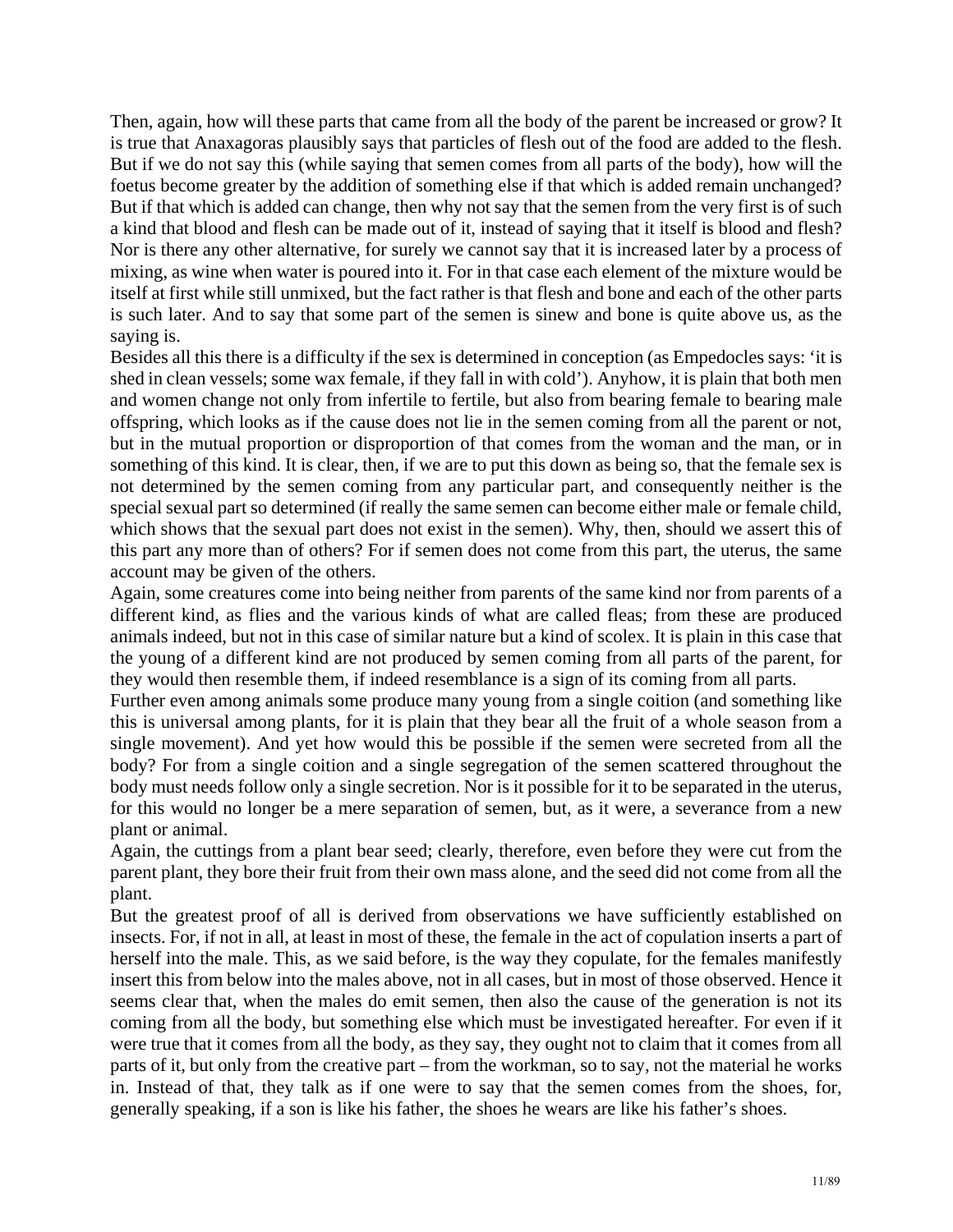As to the vehemence of pleasure in sexual intercourse, it is not because the semen comes from all the body, but because there is a strong friction (wherefore if this intercourse is often repeated the pleasure is diminished in the persons concerned). Moreover, the pleasure is at the end of the act, but it ought, on the theory, to be in each of the parts, and not at the same time, but sooner in some and later in others.

If mutilated young are born of mutilated parents, it is for the same reason as that for which they are like them. And the young of mutilated parents are not always mutilated, just as they are not always like their parents; the cause of this must be inquired into later, for this problem is the same as that. Again, if the female does not produce semen, it is reasonable to suppose it does not come from all the body of the male either. Conversely, if it does not come from all the male it is not unreasonable to suppose that it does not come from the female, but that the female is cause of the generation in some other way. Into this we must next inquire, since it is plain that the semen is not secreted from all the parts.

it. Now the object of semen is to be of such a nature that from it as their origin come into being meaning that A follows B; it is another if we say that a statue is made from bronze and a bed from slander comes railing and from this fighting, and all these are from something in the sense that it is In this investigation and those which follow from it, the first thing to do is to understand what semen is, for then it will be easier to inquire into its operations and the phenomena connected with those things which are naturally formed, not because there is any agent which makes them from it as simply because this is the semen. Now we speak of one thing coming from another in many senses; it is one thing when we say that night comes from day or a man becomes man from boy, wood, and so on in all the other cases where we say that the thing made is made from a material, meaning that the whole is formed from something preexisting which is only put into shape. In a third sense a man becomes unmusical from being musical, sick from being well, and generally in this sense contraries arise from contraries. Fourthly, as in the 'climax' of Epicharmus; thus from the efficient cause. In this last class sometimes the efficient cause is in the things themselves, as in the last mentioned (for the slander is a part of the whole trouble), and sometimes external, as the art is external to the work of art or the torch to the burning house. Now the offspring comes from the semen, and it is plainly in one of the two following senses that it does so – either the semen is the material from which it is made, or it is the first efficient cause. For assuredly it is not in the sense of A being after B, as the voyage comes from, i.e. after, the Panathenaea; nor yet as contraries come from contraries, for then one of the two contraries ceases to be, and a third substance must exist as an immediate underlying basis from which the new thing comes into being. We must discover then, in which of the two other classes the semen is to be put, whether it is to be regarded as matter, and therefore acted upon by something else, or as a form, and therefore acting upon something else, or as both at once. For perhaps at the same time we shall see clearly also how all the products of semen come into being from contraries, since coming into being from contraries is also a natural process, for some animals do so, i.e. from male and female, others from only one parent, as is the case with plants and all those animals in which male and female are not separately differentiated. Now that which comes from the generating parent is called the seminal fluid, being that which first has in it a principle of generation, in the case of all animals whose nature it is to unite; semen is that which has in it the principles from both united parents, as the first mixture which arises from the union of male and female, be it a foetus or an ovum, for these already have in them that which comes from both. (Semen, or seed, and grain differ only in the one being earlier and the other later, grain in that it comes from something else, i.e. the seed, and seed in that something else, the grain, comes from it, for both are really the same thing.)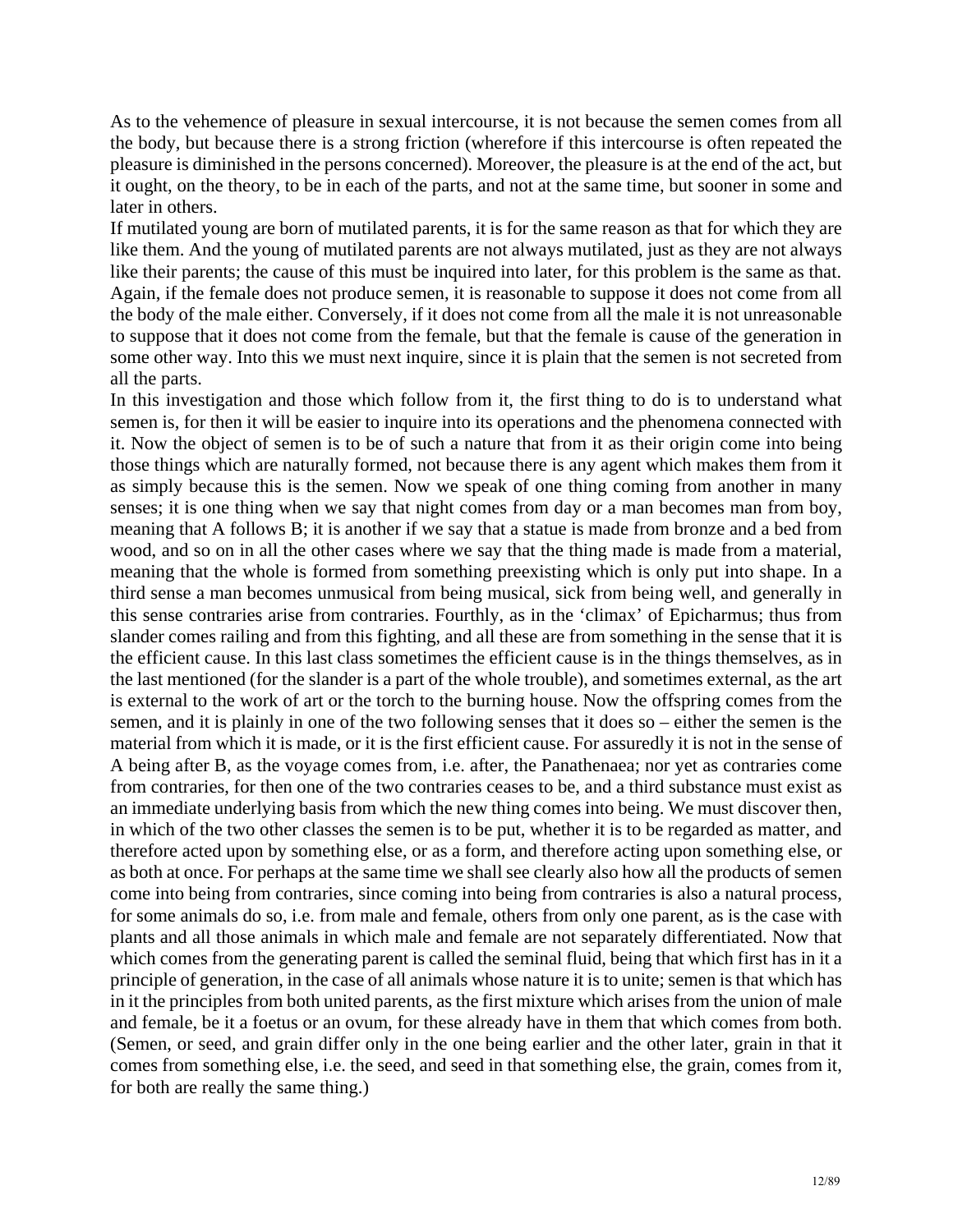We must again take up the question what the primary nature of what is called semen is. Needs must everything which we find in the body either be (1) one of the natural parts, whether homogeneous or heterogeneous, or (2) an unnatural part such as a growth, or (3) a secretion or excretion, or (4) waste-product, or (5) nutriment. (By secretion or excretion I mean the residue of the nutriment, by waste-product that which is given off from the tissues by an unnatural decomposition.)

Now that semen cannot be a part of the body is plain, for it is homogeneous, and from the homogeneous nothing is composed, e.g. from only sinew or only flesh; nor is it separated as are all the other parts. But neither is it contrary to Nature nor a defect, for it exists in all alike, and the development of the young animal comes from it. Nutriment, again, is obviously introduced from without.

It remains, then, that it must be either a waste-product or a secretion or excretion. Now the ancients seem to think that it is a waste-product, for when they say that it comes from all the body by reason of the heat of the movement of the body in copulation, they imply that it is a kind of waste-product. But these are contrary to Nature, and from such arises nothing according to Nature. So then it must be a secretion or excretion.

particularly mischievous to the body if too much of it is consumed; by 'useful' I mean the opposite. But, to go further into it, every secretion or excretion is either of useless or useful nutriment; by 'useless' I mean that from which nothing further is contributed to natural growth, but which is Now it is evident that it cannot be of the former character, for such is most abundant in persons of the worst condition of body through age or sickness; semen, on the contrary, is least abundant in them for either they have none at all or it is not fertile, because a useless and morbid secretion is mingled with it.

Semen, then, is part of a useful secretion. But the most useful is the last and that from which finally nutriment. But we must reflect that the daily nutriment by which animals and plants grow is but on the contrary, are always due to corruption or decay and to a departure from Nature. is formed each of the parts of the body. For secretions are either earlier or later; of the nutriment in the first stage the secretion is phlegm and the like, for phlegm also is a secretion of the useful nutriment, an indication of this being that if it is mixed with pure nutriment it is nourishing, and that it is used up in cases of illness. The final secretion is the smallest in proportion to the quantity of small, for if a very little be added continually to the same thing the size of it will become excessive. So we must say the opposite of what the ancients said. For whereas they said that semen is that which comes from all the body, we shall say it is that whose nature is to go to all of it, and what they thought a waste-product seems rather to be a secretion. For it is more reasonable to suppose that the last extract of the nutriment which goes to all parts resembles that which is left over from it, just as part of a painter's colour is often left over resembling that which he has used up. Waste-products,

A further proof that it is not a waste-product, but rather a secretion, is the fact that the large animals have few young, the small many. For the large must have more waste and less secretion, since the great size of the body causes most of the nutriment to be used up, so that the residue or secretion is small.

the useful part of the nutriment we have the upper intestine, for the spermatic secretions the uterus Again, no place has been set apart by Nature for waste-products but they flow wherever they can find an easy passage in the body, but a place has been set apart for all the natural secretions; thus the lower intestine serves for the excretion of the solid nutriment, the bladder for that of the liquid; for and pudenda and breasts, for it is collected and flows together into them.

And the resulting phenomena are evidence that semen is what we have said, and these result because such is the nature of the secretion. For the exhaustion consequent on the loss of even a very little of the semen is conspicuous because the body is deprived of the ultimate gain drawn from the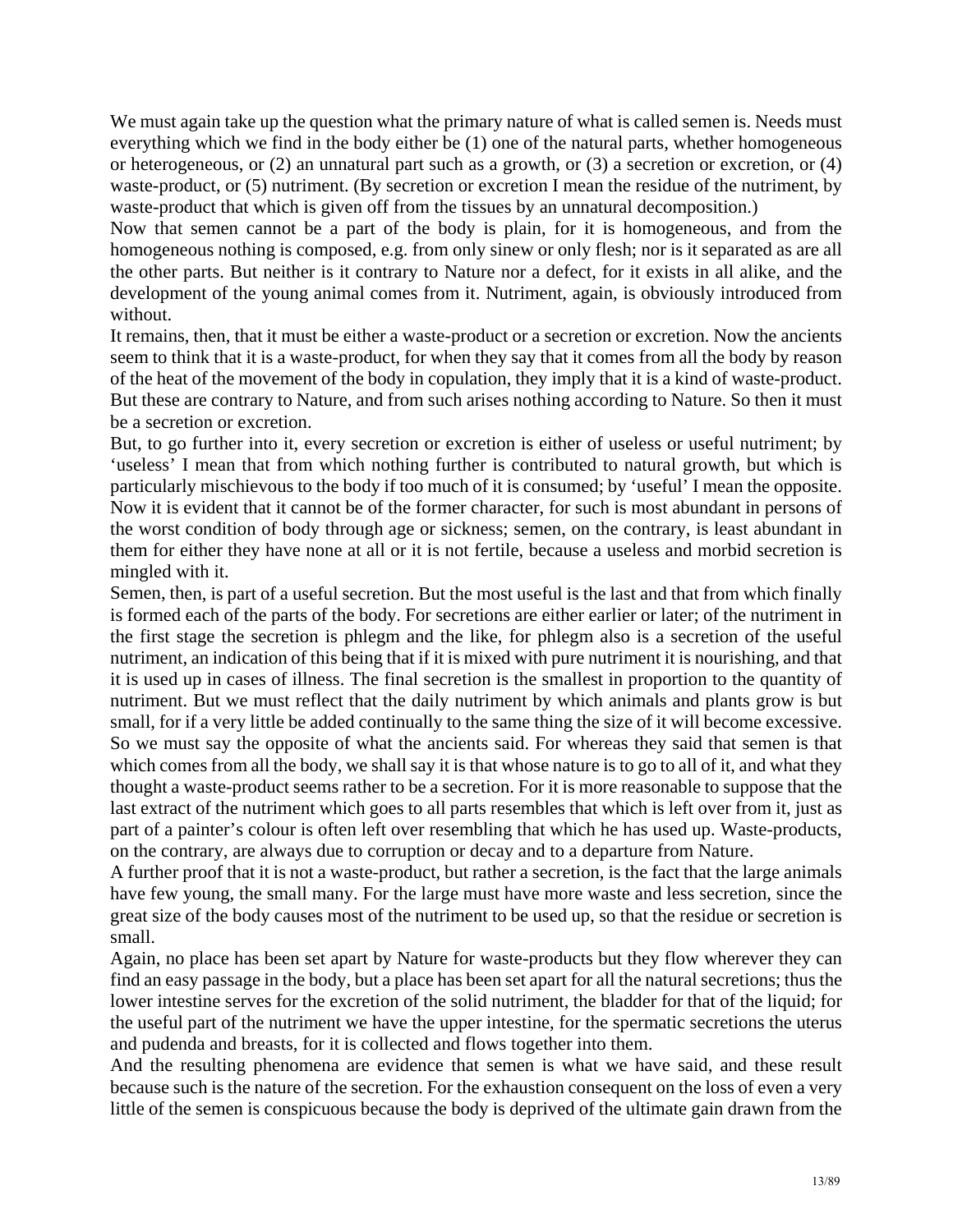nutriment. With some few persons, it is true, during a short time in the flower of their youth the loss of it, if it be excessive in quantity, is an alleviation (just as in the case of the nutriment in its first with some men at least, that which comes from them proves sometimes incapable of procreation they are growing and so all the nutriment is used up too soon, for in about five years, in the case of stage, if too much have been taken, since getting rid of this also makes the body more comfortable), and so it may be also when other secretions come away with it, for in that case it is not only semen that is lost but also other influences come away mingled with it, and these are morbid. Wherefore, because the seminal element in it is so small. But still in most men and as a general rule the result of intercourse is exhaustion and weakness rather than relief, for the reason given. Moreover, semen does not exist in them either in childhood or in old age or in sickness – in the last case because of weakness, in old age because they do not sufficiently concoct their food, and in childhood because human beings at any rate, the body seems to gain half the height that is gained in all the rest of life. In many animals and plants we find a difference in this connexion not only between kinds as compared with kinds, but also between similar individuals of the same kind as compared with each other, e.g. man with man or vine with vine. Some have much semen, others little, others again none at all, not through weakness but the contrary, at any rate in some cases. This is because the nutriment is used up to form the body, as with some human beings, who, being in good condition and developing much flesh or getting rather too fat, produce less semen and are less desirous of intercourse. Like this is what happens with those vines which 'play the goat', that is, luxuriate wantonly through too much nutrition, for he-goats when fat are less inclined to mount the female; for which reason they thin them before breeding from them, and say that the vines 'play the goat', so calling it from the condition of the goats. And fat people, women as well as men, appear to be less fertile than others from the fact that the secretion when in process of concoction turns to fat with those who are too well-nourished. For fat also is a healthy secretion due to good living.

latter causes it to be all consumed, as said above. In like manner other animals produce much In some cases no semen is produced at all, as by the willow and poplar. This condition is due to each of the two causes, weakness and strength; the former prevents concoction of the nutriment, the semen through weakness as well as through strength, when a great quantity of a useless secretion is mixed with it; this sometimes results in actual disease when a passage is not found to carry off the impurity, and though some recover of this, others actually die of it. For corrupt humours collect here as in the urine, which also has been known to cause disease.

[Further the same passage serves for urine and semen; and whatever animals have both kinds of excrement, that of liquid and that of solid nutriment, discharge the semen by the same passage as the liquid excrement (for it is a secretion of a liquid, since the nutriment of all animals is rather liquid than solid), but those which have no liquid excrement discharge it at the passage of the solid residua. Moreover, waste-products are always morbid, but the removal of the secretion is useful; now the discharge of the semen participates in both characteristics because it takes up some of the non-useful nutriment. But if it were a waste-product it would be always harmful; as it is, it is not so.]

From what has been said, it is clear that semen is a secretion of useful nutriment, and that in its last stage, whether it is produced by all or no.

19

female also produces semen like the male and the foetus is a single mixture of two semens, or After this we must distinguish of what sort of nutriment it is a secretion, and must discuss the catamenia which occur in certain of the vivipara. For thus we shall make it clear (1) whether the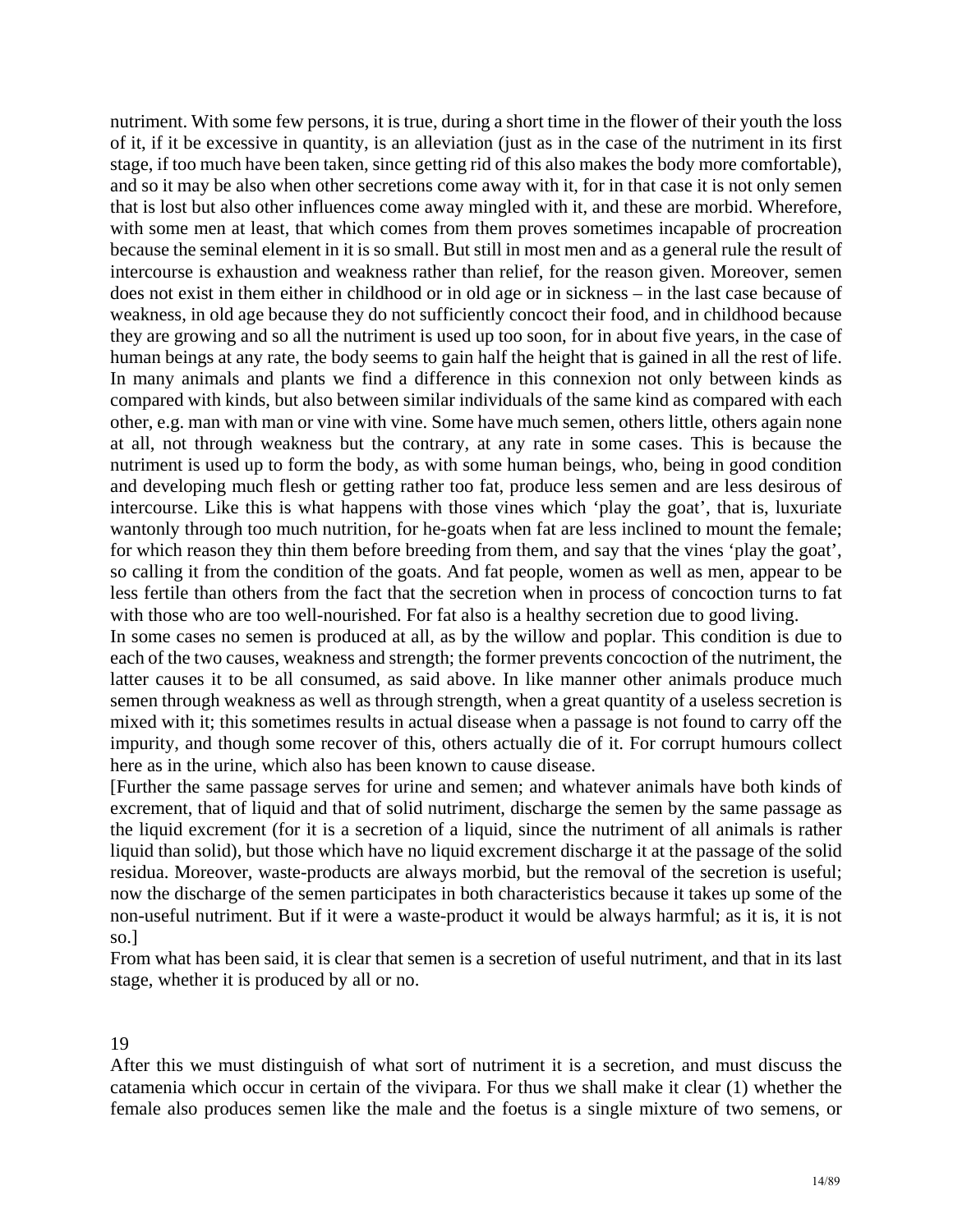whether no semen is secreted by the female, and, (2) if not, whether she contributes nothing else either to generation but only provides a receptacle, or whether she does contribute something, and, if so, how and in what manner she does so.

We have previously stated that the final nutriment is the blood in the sanguinea and the analogous fluid in the other animals. Since the semen is also a secretion of the nutriment, and that in its final stage, it follows that it will be either (1) blood or that which is analogous to blood, or (2) something formed from this. But since it is from the blood, when concocted and somehow divided up, that each part of the body is made, and since the semen if properly concocted is quite of a different in some cases to issue in a bloody condition if one forces oneself too often to coition, therefore it is plain that semen will be a secretion of the nutriment when reduced to blood, being that which is finally distributed to the parts of the body. And this is the reason why it has so great power, for the loss of the pure and healthy blood is an exhausting thing; for this reason also it is natural that the hitherto whether it is the matter of the semen that is the cause of generation, or whether it has in it character from the blood when it is separated from it, but if not properly concocted has been known offspring should resemble the parents, for that which goes to all the parts of the body resembles that which is left over. So that the semen which is to form the hand or the face or the whole animal is already the hand or face or whole animal undifferentiated, and what each of them is actually such is the semen potentially, either in virtue of its own mass or because it has a certain power in itself. I mention these alternatives here because we have not yet made it clear from the distinctions drawn some faculty and efficient cause thereof, for the hand also or any other bodily part is not hand or other part in a true sense if it be without soul or some other power, but is only called by the same name as the living hand.

On this subject, then, so much may be laid down. But since it is necessary (1) that the weaker animal also should have a secretion greater in quantity and less concocted, and (2) that being of such a nature it should be a mass of sanguineous liquid, and (3) since that which Nature endows with a smaller portion of heat is weaker, and (4) since it has already been stated that such is the character of the female – putting all these considerations together we see that the sanguineous matter discharged by the female is also a secretion. And such is the discharge of the so-called catamenia.

It is plain, then, that the catamenia are a secretion, and that they are analogous in females to the semen in males. The circumstances connected with them are evidence that this view is correct. For the semen begins to appear in males and to be emitted at the same time of life that the catamenia begin to flow in females, and that they change their voice and their breasts begin to develop. So, too, in the decline of life the generative power fails in the one sex and the catamenia in the other.

The following signs also indicate that this discharge in females is a secretion. Generally speaking women suffer neither from haemorrhoids nor bleeding at the nose nor anything else of the sort except when the catamenia are ceasing, and if anything of the kind occurs the flow is interfered with because the discharge is diverted to it.

prominent blood-vessels is most conspicuous, and the deficient development of her body compared Further, the blood-vessels of women stand out less than those of men, and women are rounder and smoother because the secretion which in men goes to these vessels is drained away with the catamenia. We must suppose, too, that the same cause accounts for the fact that the bulk of the body is smaller in females than in males among the vivipara, since this is the only class in which the catamenia are discharged from the body. And in this class the fact is clearest in women, for the discharge is greater in women than in the other animals. Wherefore her pallor and the absence of with a man's is obvious.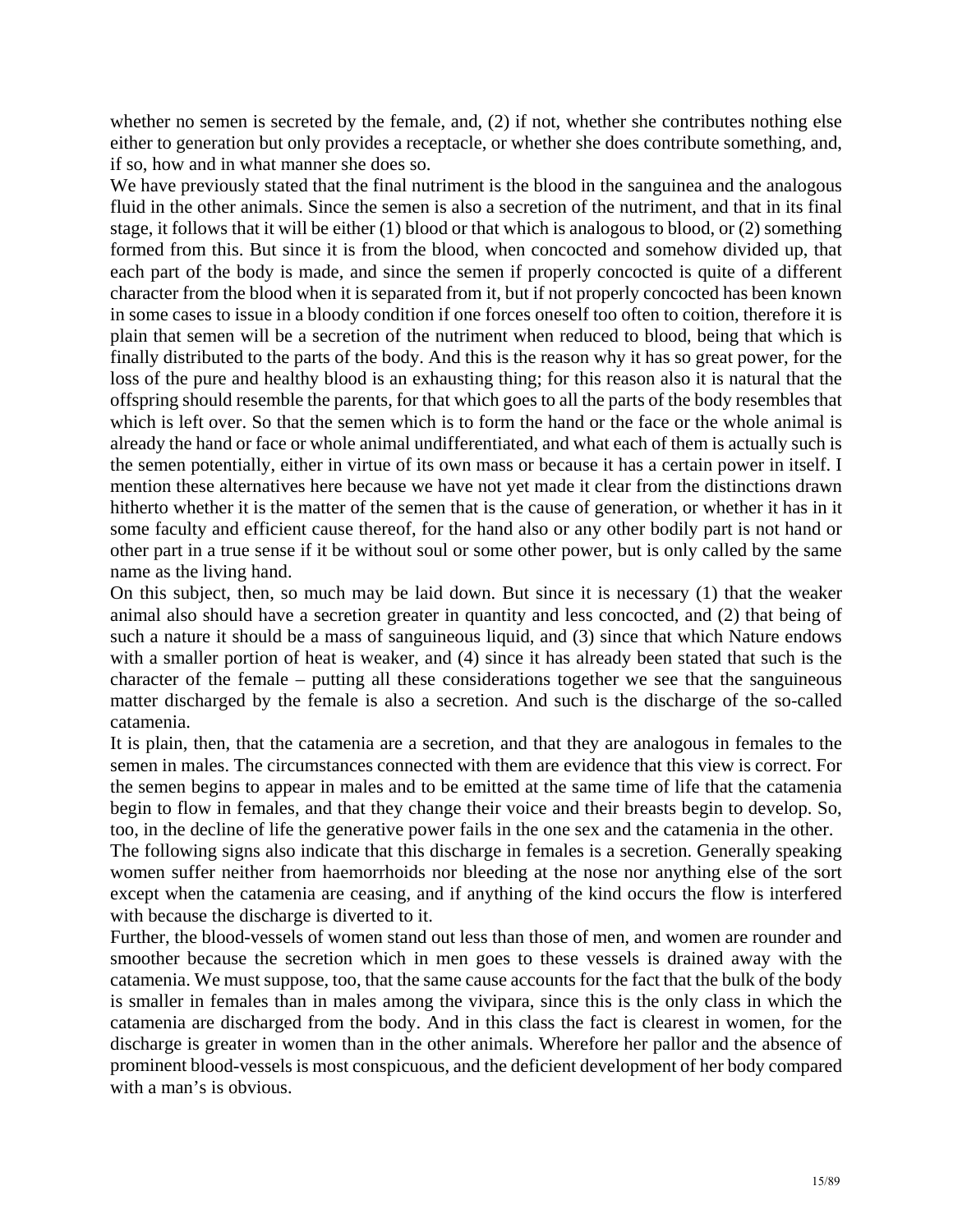Now since this is what corresponds in the female to the semen in the male, and since it is not possible that two such discharges should be found together, it is plain that the female does not contribute semen to the generation of the offspring. For if she had semen she would not have the catamenia; but, as it is, because she has the latter she has not the former.

concocted blood, only not concocted in the same way as the semen. Thus, if the secretion is It has been stated then that the catamenia are a secretion as the semen is, and confirmation of this view may be drawn from some of the phenomena of animals. For fat creatures produce less semen than lean ones, as observed before. The reason is that fat also, like semen, is a secretion, is in fact consumed to form fat the semen is naturally deficient. And so among the bloodless animals the cephalopoda and crustacea are in best condition about the time of producing eggs, for, because they are bloodless and no fat is formed in them, that which is analogous in them to fat is at that season drawn off to form the spermatic secretion.

and the two sexes reach their goal together, yet often no conception takes place unless the liquid of which the foetus can be framed by the power coming from the male and inherent in the semen, and still continues, only not on such a scale as to wash away the semen, then it is that conception And a proof that the female does not emit similar semen to the male, and that the offspring is not formed by a mixture of both, as some say, is that often the female conceives without the sensation of pleasure in intercourse, and if again the pleasure is experience by her no less than by the male the so-called catamenia is present in a right proportion. Hence the female does not produce young if the catamenia are absent altogether, nor often when, they being present, the efflux still continues; but she does so after the purgation. For in the one case she has not the nutriment or material from in the other it is washed away with the catamenia because of their abundance. But when after their occurrence the greater part has been evacuated, the remainder is formed into a foetus. Cases of conception when the catamenia do not occur at all, or of conception during their discharge instead of after it, are due to the fact that in the former instance there is only so much liquid to begin with as remains behind after the discharge in fertile women, and no greater quantity is secreted so as to come away from the body, while in the latter instance the mouth of the uterus closes after the discharge. When, therefore, the quantity already expelled from the body is great but the discharge accompanies coition. Nor is it at all strange that the catamenia should still continue after conception (for even after it they recur to some extent, but are scanty and do not last during all the period of gestation; this, however, is a morbid phenomenon, wherefore it is found only in a few cases and then seldom, whereas it is that which happens as a regular thing that is according to Nature). It is clear then that the female contributes the material for generation, and that this is in the substance of the catamenia, and that they are a secretion.

20

Some think that the female contributes semen in coition because the pleasure she experiences is sometimes similar to that of the male, and also is attended by a liquid discharge. But this discharge is not seminal; it is merely proper to the part concerned in each case, for there is a discharge from the uterus which occurs in some women but not in others. It is found in those who are fair-skinned and of a feminine type generally, but not in those who are dark and of a masculine appearance. The amount of this discharge, when it occurs, is sometimes on a different scale from the emission of semen and far exceeds it. Moreover, different kinds of food cause a great difference in the quantity of such discharges; for instance some pungently-flavoured foods cause them to be conspicuously increased. And as to the pleasure which accompanies coition it is due to emission not only of semen, but also of a spiritus, the coming together of which precedes the emission. This is plain in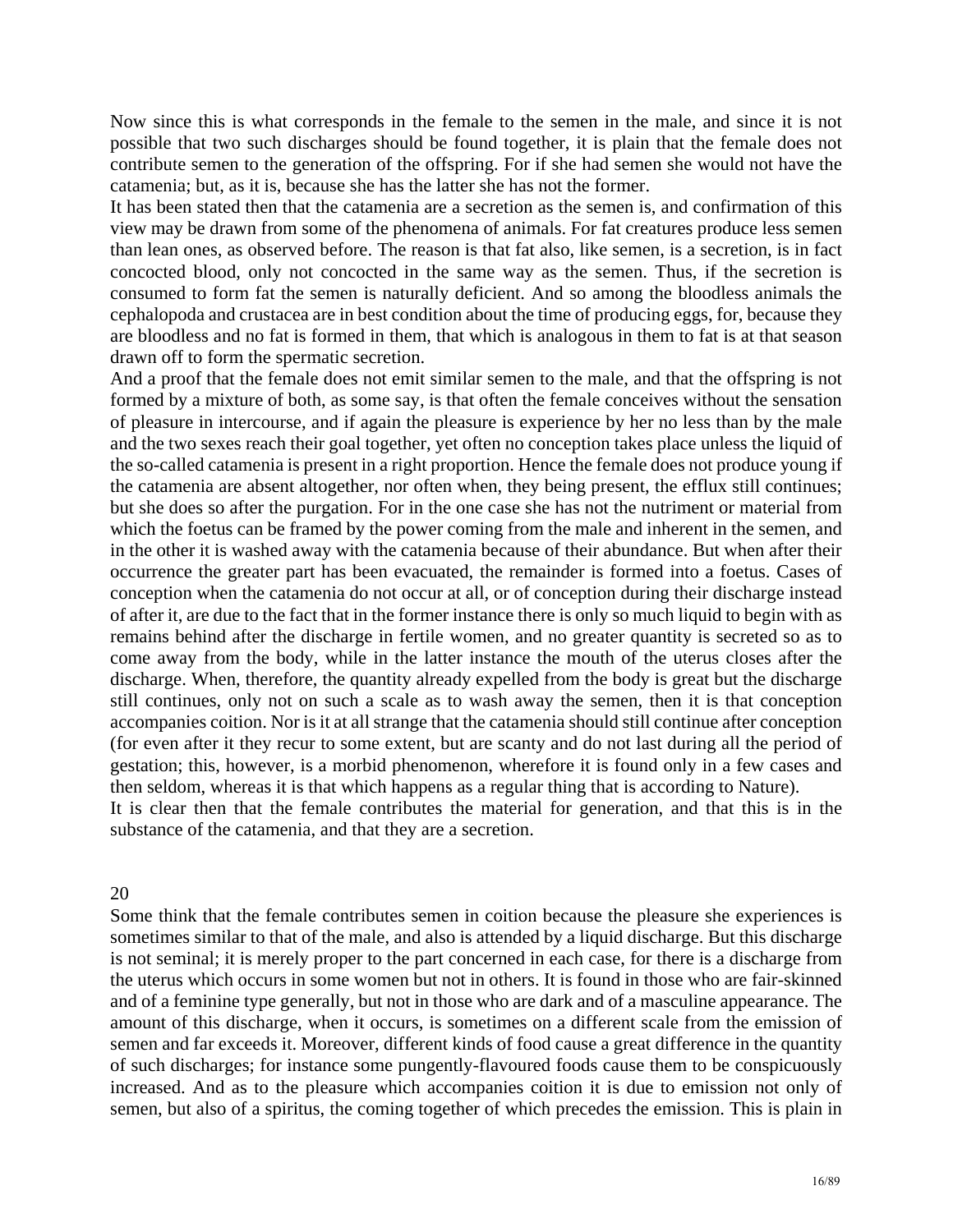the case of boys who are not yet able to emit semen, but are near the proper age, and of men who are impotent, for all these are capable of pleasure by attrition. And those who have been injured in the to concoct and turn into semen, is diverted into the intestine. Now a boy is like a woman in form, and the woman is as it were an impotent male, for it is through a certain incapacity that the female is female, being incapable of concocting the nutriment in its last stage into semen (and this is either blood or that which is analogous to it in animals which are bloodless owing to the coldness of their generative organs sometimes suffer from diarrhoea because the secretion, which they are not able nature). As then diarrhoea is caused in the bowels by the insufficient concoction of the blood, so are caused in the blood-vessels all discharges of blood, including that of the catamenia, for this also is such a discharge, only it is natural whereas the others are morbid.

Thus it is clear that it is reasonable to suppose that generation comes from this. For the catamenia are semen not in a pure state but in need of working up, as in the formation of fruits the nutriment is present, when it is not yet sifted thoroughly, but needs working up to purify it. Thus the catamenia cause generation mixture with the semen, as this impure nutriment in plants is nutritious when mixed with pure nutriment.

animal have been given in the Enquiries concerning animals. And a sign that the female does not emit semen is the fact that the pleasure of intercourse is caused by touch in the same region of the female as of the male; and yet is it not from thence that this flow proceeds. Further, it is not all females that have it at all, but only the sanguinea, and not all even of these, but only those whose uterus is not near the hypozoma and which do not lay eggs; it is not found in the animals which have no blood but only the analogous fluid (for what is blood in the former is represented by another fluid in the latter). The reason why neither the latter nor those sanguinea mentioned (i.e. those whose uterus is low and which do not lay eggs) have this effluxion is the dryness of their bodies; this allows but little matter to be secreted, only enough for generation but not enough to be discharged from the body. All animals that are viviparous without producing eggs first (such are man and all quadrupeds which bend their hind-legs outwards, for all these are viviparous without producing eggs) – all these have the catamenia, unless they are defective in development as the mule, only the efflux is not abundant as in women. Details of the facts in each

great quantity of hair in proportion to his body, nor outgrowths of bones, horns, and teeth. The catamenia are more abundant in women than in the other animals, and men emit the most semen in proportion to their size. The reason is that the composition of their bodies is liquid and hot compared to others, for more matter must be secreted in such a case. Further, man has no such parts in his body as those to which the superfluous matter is diverted in the other animals; for he has no

There is evidence that the semen is in the catamenia, for, as said before, this secretion appears in the male at the same time of life as the catamenia in the female; this indicates that the parts destined to receive each of these secretions are differentiated at the same time in both sexes; and as the neighboring parts in both become swollen the hair of puberty springs forth in both alike. As the parts in question are on the point of differentiating they are distended by the spiritus; this is clearer in males in the testes, but appears also about the breasts; in females it is more marked in the breasts, for it is when they have risen two fingers' breadth that the catamenia generally begin.

time do so in consequence of only one coition. Whereby, too, it is plain that the semen does not Now, in all living things in which the male and female are not separated the semen (or seed) is a sort of embryo; by embryo I mean the first mixture of male and female; hence, from one semen comes one bodys – for example, one stalk of wheat from one grain, as one animal from one egg (for twin eggs are really two eggs). But in whatever kinds the sexes are distinguished, in these many animals may come from one emission of semen, showing that the semen differs in its nature in plants and animals. A proof of this is that animals which can bear more than one young one at a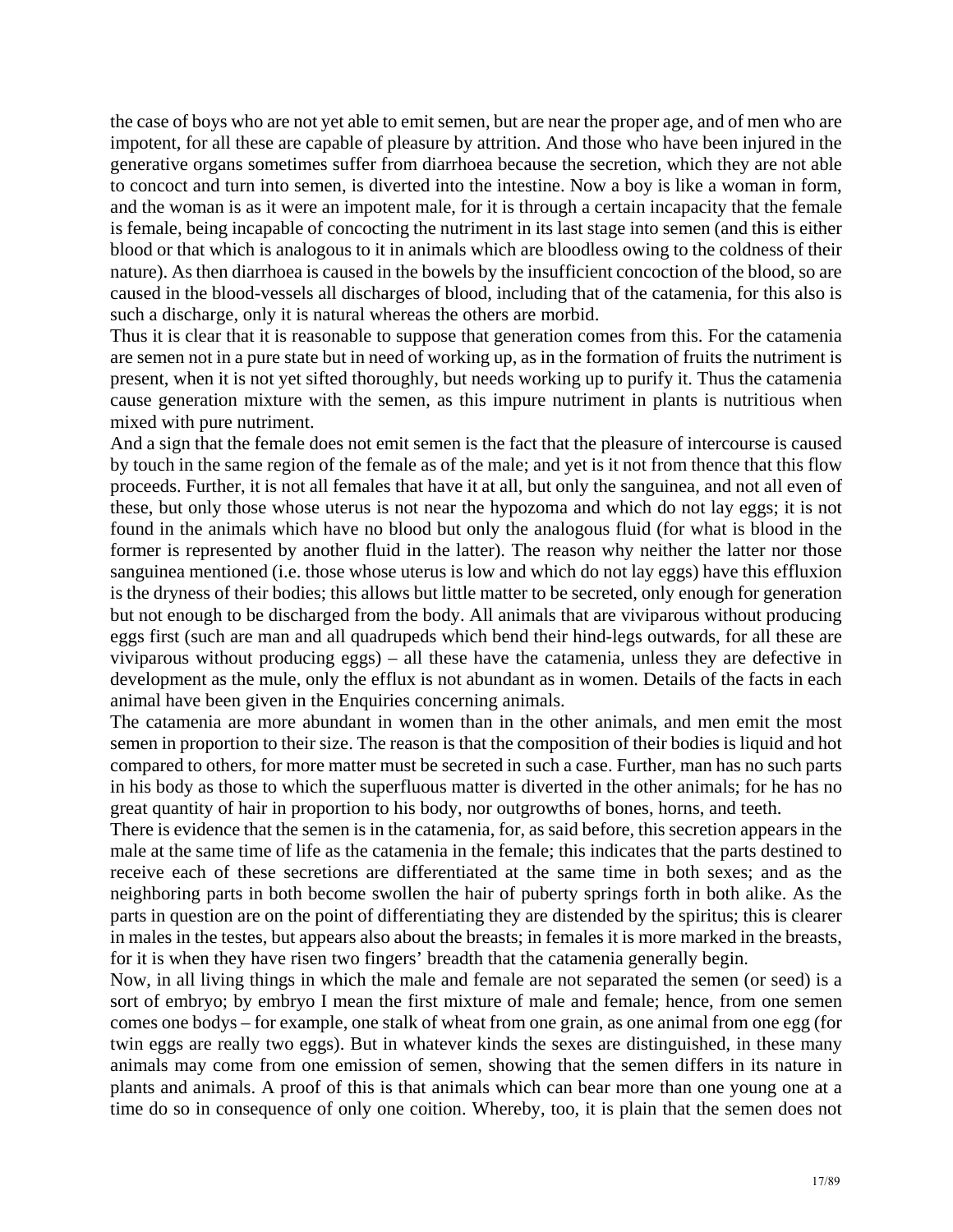come from the whole of the body; for neither would the different parts of the semen already be separated as soon as discharged from the same part, nor could they be separated in the uterus if they had once entered it all together; but what does happen is just what one would expect, since what the male contributes to generation is the form and the efficient cause, while the female contributes the material. In fact, as in the coagulation of milk, the milk being the material, the fig-juice or rennet is that which contains the curdling principle, so acts the secretion of the male, being divided into parts in the female. Why it is sometimes divided into more or fewer parts, and sometimes not divided at all, will be the subject of another discussion. But because it does not differ in kind at any rate this does not matter, but what does matter is only that each part should correspond to the material, being neither too little to concoct it and fix it into form, nor too much so as to dry it up; it then generates a number of offspring. But from this first formative semen, if it remains one, and is not divided, only one young one comes into being.

That, then, the female does not contribute semen to generation, but does contribute something, and that this is the matter of the catamenia, or that which is analogous to it in bloodless animals, is clear from what has been said, and also from a general and abstract survey of the question. For there must needs be that which generates and that from which it generates; even if these be one, still they must be distinct in form and their essence must be different; and in those animals that have these powers separate in two sexes the body and nature of the active and the passive sex must also differ. If, then, the male stands for the effective and active, and the female, considered as female, for the passive, it follows that what the female would contribute to the semen of the male would not be semen but material for the semen to work upon. This is just what we find to be the case, for the catamenia have in their nature an affinity to the primitive matter.

### 21

made and receives the form is the residue of the secretion in the female. Now the latter alternative then that it is not necessary that anything at all should come away from the male, and if anything does come away it does not follow that this gives rise to the embryo as being in the embryo, but only as that which imparts the motion and as the form; so the medical art cures the patient. So much for the discussion of this question. At the same time the answer to the next question we have to investigate is clear from these considerations, I mean how it is that the male contributes to generation and how it is that the semen from the male is the cause of the offspring. Does it exist in the body of the embryo as a part of it from the first, mingling with the material which comes from the female? Or does the semen communicate nothing to the material body of the embryo but only to the power and movement in it? For this power is that which acts and makes, while that which is appears to be the right one both a priori and in view of the facts. For, if we consider the question on general grounds, we find that, whenever one thing is made from two of which one is active and the other passive, the active agent does not exist in that which is made; and, still more generally, the same applies when one thing moves and another is moved; the moving thing does not exist in that which is moved. But the female, as female, is passive, and the male, as male, is active, and the principle of the movement comes from him. Therefore, if we take the highest genera under which they each fall, the one being active and motive and the other passive and moved, that one thing which is produced comes from them only in the sense in which a bed comes into being from the carpenter and the wood, or in which a ball comes into being from the wax and the form. It is plain

This a priori argument is confirmed by the facts. For it is for this reason that some males which unite with the female do not, it appears, insert any part of themselves into the female, but on the contrary the female inserts a part of herself into the male; this occurs in some insects. For the effect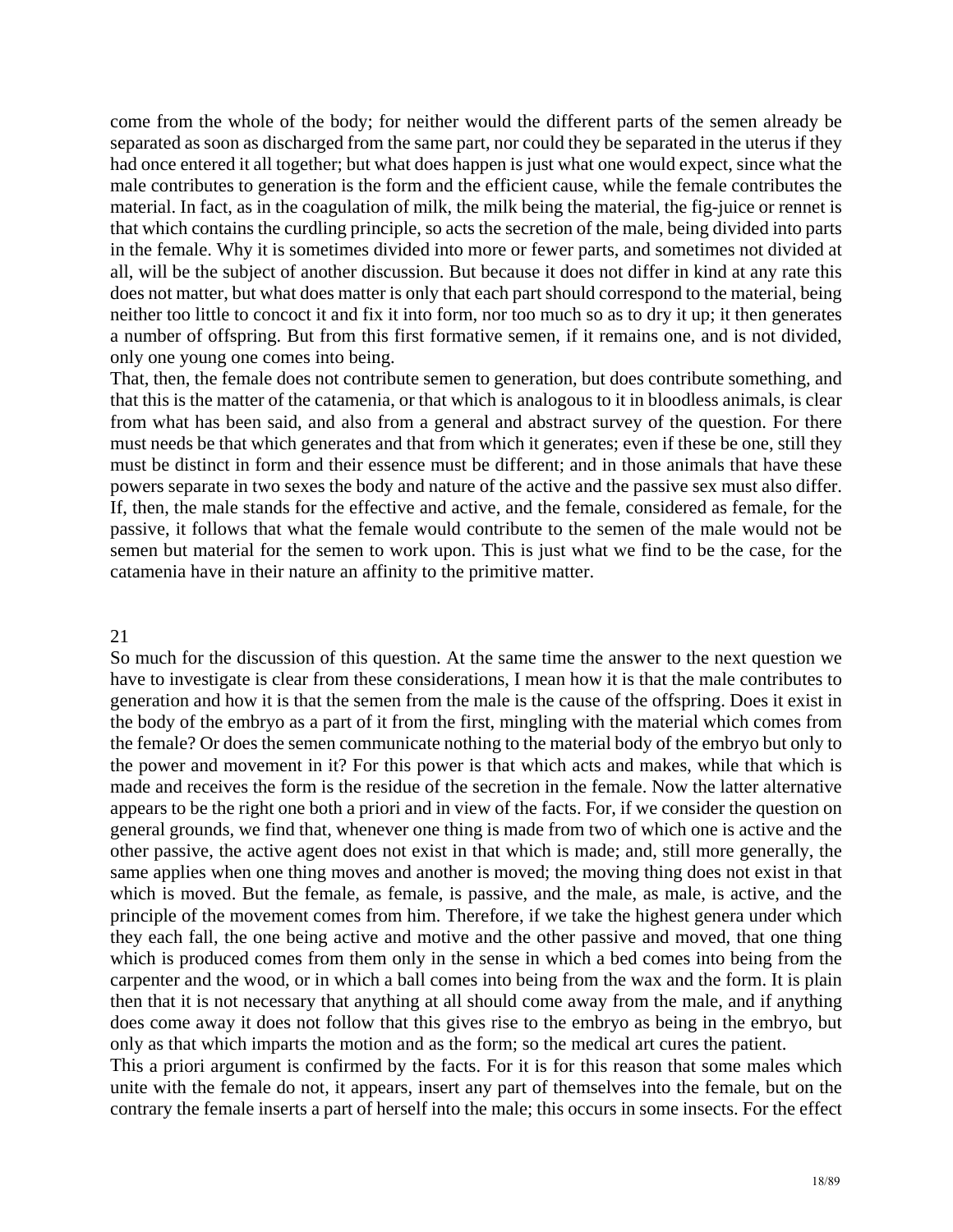produced by the semen in the female (in the case of those animals whose males do insert a part) is produced in the case of these insects by the heat and power in the male animal itself when the female inserts that part of herself which receives the secretion. And therefore such animals remain united a long time, and when they are separated the young are produced quickly. For the union lasts until that which is analogous to the semen has done its work, and when they separate the female produces the embryo quickly; for the young is imperfect inasmuch as all such creatures give birth to scoleces.

What occurs in birds and oviparous fishes is the greatest proof that neither does the semen come from all parts of the male nor does he emit anything of such a nature as to exist within that which is generated, as part of the material embryo, but that he only makes a living creature by the power which resides in the semen (as we said in the case of those insects whose females insert a part of themselves into the male). For if a hen-bird is in process of producing wind-eggs and is then trodden by the cock before the egg has begun to whiten and while it is all still yellow, then they become fertile instead of being wind-eggs. And if while it is still yellow she be trodden by another cock, the whole brood of chicks turn out like the second cock. Hence some of those who are anxious to rear fine birds act thus; they change the cocks for the first and second treading, not as if they thought that the semen is mingled with the egg or exists in it, or that it comes from all parts of the cock; for if it did it would have come from both cocks, so that the chick would have all its parts doubled. But it is by its force that the semen of the male gives a certain quality to the material and the nutriment in the female, for the second semen added to the first can produce this effect by heat and concoction, as the egg acquires nutriment so long as it is growing.

The same conclusion is to be drawn from the generation of oviparous fishes. When the female has laid her eggs, the male spinkles the milt over them, and those eggs are fertilized which it reaches, but not the others; this shows that the male does not contribute anything to the quantity but only to the quality of the embryo.

product is not the same as that of the male, but the male contributes the principle of movement and From what has been said it is plain that the semen does not come from the whole of the body of the male in those animals which emit it, and that the contribution of the female to the generative the female the material. This is why the female does not produce offspring by herself, for she needs a principle, i.e. something to begin the movement in the embryo and to define the form it is to assume. Yet in some animals, as birds, the nature of the female unassisted can generate to a certain extent, for they do form something, only it is incomplete; I mean the so-called wind-eggs.

22

and the potter with his clay, and generally all workmanship and the ultimate movement imparted to For the same reason the development of the embryo takes place in the female; neither the male himself nor the female emits semen into the male, but the female receives within herself the share contributed by both, because in the female is the material from which is made the resulting product. Not only must the mass of material exist there from which the embryo is formed in the first instance, but further material must constantly be added that it may increase in size. Therefore the birth must take place in the female. For the carpenter must keep in close connexion with his timber matter must be connected with the material concerned, as, for instance, architecture is in the buildings it makes.

male does not emit semen at all in some animals, and where he does this is no part of the resulting embryo; just so no material part comes from the carpenter to the material, i.e. the wood in which he From these considerations we may also gather how it is that the male contributes to generation. The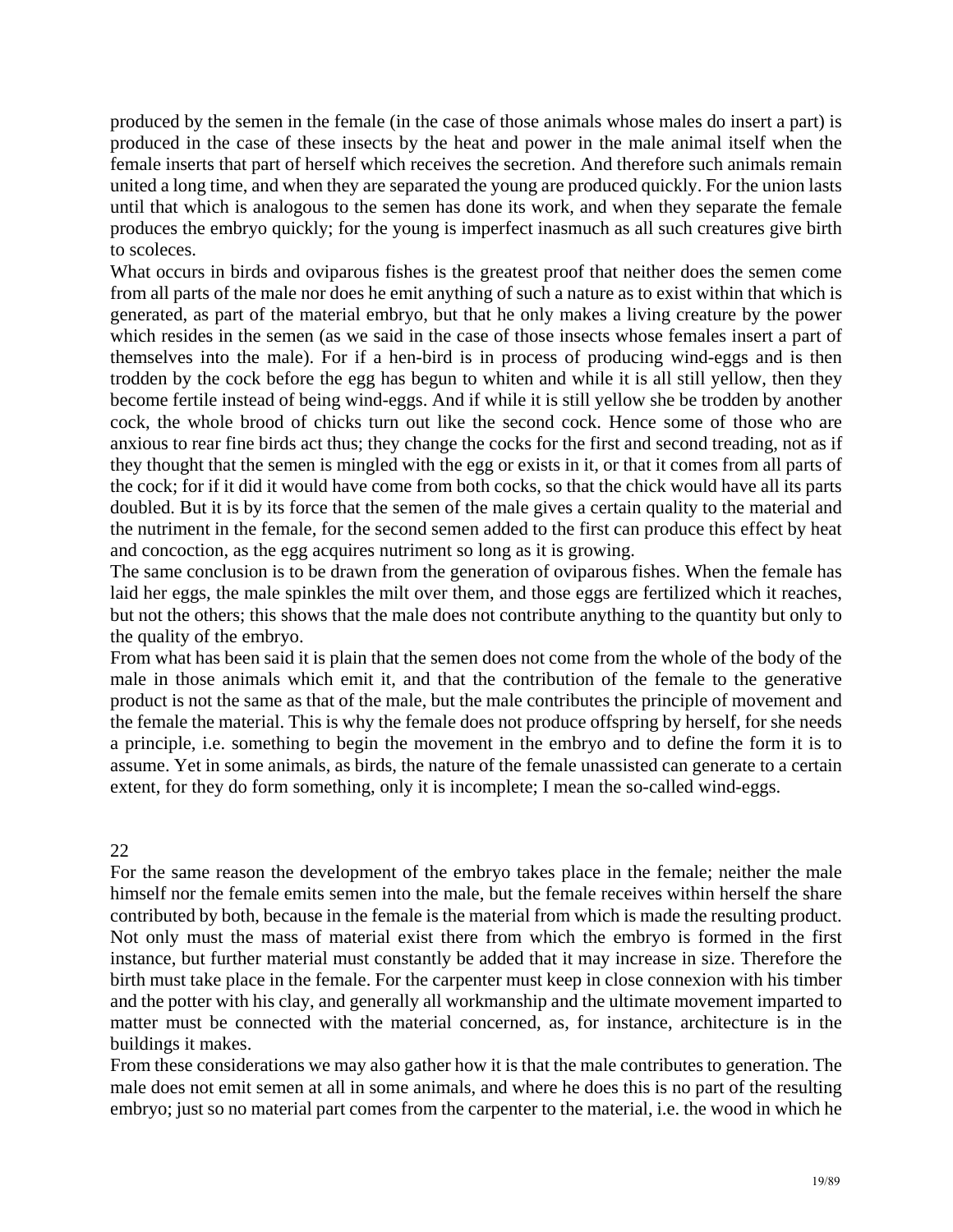works, nor does any part of the carpenter's art exist within what he makes, but the shape and the form are imparted from him to the material by means of the motion he sets up. It is his hands that move his tools, his tools that move the material; it is his knowledge of his art, and his soul, in which is the form, that moves his hands or any other part of him with a motion of some definite kind, a motion varying with the varying nature of the object made. In like manner, in the male of those animals which emit semen Nature uses the semen as a tool and as possessing motion in actuality, just as tools are used in the products of any art, for in them lies in a certain sense the motion of the art. Such, then, is the way in which these males contribute to generation. But when the male does not emit semen, but the female inserts some part of herself into the male, this is parallel to a case in which a man should carry the material to the workman. For by reason of weakness in such males Nature is not able to do anything by any secondary means, but the movements imparted to the material are scarcely strong enough when Nature herself watches over them. Thus here she resembles a modeller in clay rather than a carpenter, for she does not touch the work she is forming by means of tools, but, as it were, with her own hands.

## 23

female, though both are the same in species, as with man and horse. But in plants these powers are In all animals which can move about, the sexes are separated, one individual being male and one mingled, female not being separated from male. Wherefore they generate out of themselves, and do not emit semen but produce an embryo, what is called the seed. Empedocles puts this well in the line: 'and thus the tall trees oviposit; first olives...' For as the egg is an embryo, a certain part of it giving rise to the animal and the rest being nutriment, so also from a part of the seed springs the growing plant, and the rest is nutriment for the shoot and the first root.

In a certain sense the same thing happens also in those animals which have the sexes separate. For when there is need for them to generate the sexes are no longer separated any more than in plants, their nature desiring that they shall become one; and this is plain to view when they copulate and are united, that one animal is made out of both.

It is the nature of those creatures which do not emit semen to remain united a long time until the male element has formed the embryo, as with those insects which copulate. The others so remain only until the male has discharged from the parts of himself introduced something which will form the embryo in a longer time, as among the sanguinea. For the former remain paired some part of a day, while the semen forms the embryo in several days. And after emitting this they cease their union.

And animals seem literally to be like divided plants, as though one should separate and divide them, when they bear seed, into the male and female existing in them.

In all this Nature acts like an intelligent workman. For to the essence of plants belongs no other function or business than the production of seed; since, then, this is brought about by the union of male and female, Nature has mixed these and set them together in plants, so that the sexes are not practically nothing, but beside absolute insensibility it seems most excellent; for it would seem a treasure to gain even this kind of knowledge rather than to lie in a state of death and non-existence.) divided in them. Plants, however, have been investigated elsewhere. But the function of the animal is not only to generate (which is common to all living things), but they all of them participate also in a kind of knowledge, some more and some less, and some very little indeed. For they have sense-perception, and this is a kind of knowledge. (If we consider the value of this we find that it is of great importance compared with the class of lifeless objects, but of little compared with the use of the intellect. For against the latter the mere participation in touch and taste seems to be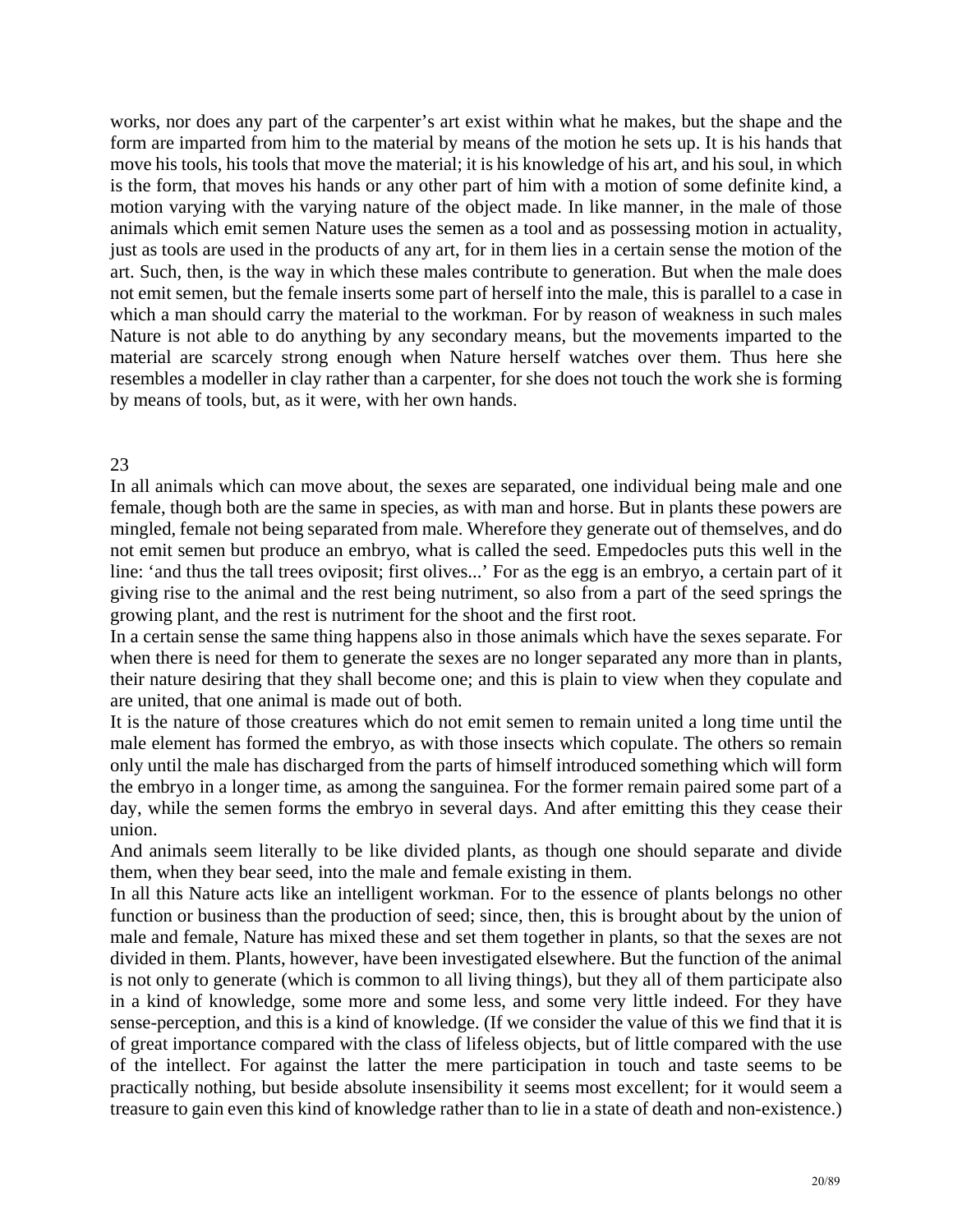Now it is by sense-perception that an animal differs from those organisms which have only life. But since, if it is a living animal, it must also live; therefore, when it is necessary for it to accomplish the function of that which has life, it unites and copulates, becoming like a plant, as we said before. Testaceous animals, being intermediate between animals and plants, perform the function of neither class as belonging to both. As plants they have no sexes, and one does not generate in another; as animals they do not bear fruit from themselves like plants; but they are formed and generated from a liquid and earthy concretion. However, we must speak later of the generation of these animals.

### Book II

## 1

That the male and the female are the principles of generation has been previously stated, as also what is their power and their essence. But why is it that one thing becomes and is male, another female? It is the business of our discussion as it proceeds to try and point out (1) that the sexes arise from Necessity and the first efficient cause, (2) from what sort of material they are formed. That (3) they exist because it is better and on account of the final cause, takes us back to a principle still further remote.

being is better than not being, living than not living. These, then, are the reasons of the generation is always a class of men and animals and plants. But since the male and female essences are the first principles of these, they will exist in the existing individuals for the sake of generation. Again, as the first efficient or moving cause, to which belong the definition and the form, is better and more divine in its nature than the material on which it works, it is better that the superior principle should be separated from the inferior. Therefore, wherever it is possible and so far as it is possible, the male is separated from the female. For the first principle of the movement, or efficient cause, whereby that which comes into being is male, is better and more divine than the material whereby it is female. The male, however, comes together and mingles with the female for the work of Now (1) some existing things are eternal and divine whilst others admit of both existence and non-existence. But (2) that which is noble and divine is always, in virtue of its own nature, the cause of the better in such things as admit of being better or worse, and what is not eternal does admit of existence and non-existence, and can partake in the better and the worse. And (3) soul is better than body, and living, having soul, is thereby better than the lifeless which has none, and of animals. For since it is impossible that such a class of things as animals should be of an eternal nature, therefore that which comes into being is eternal in the only way possible. Now it is impossible for it to be eternal as an individual (though of course the real essence of things is in the individual) – were it such it would be eternal – but it is possible for it as a species. This is why there generation, because this is common to both.

higher animals are more independent in their nature, so that they have greater size, and this cannot A thing lives, then, in virtue of participating in the male and female principles, wherefore even plants have some kind of life; but the class of animals exists in virtue of sense-perception. The sexes are divided in nearly all of these that can move about, for the reasons already stated, and some of them, as said before, emit semen in copulation, others not. The reason of this is that the exist without vital heat; for the greater body requires more force to move it, and heat is a motive force. Therefore, taking a general view, we may say that sanguinea are of greater size than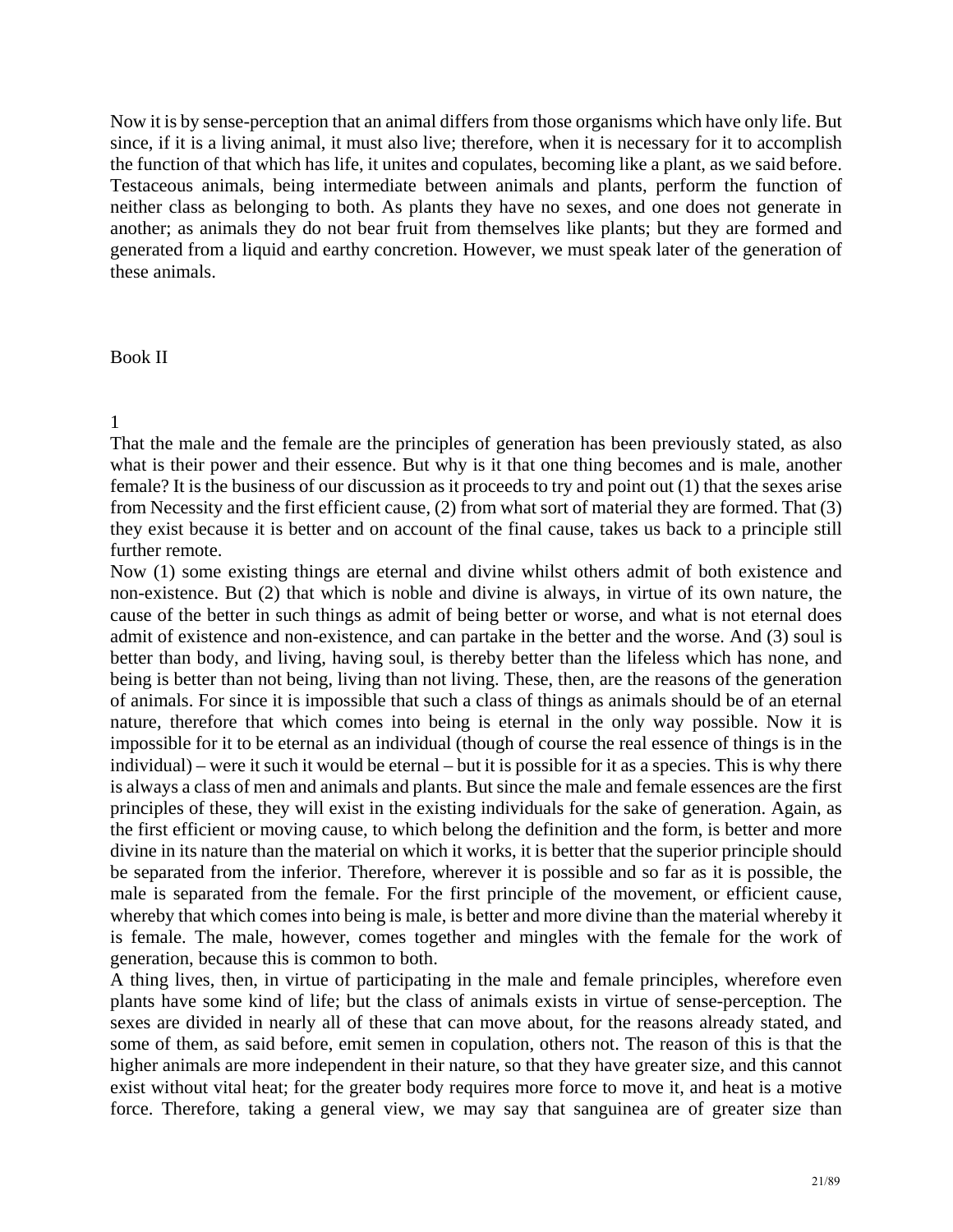bloodless animals, and those which move about than those which remain fixed. And these are just the animals which emit semen on account of their heat and size.

So much for the cause of the existence of the two sexes. Some animals bring to perfection and produce into the world a creature like themselves, as all those which bring their young into the world alive; others produce something undeveloped which has not yet acquired its own form; in this latter division the sanguinea lay eggs, the bloodless animals either lay an egg or give birth to a scolex. The difference between egg and scolex is this: an egg is that from a part of which the young comes into being, the rest being nutriment for it; but the whole of a scolex is developed into the whole of the young animal. Of the vivipara, which bring into the world an animal like themselves, some are internally viviparous (as men, horses, cattle, and of marine animals dolphins and the other cetacea); others first lay eggs within themselves, and only after this are externally viviparous (as the cartilaginous fishes). Among the ovipara some produce the egg in a perfect condition (as birds and all oviparous quadrupeds and footless animals, e.g. lizards and tortoises and most snakes; for the eggs of all these do not increase when once laid). The eggs of others are imperfect; such are those of fishes, crustaceans, and cephalopods, for their eggs increase after being produced.

All the vivipara are sanguineous, and the sanguinea are either viviparous or oviparous, except those which are altogether infertile. Among bloodless animals the insects produce a scolex, alike those that are generated by copulation and those that copulate themselves though not so generated. For there are some insects of this sort, which though they come into being by spontaneous generation are yet male and female; from their union something is produced, only it is imperfect; the reason of this has been previously stated.

for not only are some footless animals viviparous, as vipers and the cartilaginous fishes, while a perfect egg or are viviparous after laying an egg within themselves. For birds and scaly reptiles have, all which are signs rather of a dry and earthy nature, the egg they produce is soft; for the earthy matter does not come to the surface in their eggs any more than in themselves. This is why These classes admit of much cross-division. Not all bipeds are viviparous (for birds are oviparous), nor are they all oviparous (for man is viviparous), nor are all quadrupeds oviparous (for horses, cattle, and countless others are viviparous), nor are they all viviparous (for lizards, crocodiles, and many others lay eggs). Nor does the presence or absence of feet make the difference between them, others are oviparous, as the other fishes and serpents, but also among those which have feet many are oviparous and many viviparous, as the quadrupeds above mentioned. And some which have feet, as man, and some which have not, as the whale and dolphin, are internally viviparous. By this character then it is not possible to divide them, nor is any of the locomotive organs the cause of this difference, but it is those animals which are more perfect in their nature and participate in a purer element which are viviparous, for nothing is internally viviparous unless it receive and breathe out air. But the more perfect are those which are hotter in their nature and have more moisture and are not earthy in their composition. And the measure of natural heat is the lung when it has blood in it, for generally those animals which have a lung are hotter than those which have not, and in the former class again those whose lung is not spongy nor solid nor containing only a little blood, but soft and full of blood. And as the animal is perfect but the egg and the scolex are imperfect, so the perfect is naturally produced from the more perfect. If animals are hotter as shown by their possessing a lung but drier in their nature, or are colder but have more moisture, then they either lay because of their heat produce a perfect egg, but because of their dryness it is only an egg; the cartilaginous fishes have less heat than these but more moisture, so that they are intermediate, for they are both oviparous and viviparous within themselves, the former because they are cold, the latter because of their moisture; for moisture is vivifying, whereas dryness is furthest removed from what has life. Since they have neither feathers nor scales such as either reptiles or other fishes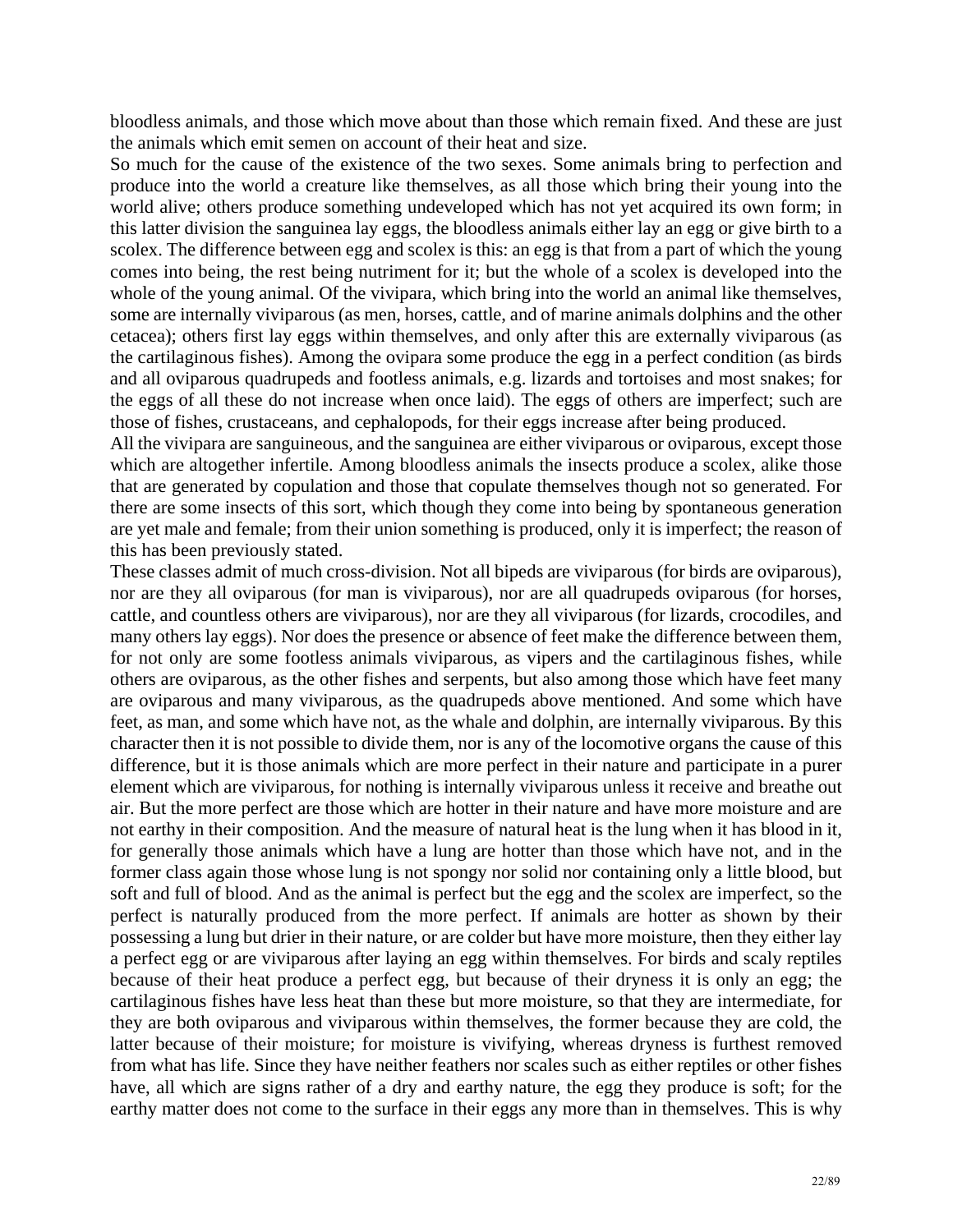they lay eggs in themselves, for if the egg were laid externally it would be destroyed, having no protection.

Animals that are cold and rather dry than moist also lay eggs, but the egg is imperfect; at the same time, because they are of an earthy nature and the egg they produce is imperfect, therefore it has a hard integument that it may be preserved by the protection of the shell-like covering. Hence fishes, because they are scaly, and crustacea, because they are of an earthy nature, lay eggs with a hard integument.

The cephalopods, having themselves bodies of a sticky nature, preserve in the same way the imperfect eggs they lay, for they deposit a quantity of sticky material about the embryo. All insects produce a scolex. Now all the insects are bloodless, wherefore all creatures that produce a scolex from themselves are so. But we cannot say simply that all bloodless animals produce a scolex, for the classes overlap one another, (1) the insects, (2) the animals that produce a scolex, (3) those that lay their egg imperfect, as the scaly fishes, the crustacea, and the cephalopoda. I say that these form a gradation, for the eggs of these latter resemble a scolex, in that they increase after oviposition, and the scolex of insects again as it develops resembles an egg; how so we shall explain later.

We must observe how rightly Nature orders generation in regular gradation. The more perfect and hotter animals produce their young perfect in respect of quality (in respect of quantity this is so with no animal, for the young always increase in size after birth), and these generate living animals within themselves from the first. The second class do not generate perfect animals within themselves from the first (for they are only viviparous after first laying eggs), but still they are externally viviparous. The third class do not produce a perfect animal, but an egg, and this egg is perfect. Those whose nature is still colder than these produce an egg, but an imperfect one, which is perfected outside the body, as the class of scaly fishes, the crustacea, and the cephalopods. The fifth and coldest class does not even lay an egg from itself; but so far as the young ever attain to this condition at all, it is outside the body of the parent, as has been said already. For insects produce a scolex first; the scolex after developing becomes egg-like (for the so-called chrysalis or pupa is equivalent to an egg); then from this it is that a perfect animal comes into being, reaching the end of its development in the second change.

Some animals then, as said before, do not come into being from semen, but all the sanguinea do so which are generated by copulation, the male emitting semen into the female when this has entered into her the young are formed and assume their peculiar character, some within the animals themselves when they are viviparous, others in eggs.

There is a considerable difficulty in understanding how the plant is formed out of the seed or any seminal fluid and the semen; and this must either be soul or a part of soul, or something containing animal out of the semen. Everything that comes into being or is made must (1) be made out of something, (2) be made by the agency of something, and (3) must become something. Now that out of which it is made is the material; this some animals have in its first form within themselves, taking it from the female parent, as all those which are not born alive but produced as a scolex or an egg; others receive it from the mother for a long time by sucking, as the young of all those which are not only externally but also internally viviparous. Such, then, is the material out of which things come into being, but we now are inquiring not out of what the parts of an animal are made, but by what agency. Either it is something external which makes them, or else something existing in the soul.

Now it would appear irrational to suppose that any of either the internal organs or the other parts is made by something external, since one thing cannot set up a motion in another without touching it, nor can a thing be affected in any way by another if it does not set up a motion in it. Something then of the sort we require exists in the embryo itself, being either a part of it or separate from it. To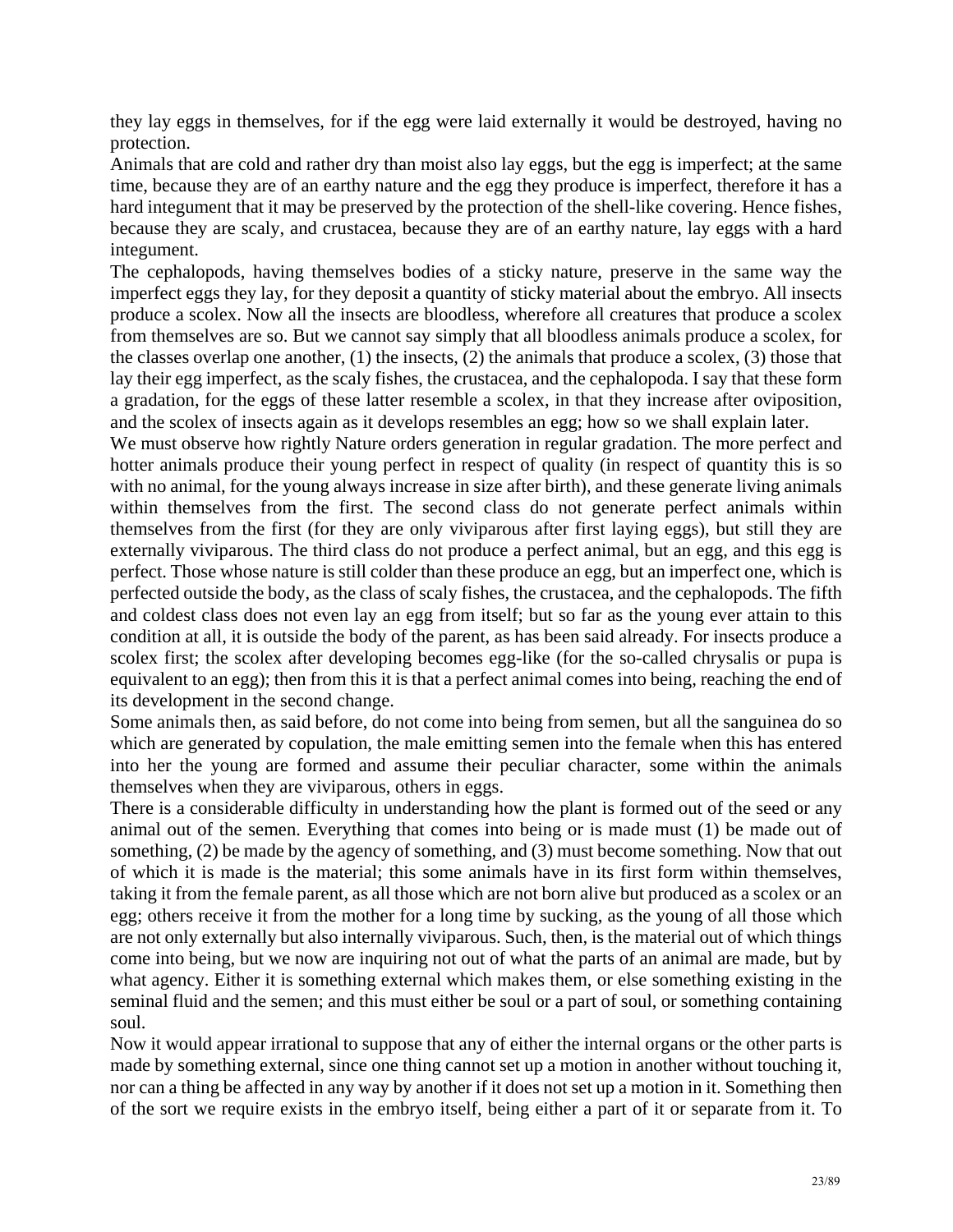suppose that it should be something else separate from it is irrational. For after the animal has been produced does this something perish or does it remain in it? But nothing of the kind appears to be in it, nothing which is not a part of the whole plant or animal. Yet, on the other hand, it is absurd to say that it perishes after making either all the parts or only some of them. If it makes some of the parts and then perishes, what is to make the rest of them? Suppose this something makes the heart and then perishes, and the heart makes another organ, by the same argument either all the parts must perish or all must remain. Therefore it is preserved and does not perish. Therefore it is a part of the embryo itself which exists in the semen from the beginning; and if indeed there is no part of the soul which does not exist in some part of the body, it would also be a part containing soul in it from the beginning.

rest, come into being together or in succession, as is said in the verse ascribed to Orpheus, for there already exists potentially is brought into being only by what exists actually; therefore if one organ How, then, does it make the other parts? Either all the parts, as heart, lung, liver, eye, and all the he says that an animal comes into being in the same way as the knitting of a net. That the former is not the fact is plain even to the senses, for some of the parts are clearly visible as already existing in the embryo while others are not; that it is not because of their being too small that they are not visible is clear, for the lung is of greater size than the heart, and yet appears later than the heart in the original development. Since, then, one is earlier and another later, does the one make the other, and does the later part exist on account of the part which is next to it, or rather does the one come into being only after the other? I mean, for instance, that it is not the fact that the heart, having come into being first, then makes the liver, and the liver again another organ, but that the liver only comes into being after the heart, and not by the agency of the heart, as a man becomes a man after being a boy, not by his agency. An explanation of this is that, in all the productions of Nature or of art, what formed another the form and the character of the later organ would have to exist in the earlier, e.g. the form of the liver in the heart. And otherwise also the theory is strange and fictitious.

Yet again, if the whole animal or plant is formed from semen or seed, it is impossible that any part of it should exist ready made in the semen or seed, whether that part be able to make the other parts or no. For it is plain that, if it exists in it from the first, it was made by that which made the semen. But semen must be made first, and that is the function of the generating parent. So, then, it is not possible that any part should exist in it, and therefore it has not within itself that which makes the parts.

movement initiated by the other.) It is possible, then, that A should move B, and B move C; that, in But neither can this agent be external, and yet it must needs be one or other of the two. We must try, then, to solve this difficulty, for perhaps some one of the statements made cannot be made without qualification, e.g. the statement that the parts cannot be made by what is external to the semen. For if in a certain sense they cannot, yet in another sense they can. (Now it makes no difference whether we say 'the semen' or 'that from which the semen comes', in so far as the semen has in itself the fact, the case should be the same as with the automatic machines shown as curiosities. For the parts of such machines while at rest have a sort of potentiality of motion in them, and when any external force puts the first of them in motion, immediately the next is moved in actuality. As, then, in these automatic machines the external force moves the parts in a certain sense (not by touching any part at the moment, but by having touched one previously), in like manner also that from which the semen comes, or in other words that which made the semen, sets up the movement in the embryo and makes the parts of it by having first touched something though not continuing to touch it. In a way it is the innate motion that does this, as the act of building builds the house. Plainly, then, while there is something which makes the parts, this does not exist as a definite object, nor does it exist in the semen at the first as a complete part.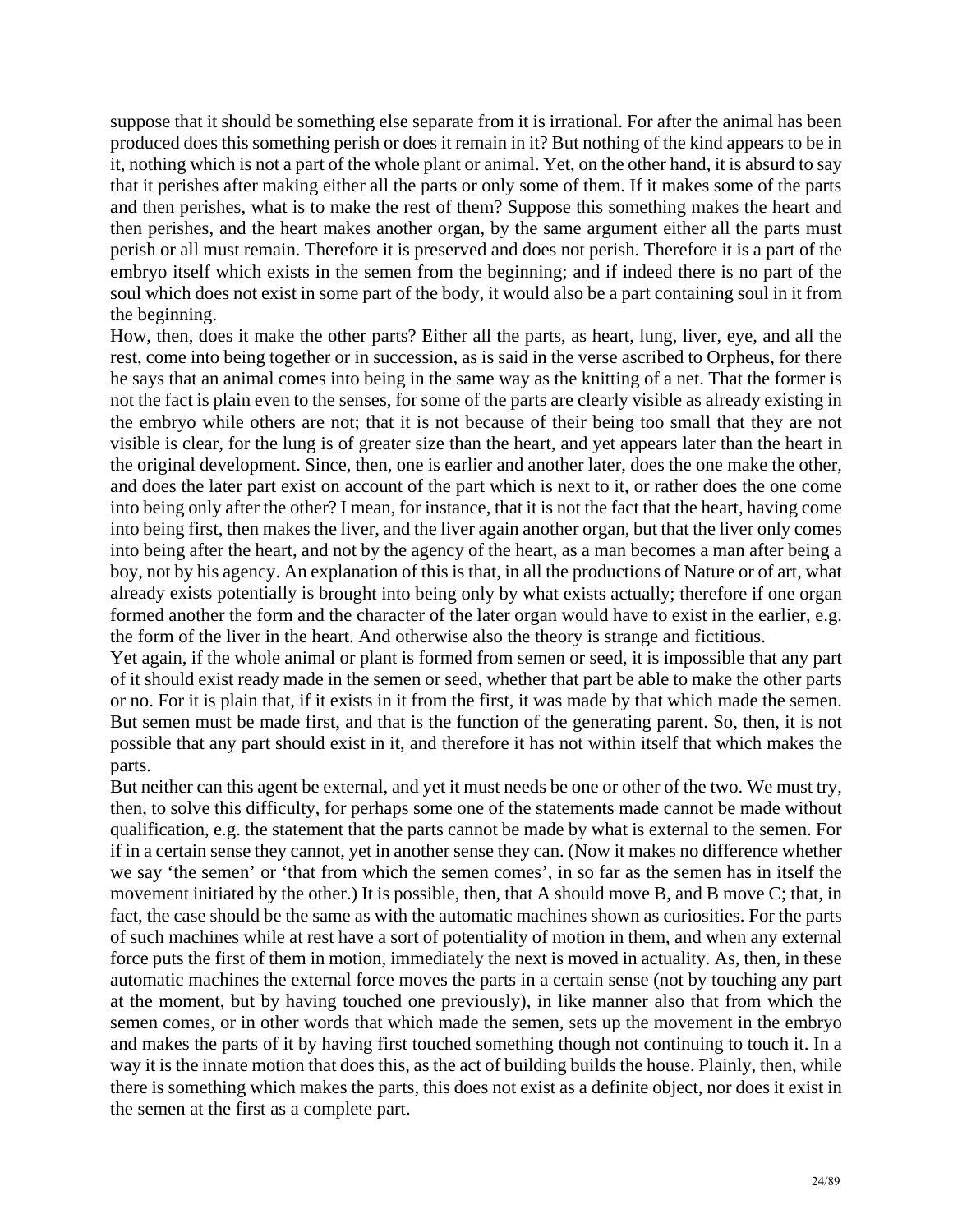But how is each part formed? We must answer this by starting in the first instance from the principle that, in all products of Nature or art, a thing is made by something actually existing out of that which is potentially such as the finished product. Now the semen is of such a nature, and has in it such a principle of motion, that when the motion is ceasing each of the parts comes into being, and that as a part having life or soul. For there is no such thing as face or flesh without life or soul in it; it is only equivocally that they will be called face or flesh if the life has gone out of them, just as may be caused by mere heat and cold, yet, when we come to the principle in virtue of which flesh is if they had been made of stone or wood. And the homogeneous parts and the organic come into being together. And just as we should not say that an axe or other instrument or organ was made by the fire alone, so neither shall we say that foot or hand were made by heat alone. The same applies also to flesh, for this too has a function. While, then, we may allow that hardness and softness, stickiness and brittleness, and whatever other qualities are found in the parts that have life and soul, flesh and bone is bone, that is no longer so; what makes them is the movement set up by the male parent, who is in actuality what that out of which the offspring is made is in potentiality. This is what we find in the products of art; heat and cold may make the iron soft and hard, but what makes a sword is the movement of the tools employed, this movement containing the principle of the art. For the art is the starting-point and form of the product; only it exists in something else, whereas the movement of Nature exists in the product itself, issuing from another nature which has the form in actuality.

Has the semen soul, or not? The same argument applies here as in the question concerning the parts. As no part, if it participate not in soul, will be a part except in an equivocal sense (as the eye of a dead man is still called an 'eye'), so no soul will exist in anything except that of which it is soul; it is plain therefore that semen both has soul, and is soul, potentially.

it has come into being it thenceforward increases itself.) Hence it is that only one part comes into But a thing existing potentially may be nearer or further from its realization in actuality, as e.g. a mathematician when asleep is further from his realization in actuality as engaged in mathematics than when he is awake, and when awake again but not studying mathematics he is further removed than when he is so studying. Accordingly it is not any part that is the cause of the soul's coming into being, but it is the first moving cause from outside. (For nothing generates itself, though when being first and not all of them together. But that must first come into being which has a principle of increase (for this nutritive power exists in all alike, whether animals or plants, and this is the same as the power that enables an animal or plant to generate another like itself, that being the function of them all if naturally perfect). And this is necessary for the reason that whenever a living thing is produced it must grow. It is produced, then, by something else of the same name, as e.g. man is produced by man, but it is increased by means of itself. There is, then, something which increases it. If this is a single part, this must come into being first. Therefore if the heart is first made in some animals, and what is analogous to the heart in the others which have no heart, it is from this or its analogue that the first principle of movement would arise.

We have thus discussed the difficulties previously raised on the question what is the efficient cause of generation in each case, as the first moving and formative power.

 $\mathcal{D}_{\alpha}$ 

issues from within the animal's body which is hot, and becomes liquid on cooling. Again, watery The next question to be mooted concerns the nature of semen. For whereas when it issues from the animal it is thick and white, yet on cooling it becomes liquid as water, and its colour is that of water. This would appear strange, for water is not thickened by heat; yet semen is thick when it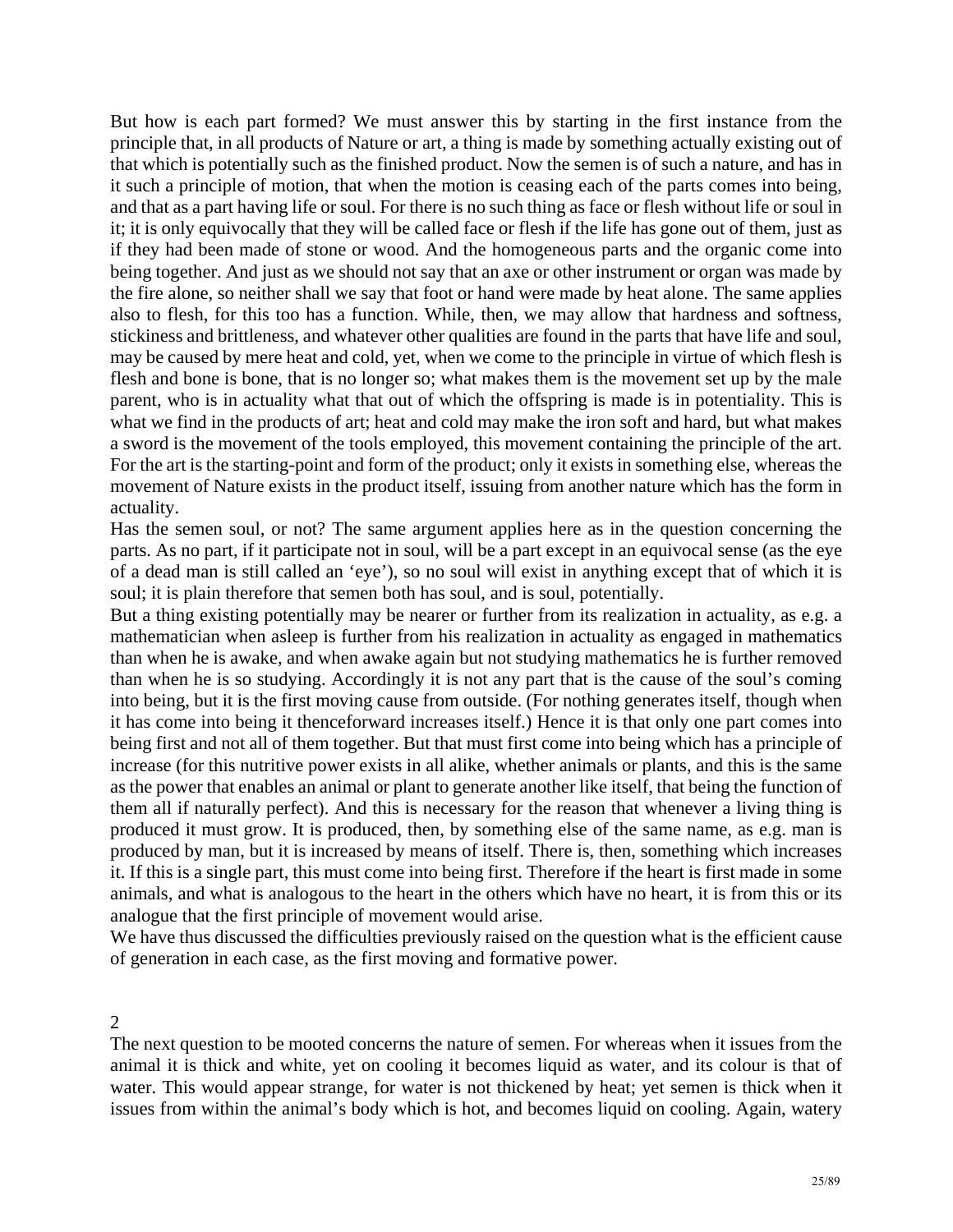fluids freeze, but semen, if exposed in frosts to the open air, does not freeze but liquefies, as if it was thickened by the opposite of cold. Yet it is unreasonable, again, to suppose that it is thickened by heat. For it is only substances having a predominance of earth in their composition that coagulate and thicken on boiling, e.g. milk. It ought then to solidify on cooling, but as a matter of fact it does not become solid in any part but the whole of it goes like water.

This then is the difficulty. If it is water, water evidently does not thicken through heat, whereas the semen is thick and both it and the body whence it issues are hot. If it is made of earth or a mixture of earth and water, it ought not to liquefy entirely and turn to water.

oil is thickened without freezing in cold weather and frosts; it does not freeze because of its heat by the cold, the oil becomes thicker. These are the reasons why semen is firm and white when it issues from within the animal; it has a quantity of hot air in it because of the internal heat; afterwards, when the heat has evaporated and the air has cooled, it turns liquid and dark; for the water, and any small quantity of earthy matter there may be, remain in semen as it dries, as they do Perhaps, however, we have not discriminated all the possibilities. It is not only the liquids composed of water and earthy matter that thicken, but also those composed of water and air; foam, for instance, becomes thicker and white, and the smaller and less visible the bubbles in it, the whiter and firmer does the mass appear. The same thing happens also with oil; on mixing with air it thickens, wherefore that which is whitening becomes thicker, the watery part in it being separated off by the heat and turning to air. And if oxide of lead is mixed with water or even with oil, the mass increases greatly and changes from liquid and dark to firm and white, the reason being that air is mixed in with it which increases the mass and makes the white shine through, as in foam and snow (for snow is foam). And water itself on mingling with oil becomes thick and white, because air is entangled in it by the act of pounding them together, and oil itself has much air in it (for shininess is a property of air, not of earth or water). This too is why it floats on the surface of the water, for the air contained in it as in a vessel bears it up and makes it float, being the cause of its lightness. So too (for the air is hot and will not freeze), but because the air is forced together and compressed, as..., in phlegm.

of the Aethiopians is black, as if everything must needs be black in those who have a black skin, that each bubble is invisible, which is what happens when water and oil are mixed and shaken Semen, then, is a compound of spirit (pneuma) and water, and the former is hot air (aerh); hence semen is liquid in its nature because it is made of water. What Ctesias the Cnidian has asserted of the semen of elephants is manifestly untrue; he says that it hardens so much in drying that it becomes like amber. But this does not happen, though it is true that one semen must be more earthy than another, and especially so with animals that have much earthy matter in them because of the bulk of their bodies. And it is thick and white because it is mixed with spirit, for it is also an invariable rule that it is white, and Herodotus does not report the truth when he says that the semen and that too when he saw their teeth were white. The reason of the whiteness of semen is that it is a foam, and foam is white, especially that which is composed of the smallest parts, small in the sense together, as said before. (Even the ancients seem to have noticed that semen is of the nature of foam; at least it was from this they named the goddess who presides over union.)

This then is the explanation of the problem proposed, and it is plain too that this is why semen does not freeze; for air will not freeze.

## 3

The next question to raise and to answer is this. If, in the case of those animals which emit semen into the female, that which enters makes no part of the resulting embryo, where is the material part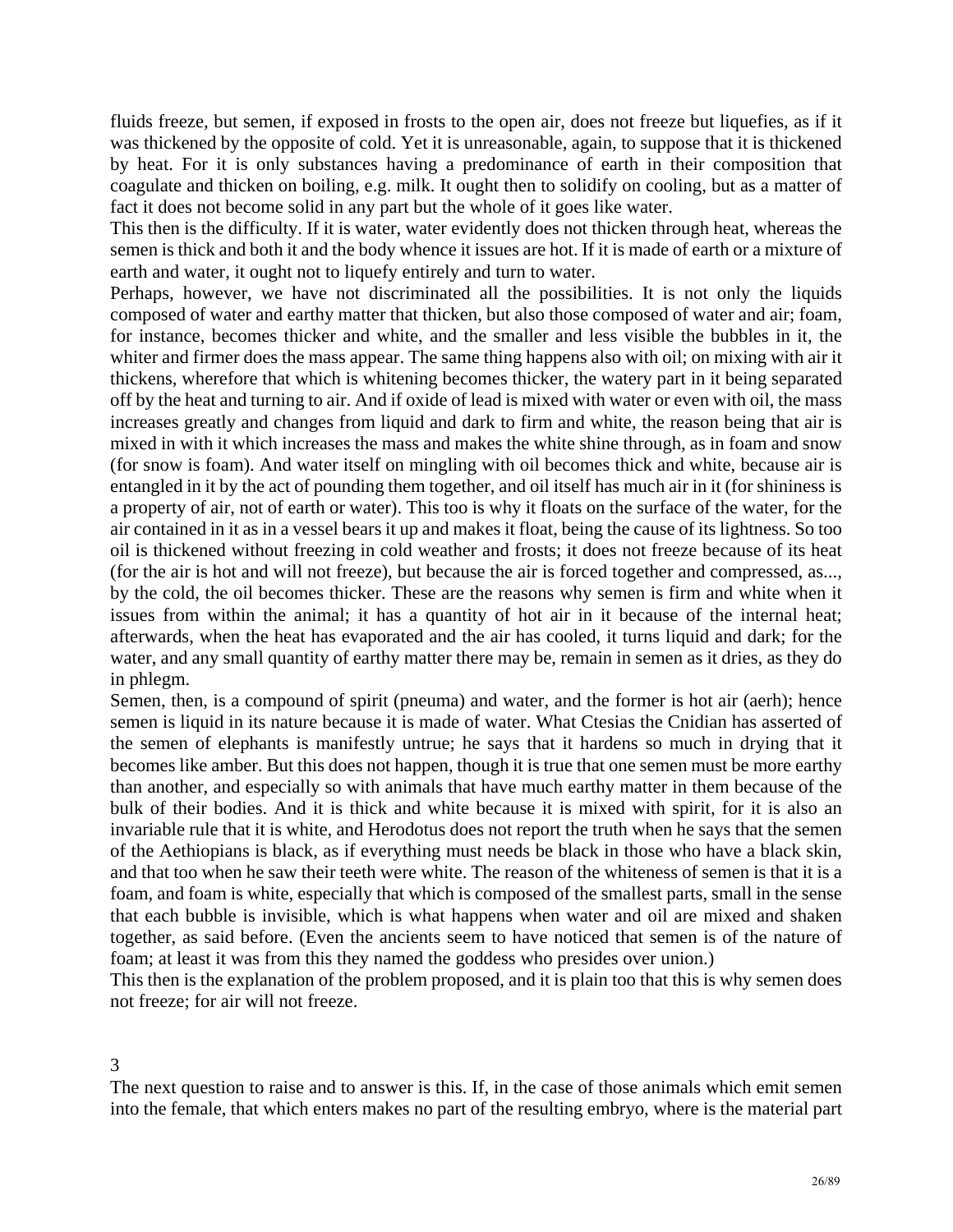of it diverted if (as we have seen) it acts by means of the power residing in it? It is not only necessary to decide whether what is forming in the female receives anything material, or not, from that which has entered her, but also concerning the soul in virtue of which an animal is so called (and this is in virtue of the sensitive part of the soul) – does this exist originally in the semen and in the unfertilized embryo or not, and if it does whence does it come? For nobody would put down the unfertilized embryo as soulless or in every sense bereft of life (since both the semen and the embryo of an animal have every bit as much life as a plant), and it is productive up to a certain point. That then they possess the nutritive soul is plain (and plain is it from the discussions elsewhere about soul why this soul must be acquired first). As they develop they also acquire the sensitive soul in virtue of which an animal is an animal. For e.g. an animal does not become at the previously, or (3), that some should so exist and others not. Again, it is necessary that they should the male, or (2) come from the male and be imparted to the material in the female. If the latter, then either all of them, or none, or some must come into being in the male from outside. same time an animal and a man or a horse or any other particular animal. For the end is developed last, and the peculiar character of the species is the end of the generation in each individual. Hence arises a question of the greatest difficulty, which we must strive to solve to the best of our ability and as far as possible. When and how and whence is a share in reason acquired by those animals that participate in this principle? It is plain that the semen and the unfertilized embryo, while still separate from each other, must be assumed to have the nutritive soul potentially, but not actually, except that (like those unfertilized embryos that are separated from the mother) it absorbs nourishment and performs the function of the nutritive soul. For at first all such embryos seem to live the life of a plant. And it is clear that we must be guided by this in speaking of the sensitive and the rational soul. For all three kinds of soul, not only the nutritive, must be possessed potentially before they are possessed in actuality. And it is necessary either (1) that they should all come into being in the embryo without existing previously outside it, or (2) that they should all exist either (1) come into being in the material supplied by the female without entering with the semen of

Now that it is impossible for them all to preexist is clear from this consideration. Plainly those principles whose activity is bodily cannot exist without a body, e.g. walking cannot exist without feet. For the same reason also they cannot enter from outside. For neither is it possible for them to enter by themselves, being inseparable from a body, nor yet in a body, for the semen is only a secretion of the nutriment in process of change. It remains, then, for the reason alone so to enter and alone to be divine, for no bodily activity has any connexion with the activity of reason.

Now it is true that the faculty of all kinds of soul seems to have a connexion with a matter different from and more divine than the so-called elements; but as one soul differs from another in honour and dishonour, so differs also the nature of the corresponding matter. All have in their semen that which causes it to be productive; I mean what is called vital heat. This is not fire nor any such force, but it is the spiritus included in the semen and the foam-like, and the natural principle in the spiritus, being analogous to the element of the stars. Hence, whereas fire generates no animal and we do not find any living thing forming in either solids or liquids under the influence of fire, the heat of the sun and that of animals does generate them. Not only is this true of the heat that works through the semen, but whatever other residuum of the animal nature there may be, this also has still a vital principle in it. From such considerations it is clear that the heat in animals neither is fire nor derives its origin from fire.

Let us return to the material of the semen, in and with which comes away from the male the spiritus conveying the principle of soul. Of this principle there are two kinds; the one is not connected with matter, and belongs to those animals in which is included something divine (to wit, what is called the reason), while the other is inseparable from matter. This material of the semen dissolves and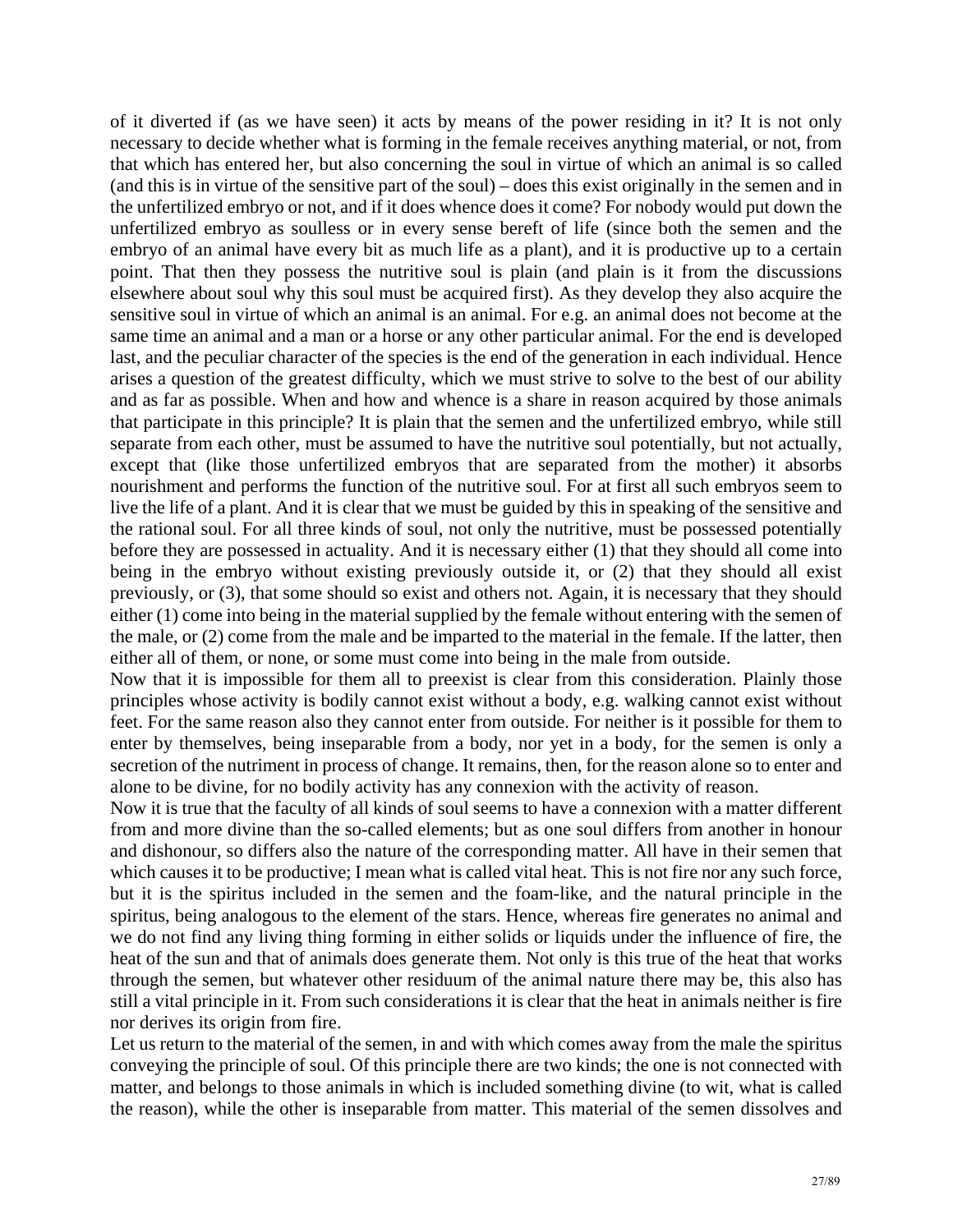evaporates because it has a liquid and watery nature. Therefore we ought not to expect it always to come out again from the female or to form any part of the embryo that has taken shape from it; the case resembles that of the fig-juice which curdles milk, for this too changes without becoming any part of the curdling masses.

It has been settled, then, in what sense the embryo and the semen have soul, and in what sense they have not; they have it potentially but not actually.

Now semen is a secretion and is moved with the same movement as that in virtue of which the body increases (this increase being due to subdivision of the nutriment in its last stage). When it has entered the uterus it puts into form the corresponding secretion of the female and moves it with the same movement wherewith it is moved itself. For the female's contribution also is a secretion, and of soul. For this reason, whenever a wind-egg is produced by any animal, the egg so forming has in has all the arts in it potentially though none of them actually; it has in it potentially even those parts which differentiate the female from the male, for just as the young of mutilated parents are sometimes born mutilated and sometimes not, so also the young born of a female are sometimes female and sometimes male instead. For the female is, as it were, a mutilated male, and the catamenia are semen, only not pure; for there is only one thing they have not in them, the principle it the parts of both sexes potentially, but has not the principle in question, so that it does not develop into a living creature, for this is introduced by the semen of the male. When such a principle has ben imparted to the secretion of the female it becomes an embryo.

Liquid but corporeal substances become surrounded by some kind of covering on heating, like the solid scum which forms on boiled foods when cooling. All bodies are held together by the glutinous; this quality, as the embryo develops and increases in size, is acquired by the sinewy substance, which holds together the parts of animals, being actual sinew in some and its analogue in others. To the same class belong also skin, blood-vessels, membranes, and the like, for these differ in being more or less glutinous and generally in excess and deficiency.

4

In those animals whose nature is comparatively imperfect, when a perfect embryo (which, however, is not yet a perfect animal) has been formed, it is cast out from the mother, for reasons previously stated. An embryo is then complete when it is either male or female, in the case of those animals who possess this distinction, for some (i.e. all those which are not themselves produced from a male or female parent nor from a union of the two) produce an offspring which is neither male nor female. Of the generation of these we shall speak later.

The perfect animals, those internally viviparous, keep the developing embryo within themselves and in close connexion until they give birth to a complete animal and bring it to light.

A third class is externally viviparous but first internally oviparous; they develop the egg into a perfect condition, and then in some cases the egg is set free as with creatures externally oviparous, and the animal is produced from the egg within the mother's body; in other cases, when the nutriment from the egg is consumed, development is completed by connection with the uterus, and therefore the egg is not set free from the uterus. This character marks the cartilaginous fish, of which we must speak later by themselves.

Here we must make our first start from the first class; these are the perfect or viviparous animals, and of these the first is man. Now the secretion of the semen takes place in all of them just as does that of any other residual matter. For each is conveyed to its proper place without any force from the breath or compulsion of any other cause, as some assert, saying that the generative parts attract the semen like cupping-glasses, aided by the force of the breath, as if it were possible for either this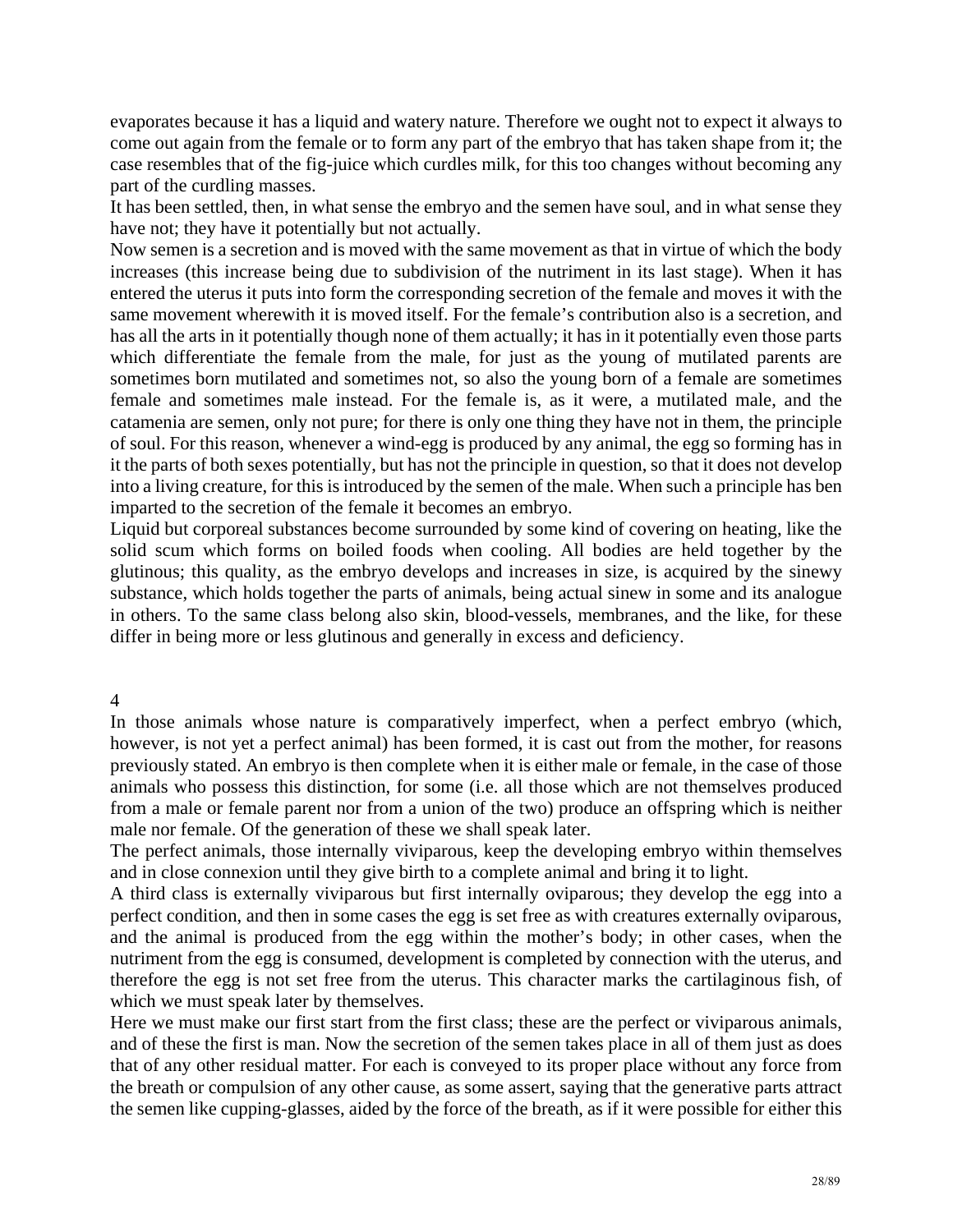secretion or the residue of the solid and liquid nutriment to go anywhere else than they do without the exertion of such a force. Their reason is that the discharge of both is attended by holding the breath, but this is a common feature of all cases when it is necessary to move anything, because strength arises through holding the breath. Why, even without this force the secretions or excretions are discharged in sleep if the parts concerned are full of them and are relaxed. One might as well say that it is by the breath that the seeds of plants are always segregated to the places where they are wont to bear fruit. No, the real cause, as has been stated already, is that there are special parts for receiving all the secretions, alike the useless (as the residues of the liquid and solid nutriment), and the blood, which has the so-called blood-vessels.

To consider now the region of the uterus in the female – the two blood-vessels, the great vessel and the aorta, divide higher up, and many fine vessels from them terminate in the uterus. These become over-filled from the nourishment they convey, nor is the female nature able to concoct it, because it absence of the moon, whence also it results that this time is stormier than the middle of the month. the above-mentioned period, but when it is not concocted a little matter at a time is always coming necessarily discharged by females for the reasons given; for, the female nature being unable to is colder than man's; so the blood is excreted through very fine vessels into the uterus, these being unable on account of their narrowness to receive the excessive quantity, and the result is a sort of haemorrhage. The period is not accurately defined in women, but tends to return during the waning of the moon. This we should expect, for the bodies of animals are colder when the environment happens to become so, and the time of change from one month to another is cold because of the When then the residue of the nourishment has changed into blood, the catamenia tend to occur at away, and this is why 'whites' appear in females while still small, in fact mere children. If both these discharges of the secretions are moderate, the body remains in good health, for they act as a purification of the secretions which are the causes of a morbid state of body; if they do not occur at all or if they are excessive, they are injurious, either causing illness or pulling down the patient; hence whites, if continuous and excessive, prevent girls from growing. This secretion then is concoct the nourishment thoroughly, there must not only be left a residue of the useless nutriment, but also there must be a residue in the blood-vessels, and this filling the channels of the finest vessels must overflow. Then Nature, aiming at the best end, uses it up in this place for the sake of generation, that another creature may come into being of the same kind as the former was going to be, for the menstrual blood is already potentially such as the body from which it is discharged.

In all females, then, there must necessarily be such a secretion, more indeed in those that have blood and of these most of all in man, but in the others also some matter must be collected in the uterine region. The reason why there is more in those that have blood and most in man has been already given, but why, if all females have such a secretion, have not all males one to correspond? For some of them do not emit semen but, just as those which do emit it fashion by the movement in the semen the mass forming from the material supplied by the female, so do the animals in question bring the same to pass and exert the same formative power by the movement within themselves in that part from whence the semen is secreted. This is the region about the diaphragm in all those animals which have one, for the heart or its analogue is the first principle of a natural body, while the lower part is a mere addition for the sake of it. Now the reason why it is not all males that have a generative secretion, while all females do, is that the animal is a body with Soul or life; the female always provides the material, the male that which fashions it, for this is the power that we say they each possess, and this is what is meant by calling them male and female. Thus while it is necessary for the female to provide a body and a material mass, it is not necessary for the male, because it is not within the work of art or the embryo that the tools or the maker must exist. While the body is from the female, it is the soul that is from the male, for the soul is the reality of a particular body.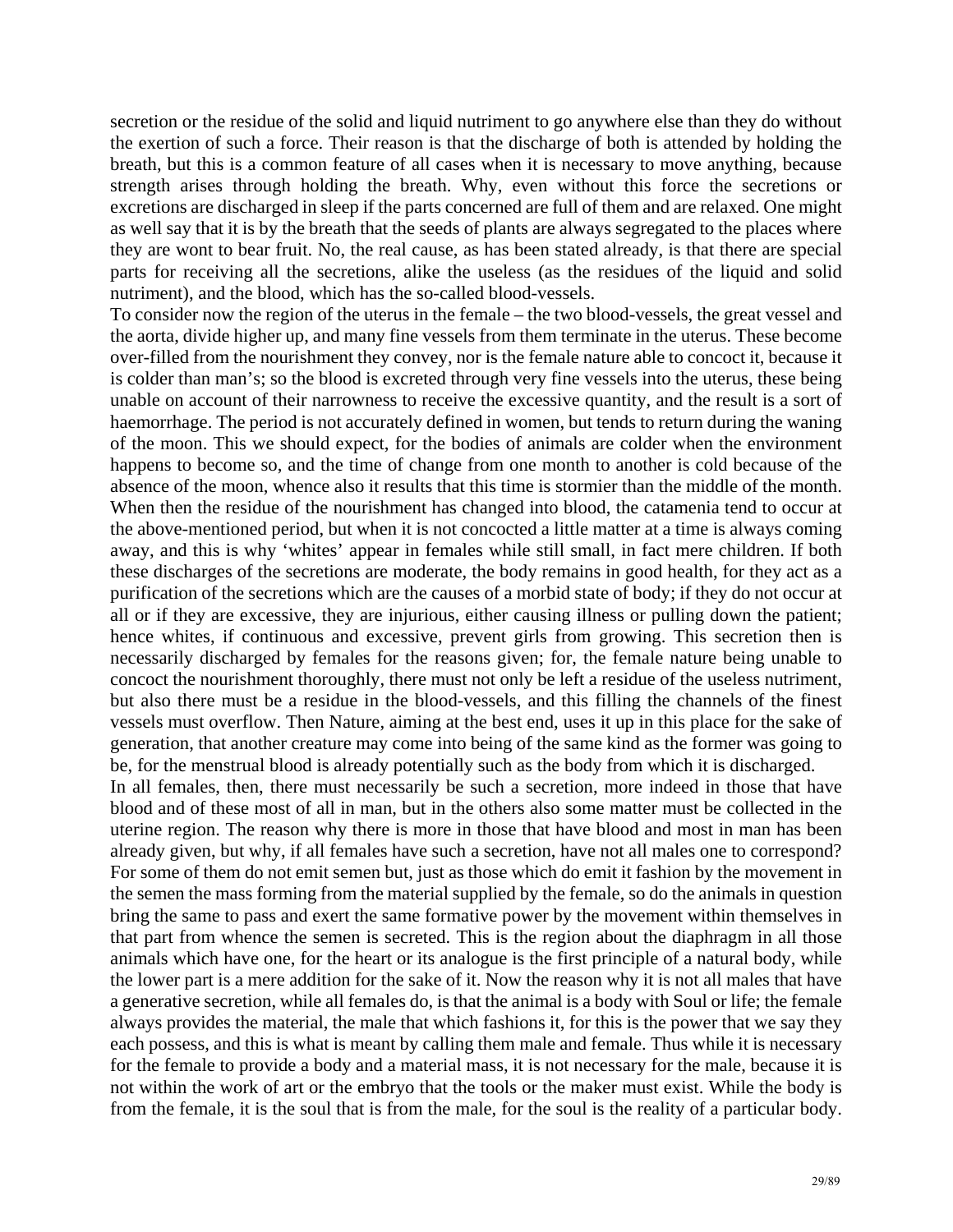For this reason if animals of a different kind are crossed (and this is possible when the periods of gestation are equal and conception takes place nearly at the same season and there is no great difference in the of the animals), the first cross has a common resemblance to both parents, as the hybrid between fox and dog, partridge and domestic fowl, but as time goes on and one generation springs from another, the final result resembles the female in form, just as foreign seeds produce plants varying in accordance with the country in which they are sown. For it is the soil that gives to the seeds the material and the body of the plant. And hence the part of the female which receives the semen is not a mere passage, but the uterus has a considerable width, whereas the males that emit semen have only passages for this purpose, and these are bloodless.

Each of the secretions becomes such at the moment when it is in its proper place; before that there is nothing of the sort unless with much violence and contrary to nature.

We have thus stated the reason for which the generative secretions are formed in animals. But when the semen from the male (in those animals which emit semen) has entered, it puts into form the purest part of the female secretion (for the greater part of the catamenia also is useless and fluid, as is the most fluid part of the male secretion, i.e. in a single emission, the earlier discharge being in most cases apt to be infertile rather than the later, having less vital heat through want of concoction, whereas that which is concocted is thick and of a more material nature).

If there is no external discharge, either in women or other animals, on account of there not being much useless and superfluous matter in the secretion, then the quantity forming within the female altogether is as much as what is retained within those animals which have an external discharge; this is put into form by the power of the male residing in the semen secreted by him, or, as is clearly seen to happen in some insects, by the part in the female analogous to the uterus being inserted into the male.

It has been previously stated that the discharge accompanying sexual pleasure in the female contributes nothing to the embryo. The chief argument for the opposite view is that what are called bad dreams occur by night with women as with men; but this is no proof, for the same thing happens to young men also who do not yet emit semen, and to those who do emit semen but whose semen is infertile.

It is impossible to conceive without the emission of the male in union and without the secretion of the corresponding female material, whether it be discharged externally or whether there is only enough within the body. Women conceive, however, without experiencing the pleasure usual in such intercourse, if the part chance to be in heat and the uterus to have descended. But generally speaking the opposite is the case, because the os uteri is not closed when the discharge takes place which is usually accompanied by pleasure in women as well as men, and when this is so there is a readier way for the semen of the male to be drawn into the uterus.

fishes, it is impossible that the semen should be so discharged as to enter it; it must be drawn into it. of the catamenia also excite heat in this part. Hence it acts like cone-shaped vessels which, when The actual discharge does not take place within the uterus as some think, the os uteri being too narrow, but it is in the region in front of this, where the female discharges the moisture found in some cases, that the male emits the semen. Sometimes it remains in this place; at other times, if the uterus chance to be conveniently placed and hot on account of the purgation of the catamenia, it draws it within itself. A proof of this is that pessaries, though wet when applied, are removed dry. Moreover, in all those animals which have the uterus near the hypozoma, as birds and viviparous This region, on account of the heat which is in it, attracts the semen. The discharge and collection they have been washed out with hot water, their mouth being turned downwards, draw water into themselves. And this is the way things are drawn up, but some say that nothing of the kind happens with the organic parts concerned in copulation. Precisely the opposite is the case of those who say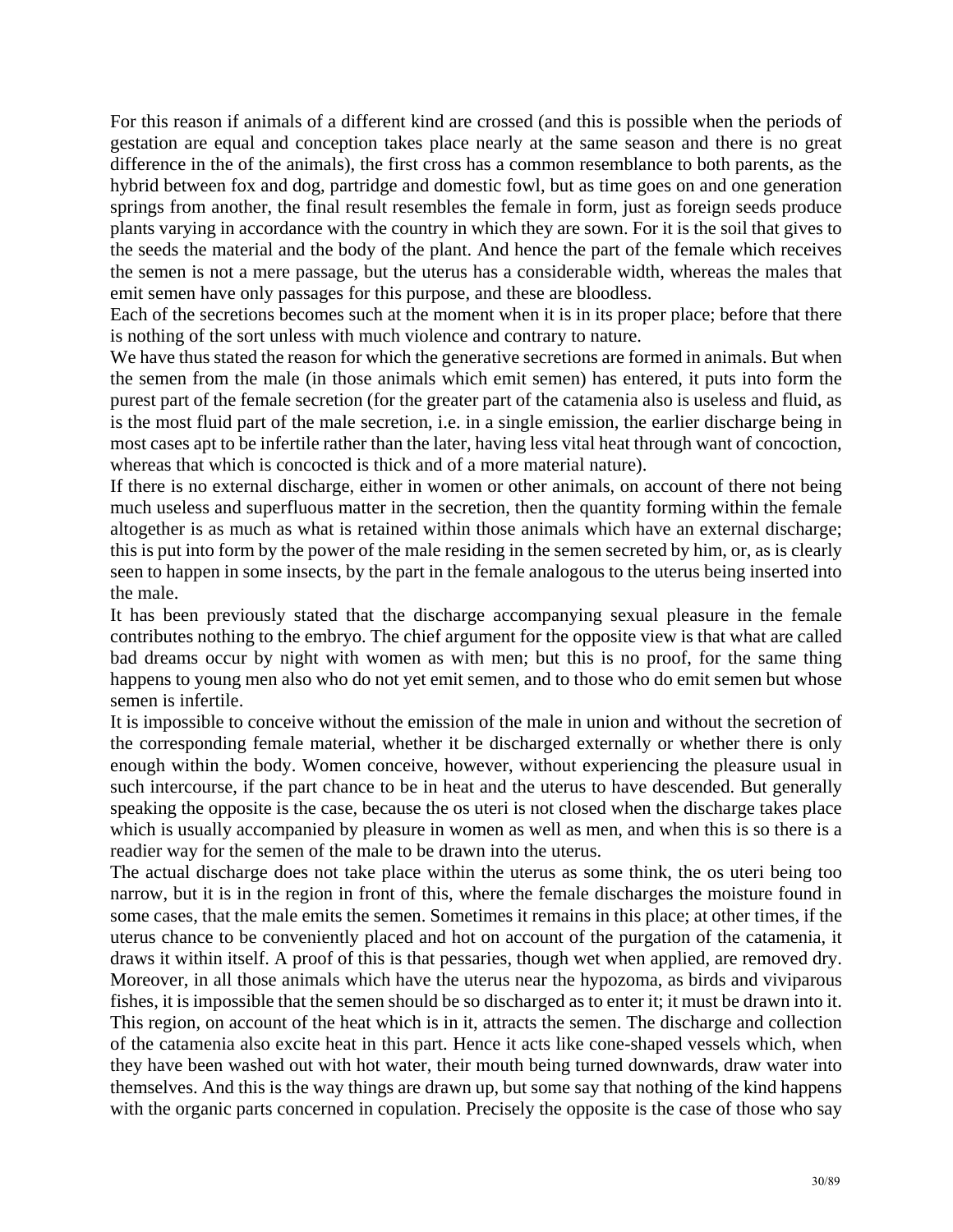the woman emits semen as well as the man, for if she emits it outside the uterus this must then draw it back again into itself if it is to be mixed with the semen of the male. But this is a superfluous proceeding, and Nature does nothing superfluous.

When the material secreted by the female in the uterus has been fixed by the semen of the male (this acts in the same way as rennet acts upon milk, for rennet is a kind of milk containing vital heat, which brings into one mass and fixes the similar material, and the relation of the semen to the catamenia is the same, milk and the catamenia being of the same nature) – when, I say, the more solid part comes together, the liquid is separated off from it, and as the earthy parts solidify membranes form all round it; this is both a necessary result and for a final cause, the former principle of growth in themselves, and when this (which previously exists in them only potentially) a first principle from which comes the ordering of the body at a later stage also, for if it is to come of the earth, to get nourishment, until it is perfected to the point of being now an animal potentially because the surface of a mass must solidify on heating as well as on cooling, the latter because the foetus must not be in a liquid but be separated from it. Some of these are called membranes and others choria, the difference being one of more or less, and they exist in ovipara and vivipara alike. When the embryo is once formed, it acts like the seeds of plants. For seeds also contain the first has been differentiated, the shoot and the root are sent off from it, and it is by the root that the plant gets nourishment; for it needs growth. So also in the embryo all the parts exist potentially in a way at the same time, but the first principle is furthest on the road to realization. Therefore the heart is first differentiated in actuality. This is clear not only to the senses (for it is so) but also on theoretical grounds. For whenever the young animal has been separated from both parents it must be able to manage itself, like a son who has set up house away from his father. Hence it must have in from outside at later period to dwell in it, not only may the question be asked at what time it is to do so, but also we may object that, when each of the parts is separating from the rest, it is necessary that this principle should exist first from which comes growth and movement to the other parts. (Wherefore all who say, as did Democritus, that the external parts of animals are first differentiated and the internal later, are much mistaken; it is as if they were talking of animals of stone or wood. For such as these have no principle of growth at all, but all animals have, and have it within themselves.) Therefore it is that the heart appears first distinctly marked off in all the sanguinea, for this is the first principle or origin of both homogeneous and heterogeneous parts, since from the moment that the animal or organism needs nourishment, from that moment does this deserve to be called its principle or origin. For the animal grows, and the nutriment, in its final stage, of an animal is the blood or its analogue, and of this the blood-vessels are the receptacle, wherefore the heart is the principle or origin of these also. (This is clear from the Enquiries and the anatomical drawings.) Since the embryo is already potentially an animal but an imperfect one, it must obtain its nourishment from elsewhere; accordingly it makes use of the uterus and the mother, as a plant does locomotive. So Nature has first designed the two blood-vessels from the heart, and from these smaller vessels branch off to the uterus. These are what is called the umbilicus, for this is a blood-vessel, consisting of one or more vessels in different animals. Round these is a skin-like integument, because the weakness of the vessels needs protection and shelter. The vessels join on to the uterus like the roots of plants, and through them the embryo receives its nourishment. This is why the animal remains in the uterus, not, as Democritus says, that the parts of the embryo may be moulded in conformity with those of the mother. This is plain in the ovipara, for they have their parts differentiated in the egg after separation from the matrix.

into being, already contains blood, and the nourishment comes from outside, whence did the first nourishment enter? Perhaps it is not true that all of it comes from outside just as in the seeds of Here a difficulty may be raised. If the blood is the nourishment, and if the heart, which first comes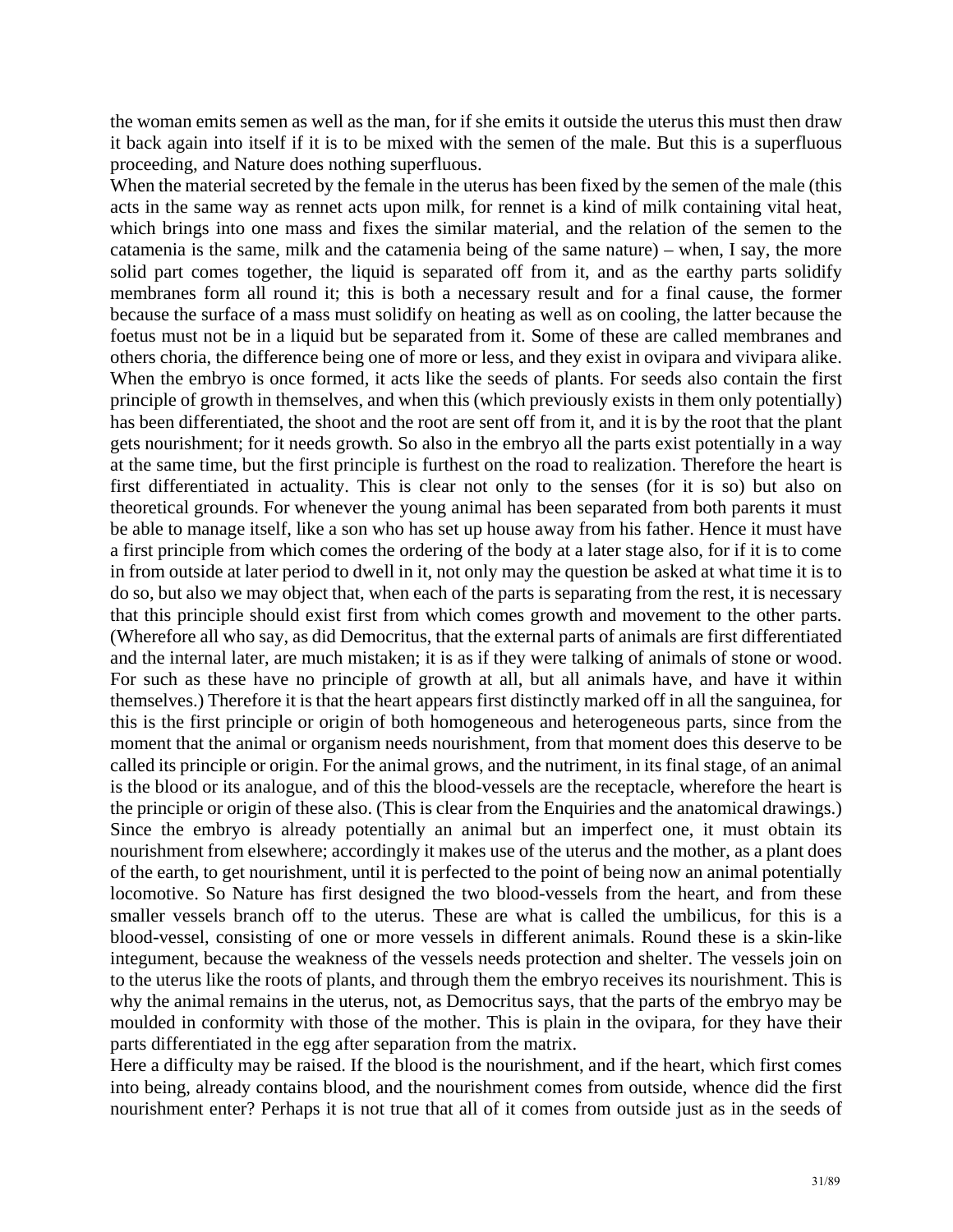plants there is something of this nature, the substance which at first appears milky, so also in the material of the animal embryo the superfluous matter of which it is formed is its nourishment from the first.

The embryo, then, grows by means of the umbilicus in the same way as a plant by its roots, or as animals themselves when separated from the nutriment within the mother, of which we must speak later at the time appropriate for discussing them. But the parts are not differentiated, as some suppose, because like is naturally carried to like. Besides many other difficulties involved in this theory, it results from it that the homogeneous parts ought to come into being each one separate from the rest, as bones and sinews by themselves, and flesh by itself, if one should accept this cause. The real cause why each of them comes into being is that the secretion of the female is potentially such as the animal is naturally, and all the parts are potentially present in it, but none actually. It is also because when the active and the passive come in contact with each other in that way in which the one is active and the other passive (I mean in the right manner, in the right place, and at the right time), straightway the one acts and the other is acted upon. The female, then, provides matter, the male the principle of motion. And as the products of art are made by means of the tools of the artist, or to put it more truly by means of their movement, and this is the activity of the art, and the art is the form of what is made in something else, so is it with the power of the nutritive soul. As later on in the case of mature animals and plants this soul causes growth from the nutriment, using heat and cold as its tools (for in these is the movement of the soul), and each thing comes into being in accordance with a certain formula, so also from the beginning does it form the product of nature. For the material by which this latter grows is the same as that from which it is constituted at first; consequently also the power which acts upon it is identical with that which originally generated it; if then this acting power is the nutritive soul, this is also the generative soul, and this is the nature of every organism, existing in all animals and plants. [But the other parts of the soul exist in some animals, not in others.] In plants, then, the female is not separated from the male, but in those animals in which it is separated the male needs the female besides.

## 5

having sense-perception; if the sensitive soul is not present, either actually or potentially, and either showing that the female can generate up to a certain point unaided. But this still involves a And yet the question may be raised why it is that, if indeed the female possesses the same soul and if it is the secretion of the female which is the material of the embryo, she needs the male besides instead of generating entirely from herself. The reason is that the animal differs from the plant by with or without qualification, it is impossible for face, hand, flesh, or any other part to exist; it will be no better than a corpse or part of a corpse. If then, when the sexes are separated, it is the male that has the power of making the sensitive soul, it is impossible for the female to generate an animal from itself alone, for the process in question was seen to involve the male quality. Certainly that there is a good deal in the difficulty stated is plain in the case of the birds that lay wind-eggs, difficulty; in what way are we to say that their eggs live? It neither possible that they should live in the same way as fertile eggs (for then they would produce a chick actually alive), nor yet can they be called eggs only in the sense in which an egg of wood or stone is so called, for the fact that these eggs go bad shows that they previously participate in some way in life. It is plain, then, that they have some soul potentially. What sort of soul will this be? It must be the lowest surely, and this is the nutritive, for this exists in all animals and plants alike. Why then does it not perfect the parts and the animal? Because they must have a sensitive soul, for the parts of animals are not like those of a plant. And so the female animal needs the help of the male, for in these animals we are speaking of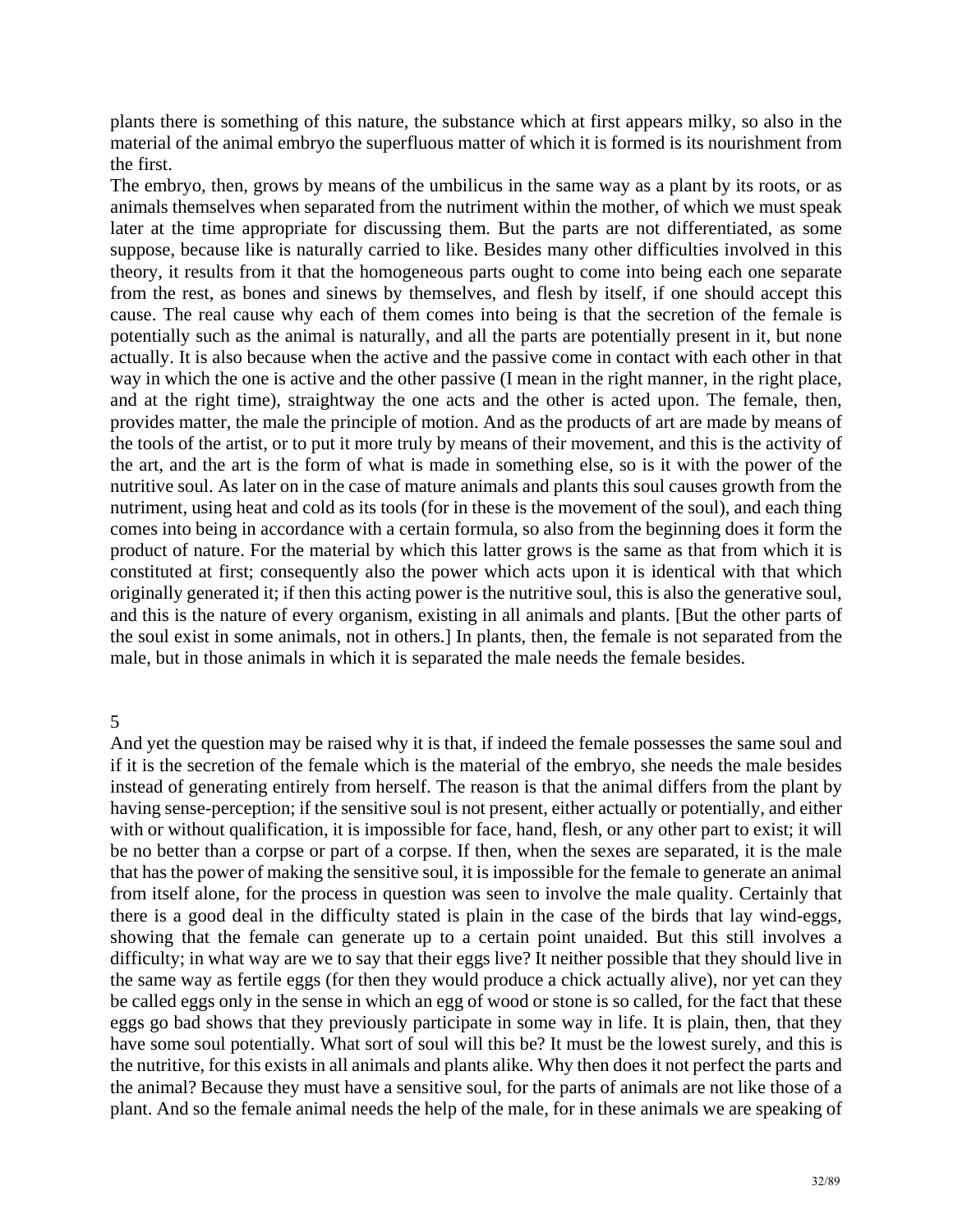the male is separate. This is exactly what we find, for the wind-eggs become fertile if the male tread the female in a certain space of time. About the cause of these things, however, we shall enter into detail later.

If there is any kind of animal which is female and has no male separate from it, it is possible that this may generate a young one from itself without copulation. No instance of this worthy of credit has been observed up to the present at any rate, but one case in the class of fishes makes us hesitate. No male of the so-called erythrinus has ever yet been seen, but females, and specimens full of roe, have been seen. Of this, however, we have as yet no proof worthy of credit. Again, some members of the class of fishes are neither male nor female, as eels and a kind of mullets found in stagnant waters. But whenever the sexes are separate the female cannot generate perfectly by herself alone, for then the male would exist in vain, and Nature makes nothing in vain. Hence in such animals the male always perfects the work of generation, for he imparts the sensitive soul, either by means of the semen or without it. Now the parts of the embryo already exist potentially in the material, and so when once the principle of movement has been imparted to them they develop in a chain one after another, as the wheels are moved one by another in the automatic machines. When some of the natural philosophers say that like is brought to like, this must be understood, not in the sense that the parts are moved as changing place, but that they stay where they are and the movement is a hange of quality (such as softness, hardness, colour, and the other differences of the homogeneous c parts); thus they become in actuality what they previously were in potentiality. And what comes into being first is the first principle; this is the heart in the sanguinea and its analogue in the rest, as has been often said already. This is plain not only to the senses (that it is first to come into being), but also in view of its end; for life fails in the heart last of all, and it happens in all cases that what comes into being last fails first, and the first last, Nature running a double course, so to say, and turning back to the point from whence she started. For the process of becoming is from the non-existent to the existent, and that of perishing is back again from the existent to the non-existent.

### 6

After this, as said already, the internal parts come into being before the external. The greater become visible before the less, even if some of them do not come into being before them. First the parts above the hypozoma are differentiated and are superior in size; the part below is both smaller and less differentiated. This happens in all animals in which exists the distinction of upper and lower, except in the insects; the growth of those that produce a scolex is towards the upper part, for this is smaller in the beginning. The cephalopoda are the only locomotive animals in which the distinction of upper and lower does not exist.

What has been said applies to plants also, that the upper portion is earlier in development than the lower, for the roots push out from the seed before the shoots.

nor yet of the embryo itself, as some of the physicists say. This is manifest in birds, fishes, and The agency by which the parts of animals are differentiated is air, not however that of the mother insects. For some of these are separated from the mother and produced from an egg, within which the differentiation takes place; other animals do not breathe at all, but are produced as a scolex or an egg; those which do breathe and whose parts are differentiated within the mother's uterus yet do not breathe until the lung is perfected, and the lung and the preceding parts are differentiated before they breathe. Moreover, all polydactylous quadrupeds, as dog, lion, wolf, fox, jackal, produce their young blind, and the eyelids do not separate till after birth. Manifestly the same holds also in all the other parts; as the qualitative, so also the quantitative differentia comes into being, pre-existing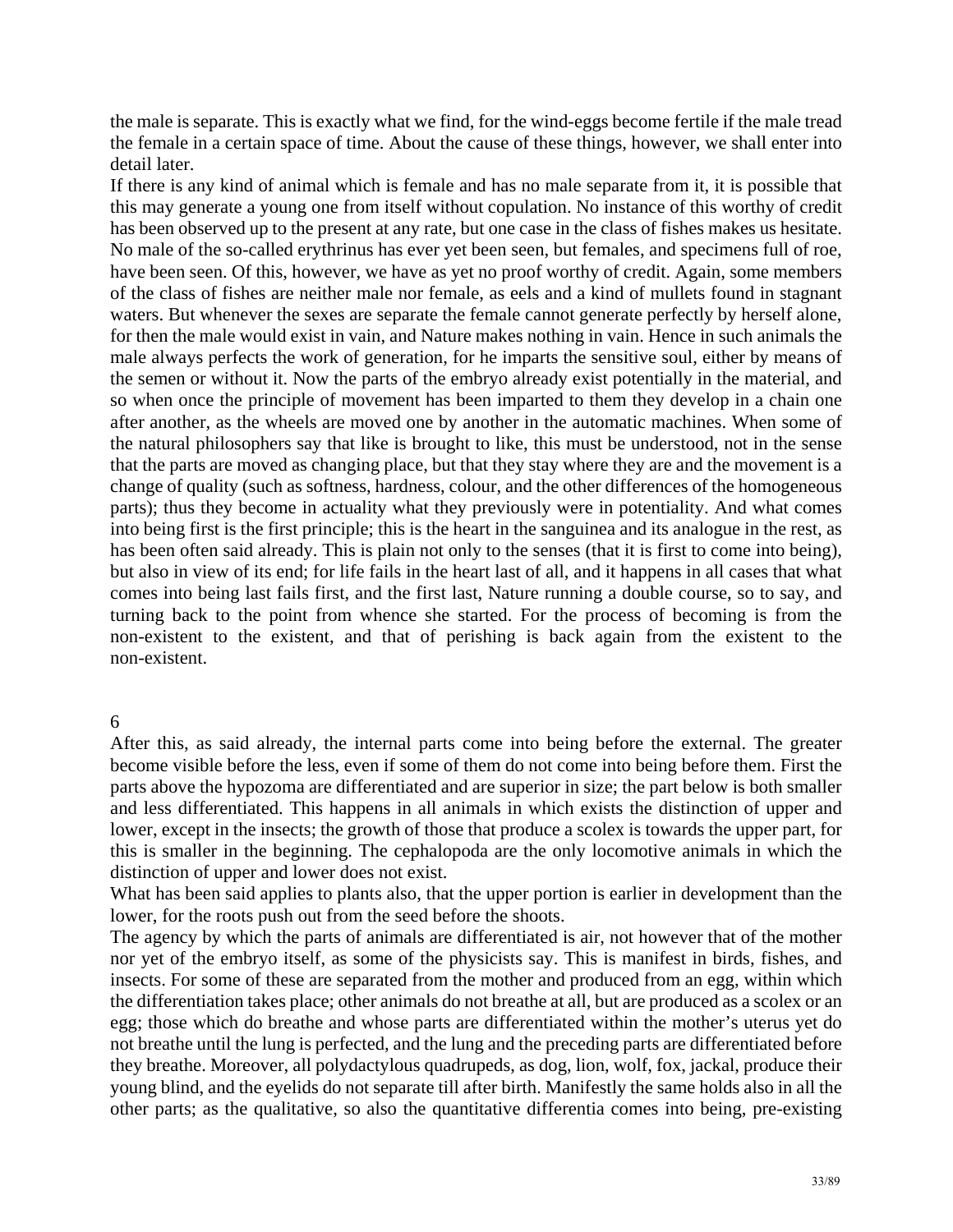potentially but being actualized later by the same causes by which the qualitative distinction is produced, and so the eyelids become two instead of one. Of course air must be present, because heat and moisture are present, the former acting and the latter being acted upon.

Some of the ancient nature-philosolphers made an attempt to state which part comes into being after which, but were not sufficiently acquainted with the facts. It is with the parts as with other things; one naturally exists prior to another. But the word 'prior' is used in more senses than one. For there is a difference between the end or final cause and that which exists for the sake of it; the latter is prior in order of development, the former is prior in reality. Again, that which exists for the sake of the end admits of division into two classes, (1) the origin of the movement, (2) that which is used by the end; I mean, for instance, (1) that which can generate, (2) that which serves as an instrument to what is generated, for the one of these, that which makes, must exist first, as the teacher before the learner, and the other later, as the pipes are later than he who learns to play upon them, for it is superfluous that men who do not know how to play should have pipes. Thus there are three things: first, the end, by which we mean that for the sake of which something else exists; secondly, the principle of movement and of generation, existing for the sake of the end (for that which can make and generate, considered simply as such, exists only in relation to what is made and generated); thirdly, the useful, that is to say what the end uses. Accordingly, there must first exist some part in which is the principle of movement (I say a part because this is from the first one part of the end and the most important part too); next after this the whole and the end; thirdly and else but are not of the nature of beginnings must come into being later. So it is not easy to of which are the former. For the parts which cause the movement, being prior to the end in order of lastly, the organic parts serving these for certain uses. Hence if there is anything of this sort which must exist in animals, containing the principle and end of all their nature, this must be the first to come into being – first, that is, considered as the moving power, but simultaneous with the whole embryo if considered as a part of the end. Therefore all the organic parts whose nature is to bring others into being must always themselves exist before them, for they are for the sake of something else, as the beginning for the sake of the end; all those parts which are for the sake of something distinguish which of the parts are prior, those which are for the sake of another or that for the sake development, come in to cause confusion, and it is not easy to distinguish these as compared with the organic parts. And yet it is in accordance with this method that we must inquire what comes into being after what; for the end is later than some parts and earlier than others. And for this reason that part which contains the first principle comes into being first, next to this the upper half of the body. This is why the parts about the head, and particularly the eyes, appear largest in the embryo at an early stage, while the parts below the umbilicus, as the legs, are small; for the lower parts are for the sake of the upper, and are neither parts of the end nor able to form it.

of any eternal truth whatever; but we see that there is a proof of many such, whether by 'eternal' we But they do not say well nor do they assign a necessary cause who say simply that 'it always happens so', and imagine that this is a first principle in these cases. Thus Democritus of Abdera says that 'there is no beginning of the infinite; now the cause is a beginning, and the eternal is infinite; in consequence, to ask the cause of anything of this kind is to seek for a beginning of the infinite'. Yet according to this argument, which forbids us to seek the cause, there will be no proof mean what always happens or what exists eternally; it is an eternal truth that the angles of a triangle are always equal to two right angles, or that the diagonal of a square is incommensurable with the side, and nevertheless a cause and a proof can be given for these truths. While, then, it is well said that we must not take on us to seek a beginning (or first principle) of all things, yet this is not well said of all things whatever that always are or always happen, but only of those which really are first principles of the eternal things; for it is by another method, not by proof, that we acquire knowledge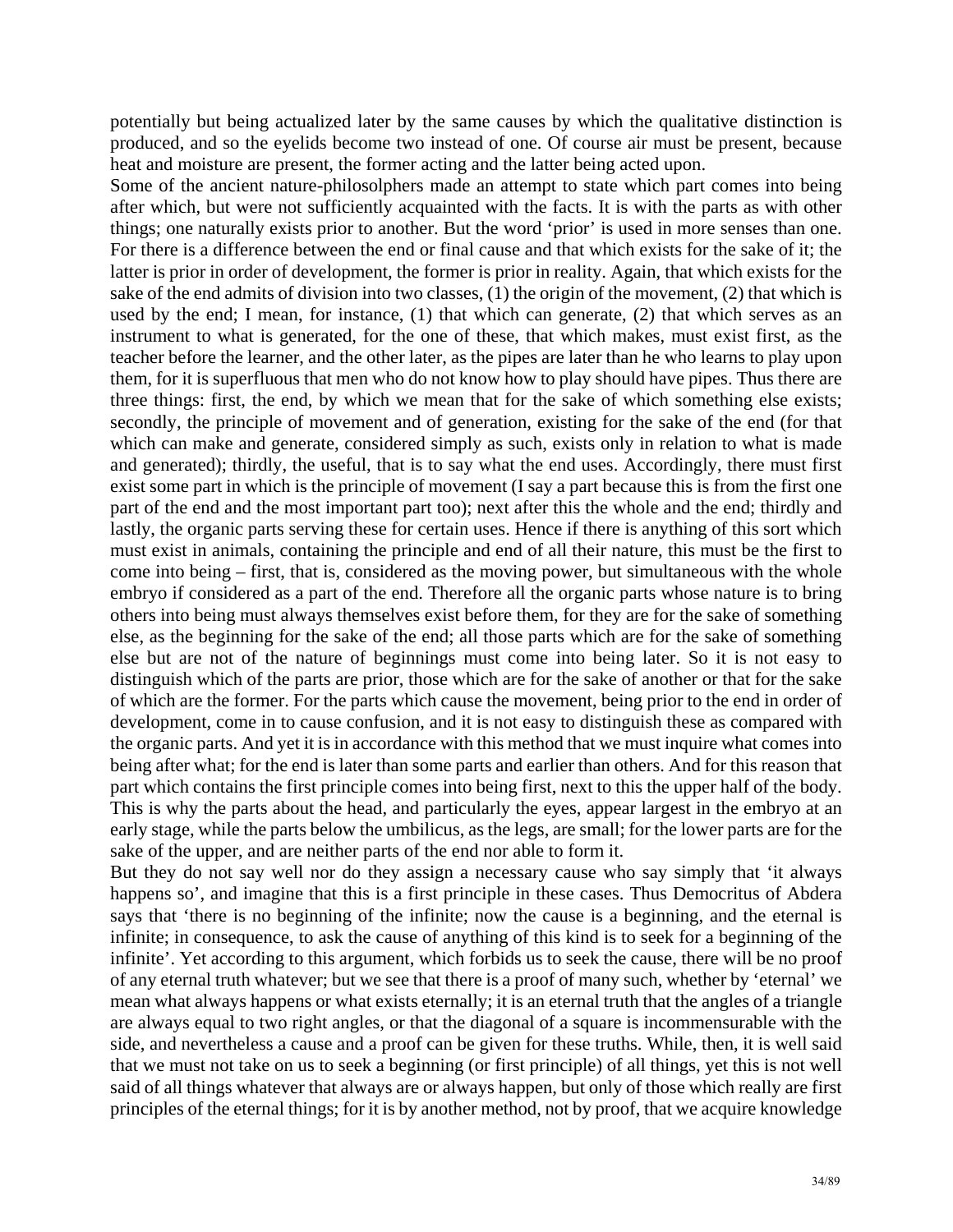of the first principle. Now in that which is immovable and unchanging the first principle is simply the essence of the thing, but when we come to those things which come into being the principles are more than one, varying in kind and not all of the same kind; one of this number is the principle of movement, and therefore in all the sanguinea the heart is formed first, as was said at the beginning, and in the other animals that which is analogous to the heart.

From the heart the blood-vessels extend throughout the body as in the anatomical diagrams which are represented on the wall, for the parts lie round these because they are formed out of them. The homogeneous parts are formed by heat and cold, for some are put together and solidified by the one and some by the other. The difference between these has already been discussed elsewhere, and it has been stated what kinds of things are soluble by liquid and fire, and what are not soluble by liquid and cannot be melted by fire. The nutriment then oozes through the blood-vessels and the passages in each of the parts, like water in unbaked pottery, and thus is formed the flesh or its analogues, being solidified by cold, which is why it is also dissolved by fire. But all the particles given off which are too earthy, having but little moisture and heat, cool as the moisture evaporates along with the heat; so they become hard and earthy in character, as nails, horns, hoofs, and beaks, and therefore they are softened by fire but none of them is melted by it, while some of them, as egg-shells, are soluble in liquids. The sinews and bones are formed by the internal heat as the moisture dries, and hence the bones are insoluble by fire like pottery, for like it they have been as it were baked in an oven by the heat in the process of development. But it is not anything whatever that is made into flesh or bone by the heat, but only something naturally fitted for the purpose; nor is it made in any place or time whatever, but only in a place and time naturally so fitted. For neither will that which exists potentially be made except by that moving agent which possesses the actuality, nor will that which possesses the actuality make anything whatever; the carpenter would not make a box except out of wood, nor will a box be made out of the wood without the carpenter. The heat exists in the seminal secretion, and the movement and activity in it is sufficient in kind and in quantity to correspond to each of the parts. In so far as there is any deficiency or excess, the resulting product is in worse condition or physically defective, in like manner as in the case of external substances which are thickened by boiling that they may be more palatable or for any other purpose. But in the latter case it is we who apply the heat in due measure for the motion required; in the former it is the nature of the male parent that gives it, or with animals spontaneously generated it is the movement and heat imparted by the right season of the year that it is the cause.

Cooling, again, is mere deprivation of heat. Nature makes use of both; they have of necessity the power of bringing about different results, but in the development of the embryo we find that the one cools and the other heats for some definite purpose, and so each of the parts is formed; thus it is in one sense by necessity, in another for a final cause, that they make the flesh soft, the sinews solid and elastic, the bones solid and brittle. The skin, again, is formed by the drying of the flesh, like the scum upon boiled substances; it is so formed not only because it is on the outside, but also because what is glutinous, being unable to evaporate, remains on the surface. While in other animals the glutinous is dry, for which reason the covering of the invertebrates is testaceous or crustaceous, in the vertebrates it is rather of the nature of fat. In all of these which are not of too earthy a nature the fat is collected under the covering of the skin, a fact which points to the skin being formed out of such a glutinous substance, for fat is somewhat glutinous. As we said, all these things must be understood to be formed in one sense of necessity, but in another sense not of necessity but for a final cause.

The upper half of the body, then, is first marked out in the order of development; as time goes on the lower also reaches its full size in the sanguinea. All the parts are first marked out in their outlines and acquire later on their colour and softness or hardness, exactly as if Nature were a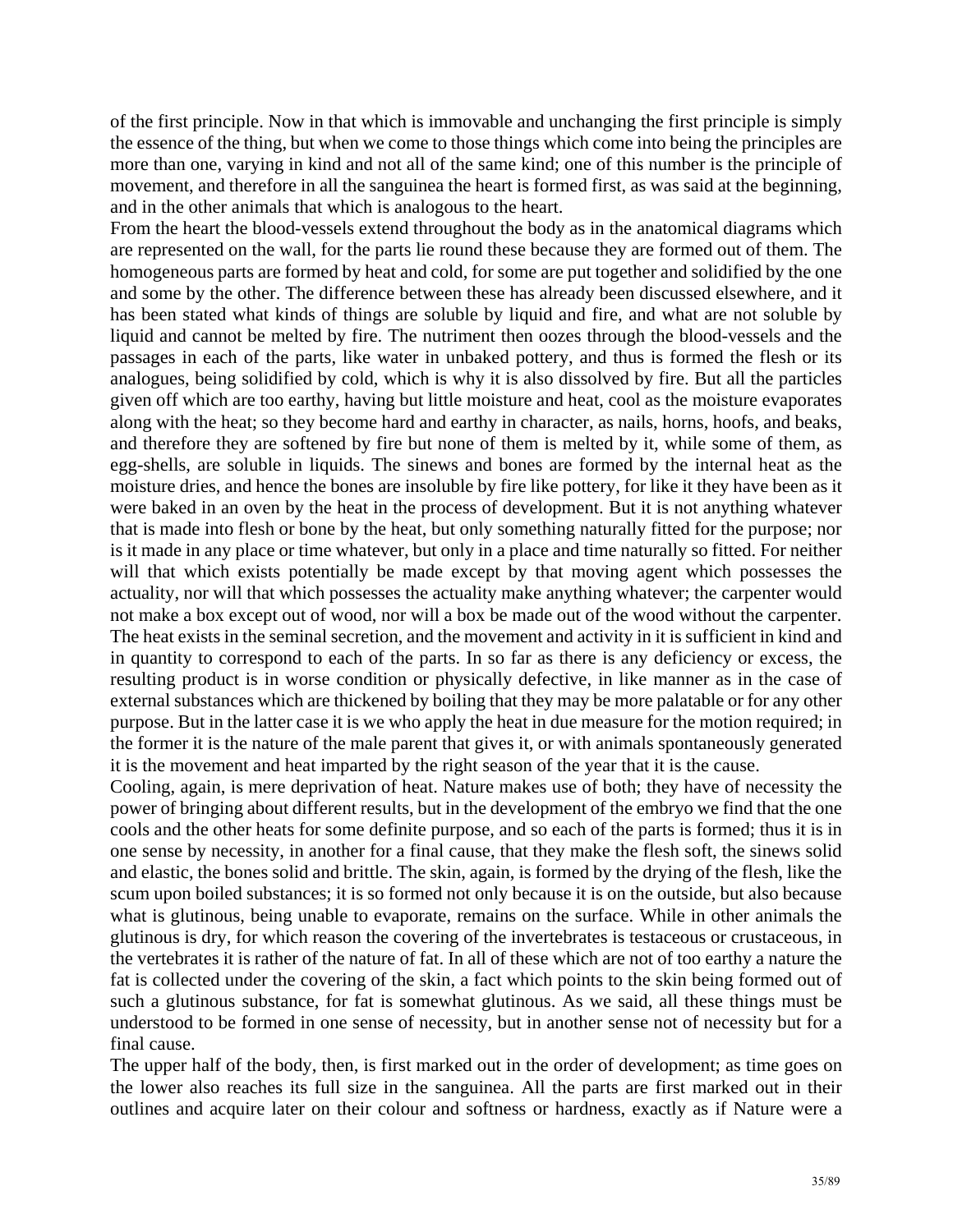painter producing a work of art, for painters, too, first sketch in the animal with lines and only after that put in the colours.

Because the source of the sensations is in the heart, therefore this is the part first formed in the whole animal, and because of the heat of this organ the cold forms the brain, where the blood-vessels terminate above, corresponding to the heat of the heart. Hence the parts about the head begin to form next in order after the heart, and surpass the other parts in size, for the brain is from the first large and fluid.

There is a difficulty about what happens with the eyes of animals. Though from the beginning they appear very large in all creatures, whether they walk or swim or fly, yet they are the last of the parts to be formed completely, for in the intervening time they collapse. The reason is this. The sense-organ of the eyes is set upon certain passages, as are the other sense-organs. Whereas those of touch and taste are simply the body itself or some part of the body of animals, those of smell and hearing are passages connecting with the external air and full themselves of innate spiritus; these passages end at the small blood-vessels about the brain which run thither from the heart. But the eye is the only sense-organ that has a bodily constitution peculiar to itself. It is fluid and cold, and does not exist from the first in the place which it occupies later in the same way as the other parts do, for they exist potentially to begin with and actually come into being later, but the eye is the purest part of the liquidity about the brain drained off through the passages which are visible running from them to the membrane round the brain. A proof of this is that, apart from the brain, there is no other part in the head that is cold and fluid except the eye. Of necessity therefore this region is large at first but falls in later. For the same thing happens with the brain; at first it is liquid and large, but in course of evaporation and concoction it becomes more solid and falls in; this applies both to the brain and the eyes. The head is very large at first, on account of the brain, and the eyes appear large because of the liquid in them. They are the last organs to reach completion because the brain is formed with difficulty; for it is at a late period that it gets rid of its coldness and concoction required by the brain, and last of all the parts because the motion must be very strong cause they are the last to be fully developed. fluidity; this applies to all animals possessing a brain, but especially to man. For this reason the 'bregma' is the last of the bones to be formed; even after birth this bone is still soft in children. The cause of this being so with men more than with other animals is the fact that their brain is the most fluid and largest. This again is because the heat in man's heart is purest. His intellect shows how well he is tempered, for man is the wisest of animals. And children for a long time have no control over their heads on account of the heaviness of the brain; and the same applies to the parts which it is necessary to move, for it is late that the principle of motion gets control over the upper parts, and last of all over those whose motion is not connected directly with it, as that of the legs is not. Now the eyelid is such a part. But since Nature makes nothing superfluous nor in vain, it is clear also that she makes nothing too late or too soon, for if she did the result would be either in vain or superfluous. Hence it is necessary that the eyelids should be separated at the same time as the heart is able to move them. So then the eyes of animals are perfected late because of the amount of before it can affect parts so far from the first principle of motion and so cold. And it is plain that such is the nature of the eyelids, for if the head is affected by never so little heaviness through sleepiness or drunkenness or anything else of the kind, we cannot raise the eyelids though their own weight is so small. So much for the question how the eyes come into being, and why and for what

residues left over from the other. For Nature, like a good householder, is not in the habit of Each of the other parts is formed out of the nutriment, those most honourable and participating in the sovereign principle from the nutriment which is first and purest and fully concocted, those which are only necessary for the sake of the former parts from the inferior nutriment and the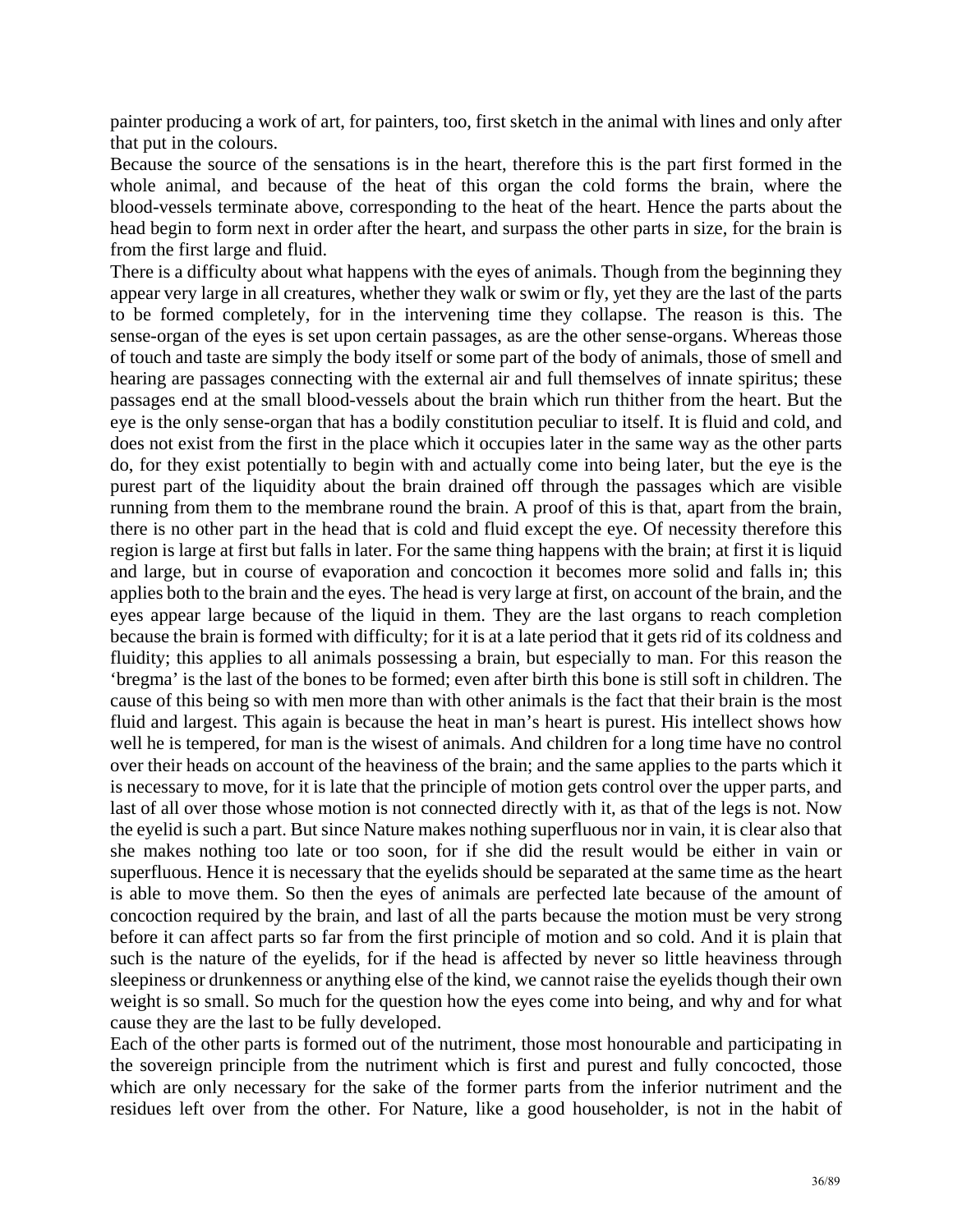throwing away anything from which it is possible to make anything useful. Now in a household the best part of the food that comes in is set apart for the free men, the inferior and the residue of the best for the slaves, and the worst is given to the animals that live with them. Just as the intellect acts thus in the outside world with a view to the growth of the persons concerned, so in the case of the embryo itself does Nature form from the purest material the flesh and the body of the other sense-organs, and from the residues thereof bones, sinews, hair, and also nails and hoofs and the like; hence these are last to assume their form, for they have to wait till the time when Nature has some residue to spare.

The bones, then, are made in the first conformation of the parts from the seminal secretion or residue. As the animal grows the bones grow from the natural nourishment, being the same as that of the sovereign parts, but of this they only take up the superfluous residues. For everywhere the nutriment may be divided into two kinds, the first and the second; the former is 'nutritious', being that which gives its essence both to the whole and to the parts; the latter is concerned with growth, being that which causes quantitative increase. But these must be distinguished more fully later on. The sinews are formed in the same way as the bones and out of the same materials, the Seminal and nutritious residue. Nails, hair, hoofs, horns, beaks, the spurs of cocks, and any other similar parts, are on the contrary formed from the nutriment which is taken later and only concerned with growth, in other words that which is derived from the mother, or from the outer world after birth. For this reason the bones on the one hand only grow up to a certain point (for there is a limit of size in all animals, and therefore also of the growth of the bones; if these had been always able to grow, all animals that have bone or its analogue would grow as long as they lived, for these set the limit of size to animals. What is the reason of their not always increasing in size must be stated later.) Hair, on the contrary, and growths akin to hair go on growing as long as they exist at all, and increase yet more in diseases and when the body is getting old and wasting, because more residual matter is left over, as owing to old age and disease less is expended on the important parts, though when the residual matter also fails through age the hair fails with it. But the contrary is the case with the bones, for they waste away along with the body and the other parts. Hair actually goes on growing after death; it does not, however, begin growing then.

the teeth to synchronize with old age and death. If life lasted for a thousand or ten thousand years About the teeth a difficulty may be raised. They have actually the same nature as the bones, and are formed out of the bones, but nails, hair, horns, and the like are formed out of the skin, and that is why they change in colour along with it, for they become white, black, and all sorts of colours according to that of the skin. But the teeth do nothing of the sort, for they are made out of the bones in all animals that have both bones and teeth. Of all the bones they alone go on growing through life, as is plain with the teeth which grow out of the straight line so as no longer to touch each other. The reason for their growth, as a final cause, is their function, for they would soon be worn down if there were not some means of saving them; even as it is they are altogether worn down in old age in some animals which eat much and have not large teeth, their growth not being in proportion to their detrition. And so Nature has contrived well to meet the case in this also, for she causes the failure of the original teeth must have been very large indeed, and many sets of them must have been produced, for even if they had grown continuously they would still have been worn smooth and become useless for their work. The final cause of their growth has been now stated, but besides this as a matter of fact the growth of the teeth is not the same as that of the other bones. The latter all come into being in the first formation of the embryo and none of them later, but the teeth do so later. Therefore it is possible for them to grow again after the first set falls out, for though they touch the bones they are not connate with them. They are formed, however, out of the nutriment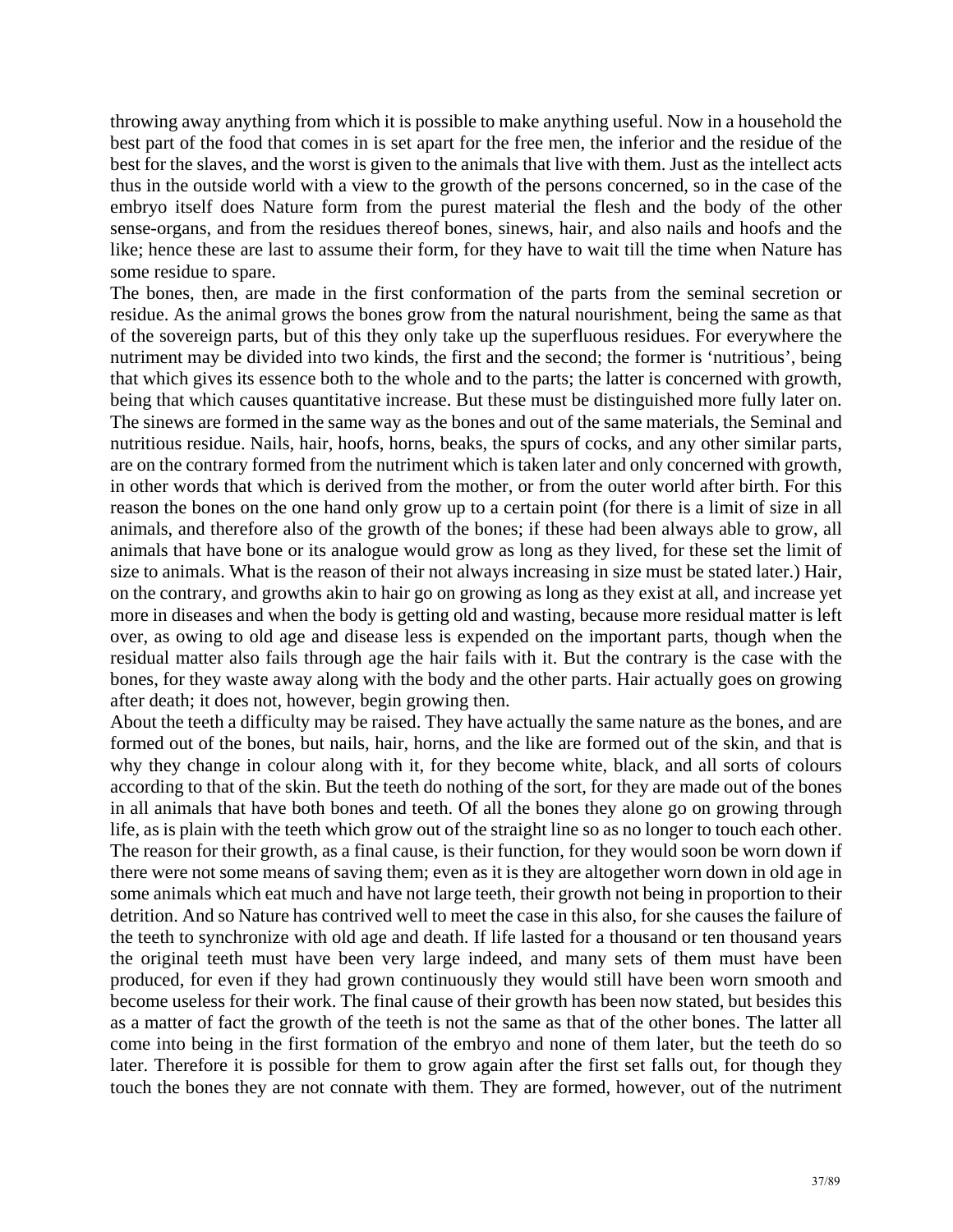distributed to the bones, and so have the same nature, even when the bones have their own number complete.

Other animals are born in possession of teeth or their analogue (unless in cases contrary to Nature), because when they are set free from the parent they are more perfect than man; but man (also unless in cases contrary to Nature) is born without them.

The reason will be stated later why some teeth are formed and fall out but others do not fall out. It is because such parts are formed from a residue that man is the most naked in body of all animals and has the smallest nails in proportion to his size; he has the least amount of earthy residue, but that part of the blood which is not concocted is the residue, and the earthy part in the bodies of all animals is the least concocted. We have now stated how each of the parts is formed and what is the cause of their generation.

7

uterus; where they terminate, there are found the cotyledons). Their convexity is turned towards the In viviparous animals, as said before, the embryo gets its growth through the umbilical cord. For since the nutritive power of the soul, as well as the others, is present in animals, it straightway sends off this cord like a root to the uterus. The cord consists of blood-vessels in a sheath, more numerous in the larger animals as cattle and the like, one in the smallest, two in those of intermediate size. Through this cord the embryo receives its nourishment in the form of blood, for the uterus is the termination of many blood-vessels. All animals with no front teeth in the upper jaw, and all those which have them in both jaws and whose uterus has not one great blood-vessel running through it but many close together instead – all these have in the uterus the so-called cotyledons (with which the umbilical cord connects and is closely united; for the vessels which pass through the cord run backwards and forwards between embryo and uterus and split up into smaller vessels all over the uterus, the concavity towards the embryo. Between uterus and embryo are the chorion and the membranes. As the embryo grows and approaches perfection the cotyledons become smaller and finally disappear when it is perfected. For Nature sends the sanguineous nutriment for the embryo into this part of the uterus as she sends milk into the breasts, and because the cotyledons are gradually aggregated from many into a few the body of the cotyledon becomes like an eruption or inflammation. So long as the embryo is comparatively small, being unable to receive much nutriment, they are plain and large, but when it has increased in size they fall in together.

But most of the animals which have front teeth in both jaws and no horns have no cotyledons in the uterus, but the umbilical cord runs to meet one blood-vessel, which is large and extends throughout the uterus. Of such animals some produce one young at a time, some more than one, but the same description applies to both these classes. (This should be studied with the aid of the examples drawn in the Anatomy and the Enquiries.) For the young, if numerous, are attached each to its umbilical cord, and this to the blood-vessel of the mother; they are arranged next to one another along the stream of the blood-vessel as along a canal; and each embryo is enclosed in its membranes and chorion.

uterus and from the fluids which are formed in it; but neither in these themselves is there anything of the kind, nor is it possible for the embryo to take nourishment by means of any of them. Thirdly, it is plain that all creatures developed in eggs grow when separated from the uterus. Those who say that children are nourished in the uterus by sucking some lump of flesh or other are mistaken. If so, the same would have been the case with other animals, but as it is we do not find this (and this can easily be observed by dissection). Secondly, all embryos alike, whether of creatures that fly or swim or walk, are surrounded by fine membranes separating them from the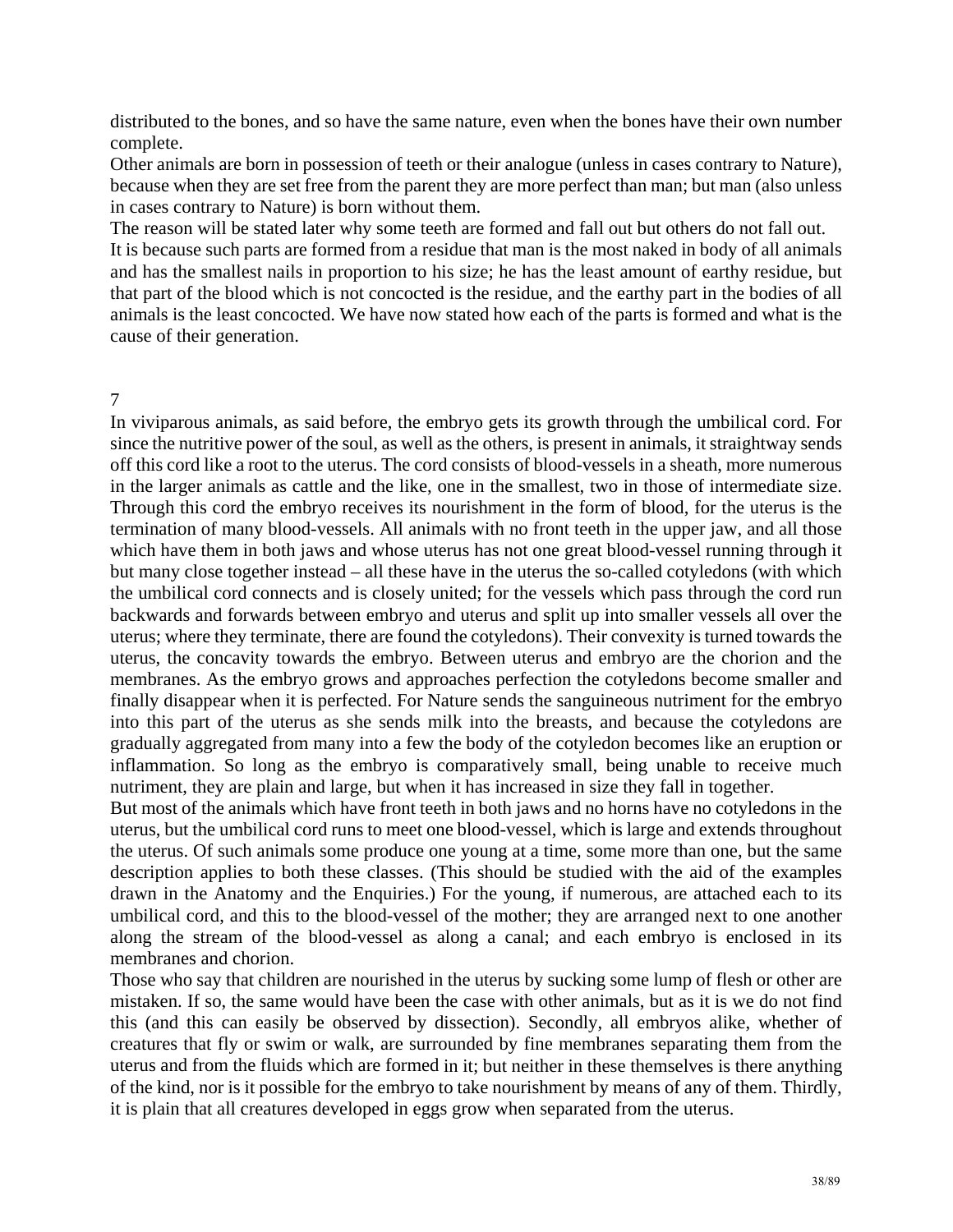Natural intercourse takes place between animals of the same kind. However, those also unite whose nature is near akin and whose form is not very different, if their size is much the same and if the periods of gestation are equal. In other animals such cases are rare, but they occur with dogs and foxes and wolves; the Indian dogs also spring from the union of a dog with some wild dog-like the proverb about Libya, that 'Libya is always producing something new', is said to have originated from animals of different species uniting with one another in that country, for it is said that because of the want of water all meet at the few places where springs are to be found, and that even different kinds unite in consequence. animal. A similar thing has been seen to take place in those birds that are amative, as partridges and hens. Among birds of prey hawks of different form are thought to unite, and the same applies to some other birds. Nothing worth mentioning has been observed in the inhabitants of the sea, but the so-called 'rhinobates' especially is thought to spring from the union of the 'rhini' and 'batus'. And

but the fertile sinks to the bottom, for that which is well concocted is hot indeed, but that which is brain, for the material of it is watery (the heat being acquired later). And the seminal purgations are Of the animals that arise from such union all except mules are found to copulate again with each other and to be able to produce young of both sexes, but mules alone are sterile, for they do not generate by union with one another or with other animals. The problem why any individual, whether male or female, is sterile is a general one, for some men and women are sterile, and so are other animals in their several kinds, as horses and sheep. But this kind, of mules, is universally so. The causes of sterility in other animals are several. Both men and women are sterile from birth when the parts useful for union are imperfect, so that men never grow a beard but remain like eunuchs, and women do not attain puberty; the same thing may befall others as their years advance, sometimes on account of the body being too well nourished (for men who are in too good condition and women who are too fat the seminal secretion is taken up into the body, and the former have no semen, the latter no catamenia); at other times by reason of sickness men emit the semen in a cold and liquid state, and the discharges of women are bad and full of morbid secretions. Often, too, in both sexes this state is caused by injuries in the parts and regions contributory to copulation. Some such cases are curable, others incurable, but the subjects especially remain sterile if anything of the sort has happened in the first formation of the parts in the embryo, for then are produced women of a masculine and men of a feminine appearance, and in the former the catamenia do not occur, in the latter the semen is thin and cold. Hence it is with good reason that the semen of men is tested in water to find out if it is infertile, for that which is thin and cold is quickly spread out on the surface, firm and thick is well concocted. They test women by pessaries to see if the smells thereof permeate from below upwards to the breath from the mouth and by colours smeared upon the eyes to see if they colour the saliva. If these results do not follow it is a sign that the passages of the body, through which the catamenia are secreted, are clogged and closed. For the region about the eyes is, of all the head, that most nearly connected with the generative secretions; a proof of this is that it alone is visibly changed in sexual intercourse, and those who indulge too much in this are seen to have their eyes sunken in. The reason is that the nature of the semen is similar to that of the from the region of the diaphragm, for the first principle of nature is there, so that the movements from the pudenda are communicated to the chest, and the smells from the chest are perceived through the respiration.

## 8

of the mule kind is sterile. The reason has not been rightly given by Empedocles and Democritus, In men, then, and in other kinds, as said before, such deficiency occurs sporadically, but the whole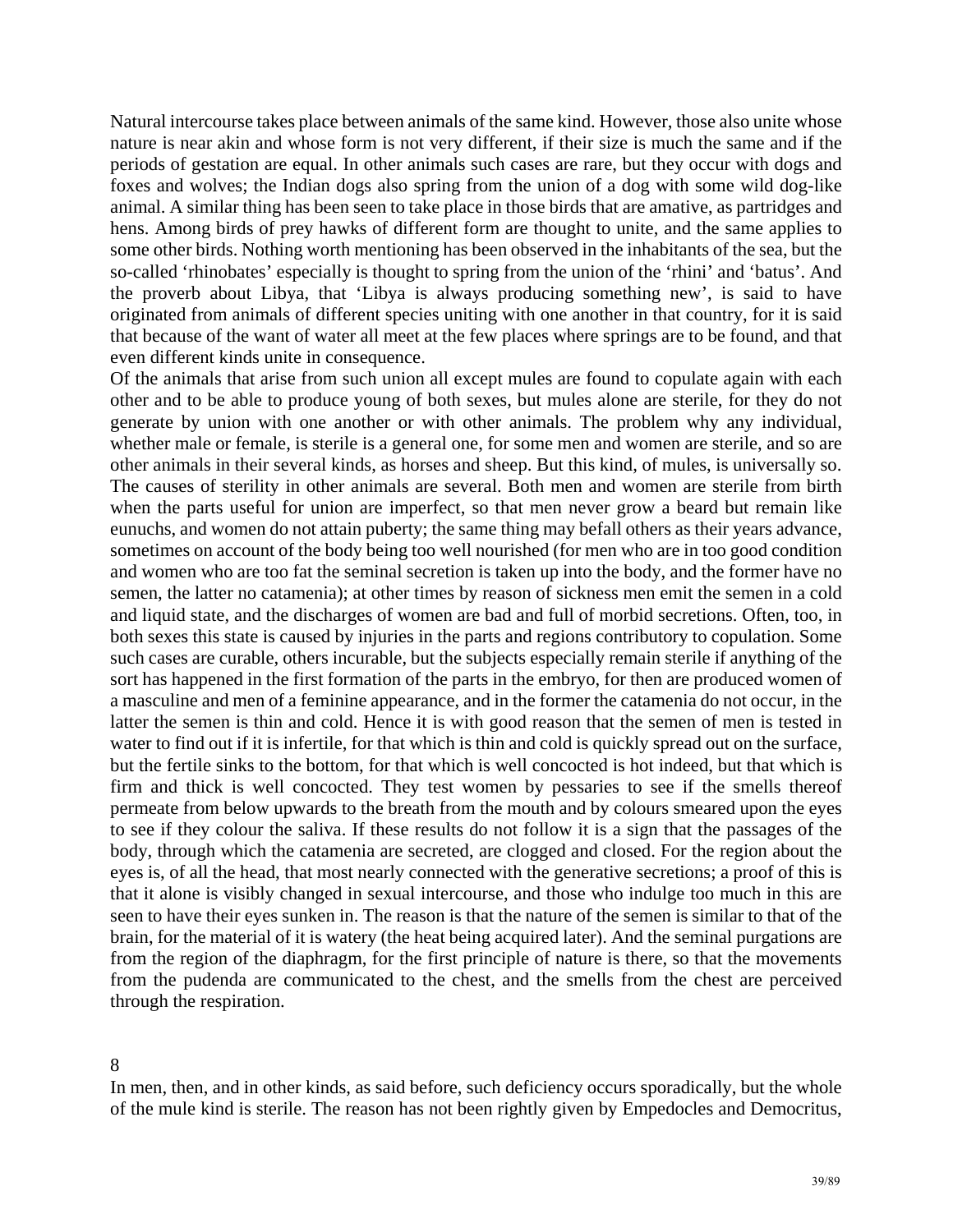of whom the former expresses himself obscurely, the latter more intelligibly. For they offer their demonstration in the case of all these animals alike which unite against their affinities. Democritus says that the genital passages of mules are spoilt in the mother's uterus because the animals from the first are not produced from parents of the same kind. But we find that though this is so with other animals they are none the less able to generate; yet, if this were the reason, all others that unite in this manner ought to be barren. Empedocles assigns as his reason that the mixture of the 'seeds' becomes dense, each of the two seminal fluids out of which it is made being soft, for the hollows in each fit into the densities of the other, and in such cases a hard substance is formed out of soft ones, like bronze mingled with tin. Now he does not give the correct reason in the case of bronze and tin – (we have spoken of them in the Problems) – nor, to take general ground, does he take his principles from the intelligible. How do the 'hollows' and 'solids' fit into one another to make the mixing, e.g. in the case of wine and water? This saying is quite beyond us; for how we are to understand the 'hollows' of the wine and water is too far beyond our perception. Again, when, as a matter of fact, horse is born of horse, ass of ass, and mule of horse and ass in two ways according as the parents are stallion and she-ass or jackass and mare, why in the last case does there result something so 'dense' that the offspring is sterile, whereas the offspring of male and female horse, male and female ass, is not sterile? And yet the generative fluid of the male and female horse is soft. But both sexes of the horse cross with both sexes of the ass, and the offspring of both crosses are barren, according to Empedocles, because from both is produced something 'dense', the 'seeds' being 'soft'. If so, the offspring of stallion and mare ought also to be sterile. If one of them alone united with the ass, it might be said that the cause of the mule's being unable to generate was the unlikeness of that one to the generative fluid of the ass; but, as it is, whatever be the character of that generative fluid with which it unites in the ass, such it is also in the animal of its own kind. Then, again, the argument is intended to apply to both male and female mules alike, but the male does generate at seven years of age, it is said; it is the female alone that is entirely sterile, and even she is so only because she does not complete the development of the embryo, for a female mule has been known to conceive.

being so really. As geometrical arguments must start from geometrical principles, so it is with the others; that which is empty may seem to be something, but is really nothing. Now the basis of this particular theory is not true, for many animals of different species are fertile with one another, as was said before. So we must not inquire into questions of natural science in this fashion any more Perhaps an abstract proof might appear to be more plausible than those already given; I call it abstract because the more general it is the further is it removed from the special principles involved. It runs somewhat as follows. From male and female of the same species there are born in course of nature male and female of the same species as the parents, e.g. male and female puppies from male and female dog. From parents of different species is born a young one different in species; thus if a dog is different from a lion, the offspring of male dog and lioness or of lion and bitch will be different from both parents. If this is so, then since (1) mules are produced of both sexes and are not different in species from one another, and (2) a mule is born of horse and ass and these are different in species from mules, it is impossible that anything should be produced from mules. For (1) another kind cannot be, because the product of male and female of the same species is also of the same species, and (2) a mule cannot be, because that is the product of horse and ass which are different in form, [and it was laid down that from parents different in form is born a different animal]. Now this theory is too general and empty. For all theories not based on the special principles involved are empty; they only appear to be connected with the facts without than any other questions; we shall be more likely to find the reason by considering the facts peculiar to the two kinds concerned, horse and ass. In the first place, each of them, if mated with its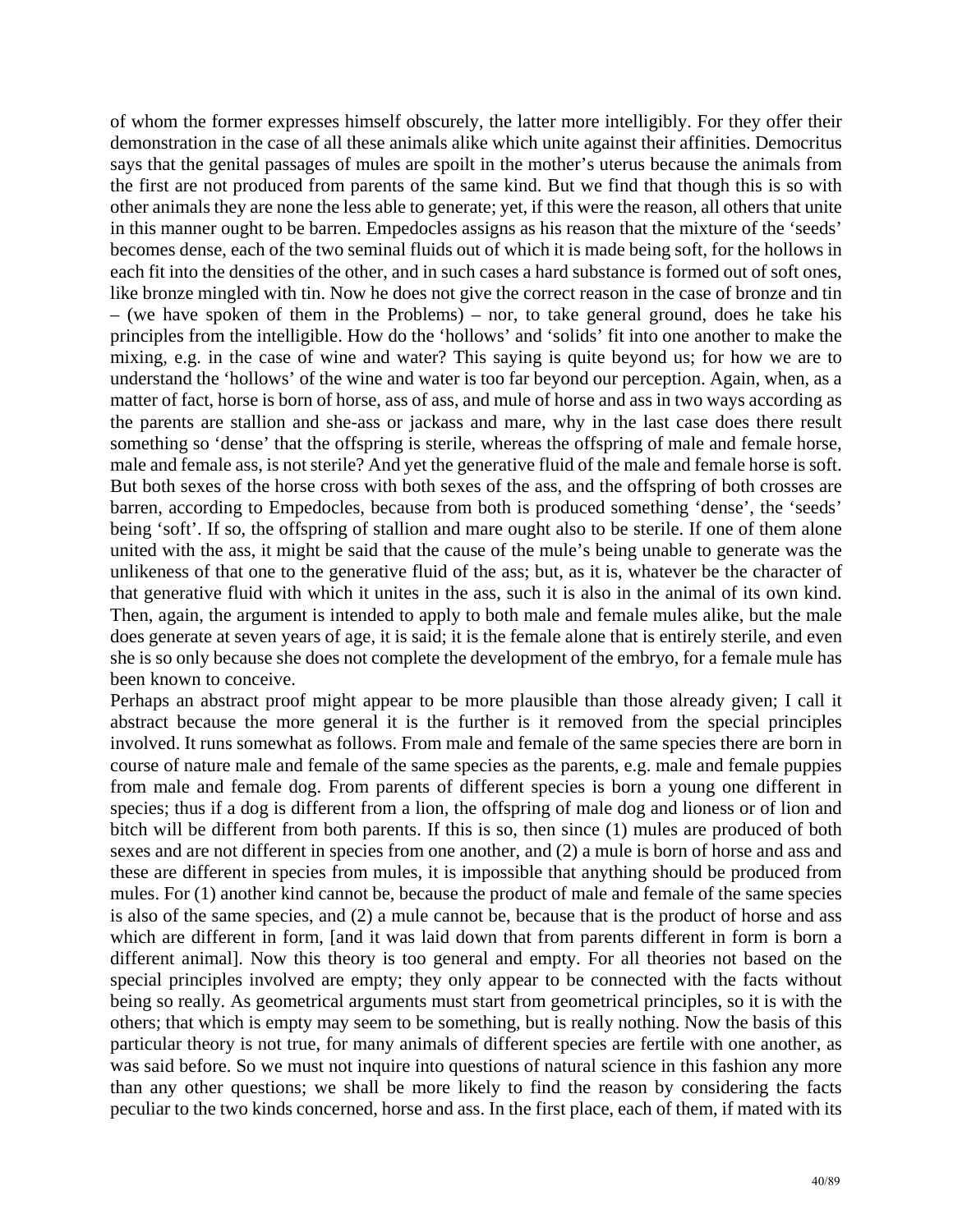own kind, bears only one young one; secondly, the females are not always able to conceive from the male (wherefore breeders put the horse to the mare again at intervals). Indeed, both the mare is deficient in catamenia, discharging less than any other quadruped, and the she-ass does not admit the impregnation, but ejects the semen with her urine, wherefore men follow flogging her after intercourse. Again the ass is an animal of cold nature, and so is not wont to be produced in wintry regions because it cannot bear cold, as in Scythia and the neighbouring country and among the Celts beyond Iberia, for this country also is cold. For this cause they do not put the jackasses to the females at the equinox, as they do with horses, but about the summer solstice, in order that the ass-foals may be born in a warm season, for the mothers bear at the same season as that in which they are impregnated, the period of gestation in both horse and ass being one year. The animal, then, being, as has been said of such a cold nature, its semen also must be cold. A proof of this is that if a horse mount a female already impregnated by an ass he does not destroy the impregnation of the ass, but if the ass be the second to mount her he does destroy that of the horse because of the coldness of his own semen. When, therefore, they unite with each other, the generative elements are preserved by the heat of the one of them, that contributed by the horse being the hotter; for in the ass both the semen of the male and the material contributed by the female are cold, and those of the horse, in both sexes, are hotter. Now when either hot is added to cold or cold to hot so as to mix, the result is that the embryo itself arising from these is preserved and thus these animals are fertile when crossed with one another, but the animal produced by them is no longer fertile but unable to produce perfect offspring.

And in general each of these animals naturally tends towards sterility. The ass has all the disadvantages already mentioned, and if it should not begin to generate after the first shedding of teeth, it no longer generates at all; so near is the constitution of the ass to being sterile. The horse is much the same; it tends naturally towards sterility, and to make it entirely so it is only necessary that its generative secretion should become colder; now this is what happens to it when mixed with the corresponding secretion of the ass. The ass in like manner comes very near generating a sterile animal when mated with its own species. Thus when the difficulty of a cross contrary to nature is added, (when too even in the other case when united with their own species they with difficulty produce a single young one), the result of the cross, being still more sterile and contrary to nature, will need nothing further to make it sterile, but will be so of necessity.

We find also that the bodies of female mules grow large because the matter which is secreted in other animals to form the catamenia is diverted to growth. But since the period of gestation in such animals is a year, the mule must not only conceive, if she is to be fertile, but must also nourish the embryo till birth, and this is impossible if there are no catamenia. But there are none in the mule; the useless part of the nutriment is discharged with the excretion from the bladder – this is why male mules do not smell to the pudenda of the females, as do the other solid-hoofed ungulates, but only to the evacuation itself – and the rest of the nutriment is used up to increase the size of the body. Hence it is sometimes possible for the female to conceive, as has been known to happen before now, but it is impossible for her to complete the process of nourishing the embryo and bringing it to birth.

The male, again, may sometimes generate, both because the male sex is naturally hotter than the female and because it does not contribute any material substance to the mixture. The result in such cases is a 'ginnus', that is to say, a dwarf mule; for 'ginni' are produced also from the crossing of horse and ass when the embryo is diseased in the uterus. The ginnus is in fact like the so-called 'metachoera' in swine, for a 'metachoerum' also is a pig injured in the uterus; this may happen to any pig. The origin of human dwarfs is similar, for these also have their parts and their whole development injured during gestation, and resemble ginni and metachoera.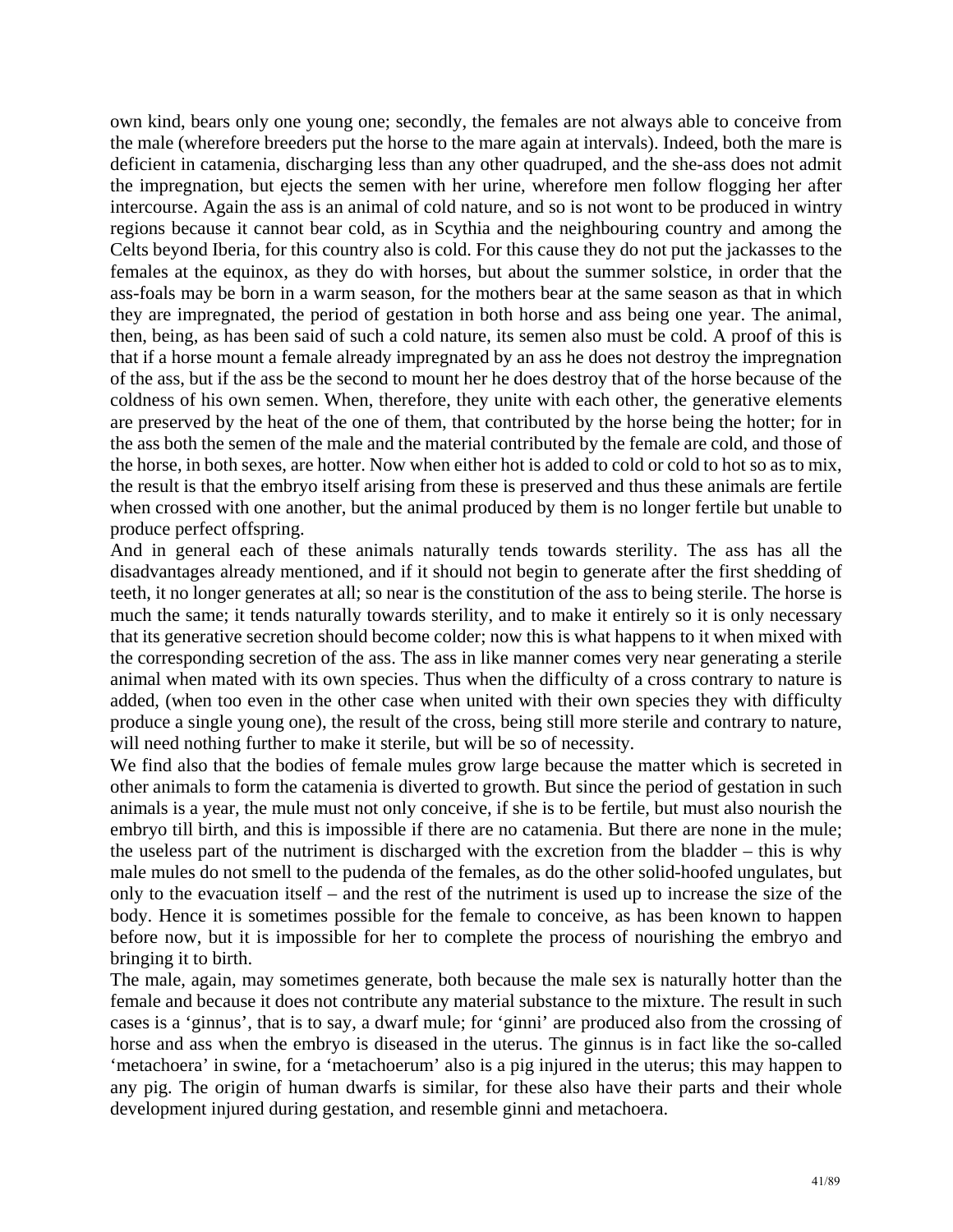## Book III

## 1

We have now spoken about the sterility of mules, and about those animals which are viviparous both externally and within themselves. The generation of the oviparous sanguinea is to a certain extent similar to that of the animals that walk, and all may be embraced in the same general statement; but in other respects there are differences in them both as compared with each other and with those that walk. All alike are generated from sexual union, the male emitting semen into the female. But among the ovipara (1) birds produce a perfect hard-shelled egg, unless it be injured by disease, and the eggs of birds are all two-coloured. (2) The cartilaginous fishes, as has been often said already, are oviparous internally but produce the young alive, the egg changing previously from one part of the uterus to another; and their egg is soft-shelled and of one colour. One of this class alone does not produce the young from the egg within itself, the so-called 'frog'; the reason of which must be stated later. (3) All other oviparous fishes produce an egg of one colour, but this is imperfect, for its growth is completed outside the mother's body by the same cause as are those eggs which are perfected within.

Concerning the uterus of these classes of animals, what differences there are among them and for what reasons, has been stated previously. For in some of the viviparous creatures it is high up near the hypozoma, in others low down by the pudenda; the former in the cartilaginous fishes, the latter in animals both internally and externally viviparous, such as man and horse and the rest; in the ovipara it is sometimes low, as in the oviparous fish, and sometimes high, as in birds.

the wings and the semen are made from residual matter, nature cannot afford to spend much upon being hot and very active in concoction, and because moreover they can easily procure their food, Some embryos are formed in birds spontaneously, which are called wind-eggs and 'zephyria' by some; these occur in birds which are not given to flight nor rapine but which produce many young, for these birds have much residual matter, whereas in the birds of prey all such secretion is diverted to the wings and wing-feathers, while the body is small and dry and hot. (The secretion corresponding in hen-birds to catamenia, and the semen of the cock, are residues.) Since then both both. And for this same reason the birds of prey are neither given to treading much nor to laying many eggs, as are the heavy birds and those flying birds whose bodies are bulky, as the pigeon and so forth. For such residual matter is secreted largely in the heavy birds not given to flying, such as fowls, partridges, and so on, wherefore their males tread often and their females produce much material. Of such birds some lay many eggs at a time and some lay often; for instance, the fowl, the partridge, and the Libyan ostrich lay many eggs, while the pigeon family do not lay many but lay often. For these are between the birds of prey and the heavy ones; they are flyers like the former, but have bulky bodies like the latter; hence, because they are flyers and the residue is diverted that. way, they lay few eggs, but they lay often because of their having bulky bodies and their stomachs whereas the birds of prey do so with difficulty.

those of game-fowl are leaner and drier, since a passionate spirit is found rather in such bodies as Small birds also tread often and are very fertile, as are sometimes small plants, for what causes bodily growth in others turn in them to a seminal residuum. Hence the Adrianic fowls lay most eggs, for because of the smallness of their bodies the nutriment is used up in producing young. And other birds are more fertile than game-fowl, for their bodies are more fluid and bulkier, whereas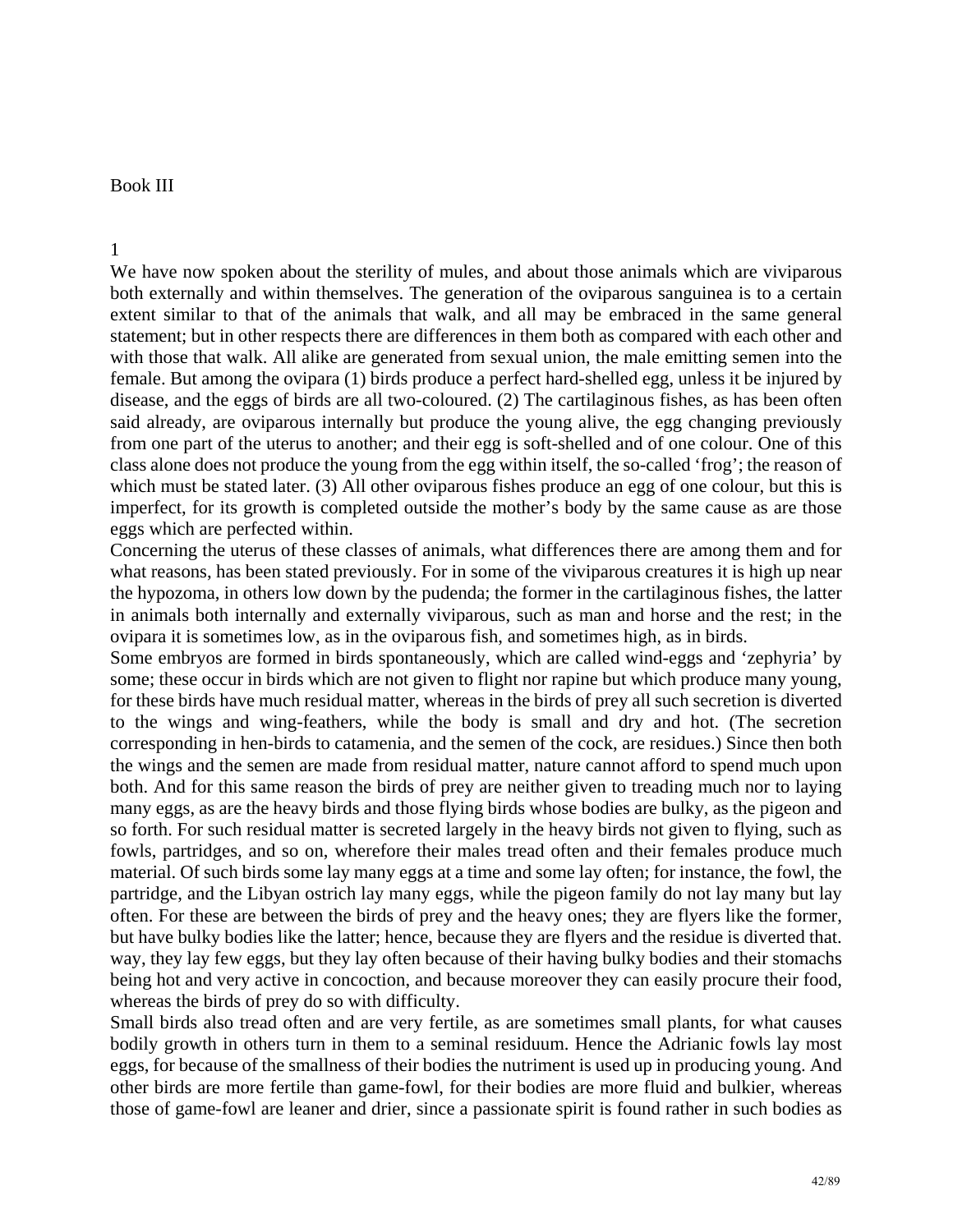the latter. Moreover the thinness and weakness of the legs contribute to making the former class of birds naturally inclined to tread and to be fertile, as we find also in the human species; for the nourishment which otherwise goes to the legs is turned in such into a seminal secretion, what Nature takes from the one place being added at the other. Birds of prey, on the contrary, have a strong walk and their legs are thick owing to their habits, so that for all these reasons they neither tread nor lay much. The kestrel is the most fertile; for this is nearly the only bird of prey which drinks, and its moisture, both innate and acquired, along with its heat is favourable to generative products. Even this bird does not lay very many eggs, but four at the outside.

The cuckoo, though not a bird of prey, lays few eggs, because it is of a cold nature, as is shown by the cowardice of the bird, whereas a generative animal should be hot and moist. That it is cowardly is plain, for it is pursued by all the birds and lays eggs in the nests of others.

The pigeon family are in the habit of laying two for the most part, for they neither lay one (no bird does except the cuckoo, and even that sometimes lays two) nor yet many, but they frequently produce two, or three at the most generally two, for this number lies between one and many.

five or six, then in the next year four, and again three cubs, then the next number down to one, then It is plain from the facts that with the birds that lay many eggs the nutriment is diverted to the semen. For most trees, if they bear too much fruit, wither away after the crop when nutriment is not reserved for themselves, and this seems to be what happens to annuals, as leguminous plants, corn, and the like. For they consume all their nutriment to make seed, their kind being prolific. And some fowls after laying too much, so as even to lay two eggs in a day, have died after this. For both the birds the plants become exhausted, and this condition is an excess of secretion of residual matter. A similar condition is the cause of the later sterility of the lioness, for at the first birth she produces none at all, showing that the residue is being used up and the generative secretion is failing along with the advance of years.

material for generation that exists in the female of all animals, birds have no discharge of catamenia first, as has been written in the Enquiries concerning them. And generally speaking in the case of We have now stated in which birds wind-eggs are found, and also what sort of birds lay many eggs or few, and for what reasons. And wind-eggs, as said before, come into being because while it is the like viviparous sanguinea (for they occur in all these latter, more in some, less in others, and in some only enough in quantity just to mark the class). The same applies to fish as to birds, and so in them as in birds is found an embryonic formation without impregnation, but it is less obvious because their nature is colder. The secretion corresponding to the catamenia of vivipara is formed in birds at the appropriate season for the discharge of superfluous matter, and, because the region near the hypozoma is hot, it is perfected so far as size is concerned, but in birds and fishes alike it is imperfect for generation without the seminal fluid of the male; the cause of this has been previously given. Wind-eggs are not formed in the flying birds, for the same reason as prevents their laying many eggs; for the residual matter in birds of prey is small, and they need the male to give an impulse for the discharge of it. The wind-eggs are produced in greater numbers than the impregnated but smaller in size for one and the same reason; they are smaller in size because they are imperfect, and because they are smaller in size they are more in number. They are less pleasant for food because they are less concocted, for in all foods the concocted is more agreeable. It has been sufficiently observed, then, that neither birds' nor fishes' eggs are perfected for generation without the males. As for embryos being formed in fish also (though in a less degree) without the males, the fact has been observed especially in river fish, for some are seen to have eggs from the birds even the impregnated eggs are not wont for the most part to attain their full growth unless the hen be trodden continually. The reason of this is that just as with women intercourse with men draws down the secretion of the catamenia (for the uterus being heated attracts the moisture and the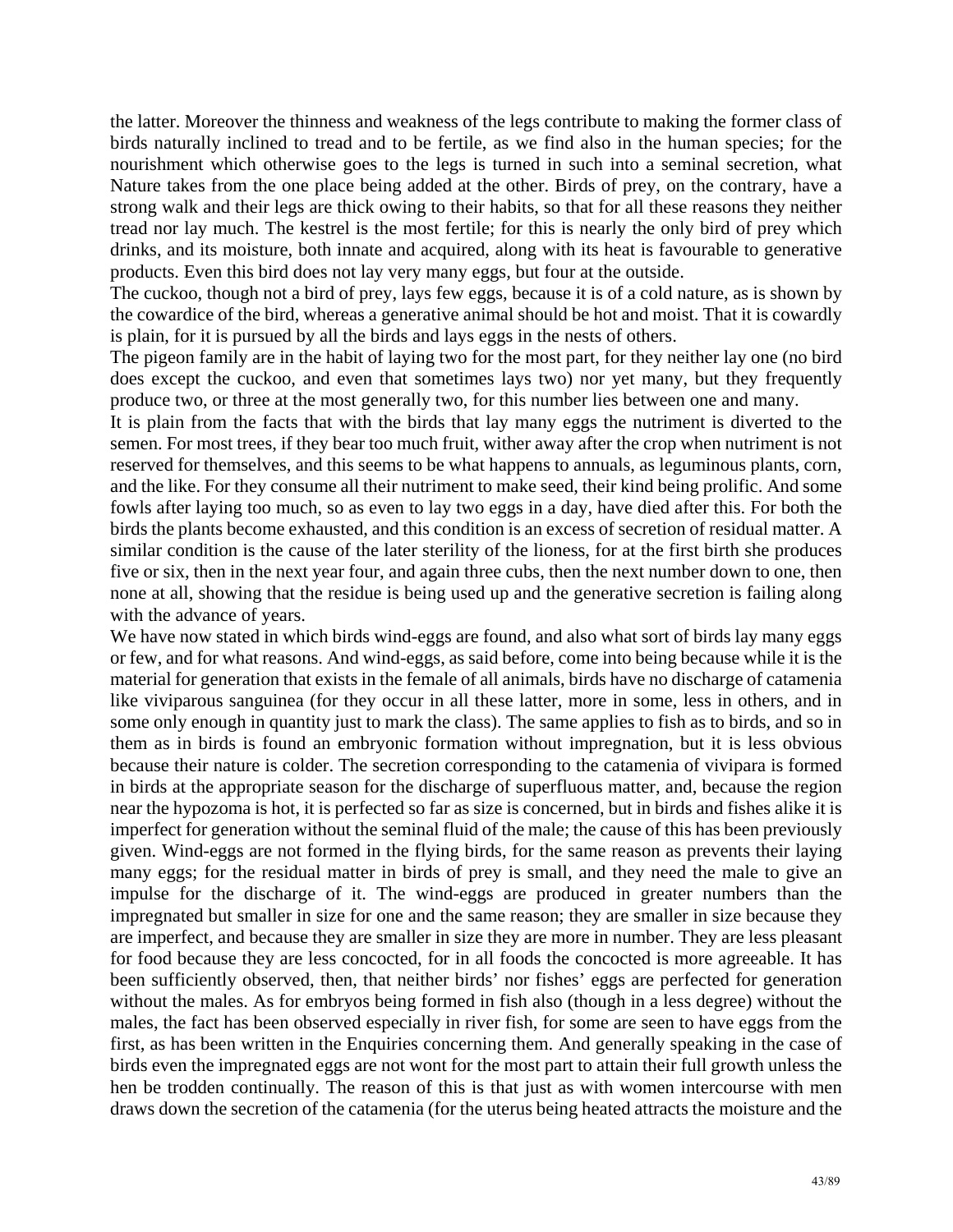passages are opened), so this happens also with birds; the residual matter corresponding to the catamenia advances a little at a time, and is not discharged externally, because its amount is small and the uterus is high up by the hypozoma, but trickles together into the uterus itself. For as the embryo of the vivipara grows by means of the umbilical cord, so the egg grows through this matter flowing to it through the uterus. For when once the hens have been trodden, they all continue to have eggs almost without intermission, though very small ones. Hence some are wont to speak of wind-eggs as not coming into being independently but as mere relics from a previous impregnation. But this is a false view, for sufficient observations have been made of their arising without impregnation in chickens and goslings. Also the female partridges which are taken out to act as decoys, whether they have ever been impregnated or not, immediately on smelling the male and hearing his call, become filled with eggs in the latter case and lay them in the former. The lascivious and fertile nature, so that the impulse they need is but small when they are in this excited reason why this happens is the same as in men and quadrupeds, for if their bodies chance to be in rut they emit semen at the mere sight of the female or at a slight touch. And such birds are of a condition, and the secreting activity takes place quickly in them, wind-eggs forming in the unimpregnated and the eggs in those which have been impregnated growing and reaching perfection swiftly.

hot part; the more earthy part gives the substance of the body and is further removed. Hence in all Among creatures that lay eggs externally birds produce their egg perfect, fish imperfect, but the eggs of the latter complete their growth outside as has been said before. The reason is that the fish kind is very fertile; now it is impossible for many eggs to reach completion within the mother and therefore they lay them outside. They are quickly discharged, for the uterus of externally oviparous fishes is near the generative passage. While the eggs of birds are two-coloured, those of all fish are one-coloured. The cause of the double colour may be seen from considering the power of each of the two parts, the white and the yolk. For the matter of the egg is secreted from the blood [No bloodless animal lays eggs,] and that the blood is the material of the body has been often said already. The one part, then, of the egg is nearer the form of the animal coming into being, that is the two-coloured eggs the animal receives the first principle of generation from the white (for the vital principle is in that which is hot), but the nutriment from the yolk. Now in animals of a hotter nature the part from which the first principle arises is separated off from the part from which comes the nutriment, the one being white and the other yellow, and the white and pure is always more than the yellow and earthy; but in the moister and less hot the yolk is more in quantity and more fluid. This is what we find in lake birds, for they are of a moister nature and are colder than the land birds, so that the so-called 'lecithus' or yolk in the eggs of such birds is large and less yellow because the white is less separated off from it. But when we come to the ovipara which are both of a cold nature and also moister (such is the fish kind) we find the white not separated at all because of the small size of the eggs and the quantity of the cold and earthy matter; therefore all fish eggs are of one colour, and white compared with yellow, yellow compared with white. Even the wind-eggs of birds have this distinction of colour, for they contain that out of which will come each of the two parts, alike that whence arises the principle of life and that whence comes the nutriment; only both these are imperfect and need the influence of the male in addition; for wind-eggs become fertile if impregnated by the male within a certain period. The difference in colour, however, is not due to any difference of sex, as if the white came from the male, the yolk from the female; both on the contrary come from the female, but the one is cold, the other hot. In all cases then where the hot part is considerable it is separated off, but where it is little it cannot be so; hence the eggs of such animals, as has been said, are of one colour. The semen of the male only puts them into form; and therefore at first the egg in birds appears white and small, but as it advances it is all yellow as more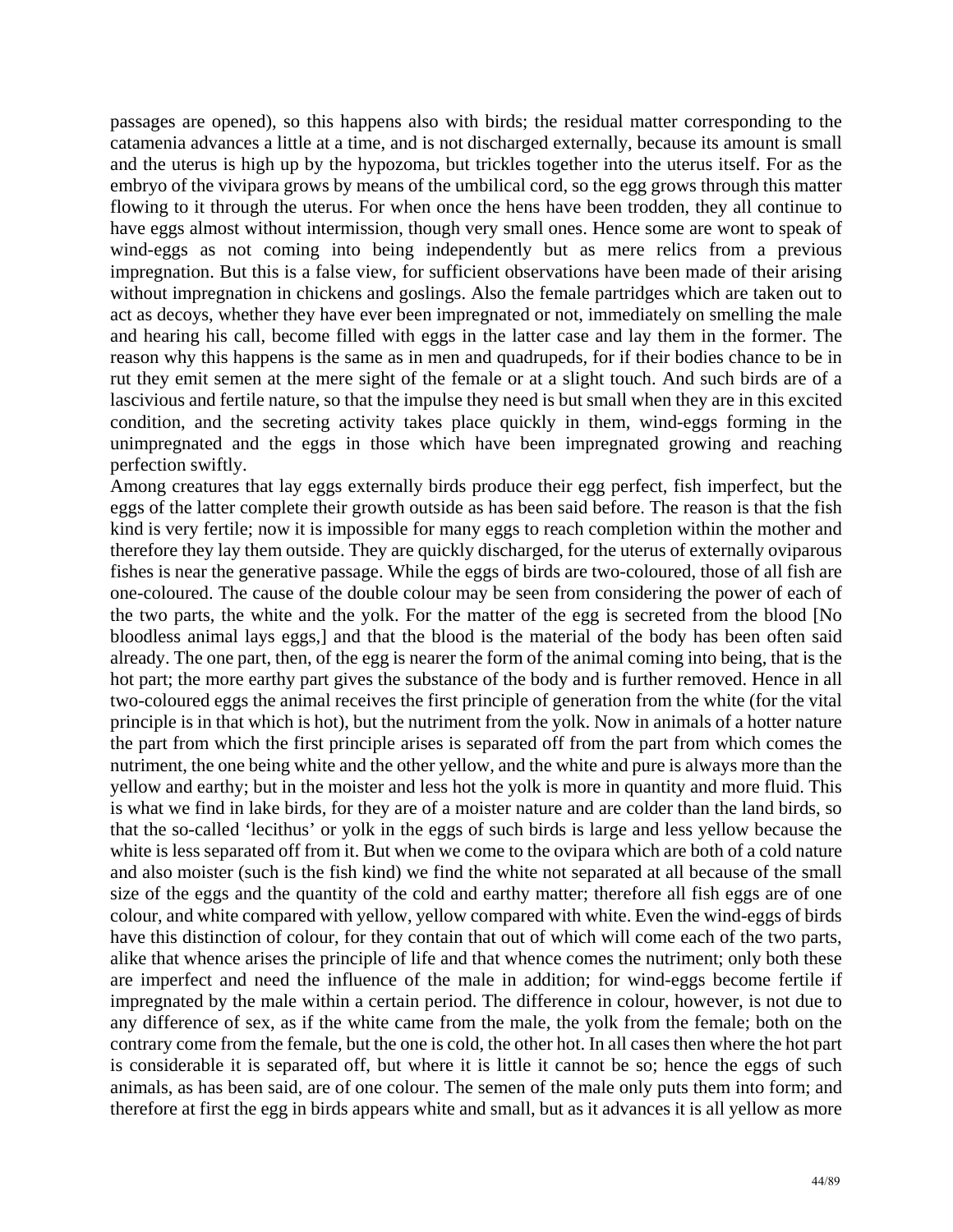of the sanguineous material is continually mixed with it; finally as the hot part is separated the white takes up a position all round it and equally distributed on all sides, as when a liquid boils; for the white is naturally liquid and contains in itself the vital heat; therefore it is separated off all round, but the yellow and earthy part is inside. And if we enclose many eggs together in a bladder or something of the kind and boil them over a fire so as not to make the movement of the heat quicker than the separation of the white and yolk in the eggs, then the same process takes place in the whole mass of the eggs as in a single egg, all the yellow part coming into the middle and the white surrounding it.

We have thus stated why some eggs are of one colour and others of two.

# 2

The principle of the male is separated off in eggs at the point where the egg is attached to the uterus, and the reason why the shape of two-coloured eggs is unsymmetrical, and not perfectly round but sharper at one end, is that the part of the white in which is contained this principle must differ from the rest. Therefore the egg is harder at this point than below, for it is necessary to shelter and protect this principle. And this is why the sharp end of the egg comes out of the hen later than the blunt end; for the part attached to the uterus comes out later, and the egg is attached at the point where is the said principle, and the principle is in the sharp end. The same is the case also in the seeds of plants; the principle of the seed is attached sometimes to the twig, sometimes to the husk, sometimes to the pericarp. This is plain in the leguminous plants, for where the two cotyledons of beans and of similar seeds are united, there is the seed attached to the parent plant, and there is the principle of the seed.

A difficulty may be raised about the growth of the egg; how is it derived from the uterus? For if animals derive their nutriment through the umbilical cord, through what do eggs derive it? They do not, like a scolex, acquire their growth by their own means. If there is anything by which they are attached to the uterus, what becomes of this when the egg is perfected? It does not come out with the egg as the cord does with animals; for when its egg is perfected the shell forms all round it. This problem is rightly raised, but it is not observed that the shell is at first only a soft membrane, and that it is only after the egg is perfected that it becomes hard and brittle; this is so nicely adjusted that it is still soft when it comes out (for otherwise it would cause pain in laying), but no sooner has it come out than it is fixed hard by cooling, the moisture quickly evaporating because there is but little of it, and the earthy part remaining. Now at first a certain part of this membrane at the sharp end of eggs resembles an umbilical cord, and projects like a pipe from them while they are still small. It is plainly visible in small aborted eggs, for if the bird be drenched with water or suddenly chilled in any other way and cast out the egg too soon, it appears still sanguineous and with a small tail like an umbilical cord running through it. As the egg becomes larger this is more twisted round and becomes smaller, and when the egg is perfected this end is the sharp end. Under this is the inner membrane which separates the white and the yolk from this. When the egg is perfected, the whole of it is set free, and naturally the umbilical cord does not appear, for it is now the extreme end of the egg itself.

The egg is discharged in the opposite way from the young of vivipara; the latter are born head-first, the part where is the first principle leading, but the egg is discharged as it were feet first; the reason of this being what has been stated, that the egg is attached to the uterus at the point where is the first principle.

The young bird is produced out of the egg by the mother's incubating and aiding the concoction, the creature developing out of part of the egg, and receiving growth and completion from the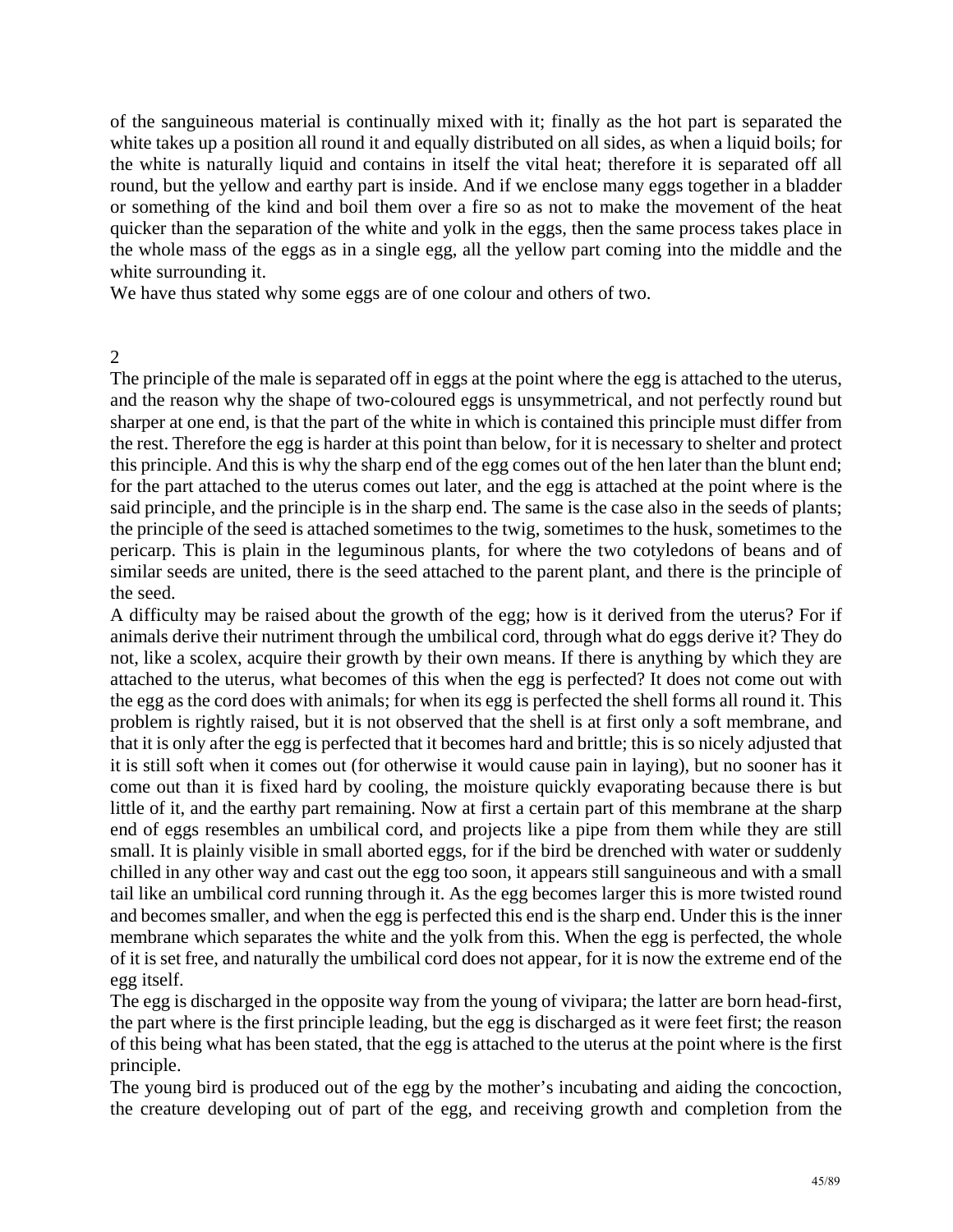remaining part. For Nature not only places the material of the creature in the egg but also the nourishment sufficient for its growth; for since the mother bird cannot perfect her young within herself she produces the nourishment in the egg along with it. Whereas the nourishment, what is called milk, is produced for the young of vivipara in another part, in the breasts, Nature does this for birds in the egg. The opposite, however, is the case to what people think and what is asserted by Alcmaeon of Crotona. For it is not the white that is the milk, but the yolk, for it is this that is the nourishment of the chick, whereas they think it is the white because of the similarity of colour.

The chick then, as has been said, comes into being by the incubation of the mother; yet if the temperature of the season is favourable, or if the place in which the eggs happen to lie is warm, the eggs are sufficiently concocted without incubation, both those of birds and those of oviparous quadrupeds. For these all lay their eggs upon the ground, where they are concocted by the heat in the earth. Such oviparous quadrupeds as do visit their eggs and incubate do so rather for the sake of protecting them than of incubation.

The eggs of these quadrupeds are formed in the same way as those of birds, for they are hard-shelled and two-coloured, and they are formed near the hypozoma as are those of birds, and in all other respects resemble them both internally and externally, so that the inquiry into their causes is the same for all. But whereas the eggs of quadrupeds are hatched out by the mere heat of the weather owing to their strength, those of birds are more exposed to destruction and need the mother-bird. Nature seems to wish to implant in animals a special sense of care for their young: in the inferior animals this lasts only to the moment of giving birth to the incompletely developed animal; in others it continues till they are perfect; in all that are more intelligent, during the bringing up of the young also. In those which have the greatest portion in intelligence we find familiarity and love shown also towards the young when perfected, as with men and some quadrupeds; with birds we find it till they have produced and brought up their young, and therefore if the hens do not incubate after laying they get into worse condition, as if deprived of something natural to them.

The young is perfected within the egg more quickly in sunshiny weather, the season aiding in the liquefies (the reason of which has been stated before), but on exposure to heat becomes solid. work, for concoction is a kind of heat. For the earth aids in the concoction by its heat, and the brooding hen does the same, for she applies the heat that is within her. And it is in the hot season, as we should expect, that the eggs are more apt to be spoilt and the so-called 'uria' or rotten eggs are produced; for just as wines turn sour in the heats from the sediment rising (for this is the cause of their being spoilt), so is it with the yolk in eggs, for the sediment and yolk are the earthy part in each case, wherefore the wine becomes turbid when the sediment mixes with it, and the like applies to the eggs that are spoiling because of the yolk. It is natural then that such should be the case with the birds that lay many eggs, for it is not easy to give the fitting amount of heat to all, but (while some have too little) others have too much and this makes them turbid, as it were by putrefaction. But this happens none the less with the birds of prey though they lay few eggs, for often one of the two becomes rotten, and the third practically always, for being of a hot nature they make the moisture in the eggs to overboil so to say. For the nature of the white is opposed to that of the yolk; the yolk congeals in frosts but liquefies on heating, and therefore it liquefies on concoction in the earth or by reason of incubation, and becoming liquid serves as nutriment for the developing chick. If exposed to heat and roasted it does not become hard, because though earthy in nature it is only so in the same way as wax is; accordingly on heating too much the eggs become watery and rotten, [if they be not from a liquid residue]. The white on the contrary is not congealed by frost but rather Therefore being concocted in the development of the chick it is thickened. For it is from this that the young is formed (whereas the yolk turns to nutriment) and it is from this that the parts derive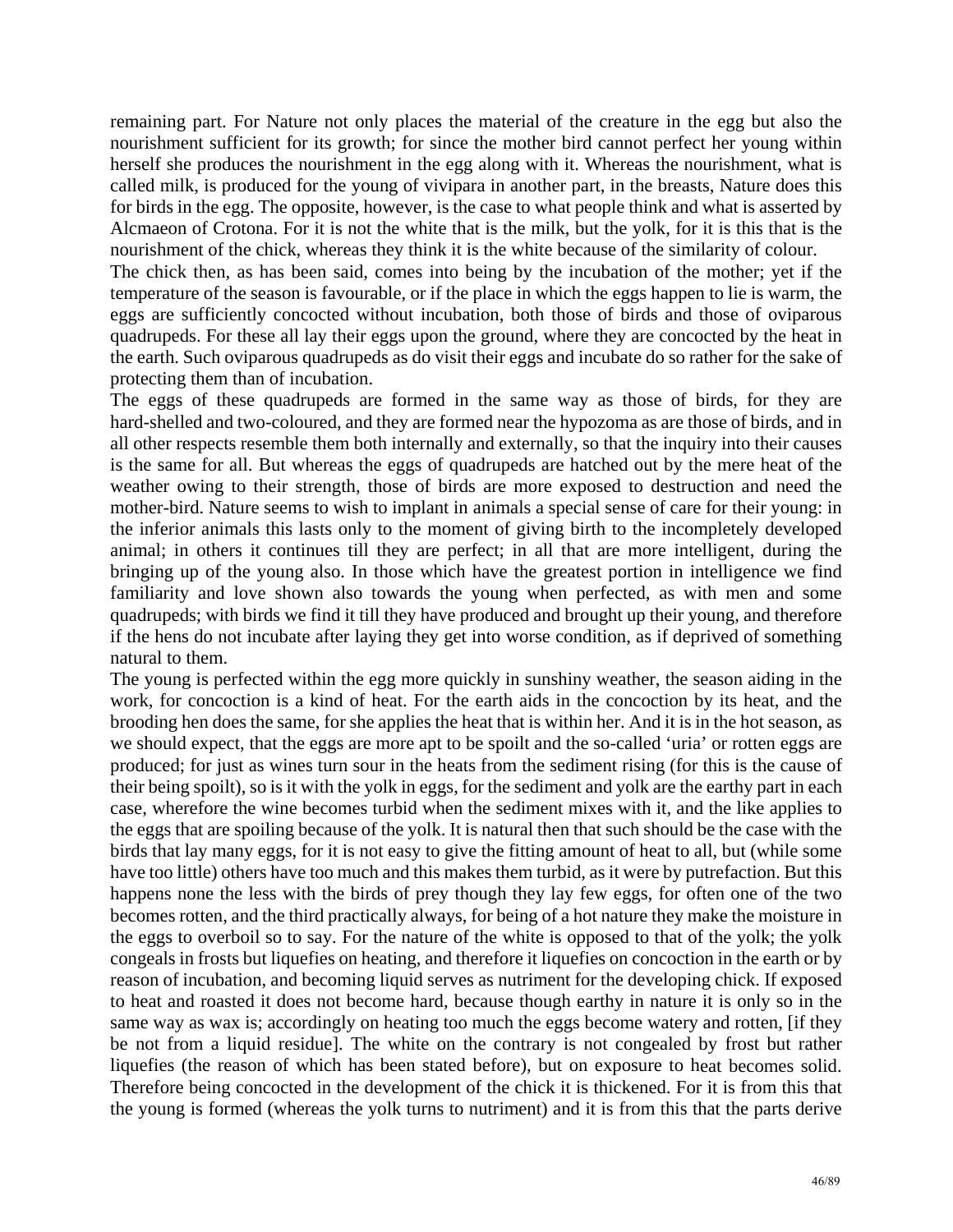their growth as they are formed one after another. This is why the white and the yolk are separated by membranes, as being different in nature. The precise details of the relation of the parts to one absorbed, just as it is with plants, and at first this embryo, whether in an egg or in the mother's another both at the beginning of generation and as the animals are forming, and also the details of the membranes and umbilical cords, must be learnt from what has been written in the Enquiries; for the present investigation it is sufficient to understand this much clearly, that, when the heart has been first formed and the great blood-vessel has been marked off from it, two umbilical cords run from the vessel, the one to the membrane which encloses the yolk, the other to the membrane resembling a chorion which surrounds the whole embryo; this latter runs round on the inside of the membrane of the shell. Through the one of these the embryo receives the nutriment from the yolk, and the yolk becomes larger, for it becomes more liquid by heating. This is because the nourishment, being of a material character in its first form, must become liquid before it can be uterus, lives the life of a plant, for it receives its first growth and nourishment by being attached to something else.

embryo of the ovipara is not completed within the mother, the embryo takes part of it away from The second umbilical cord runs to the surrounding chorion. For we must understand that, in the case of animals developed in eggs, the chick has the same relation to the yolk as the embryo of the vivipara has to the mother so long as it is within the mother (for since the nourishment of the her). So also the relation of the chick to the outermost membrane, the sanguineous one, is like that of the mammalian embryo to the uterus. At the same time the egg-shell surrounds both the yolk and the membrane analogous to the uterus, just as if it should be put round both the embryo itself and the whole of the mother, in the vivipara. This is so because the embryo must be in the uterus and attached to the mother. Now in the vivipara the uterus is within the mother, but in the ovipara it is the other way about, as if one should say that the mother was in the uterus, for that which comes from the mother, the nutriment, is the yolk. The reason is that the process of nourishment is not completed within the mother.

with its umbilicus and the flesh grows round it. As the creature grows the umbilicus running the chorion collapses first, because it is here that the young is to come out; what is left of the yolk, and the umbilical cord running to the yolk, collapse later. For the young must have nourishment as soon as it is hatched; it is not nursed by the mother and cannot immediately procure its nourishment for itself; therefore the yolk enters within it along

This then is the manner in which animals produced from perfect eggs are hatched in all those, whether birds or quadrupeds, which lay the egg with a hard shell. These details are plainer in the larger creatures; in the smaller they are obscure because of the smallness of the masses concerned.

3

The class of fishes is also oviparous. Those among them which have the uterus low down lay an imperfect egg for the reason previously given, but the so-called 'selache' or cartilaginous fishes produce a perfect egg within themselves but are externally viviparous except one which they call the 'frog'; this alone lays a perfect egg externally. The reason is the nature of its body, for its head is many times as large as the rest of the body and is spiny and very rough. This is also why it does not receive its young again within itself nor produce them alive to begin with, for as the size and roughness of the head prevents their entering so it would prevent their exit. And while the egg of the cartilaginous fishes is soft-shelled (for they cannot harden and dry its circumference, being colder than birds), the egg of the frog-fish alone is solid and firm to protect it outside, but those of the rest are of a moist and soft nature, for they are sheltered within and by the body of the mother.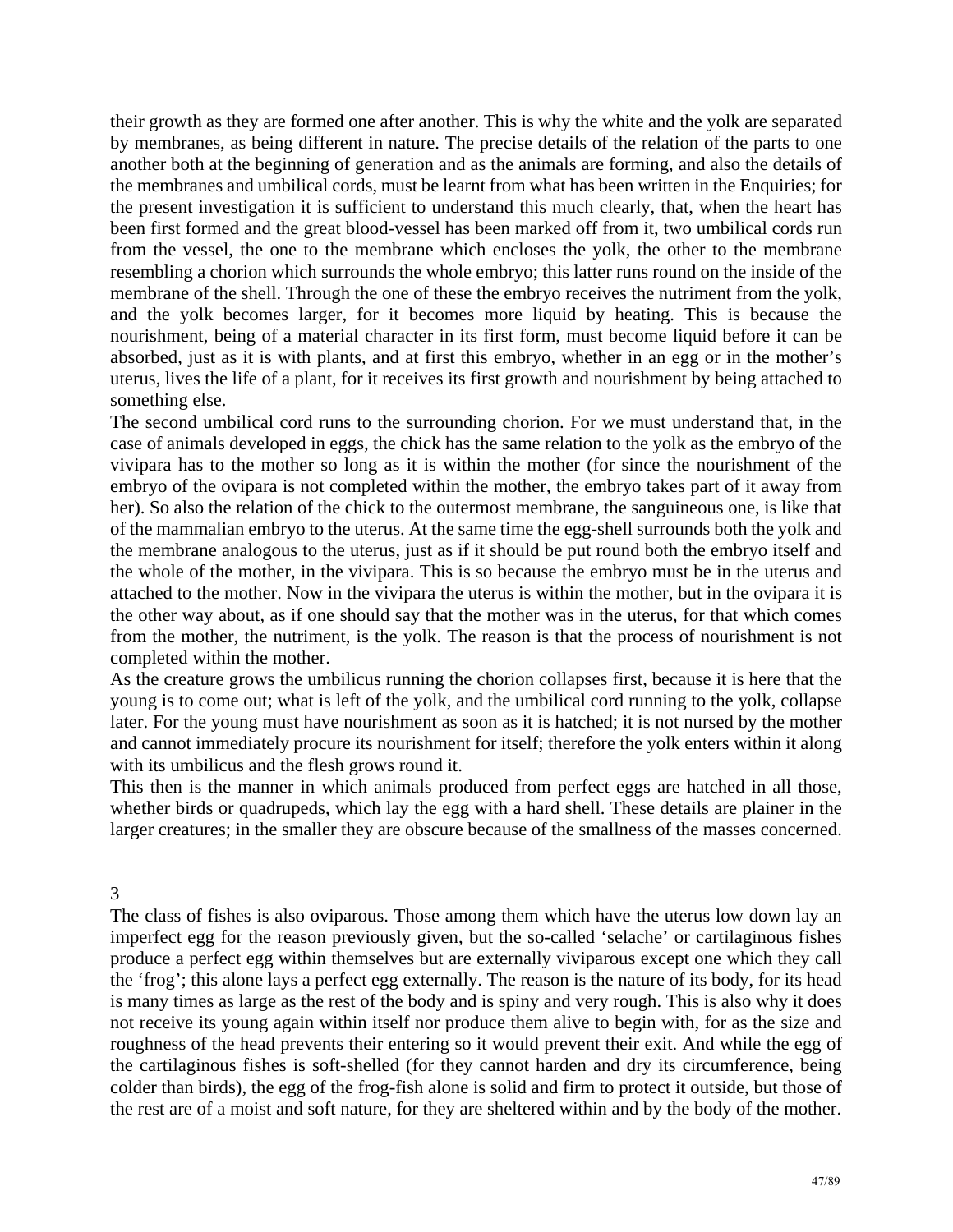The young are produced from the egg in the same way both with those externally perfected (the frog-fishes) and those internally, and the process in these eggs is partly similar to, partly different from that in birds' eggs. In the first place they have not the second umbilicus which runs to the chorion under the surrounding shell. The reason of this is that they have not the surrounding shell, for it is no use to them since the mother shelters them, and the shell is a protection to the eggs against external injury between laying and hatching out. Secondly, the process in these also begins on the surface of the egg but not where it is attached to the uterus, as in birds, for the chick is developed from the sharp end and that is where the egg was attached. The reason is that the egg of birds is separated from the uterus before it is perfected, but in most though not all cartilaginous fishes the egg is still attached to the uterus when perfect. While the young develops upon the surface the egg is consumed by it just as in birds and the other animals detached from the uterus, and at last the umbilicus of the now perfect fish is left attached to the uterus. The like is the case with all those whose eggs are detached from the uterus, for in some of them the egg is so detached when it is perfect.

The question may be asked why the development of birds and cartilaginous fishes differs in this respect. The reason is that in birds the white and yolk are separate, but fish eggs are one-coloured, the corresponding matter being completely mixed, so that there is nothing to stop the first principle being at the opposite end, for the egg is of the same nature both at the point of attachment and at the opposite end, and it is easy to draw the nourishment from the uterus by passages running from this principle. This is plain in the eggs which are not detached, for in some of the cartilaginous fish the egg is not detached from the uterus, but is still connected with it as it comes downwards with a view to the production of the young alive; in these the young fish when perfected is still connected by the umbilicus to the uterus when the egg has been consumed. From this it is clear that previously also, while the egg was still round the young, the passages ran to the uterus. This happens as we have said in the 'smooth hound'.

Such is the process of development in those fish that produce a perfect egg within themselves but In these respects and for the reasons given the development of cartilaginous fishes differs from that of birds, but otherwise it takes place in the same way. For they have the one umbilicus in like manner as that of birds connecting with the yolk, – only in these fishes it connects with the whole egg (for it is not divided into white and yolk but all one-coloured), – and get their nourishment from this, and as it is being consumed the flesh in like manner encroaches upon and grows round it. are externally viviparous.

4

Most of the other fish are externally oviparous, all laying an imperfect egg except the frog-fish; the beginnings and the outside of the egg is harder. The growth of the egg is like that of a scolex, for those animals which produce a scolex give birth to a small thing at first and this grows by itself and not through any attachment to the parent. The reason is similar to that of the growth of yeast, for yeast also grows great from a small beginning as the more solid part liquefies and the liquid is reason of this exception has been previously stated, and the reason also why the others lay imperfect eggs. In these also the development from the egg runs on the same lines as that of the cartilaginous and internally oviparous fishes, except that the growth is quick and from small aerated. This is effected in animals by the nature of the vital heat, in yeasts by the heat of the juice commingled with them. The eggs then grow of necessity through this cause (for they have in them superfluous yeasty matter), but also for the sake of a final cause, for it is impossible for them to attain their whole growth in the uterus because these animals have so many eggs. Therefore are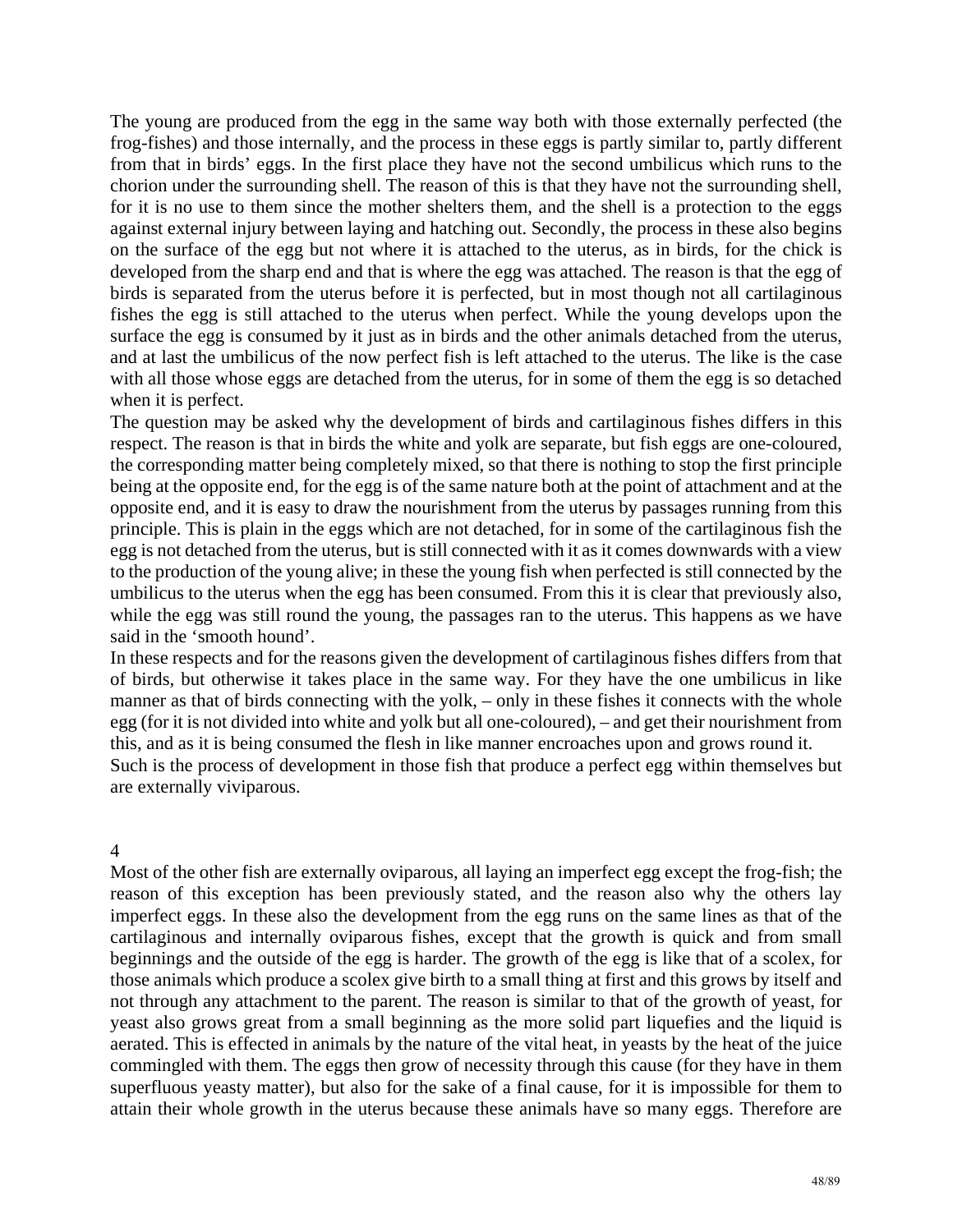they very small when set free and grow quickly, small because the uterus is narrow for the multitude of the eggs, and growing quickly that the race may not perish, as it would if much of the time required for the whole development were spent in this growth; even as it is most of those laid are destroyed before hatching. Hence the class of fish is prolific, for Nature makes up for the destruction by numbers. Some fish actually burst because of the size of the eggs, as the fish called 'belone', for its eggs are large instead of numerous, what Nature has taken away in number being added in size.

So much for the growth of such eggs and its reason.

5

A proof that these fish also are oviparous is the fact that even viviparous fish, such as the cartilaginous, are first internally oviparous, for hence it is plain that the whole class of fishes is oviparous. Where, however, both sexes exist and the eggs are produced in consequence of impregnation, the eggs do not arrive at completion unless the male sprinkle his milt upon them. Some erroneously assert that all fish are female except in the cartilaginous fishes, for they think that the females of fish differ from what are supposed to be males only in the same way as in those plants where the one bears fruit but the other is fruitless, as olive and oleaster, fig and caprifig. They think the like applies to fish except the cartilaginous, for they do not dispute the sexes in these. And yet there is no difference in the males of cartilaginous fishes and those belonging to the oviparous class in respect of the organs for the milt, and it is manifest that semen can be squeezed those of birds in one circumstance. Birds and all oviparous quadrupeds, and any of the and female in all the vivipara. The cause of the ignorance of those who make this statement is that and so, speculating on a small induction, they think the same must hold good in all cases. out of males of both classes at the right season. The female also has a uterus. But if the whole class were females and some of them unproductive (as with mules in the class of bushy-tailed animals), then not only should those which lay eggs have a uterus but also the others, only the uterus of the latter should be different from that of the former. But, as it is, some of them have organs for milt and others have a uterus, and this distinction obtains in all except two, the erythrinus and the channa, some of them having the milt organs, others a uterus. The difficulty which drives some thinkers to this conclusion is easily solved if we look at the facts. They say quite correctly that no animal which copulates produces many young, for of all those that generate from themselves perfect animals or perfect eggs none is prolific on the same scale as the oviparous fishes, for the number of eggs in these is enormous. But they had overlooked the fact that fish-eggs differ from cartilaginous fish that are oviparous, produce a perfect egg, and it does not increase outside of them, whereas the eggs of fish are imperfect and do so complete their growth. Moreover the same thing applies to cephalopods also and crustacea, yet these animals are actually seen copulating, for their union lasts a long time, and it is plain in these cases that the one is male and the other has a uterus. Finally, it would be strange if this distinction did not exist in the whole class, just as male the differences in the copulation and generation of various animals are of all kinds and not obvious,

So also those who assert that conception in female fishes is caused by their swallowing the semen of the male have not observed certain points when they say this. For the males have their milt and the females their eggs at about the same time of year, and the nearer the female is to laying the more abundant and the more liquid is the milt formed in the male. And just as the increase of the milt in the male and of the roe in the female takes place at the same time, so is it also with their emission, for neither do the females lay all their eggs together, but gradually, nor do the males emit all the milt at once. All these facts are in accordance with reason. For just as the class of birds in some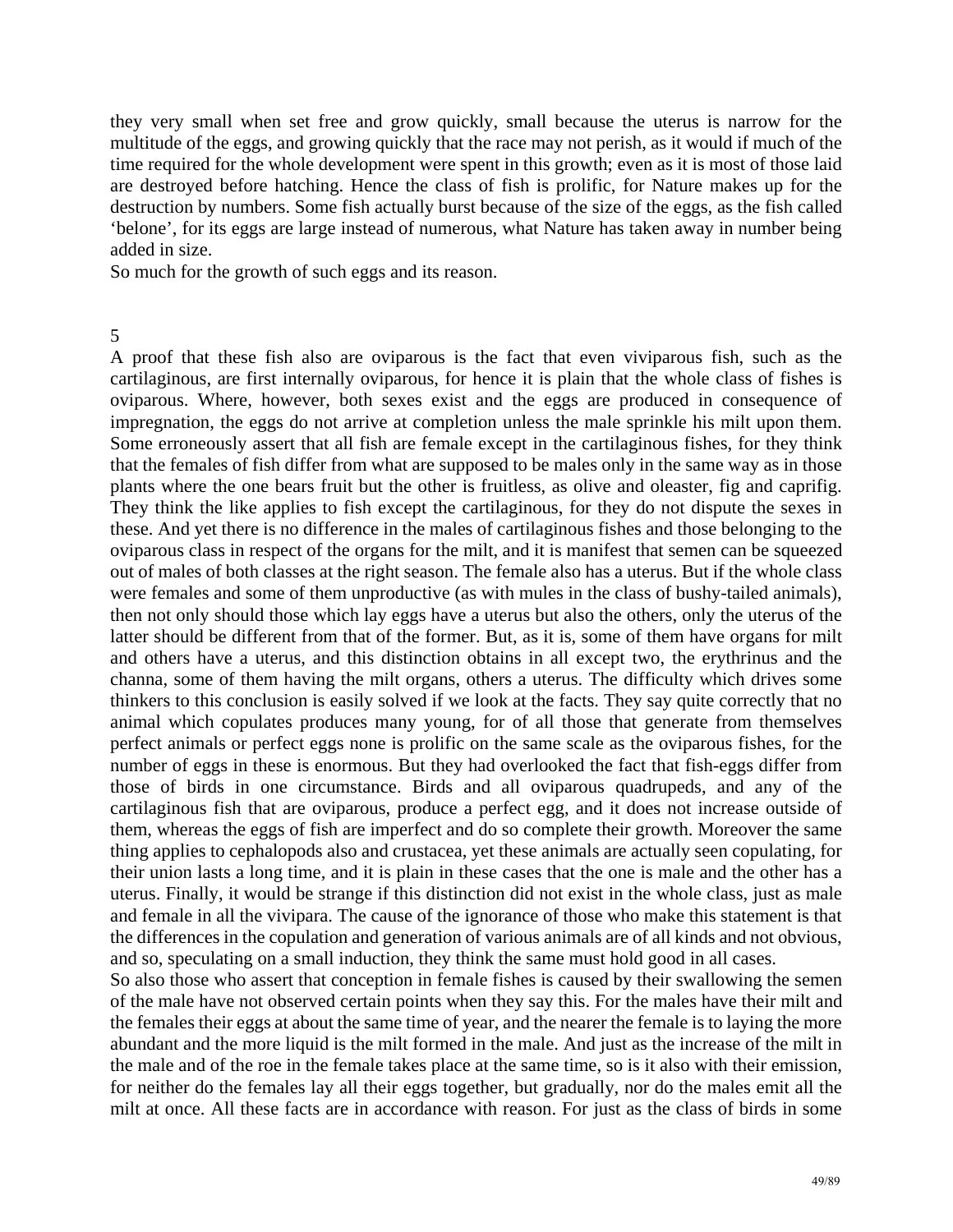cases has eggs without impregnation, but few and seldom, impregnation being generally required, so we find the same thing, though to a less degree, in fish. But in both classes these spontaneous eggs are infertile unless the male, in those kinds where the male exists, shed his fluid upon them. Now in birds this must take place while the eggs are still within the mother, because they are perfect when discharged, but in fish, because the eggs are imperfect and complete their growth outside the mother in all cases, those outside are preserved by the sprinkling of the milt over them, even if they come into being by impregnation, and here it is that the milt of the males is used up. Therefore it comes down the ducts and diminishes in quantity at the same time as this happens to the eggs of the females, for the males always attend them, shedding their milt upon the eggs as they are laid. Thus then they are male and female, and all of them copulate (unless in any kind the distinction of sex does not exist), and without the semen of the male no such animal comes into being.

What helps in the deception is also the fact that the union of such fishes is brief, so that it is not observed even by many of the fishermen, for none of them ever watches anything of the sort for the sake of knowledge. Nevertheless their copulation has been seen, for fish [when the tail part does not prevent it] copulate like the dolphins by throwing themselves alongside of one another. But the dolphins take longer to get free again, whereas such fishes do so quickly. Hence, not seeing this, but seeing the swallowing of the milt and the eggs, even the fishermen repeat the same simple tale, so much noised abroad, as Herodotus the storyteller, as if fish were conceived by the mother's swallowing the milt, – not considering that this is impossible. For the passage which enters by way of the mouth runs to the intestines, not to the uterus, and what goes into the intestines must be turned into nutriment, for it is concocted; the uterus, however, is plainly full of eggs, and from whence did they enter it?

## 6

A similar story is told also of the generation of birds. For there are some who say that the raven and the ibis unite at the mouth, and among quadrupeds that the weasel brings forth its young by the mouth; so say Anaxagoras and some of the other physicists, speaking too superficially and without consideration. Concerning the birds, they are deceived by a false reasoning, because the copulation of ravens is seldom seen, but they are often seen uniting with one another with their beaks, as do all the birds of the raven family; this is plain with domesticated jackdaws. Birds of the pigeon kind do the same, but, because they also plainly copulate, therefore they have not had the same legend told of them. But the raven family is not amorous, for they are birds that produce few young, though this bird also has been seen copulating before now. It is a strange thing, however, that these theorists do not ask themselves how the semen enters the uterus through the intestine, which always concocts whatever comes into it, as the nutriment; and these birds have a uterus like others, and eggs are found them near the hypozoma. And the weasel has a uterus in like manner to the other quadrupeds; by what passage is the embryo to get from it to the mouth? But this opinion has arisen because the young of the weasel are very small like those of the other fissipeds, of which we shall speak later, and because they often carry the young about in their mouths.

Much deceived also are those who make a foolish statement about the trochus and the hyena. Many say that the hyena, and Herodorus the Heracleot says that the trochus, has two pudenda, those of the male and of the female, and that the trochus impregnates itself but the hyena mounts and is mounted in alternate years. This is untrue, for the hyena has been seen to have only one pudendum, there being no lack of opportunity for observation in some districts, but hyenas have under the tail a line like the pudendum of the female. Both male and female have such a mark, but the males are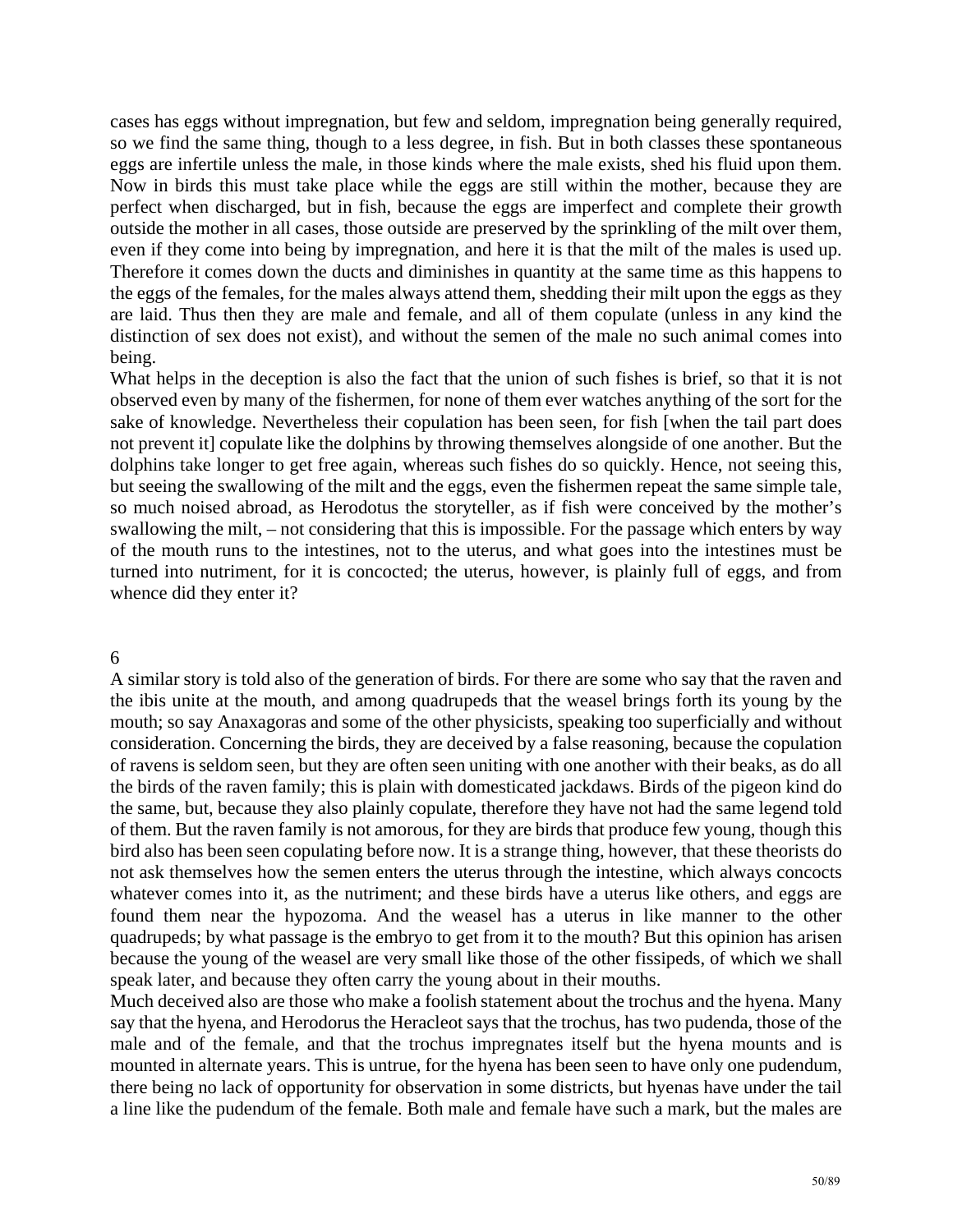taken more frequently; this casual observation has given rise to this opinion. But enough has been said of this.

# 7

Touching the generation of fish, the question may be raised, why it is that in the cartilaginous fish neither the females are seen discharging their eggs nor the males their milt, whereas in the non-viviparous fishes this is seen in both sexes. The reason is that the whole cartilaginous class do not produce much semen, and further the females have their uterus near hypozoma. For the males and females of the one class of fish differ from the males and females of the other class in like manner, for the cartilaginous are less productive of semen. But in the oviparous fish, as the females lay their eggs on account of their number, so do the males shed their milt on account of its abundance. For they have more milt than just what is required for copulation, as Nature prefers to expend the milt in helping to perfect the eggs, when the female has deposited them, rather than in forming them at first. For as has been said both further back and in our recent discussions, the eggs of birds are perfected internally but those of fish externally. The latter, indeed, resemble in a way those animals which produce a scolex, for the product discharged by them is still more imperfect than a fish's egg. It is the male that brings about the perfection of the egg both of birds and of fishes, only in the former internally, as they are perfected internally, and in the latter externally, because the egg is imperfect when deposited; but the result is the same in both cases.

In birds the wind-eggs become fertile, and those previously impregnated by one kind of cock change their nature to that of the later cock. And if the eggs be behindhand in growth, then, if the same cock treads the hen again after leaving off treading for a time, he causes them to increase quickly, not, however, at any period whatever of their development, but if the treading take place before the egg changes so far that the white begins to separate from the yolk. But in the eggs of fishes no such limit of time has been laid down, but the males shed their milt quickly upon them to preserve them. The reason is that these eggs are not two-coloured, and hence there is no such limit of time fixed with them as with those of birds. This fact is what we should expect, for by the time that the white and yolk are separated off from one another, the birds egg already contains the principle that comes from the male parent.... for the male contributes to this.

perfected into an animal is impossible, for an animal requires sense-perception; but the nutritive faculty of the soul is possessed by females as well as males, and indeed by all living things, as has been often said, wherefore the egg itself is perfect only as the embryo of a plant, but imperfect as that of an animal. If, then, there had been no male sex in the class of birds, the egg would have been Wind-eggs, then, participate in generation so far as is possible for them. That they should be produced as it is in some fishes, if indeed there is any kind of fish of such a nature as to generate without a male; but it has been said of them before that this has not yet been satisfactorily observed. But as it is both sexes exist in all birds, so that, considered as a plant, the egg is perfect, but in so far as it is not a plant it is not perfect, nor does anything else result from it; for neither has it come into being simply like a real plant nor from copulation like an animal. Eggs, however, produced from copulation but already separated into white and yolk take after the first cock; for they already contain both principles, which is why they do not change again after the second impregnation.

#### 8

The young are produced in the same way also by the cephalopoda, e.g. sepias and the like, and by the crustacea, e.g. carabi and their kindred, for these also lay eggs in consequence of copulation,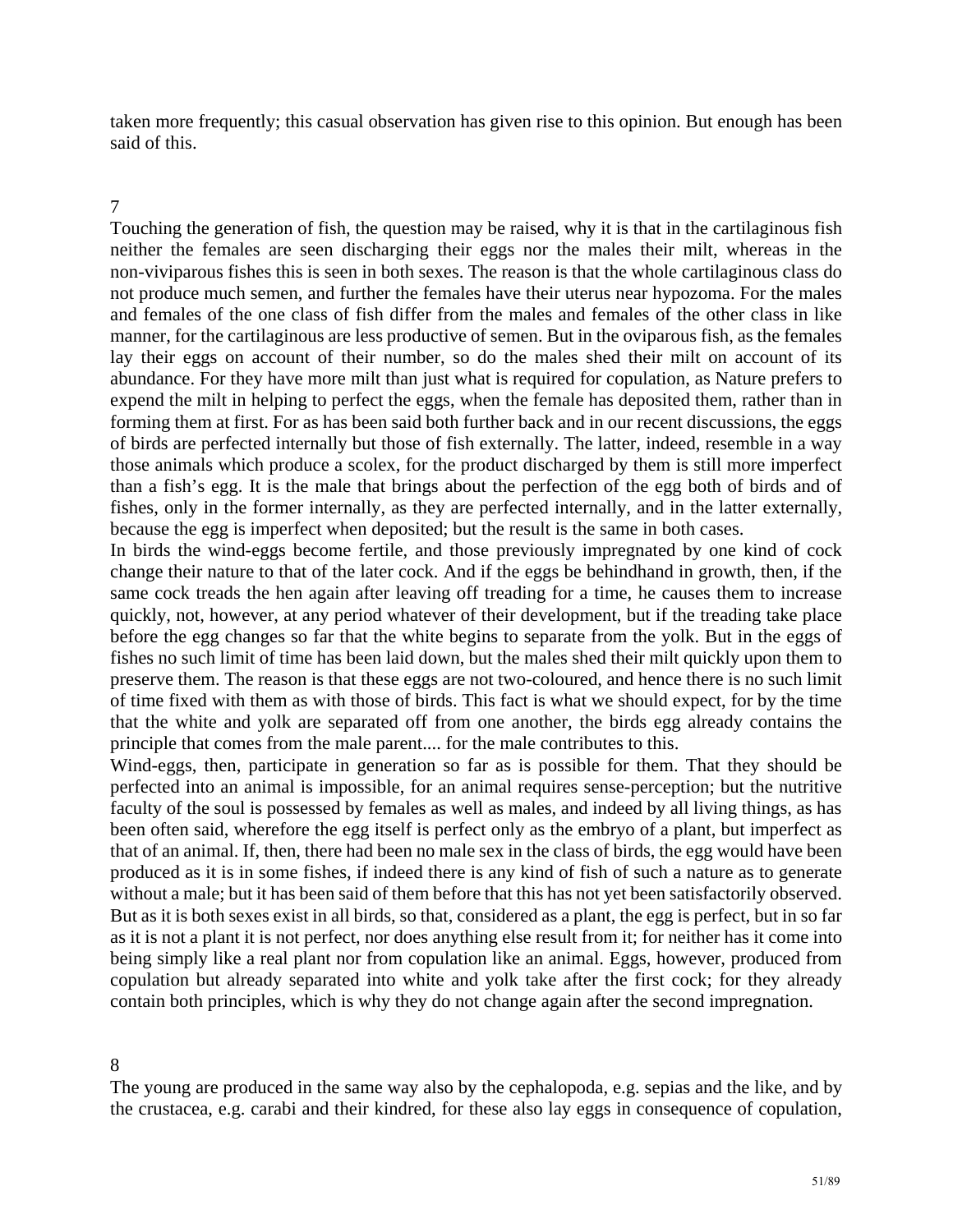and the male has often been seen uniting with the female. Therefore those who say that all fish are female and lay eggs without copulation are plainly speaking unscientifically from this point of view also. For it is a wonderful thing to suppose that the former animals lay eggs in consequence of copulation and that fish do not; if again they were unaware of this, it is a sign of ignorance. The union of all these creatures lasts a considerable time, as in insects, and naturally so, for they are bloodless and therefore of a cold nature.

attached to themselves, which is why the side-flaps of the females are larger than those of the males, to protect the eggs; the cephalopoda lay them away from themselves. The males of the ephalopoda sprinkle their milt over the females, as the male fish do over the eggs, and it becomes c a sticky and glutinous mass, but in the carabi and their like nothing of the sort has been seen or can In the sepias and calamaries or squids the eggs appear to be two, because the uterus is divided and appears double, but that of the poulps appears to be single. The reason is that the shape of the uterus in the poulp is round in form and spherical, the cleavage being obscure when it is filled with eggs. The uterus of the carabi is also bifid. All these animals also lay an imperfect egg for the same reason as fishes. In the carabi and their like the females produce their eggs so as to keep them be naturally expected, for the egg is under the female and is hard-shelled. Both these eggs and those of the cephalopoda grow after deposition like those of fishes.

The sepia while developing is attached to the egg by its front part, for here alone is it possible, because this animal alone has its front and back pointing in the same direction. For the position and attitude of the young while developing you must look at the Enquiries.

## 9

ovipara produce the egg in a perfect condition, others in an imperfect, but it is perfected outside as We have now spoken of the generation of other animals, those that walk, fly, and swim; it remains to speak of insects and testacea according to the plan laid down. Let us begin with the insects. It was observed previously that some of these are generated by copulation, others spontaneously, and besides this that they produce a scolex, and why this is so. For pretty much all creatures seem in a certain way to produce a scolex first, since the most imperfect embryo is of such a nature; and in all animals, even the viviparous and those that lay a perfect egg, the first embryo grows in size while still undifferentiated into parts; now such is the nature of the scolex. After this stage some of the has been often stated of fish. With animals internally viviparous the embryo becomes egg-like in a certain sense after its original formation, for the liquid is contained in a fine membrane, just as if we should take away the shell of the egg, wherefore they call the abortion of an embryo at that stage an 'efflux'.

what is produced by some is hard), but by the fact that the whole of them is changed into the body Those insects which generate at all generate a scolex, and those which come into being spontaneously and not from copulation do so at first from a formation this nature. I say that the former generate a scolex, for we must put down caterpillars also and the product of spiders as a sort of scolex. And yet some even of these and many of the others may be thought to resemble eggs because of their round shape, but we must not judge by shapes nor yet by softness and hardness (for of the creature and the animal is not developed from a part of them. All these products that are of the nature of a scolex, after progressing and acquiring their full size, become a sort of egg, for the husk about them hardens and they are motionless during this period. This is plain in the scolex of bees and wasps and in caterpillars. The reason of this is that their nature, because of its imperfection, oviposits as it were before the right time, as if the scolex, while still growing in size, were a soft egg. Similar to this is also what happens with all other insects which come into being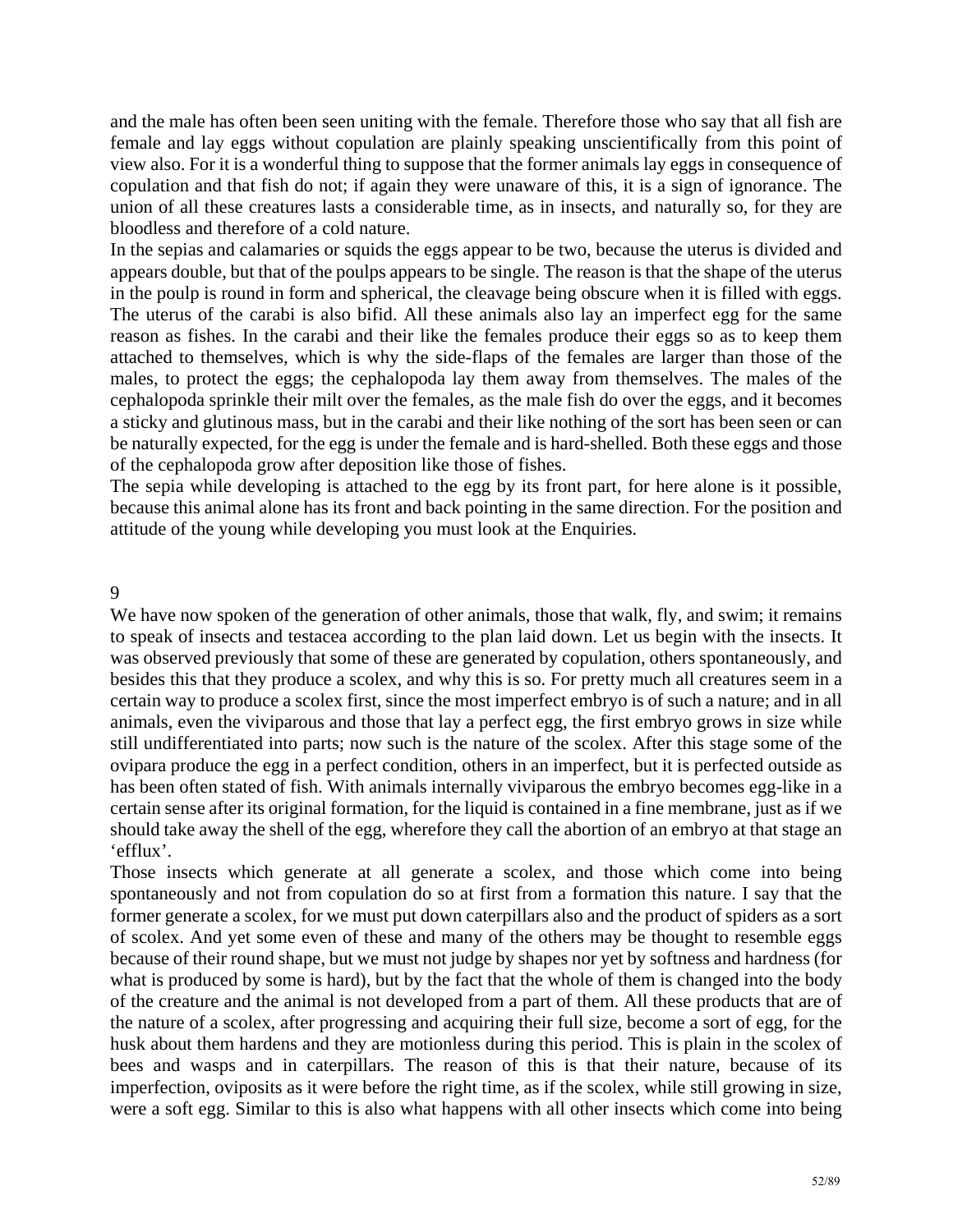without copulation in wool and other such materials and in water. For all of them after the scolex stage become immovable and their integument dries round them, and after this the latter bursts and there comes forth as from an egg an animal perfected in its second metamorphosis, most of those which are not aquatic being winged.

Another point is quite natural, which may wondered at by many. Caterpillars at first take nourishment, but after this stage do so no longer, but what is called by some the chrysalis is motionless. The same applies to the scolex of wasps and bees, but after this comes into being the so-called nymph.... and have nothing of the kind. For an egg is also of such a nature that when it has reached perfection it grows no more in size, but at first it grows and receives nourishment until it is differentiated and becomes a perfect egg. Sometimes the scolex contains in itself the material from which it is nourished and obtains such an addition to its size, e.g. in bees and wasps; sometimes it gets its nourishment from outside itself, as caterpillars and some others.

It has thus been stated why such animals go through a double development and for what reason they become immovable again after moving. And some of them come into being by copulation, like birds and vivipara and most fishes, others spontaneously, like some plants.

# 10

or (2) that all the others may be generated from one, as from what are called kings and leaders, or we reason first upon the facts peculiar to bees and secondly upon those which apply more generally to other animals also. There is much difficulty about the generation of bees. If it is really true that in the case of some fishes there is such a method of generation that they produce eggs without copulation, this may well happen also with bees, to judge from appearances. For they must (1) either bring the young brood from elsewhere, as some say, and if so the young must either be spontaneously generated or produced by some other animal, or (2) they must generate them themselves, or (3) they must bring some and generate others, for this also is maintained by some, who say that they bring the young of the drones only. Again, if they generate them it must be either with or without copulation; if the former, then either (1) each kind must generate its own kind, or (2) some one kind must generate the others, or (3) one kind must unite with another for the purpose (I mean for instance (1) that bees may be generated from the union of bees, drones from that of drones, and kings from that of kings, (3) from the union of drones and bees, for some say that the former are male, the latter female, while others say that the bees are male and the drones female). But all these views are impossible if

For if they do not generate the young but bring them from elsewhere, then bees ought to come into being also, if the bees did not carry them off, in the places from which the old bees carry the germs. generally, since the brood of the drones is found coming into being among them even if there is no For why, if new bees come into existence when the germs are transported, should they not do so if the germs are left there? They ought to do so just as much, whether the germs are spontaneously generated in the flowers or whether some animal generates them. And if the germs were of some other animal, then that animal ought to be produced from them instead of bees. Again, that they should collect honey is reasonable, for it is their food, but it is strange that they should collect the young if they are neither their own offspring nor food. With what object should they do so? for all animals that trouble themselves about the young labour for what appears to be their own offspring. But, again, it is also unreasonable to suppose that the bees are female and the drones male, for Nature does not give weapons for fighting to any female, and while the drones are stingless all the bees have a sting. Nor is the opposite view reasonable, that the bees are male and the drones female, for no males are in the habit of working for their offspring, but as it is the bees do this. And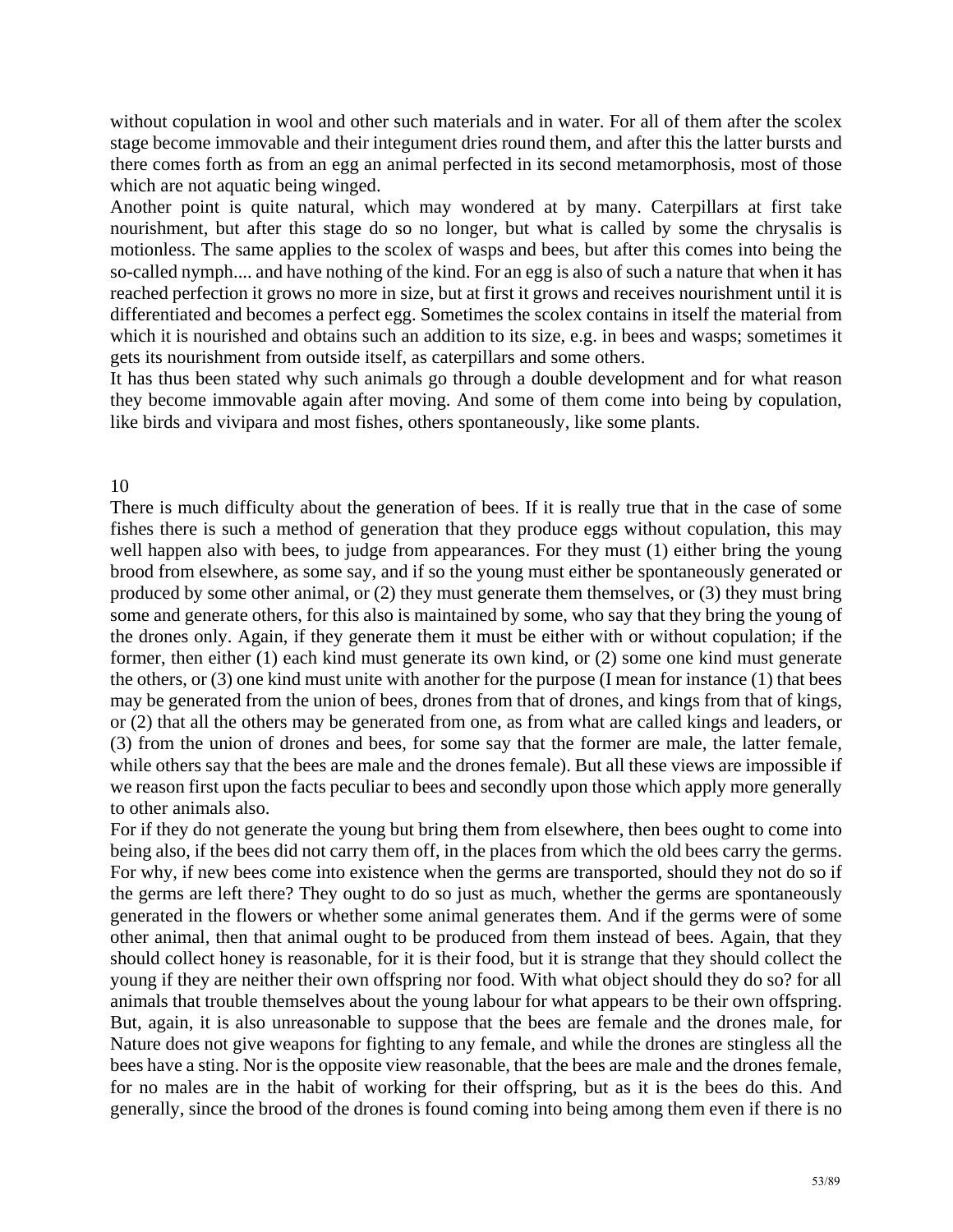mature drone present, but that of the bees is not so found without the presence of the kings (which is why some say that the young of the drones alone is brought in from outside), it is plain that they are not produced from copulation, either (1) of bee with bee or drone with drone or (2) of bees with drones. (That they should import the brood of the drones alone is impossible for the reasons already given, and besides it is unreasonable that a similar state of things should not prevail with all the three kinds if it prevails with one.) Then, again, it is also impossible that the bees themselves should be some of them male and some female, for in all kinds of animals the two sexes differ. Besides they would in that case generate their own kind, but as it is their brood is not found to come into being if the leaders are not among them, as men say. And an argument against both theories, that the young are generated by union of the bees with one another or with the drones, separately or with one another, is this: none of them has ever yet been seen copulating, whereas this would have often happened if the sexes had existed in them. It remains then, if they are generated by copulation at all, that the kings shall unite to generate them. But the drones are found to come into being even if no leaders are present, and it is not possible that the bees should either import their brood or themselves generate them by copulation. It remains then, as appears to be the case in certain fishes, that the bees should generate the drones without copulation, being indeed female in respect of tendance of these creatures deny this, it remains that the kings must generate both their own kind generative power, but containing in themselves both sexes as plants do. Hence also they have the instrument of offence, for we ought not to call that female in which the male sex is not separated. But if this is found to be the case with drones, if they come into being without copulation, then as it is necessary that the same account should be given of the bees and the kings and that they also should be generated without copulation. Now if the brood of the bees had been found to come into being among them without the presence of the kings, it would necessarily follow that the bees also are produced from bees themselves without copulation, but as it is, since those occupied with the and the bees.

peculiar. That bees should generate without copulation is a thing which may be paralleled in other nimals, but that what they generate should not be of the same kind is peculiar to them, for the a erythrinus generates an erythrinus and the channa a channa. The reason is that bees themselves are not generated like flies and similar creatures, but from a kind different indeed but akin to them, for As bees are a peculiar and extraordinary kind of animal so also their generation appears to be they are produced from the leaders. Hence in a sort of way their generation is analogous. For the leaders resemble the drones in size and the bees in possessing a sting; so the bees are like them in this respect, and the drones are like them in size. For there must needs be some overlapping unless the same kind is always to be produced from each; but this is impossible, for at that rate the whole class would consist of leaders. The bees, then, are assimilated to them their power of generation, the drones in size; if the latter had had a sting also they would have been leaders, but as it is this much of the difficulty has been solved, for the leaders are like both kinds at once, like the bees in possessing a sting, like the drones in size.

But the leaders also must be generated from something. Since it is neither from the bees nor from the drones, it must be from their own kind. The grubs of the kings are produced last and are not many in number.

it is necessary that it should be denied to the drones even to generate another kind than themselves. Thus what happens is this: the leaders generate their own kind but also another kind, that of the bees; the bees again generate another kind, the drones, but do not also generate their own kind, but this has been denied them. And since what is according to Nature is always in due order, therefore This is just what we find happening, for though the drones are themselves generated, they generate nothing else, but the process reaches its limit in the third stage. And so beautifully is this arranged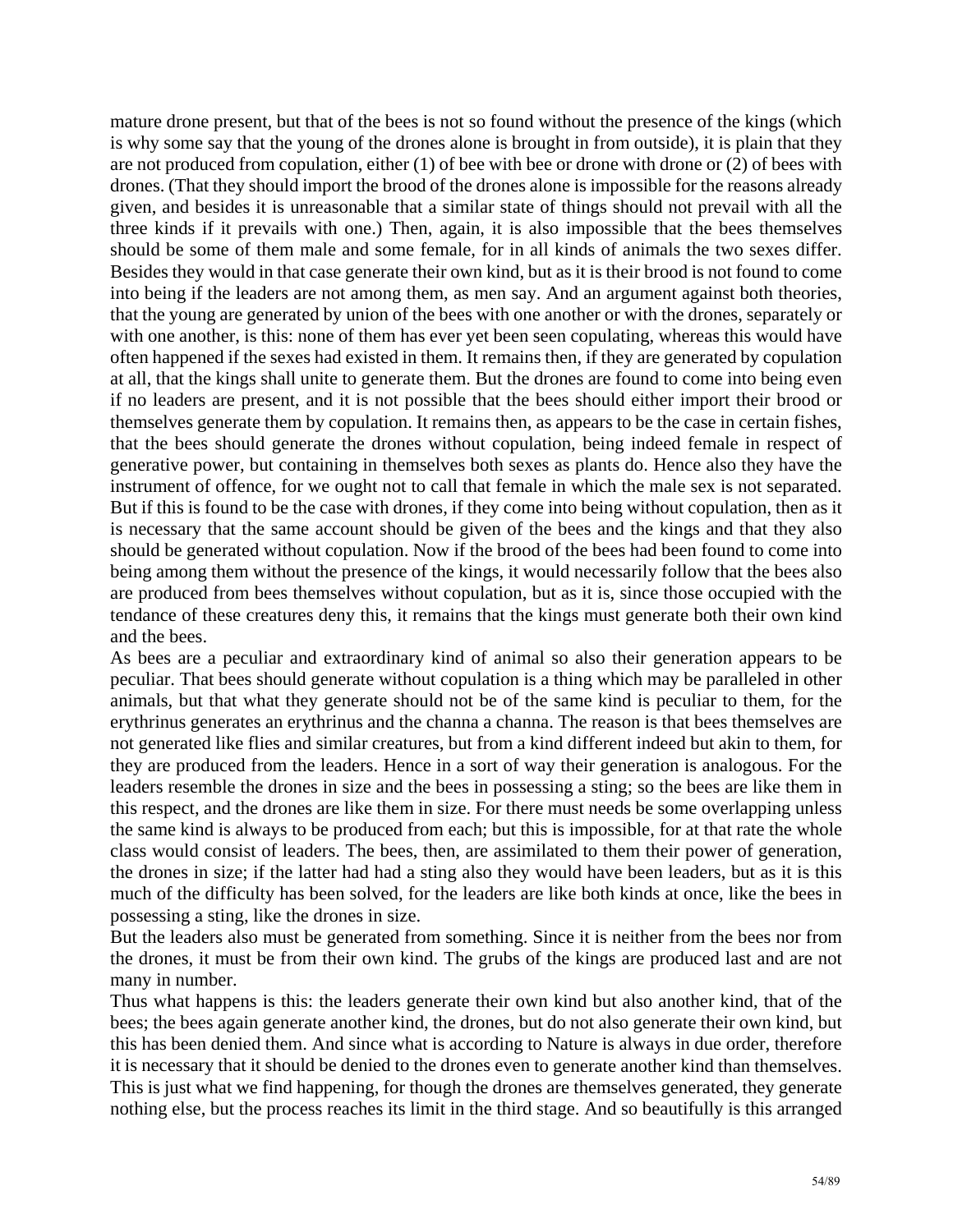by Nature that the three kinds always continue in existence and none of them fails, though they do not all generate.

Another fact is also natural, that in fine seasons much honey is collected and many drones are produced but in rainy reasons a large brood of ordinary bees. For the wet causes more residual matter to be formed in the bodies of the leaders, the fine weather in that of the bees, for being smaller in size they need the fine weather more than the kings do. It is right also that the kings, being as it were made with a view to producing young, should remain within, freed from the labour of procuring necessaries, and also that they should be of a considerable size, their bodies being, as it were, constituted with a view to bearing young, and that the drones should be idle as having no weapon to fight for the food and because of the slowness of their bodies. But the bees are intermediate in size between the two other kinds, for this is useful for their work, and they are workers as having to support not only their young but also their fathers. And it agrees with our views that the bees attend upon their kings because they are their offspring (for if nothing of the sort had been the case the facts about their leadership would be unreasonable), and that, while they suffer the kings to do no work as being their parents, they punish the drones as their children, for it is nobler to punish one's children and those who have no work to perform. The fact that the leaders, being few, generate the bees in large numbers seems to be similar to what obtains in the generation of lions, which at first produce five, afterwards a smaller number each time at last one and thereafter none. So the leaders at first produce a number of workers, afterwards a few of their own kind; thus the brood of the latter is smaller in number than that of the former, but where Nature has taken away from them in number she has made it up again in size.

Such appears to be the truth about the generation of bees, judging from theory and from what are believed to be the facts about them; the facts, however, have not yet been sufficiently grasped; if ever they are, then credit must be given rather to observation than to theories, and to theories only if what they affirm agrees with the observed facts.

A further indication that bees are produced without copulation is the fact that the brood appears small in the cells of the comb, whereas, whenever insects are generated by copulation, the parents remain united for a long time but produce quickly something of the nature of a scolex and of a considerable size.

Concerning the generation of animals akin to them, as hornets and wasps, the facts in all cases are similar to a certain extent, but are devoid of the extraordinary features which characterize bees; this we should expect, for they have nothing divine about them as the bees have. For the so-called 'mothers' generate the young and mould the first part of the combs, but they generate by copulation with one another, for their union has often been observed. As for all the differences of each of these kind from one another and from bees, they must be investigated with the aid of the illustrations to the Enquiries.

# 11

Having spoken of the generation of all insects, we must now speak of the testacea. Here also the facts of generation are partly like and partly unlike those in the other classes. And this is what might be expected. For compared with animals they resemble plants, compared with plants they resemble animals, so that in a sense they appear to come into being from semen, but in another sense not so, and in one way they are spontaneously generated but in another from their own kind, or some of them in the latter way, others in the former. Because their nature answers to that of plants, therefore few or no kinds of testacea come into being on land, e.g. the snails and any others, few as they are, that resemble them; but in the sea and similar waters there are many of all kinds of forms. But the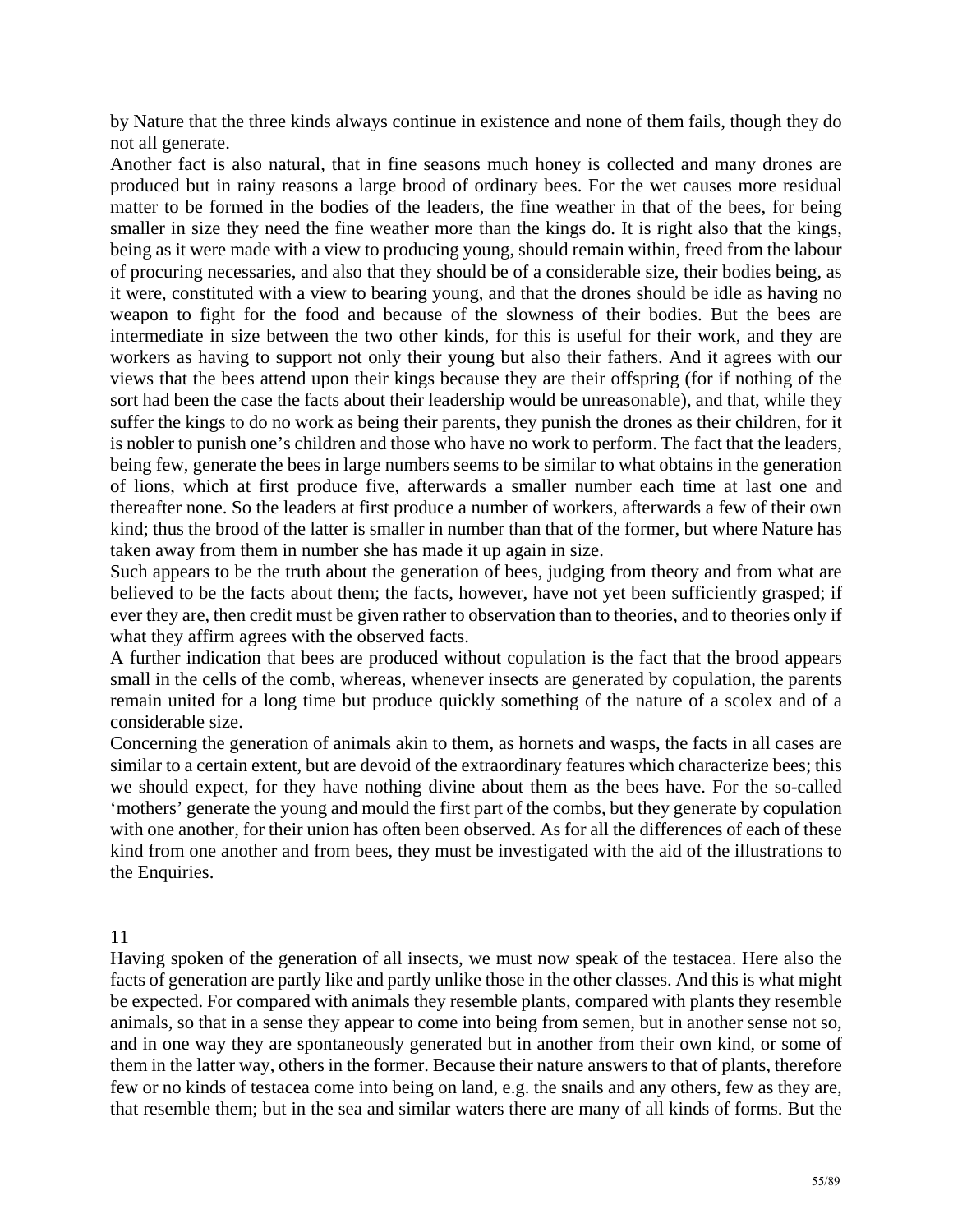class of plants has but few and one may say practically no representatives in the sea and such places, all such growing on the land. For plants and testacea are analogous; and in proportion as liquid has more quickening power than solid, water than earth, so much does the nature of testacea differ from that of plants, since the object of testacea is to be in such a relation to water as plants are to earth, as if plants were, so to say, land-oysters, oysters water-plants.

nature of liquid is more plastic than that of earth and yet not much less material, and this is things which are produced in connexion with each of these elements. Plants may be assigned to For such a reason also the testacea in the water vary more in form than those on the land. For the especially true of the inhabitants of the sea, for fresh water, though sweet and nutritious, is cold and less material. Wherefore animals having no blood and not of a hot nature are not produced in lakes nor in the fresher among brackish waters, but only exceptionally, but it is in estuaries and at the mouths of rivers that they come into being, as testacea and cephalopoda and crustacea, all these being bloodless and of a cold nature. For they seek at the same time the warmth of the sun and food; now the sea is not only water but much more material than fresh water and hot in its nature; it has a share in all the parts of the universe, water and air and earth, so that it also has a share in all living land, the aquatic animals to water, the land animals to air, but variations of quantity and distance make a great and wonderful difference. The fourth class must not be sought in these regions, though there certainly ought to be some animal corresponding to the element of fire, for this is counted in as the fourth of the elementary bodies. But the form which fire assumes never appears to be peculiar to it, but it always exists in some other of the elements, for that which is ignited appears to be either air or smoke or earth. Such a kind of animal must be sought in the moon, for this appears to participate in the element removed in the third degree from earth. The discussion of these things however belongs to another subject.

should have some superfluous residue attached to it from the original, and from this buds off each To return to testacea, some of them are formed spontaneously, some emit a sort of generative substance from themselves, but these also often come into being from a spontaneous formation. To understand this we must grasp the different methods of generation in plants; some of these are produced from seed, some from slips, planted out, some by budding off alongside, as the class of onions. In the last way produced mussels, for smaller ones are always growing off alongside the original, but the whelks, the purple-fish, and those which are said to 'spawn' emit masses of a liquid slime as if originated by something of a seminal nature. We must not, however, consider that anything of the sort is real semen, but that these creatures participate in the resemblance to plants in the manner stated above. Hence when once one such creature has been produced, then is produced a number of them. For all these creatures are liable to be even spontaneously generated, and so to be formed still more plentifully in proportion if some are already existing. For it is natural that each of the creatures growing alongside of it. Again, since the nutriment and its residue possess a like power, it is likely that the product of those testacea which 'spawn' should resemble the original formation, and so it is natural that a new animal of the same kind should come into being from this also.

residue of the mixture takes such a form. Nothing comes into being by putrefying, but by All those which do not bud off or 'spawn' are spontaneously generated. Now all things formed in this way, whether in earth or water, manifestly come into being in connexion with putrefaction and an admixture of rain-water. For as the sweet is separated off into the matter which is forming, the concocting; putrefaction and the thing putrefied is only a residue of that which is concocted. For nothing comes into being out of the whole of anything, any more than in the products of art; if it did art would have nothing to do, but as it is in the one case art removes the useless material, in the other Nature does so. Animals and plants come into being in earth and in liquid because there is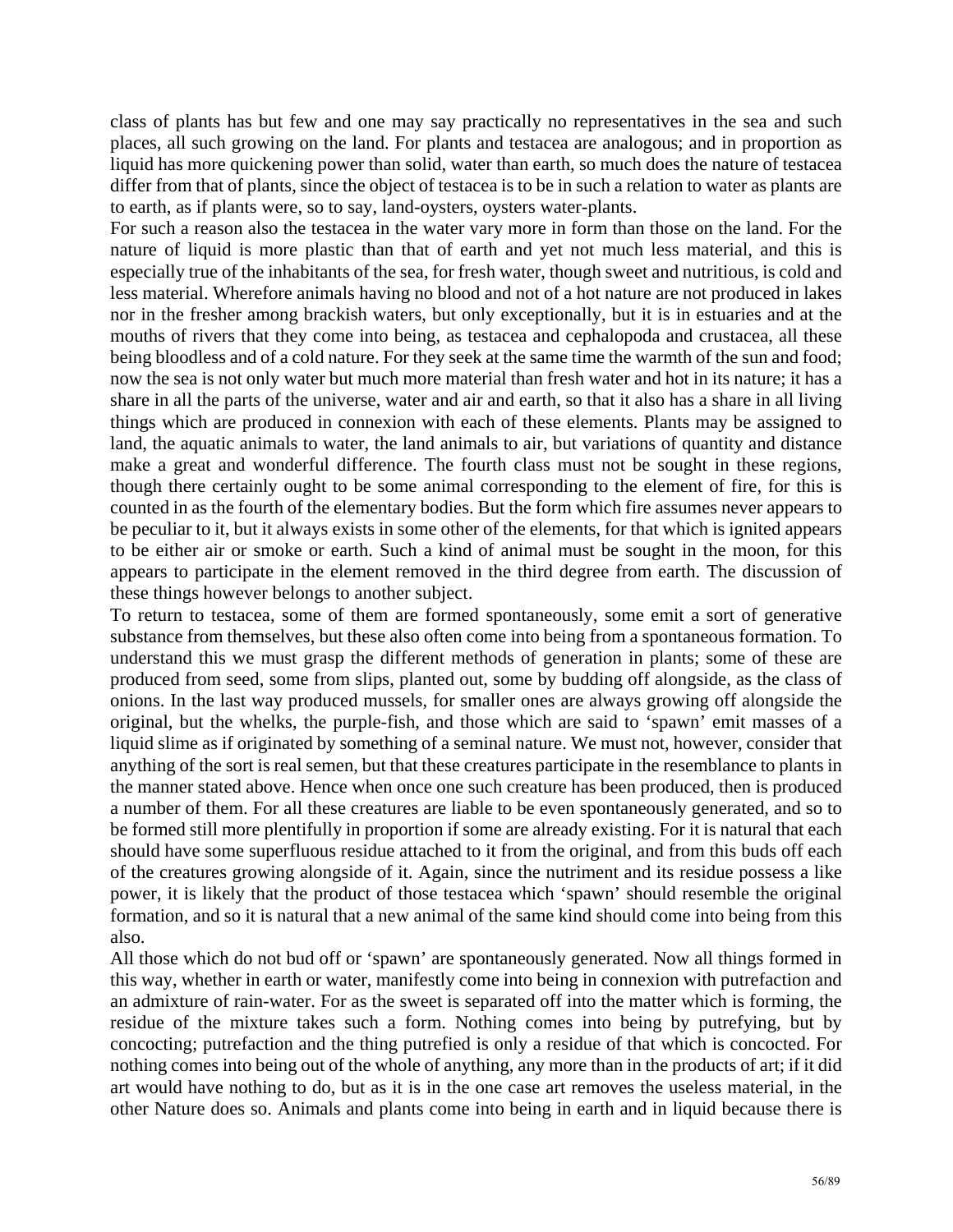water in earth, and air in water, and in all air is vital heat so that in a sense all things are full of soul. Therefore living things form quickly whenever this air and vital heat are enclosed in anything. When they are so enclosed, the corporeal liquids being heated, there arises as it were a frothy bubble. Whether what is forming is to be more or less honourable in kind depends on the embracing of the psychical principle; this again depends on the medium in which the generation takes place and the material which is included. Now in the sea the earthy matter is present in large quantities, and consequently the testaceous animals are formed from a concretion of this kind, the earthy matter hardening round them and solidifying in the same manner as bones and horns (for these cannot be melted by fire), and the matter (or body) which contains the life being included within it.

The class of snails is the only class of such creatures that has been seen uniting, but it has never yet been sufficiently observed whether their generation is the result of the union or not.

The like is the case also in plants, except that in these (and also in some animals) there is no further It may be asked, if we wish to follow the right line of investigation, what it is in such animals the formation of which corresponds to the material principle. For in the females this is a residual secretion of the animal, potentially such as that from which it came, by imparting motion to which the principle derived from the male perfects the animal. But here what must be said to correspond to this, and whence comes or what is the moving principle which corresponds to the male? We must understand that even in animals which generate it is from the incoming nourishment that the heat in the animal makes the residue, the beginning of the conception, by secretion and concoction. need of the male principle, because they have it mingled with the female principle within themselves, whereas the residual secretion in most animals does need it. The nourishment again of some is earth and water, of others the more complicated combinations of these, so that what the heat in animals produces from their nutriment, this does the heat of the warm season in the environment put together and combine by concoction out of the sea-water on the earth. And the portion of the psychical principle which is either included along with it or separated off in the air makes an embryo and puts motion into it. Now in plants which are spontaneously generated the method of formation is uniform; they arise from a part of something, and while some of it is the starting-point of the plant, some is the first nourishment of the young shoots.... Other animals are produced in the form of a scolex, not only those bloodless animals which are not generated from parents but even some sanguinea, as a kind of mullet and some other river fishes and also the eel kind. For all of these, though they have but little blood by nature, are nevertheless sanguinea, and have a heart with blood in it as the origin of the parts; and the so-called 'entrails of earth', in which comes into being the body of the eel, have the nature of a scolex.

themselves the nutriment for growth (and such a conception is a scolex) or they must have got it Hence one might suppose, in connexion with the origin of men and quadrupeds, that, if ever they were really 'earth-born' as some say, they came into being in one of two ways; that either it was by the formation of a scolex at first or else it was out of eggs. For either they must have had in from elsewhere, and that either from the mother or from part of the conception. If then the former is impossible (I mean that nourishment should flow to them from the earth as it does in animals from the mother), then they must have got it from some part of the conception, and such generation we say is from an egg.

It is plain then that, if there really was any such beginning of the generation of all animals, it is reasonable to suppose to have been one of these two, scolex or egg. But it is less reasonable to suppose that it was from eggs, for we do not see such generation occurring with any animal, but we do see the other both in the sanguinea above mentioned and in the bloodless animals. Such are some of the insects and such are the testacea which we are discussing; for they do not develop out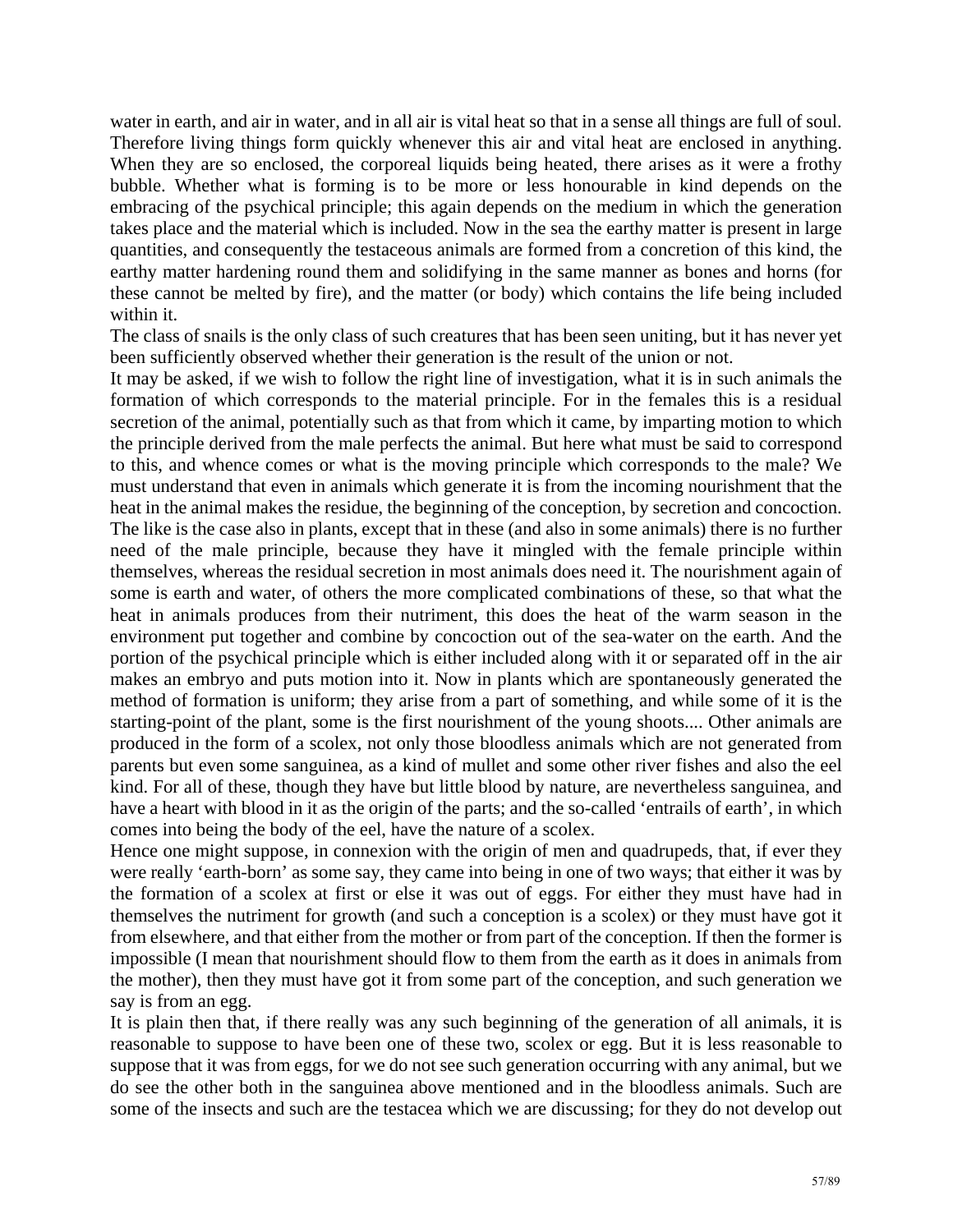of a part of something (as do animals from eggs), and they grow like a scolex. For the scolex grows towards the upper part and the first principle, since in the lower part is the nourishment for the upper. And this resembles the development of animals from eggs, except that these latter consume the whole egg, whereas in the scolex, when the upper part has grown by taking up into itself part of the substance in the lower part, the lower part is then differentiated out of the rest. The reason is that in later life also the nourishment is absorbed by all animals in the part below the hypozoma.

That the scolex grows in this way is plain in the case of bees and the like, for at first the lower part is large in them and the upper is smaller. The details of growth in the testacea are similar. This is plain in the whorls of the turbinata, for always as the animal grows the whorls become larger towards the front and what is called the head of the creature.

so-called limnostrea, they are not always present but only in the spring; as the season advances they in good condition. In others again, as the ascidians, nothing of the sort is visible. (The details We have now pretty well described the manner of the development of these and the other spontaneously generated animals. That all the testacea are formed spontaneously is clear from such facts as these. They come into being on the side of boats when the frothy mud putrefies. In many places where previously nothing of the kind existed, the so-called limnostrea, a kind of oyster, have come into being when the spot turned muddy through want of water; thus when a naval armament cast anchor at Rhodes a number of clay vessels were thrown out into the sea, and after some time, when mud had collected round them, oysters used to be found in them. Here is another proof that such animals do not emit any generative substance from themselves; when certain Chians carried some live oysters over from Pyrrha in Lesbos and placed them in narrow straits of the sea where tides clash, they became no more numerous as time passed, but increased greatly in size. The so-called eggs contribute to generation but are only a condition, like fat in the sanguinea, and therefore the oysters are savoury at these periods. A proof that this substance is not really eggs is the fact that such 'eggs' are always found in some testacea, as in pinnae, whelks, and purple-fish; only they are sometimes larger and sometimes smaller; in others as pectens, mussels, and the dwindle and at last disappear altogether; the reason being that the spring is favourable to their being concerning these last, and the places in which they come into being, must be learnt from the Enquiry.)

# Book IV

1

We have thus spoken of the generation of animals both generally and separately in all the different classes. But, since male and female are distinct in the most perfect of them, and since we say that the sexes are first principles of all living things whether animals or plants, only in some of them the sexes are separated and in others not, therefore we must speak first of the origin of the sexes in the latter. For while the animal is still imperfect in its kind the distinction is already made between male and female.

It is disputed, however, whether the embryo is male or female, as the case may be, even before the distinction is plain to our senses, and further whether it is thus differentiated within the mother or even earlier. It is said by some, as by Anaxagoras and other of the physicists, that this antithesis exists from the beginning in the germs or seeds; for the germ, they say, comes from the male while the female only provides the place in which it is to be developed, and the male is from the right, the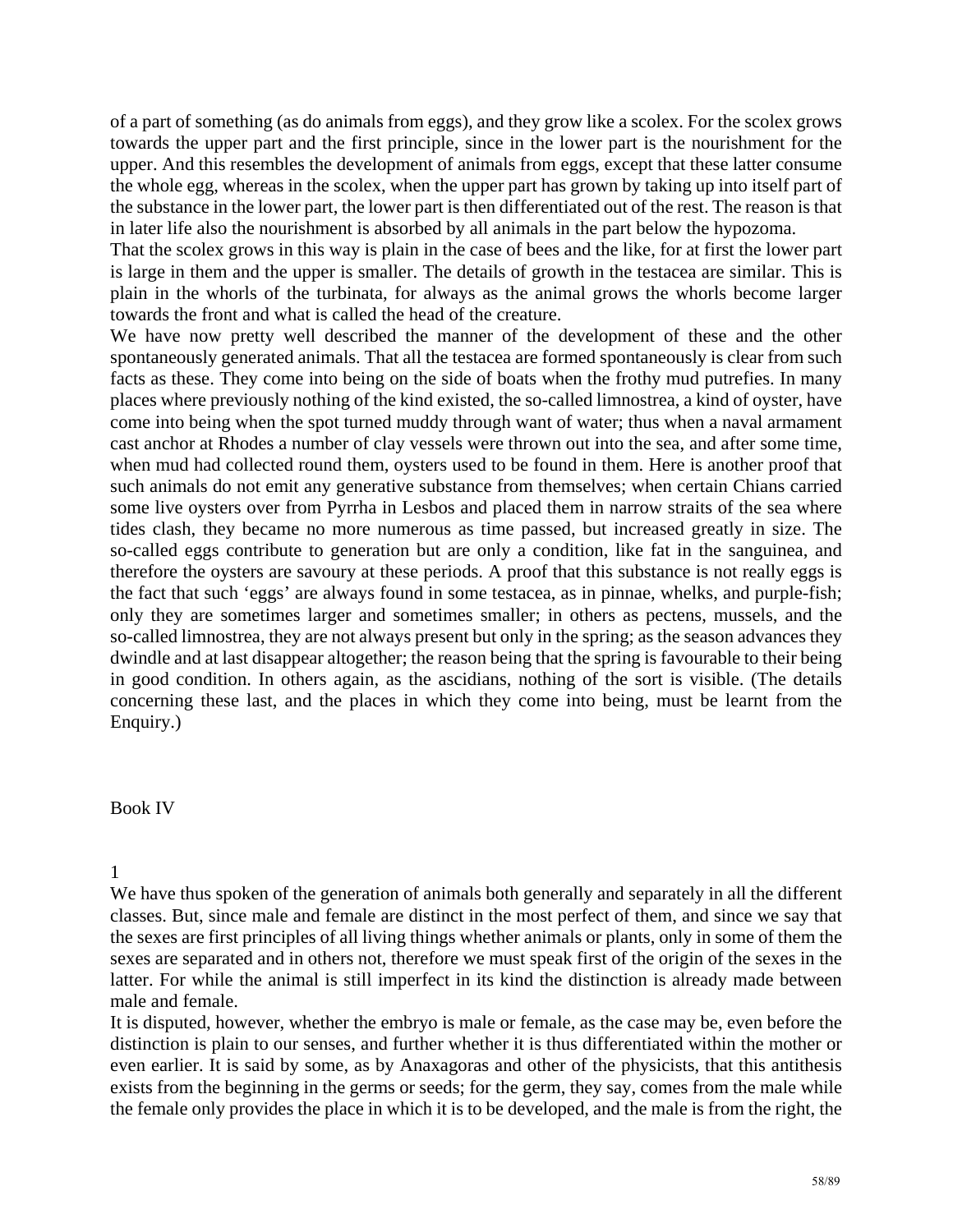female from the left testis, and so also that the male embryo is in the right of the uterus, the female in the left. Others, as Empedocles, say that the differentiation takes place in the uterus; for he says that if the uterus is hot or cold what enters it becomes male or female, the cause of the heat or cold a great difference in the whole of the sexual parts, the difference in fact between the male pudenda formed in the embryo under the influence of cold but not under that of heat. The same applies also being the flow of the catamenia, according as it is colder or hotter, more 'antique' or more 'recent'. Democritus of Abdera also says that the differentiation of sex takes place within the mother; that however it is not because of heat and cold that one embryo becomes female and another male, but that it depends on the question which parent it is whose semen prevails, – not the whole of the semen, but that which has come from the part by which male and female differ from one another. This is a better theory, for certainly Empedocles has made a rather light-hearted assumption in thinking that the difference between them is due only to cold and heat, when he saw that there was and the uterus. For suppose two animals already moulded in embryo, the one having all the parts of the female, the other those of the male; suppose them then to be put into the uterus as into an oven, the former when the oven is hot, the latter when it is cold; then on the view of Empedocles that which has no uterus will be female and that which has will be male. But this is impossible. Thus the theory of Democritus would be the better of the two, at least as far as this goes, for he seeks for the origin of this difference and tries to set it forth; whether he does so well or not is another question. Again, if heat and cold were the cause of the difference of the parts, this ought to have been stated by those who maintain the view of Empedocles; for to explain the origin of male and female is practically the same thing as to explain this, which is the manifest difference between them. And it is no small matter, starting from temperature as a principle, to collect the cause of the origin of these parts, as if it were a necessary consequence for this part which they call the uterus to be to the parts which serve for intercourse, since these also differ in the way stated previously.

Empedocles had not seen this it was only natural for him to fall into error in assigning this cause of Moreover male and female twins are often found together in the same part of the uterus; this we have observed sufficiently by dissection in all the vivipara, both land animals and fish. Now if his; but if he had seen it it is strange that he should still think the heat or cold of the uterus to be the cause, since on his theory both these twins would have become either male or female, but as it is we do not see this to be the fact.

Again he says that the parts of the embryo are 'sundered', some being in the male and some in the female parent, which is why they desire intercourse with one another. If so it is necessary that the sexual parts like the rest should be separated from one another, already existing as masses of a certain size, and that they should come into being in the embryo on account of uniting with one another, not on account of cooling or heating of the semen. But perhaps it would take too long to discuss thoroughly such a cause as this which is stated by Empedocles, for its whole character seems to be fanciful. If, however, the facts about semen are such as we have actually stated, if it does not come from the whole of the body of the male parent and if the secretion of the male does not give any material at all to the embryo, then we must make a stand against both Empedocles and Democritus and any one else who argues on the same lines. For then it is not possible that the body of the embryo should exist 'sundered', part in the female parent and part in the male, as Empedocles says in the words: 'But the nature of the limbs hath been sundered, part in the man's...'; nor yet that a whole embryo is drawn off from each parent and the combination of the two becomes male or female according as one part prevails over another.

female by prevailing through some superiority than to assign nothing but heat as the cause without ny reflection, yet, as the form of the pudendum also varies along with the uterus from that of the a And, to take a more general view, though it is better to say that the one part makes the embryo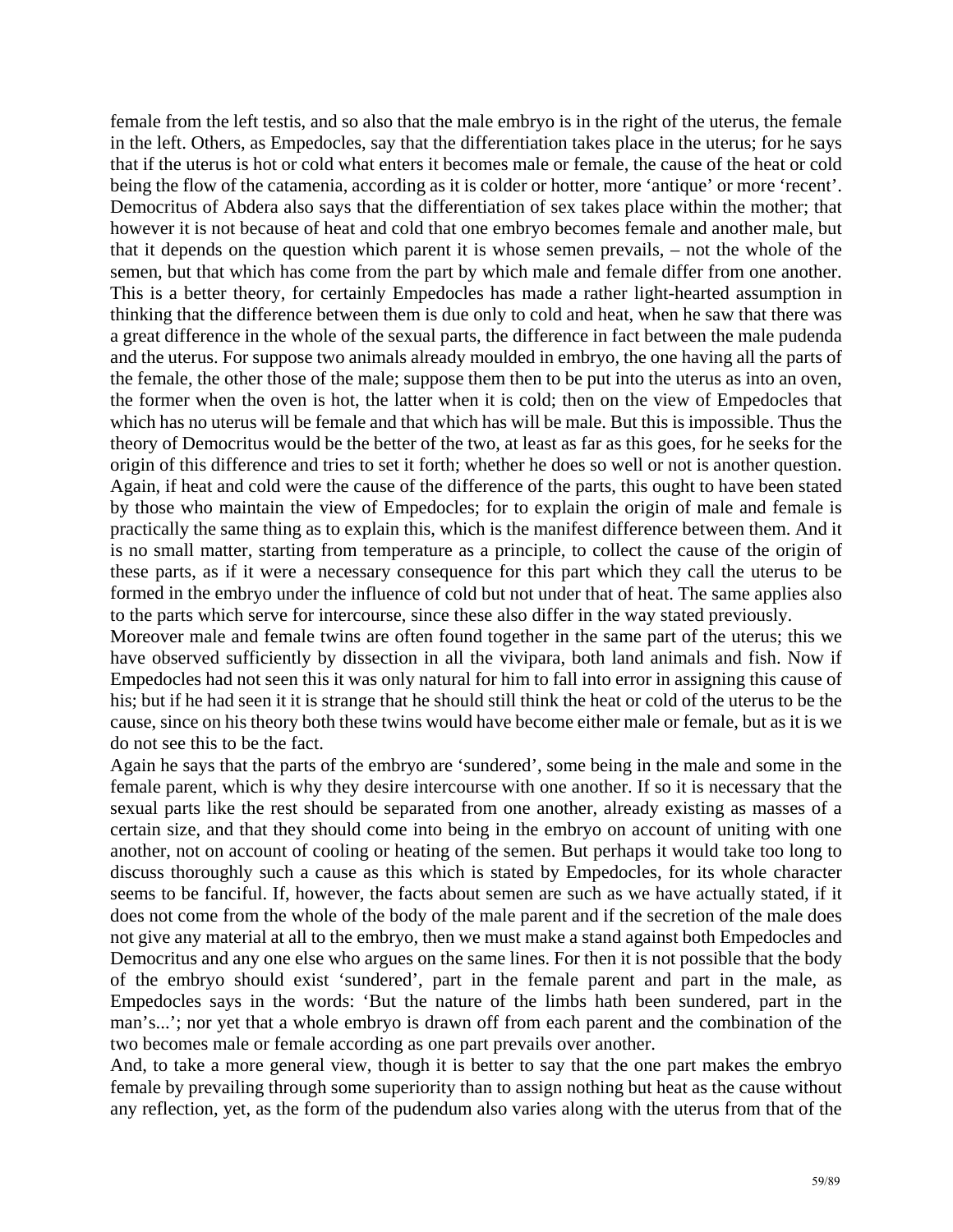father, we need an explanation of the fact that both these parts go along with each other. If it is because they are near each other, then each of the other parts also ought to go with them, for one of the prevailing parts is always near another part where the struggle is not yet decided; thus the ffspring would be not only female or male but also like its mother or father respectively in all o other details.

Besides, it is absurd to suppose that these parts should come into being as something isolated, always be prior to that which it moves, and it is because it is itself of a certain quality that it is the without the body as a whole having changed along with them. Take first and foremost the blood-vessels, round which the whole mass of the flesh lies as round a framework. It is not reasonable that these should become of a certain quality because of the uterus, but rather that the uterus should do so on account of them. For though it is true that each is a receptacle of blood of some kind, still the system of the vessels is prior to the other; the moving principle must needs cause of the development. The difference, then, of these parts as compared with each other in the two sexes is only a concomitant result; not this but something else must be held to be the first principle and the cause of the development of an embryo as male or female; this is so even if no semen is secreted by either male or female, but the embryo is formed in any way you please.

The same argument as that with which we meet Empedocles and Democritus will serve against those who say that the male comes from the right and the female from the left. If the male contributes no material to the embryo, there can be nothing in this view. If, as they say, he does contribute something of the sort, we must confront them in the same way as we did the theory of Empedocles, which accounts for the difference between male and female by the heat and cold of the uterus. They make the same mistake as he does, when they account for the difference by their 'right and left', though they see that the sexes differ actually by the whole of the sexual parts; for what reason then is the body of the uterus to exist in those embryos which come from the left and not in those from the right? For if an embryo have come from the left but has not acquired this part, it will be a female without a uterus, and so too there is nothing to stop another from being a male with a uterus! Besides as has been said before, a female embryo has been observed in the right part of the uterus, a male in the left, or again both at once in the same part, and this not only once but several times.

know not that these parts of animals contribute nothing to the production of one sex rather than the Some again, persuaded of the truth of a view resembling that of these philosophers, say that if a man copulates with the right or left testis tied up the result is male or female offspring respectively; so at least Leophanes asserted. And some say that the same happens in the case of those who have one or other testis excised, not speaking truth but vaticinating what will happen from probabilities and jumping at the conclusion that it is so before seeing that it proves to be so. Moreover, they other; a proof of this is that many animals in which the distinction of sex exists, and which produce both male and female offspring, nevertheless have no testes, as the footless animals; I mean the classes of fish and of serpents.

from too remote a starting-point; we must draw near the immediate causes in so far as it is possible To suppose, then, either that heat and cold are the causes of male and female, or that the different sexes come from the right and left, is not altogether unreasonable in itself; for the right of the body is hotter than the left, and the concocted semen is hotter than the unconcocted; again, the thickened is concocted, and the more thickened is more fertile. Yet to put it in this way is to seek for the cause for us.

We have, then, previously spoken elsewhere of both the body as a whole and its parts, explaining what each part is and for what reason it exists. But (1) the male and female are distinguished by a certain capacity and incapacity. (For the male is that which can concoct the blood into semen and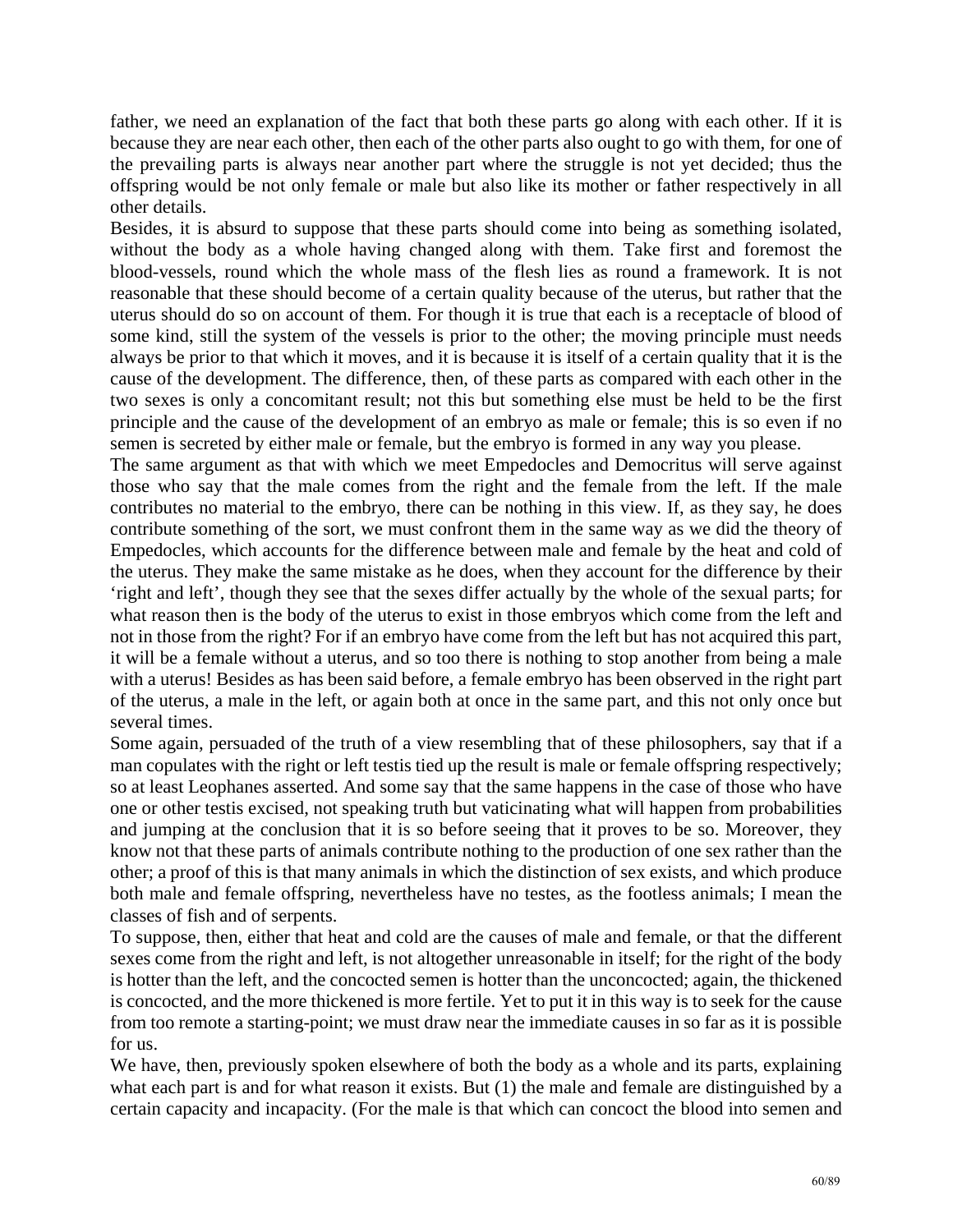which can form and secrete and discharge a semen carrying with it the principle of form – by 'principle' I do not mean a material principle out of which comes into being an offspring production of fruit; the nutriment in its first stage is abundant, but the useful product derived from it necessary that both female and male should have organs. Accordingly the one has the uterus, the resembling the parent, but I mean the first moving cause, whether it have power to act as such in the thing itself or in something else – but the female is that which receives semen, indeed, but cannot form it for itself or secrete or discharge it.) And (2) all concoction works by means of heat. Therefore the males of animals must needs be hotter than the females. For it is by reason of cold and incapacity that the female is more abundant in blood in certain parts of her anatomy, and this abundance is an evidence of the exact opposite of what some suppose, thinking that the female is hotter than the male for this reason, i.e. the discharge of the catamenia. It is true that blood is hot, and that which has more of it is hotter than that which has less. But they assume that this discharge occurs through excess of blood and of heat, as if it could be taken for granted that all blood is equally blood if only it be liquid and sanguineous in colour, and as if it might not become less in quantity but purer in quality in those who assimilate nourishment properly. In fact they look upon this residual discharge in the same light as that of the intestines, when they think that a greater amount of it is a sign of a hotter nature, whereas the truth is just the opposite. For consider the is small, indeed the final result is nothing at all compared to the quantity in the first stage. So is it with the body; the various parts receive and work up the nutriment, from the whole of which the final result is quite small. This is blood in some animals, in some its analogue. Now since (1) the one sex is able and the other is unable to reduce the residual secretion to a pure form, and (2) every capacity or power in an organism has a certain corresponding organ, whether the faculty produces the desired results in a lower degree or in a higher degree, and the two sexes correspond in this manner (the terms 'able' and 'unable' being used in more senses than one) – therefore it is other the male organs.

which made it must change into its opposite. After these premisses it will perhaps be now clearer Again, Nature gives both the faculty and the organ to each individual at the same time, for it is better so. Hence each region comes into being along with the secretions and the faculties, as e.g. the faculty of sight is not perfected without the eye, nor the eye without the faculty of sight; and so too the intestine and bladder come into being along with the faculty of forming the excreta. And since that from which an organ comes into being and that by which it is increased are the same (i.e. the nutriment), each of the parts will be made out of such a material and such residual matter as it is able to receive. In the second place, again, it is formed, as we say, in a certain sense, out of its opposite. Thirdly, we must understand besides this that, if it is true that when a thing perishes it becomes the opposite of what it was, it is necessary also that what is not under the sway of that for what reason one embryo becomes female and another male. For when the first principle does not bear sway and cannot concoct the nourishment through lack of heat nor bring it into its proper form, but is defeated in this respect, then must needs the material which it works on change into its opposite. Now the female is opposite to the male, and that in so far as the one is female and the other male. And since it differs in its faculty, its organ also is different, so that the embryo changes into this state. And as one part of first-rate importance changes, the whole system of the animal differs greatly in form along with it. This may be seen in the case of eunuchs, who, though mutilated in one part alone, depart so much from their original appearance and approximate closely to the female form. The reason of this is that some of the parts are principles, and when a principle is moved or affected needs must many of the parts that go along with it change with it.

a certain capacity and the female is such in virtue of an incapacity, and (3) the essence or definition If then (1) the male quality or essence is a principle and a cause, and (2) the male is such in virtue of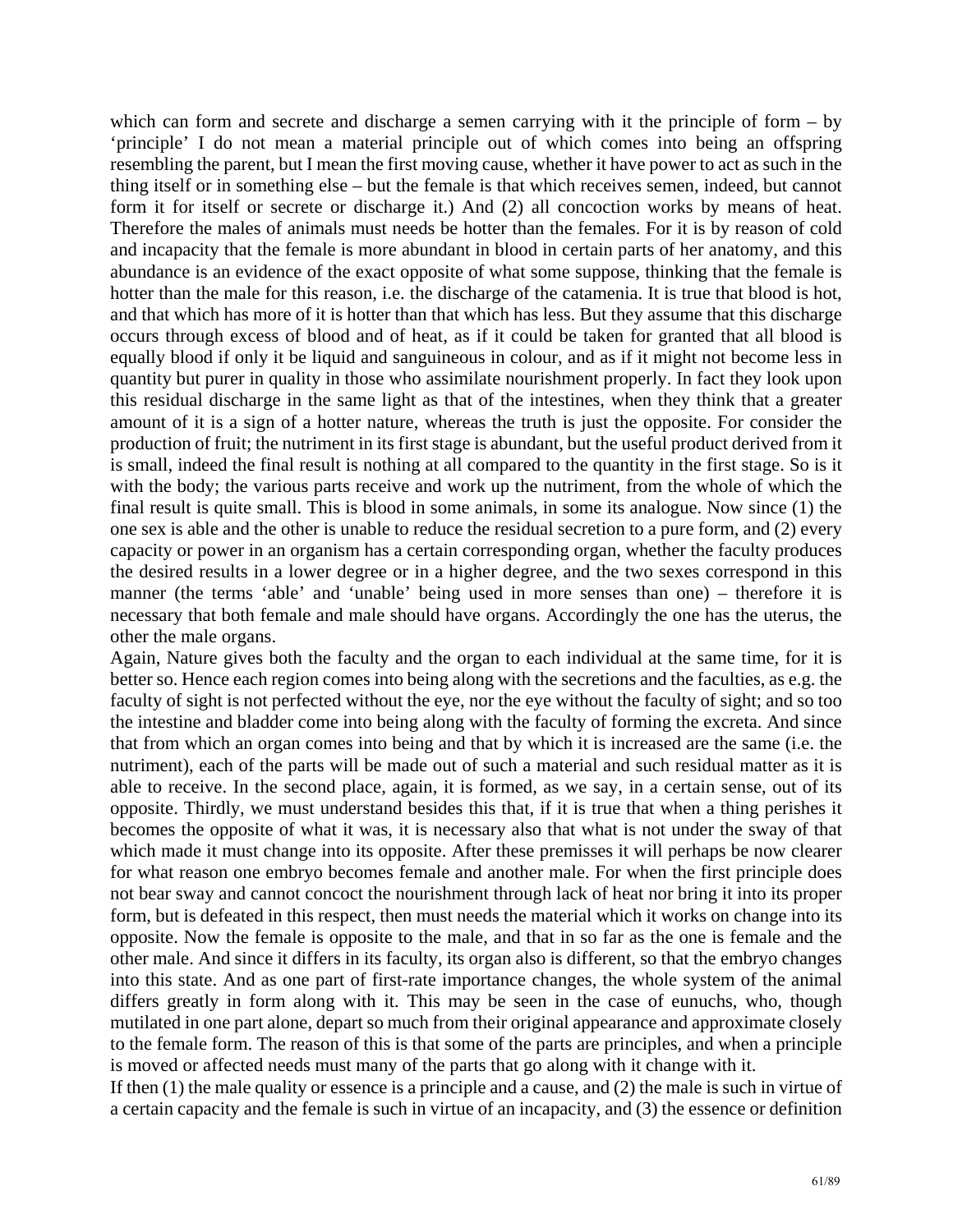of the capacity and of the incapacity is ability or inability to concoct the nourishment in its ultimate stage, this being called blood in the sanguinea and the analogue of blood in the other animals, and (4) the cause of this capacity is in the first principle and in the part which contains the principle of natural heat – therefore a heart must be formed in the sanguinea (and the resulting animal will be either male or female), and in the other kinds which possess the sexes must be formed that which is analogous to the heart.

To recapitulate, we say that the semen, which is the foundation of the embryo, is the ultimate thoroughly the ultimate nourishment, whereas the secretion of the female contains material alone. This, then, is the first principle and cause of male and female, and this is the part of the body in which it resides. But the animal becomes definitely female or male by the time when it possesses also the parts by which the female differs from the male, for it is not in virtue of any part you please that it is male or female, any more than it is able to see or hear by possessing any part you please. secretion of the nutriment. By ultimate I mean that which is carried to every part of the body, and this is also the reason why the offspring is like the parent. For it makes no difference whether we say that the semen comes from all the parts or goes to all of them, but the latter is the better. But the semen of the male differs from the corresponding secretion of the female in that it contains a principle within itself of such a kind as to set up movements also in the embryo and to concoct If, then, the male element prevails it draws the female element into itself, but if it is prevailed over it changes into the opposite or is destroyed. But the female is opposite to the male, and is female because of its inability to concoct and of the coldness of the sanguineous nutriment. And Nature assigns to each of the secretions the part fitted to receive it. But the semen is a secretion, and this in the hotter animals with blood, i.e. the males, is moderate in quantity, wherefore the recipient parts of this secretion in males are only passages. But the females, owing to inability to concoct, have a great quantity of blood, for it cannot be worked up into semen. Therefore they must also have a part to receive this, and this part must be unlike the passages of the male and of a considerable size. This is why the uterus is of such a nature, this being the part by which the female differs from the male.

# $\mathfrak{D}$

We have thus stated for what reason the one becomes female and the other male. Observed facts confirm what we have said. For more females are produced by the young and by those verging on old age than by those in the prime of life; in the former the vital heat is not yet perfect, in the latter it is failing. And those of a moister and more feminine state of body are more wont to beget females, and a liquid semen causes this more than a thicker; now all these characteristics come of deficiency in natural heat.

Again, more males are born if copulation takes place when north than when south winds are blowing. For in the latter case the animals produce more secretion, and too much secretion is harder to concoct; hence the semen of the males is more liquid, and so is the discharge of the catamenia.

Also the fact that the catamenia occur in the course of nature rather when the month is waning is due to the same causes. For this time of the month is colder and moister because of the waning and failure of the moon; as the sun makes winter and summer in the year as a whole, so does the moon in the month. This is not due to the turning of the moon, but it grows warmer as the light increases and colder as it wanes.

copulation takes place during northern or southerly winds, but even if the animals while copulating The shepherds also say that it not only makes a difference in the production of males and females if look towards the south or north; so small a thing will sometimes turn the scale and cause cold or heat, and these again influence generation.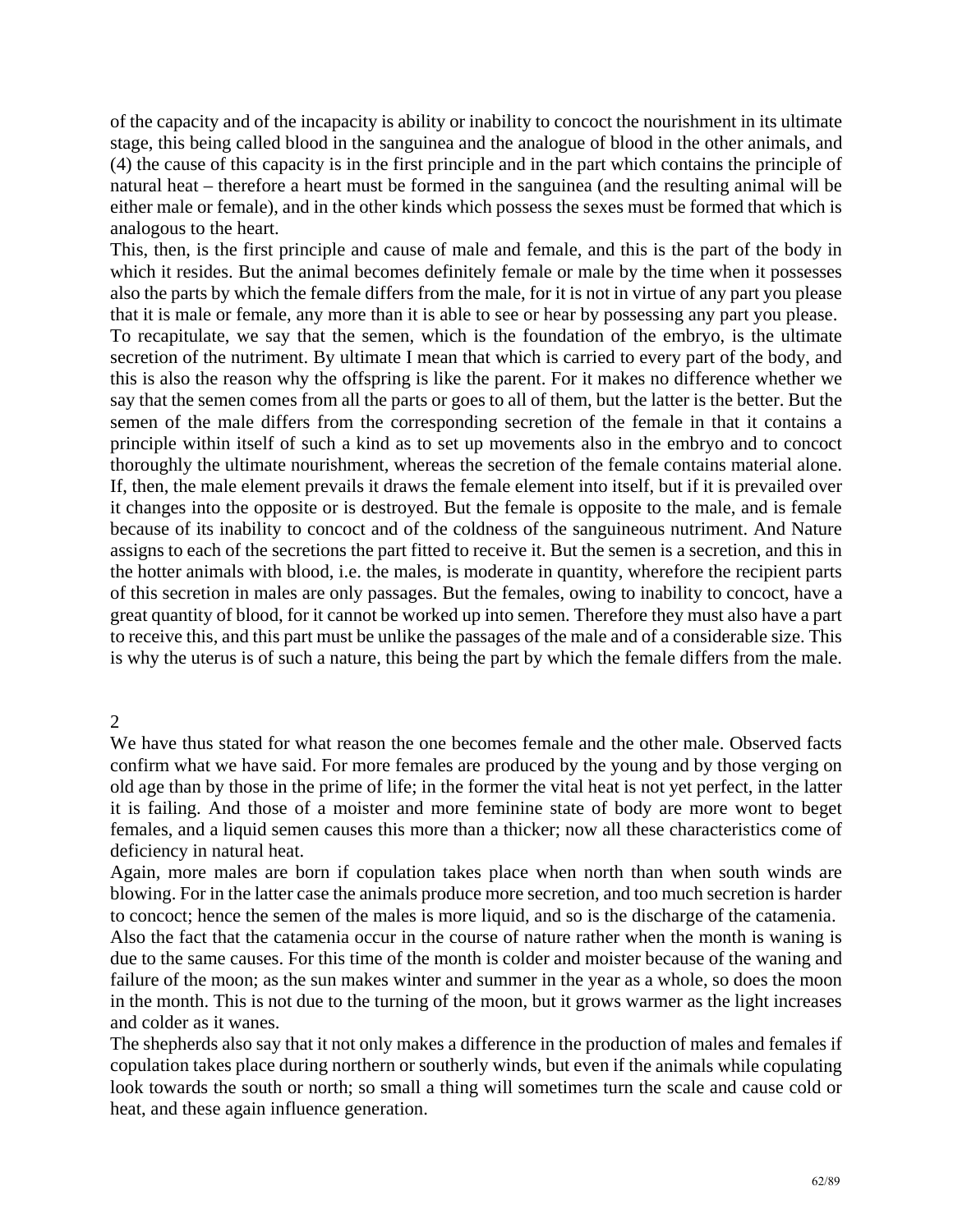The male and female, then, are distinguished generally, as compared with one another in connexion with the production of male and female offspring, for the causes stated. However, they also need a certain correspondence with one another to produce at all, for all things that come into being as products of art or of Nature exist in virtue of a certain ratio. Now if the hot preponderates too much it dries up the liquid; if it is very deficient it does not solidify it; for the artistic or natural product we need the due mean between the extremes. Otherwise it will be as in cooking; too much fire burns the meat, too little does not cook it, and in either case the process is a failure. So also there is need of due proportion in the mixture of the male and female elements. And for this cause it often happens to many of both sexes that they do not generate with one another, but if divorced and remarried to others do generate; and these oppositions show themselves sometimes in youth, sometimes in advanced age, alike as concerns fertility or infertility, and as concerns generation of male or female offspring.

One country also differs from another in these respects, and one water from another, for the same reasons. For the nourishment and the medical condition of the body are of such or such a kind because of the tempering of the surrounding air and of the food entering the body, especially the water; for men consume more of this than of anything else, and this enters as nourishment into all food, even solids. Hence hard waters cause infertility, and cold waters the birth of females.

## 3

The same causes must be held responsible for the following groups of facts. (1) Some children resemble their parents, while others do not; some being like the father and others like the mother, both in the body as a whole and in each part, male and female offspring resembling father and mother respectively rather than the other way about. (2) They resemble their parents more than remoter ancestors, and resemble those ancestors more than any chance individual. (3) Some, though resembling none of their relations, yet do at any rate resemble a human being, but others are not even like a human being but a monstrosity. For even he who does not resemble his parents is elements, either through youth or age or some other such cause, it is necessary that animals should already in a certain sense a monstrosity; for in these cases Nature has in a way departed from the type. The first departure indeed is that the offspring should become female instead of male; this, however, is a natural necessity. (For the class of animals divided into sexes must be preserved, and as it is possible for the male sometimes not to prevail over the female in the mixture of the two produce female young). And the monstrosity, though not necessary in regard of a final cause and an end, yet is necessary accidentally. As for the origin of it, we must look at it in this way. If the generative secretion in the catamenia is properly concocted, the movement imparted by the male will make the form of the embryo in the likeness of itself. (Whether we say that it is the semen or this movement that makes each of the parts grow, makes no difference; nor again whether we say that it 'makes them grow' or 'forms them from the beginning', for the formula of the movement is the same in either case.) Thus if this movement prevail, it will make the embryo male and not female, like the father and not like the mother; if it prevail not, the embryo is deficient in that faculty in which it has not prevailed. By 'each faculty' I mean this. That which generates is not only male but also a particular male, e.g. Coriscus or Socrates, and it is not only Coriscus but also a man. In this way some of the characteristics of the father are more near to him, others more remote from him considered simply as a parent and not in reference to his accidental qualities (as for instance if the parent is a scholar or the neighbour of some particular person). Now the peculiar and individual has always more force in generation than the more general and wider characteristics. Coriscus is both a man and an animal, but his manhood is nearer to his individual existence than is his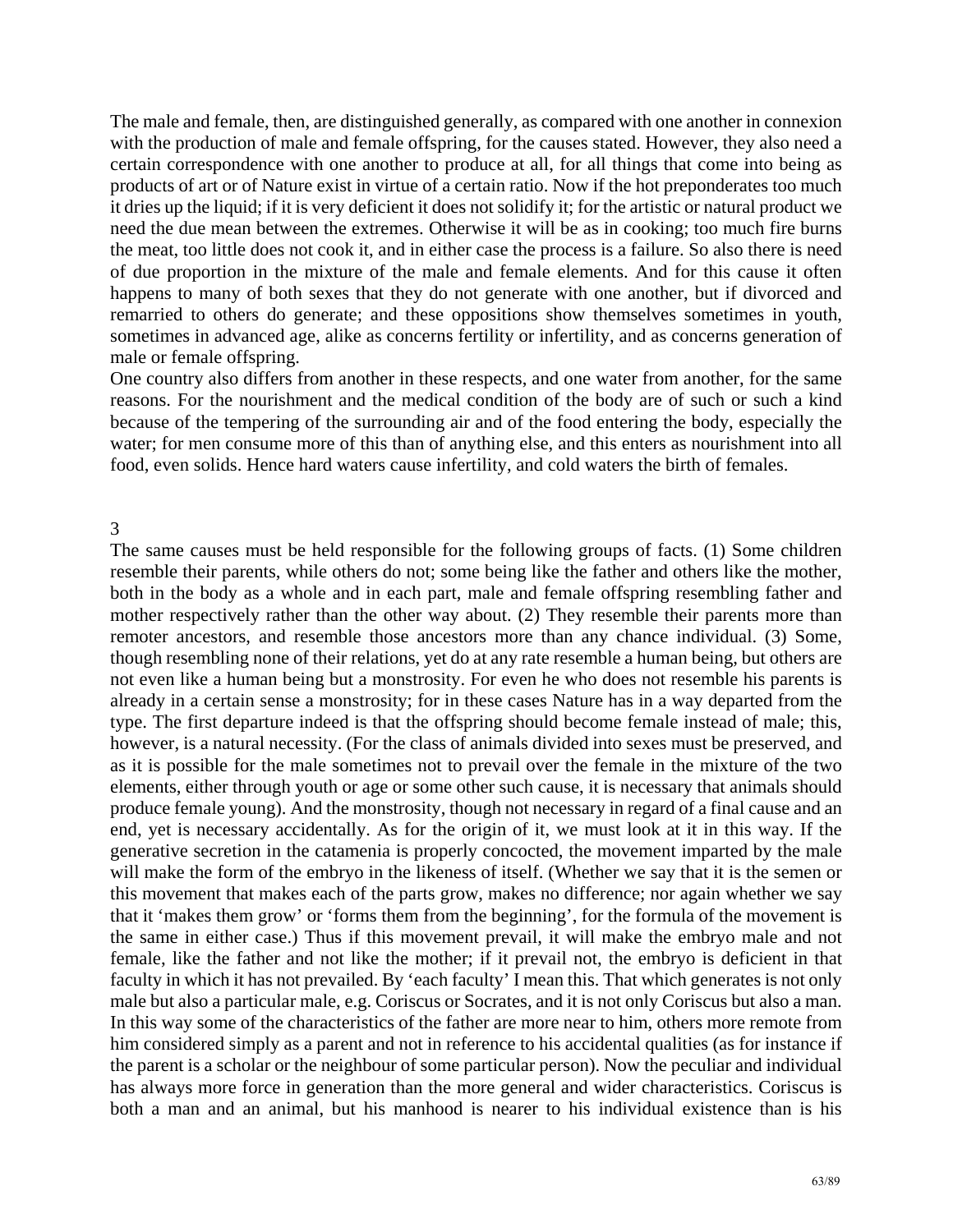animalhood. In generation both the individual and the class are operative, but the individual is the more so of the two, for this is the only true existence. And the offspring is produced indeed of a ertain quality, but also as an individual, and this latter is the true existence. Therefore it is from the c forces of all such existences that the efficient movements come which exist in the semen; potentially from remoter ancestors but in a higher degree and more nearly from the individual (and not resemble the father but the mother. For as 'father' and 'mother' are opposed as general terms, by the individual I mean e.g. Coriscus or Socrates). Now since everything changes not into anything haphazard but into its opposite, therefore also that which is not prevailed over in generation must change and become the opposite, in respect of that particular force in which the paternal and efficient or moving element has not prevailed. If then it has not prevailed in so far as it is male, the offspring becomes female; if in so far as it is Coriscus or Socrates, the offspring does so also the individual father is opposed to the individual mother. The like applies also to the forces that come next in order, for the offspring always changes rather into the likeness of the nearer ancestor than the more remote, both in the paternal and in the maternal line.

Some of the movements exist in the semen actually, others potentially; actually, those of the father father, and in the next instance into that of his grandfather; and in this way not only in the male but together, whether they prevail or are prevailed over. For the difference between them is small so and the general type, as man and animal; potentially those of the female and the remoter ancestors. Thus the male and efficient principle, if it lose its own nature, changes to its opposites, but the movements which form the embryo change into those nearly connected with them; for instance, if the movement of the male parent be resolved, it changes by a very slight difference into that of his also in the female line the movement of the female parent changes into that of her mother, and, if not into this, then into that of her grandmother; and similarly also with the more remote ancestors. Naturally then it is most likely that the characteristics of 'male' and of the individual father will go that there is no difficulty in both concurring, for Socrates is an individual man with certain characters. Hence for the most part the male offspring resemble the father, and the female the mother. For in the latter case the loss of both characters takes place at once, and the change is into the two opposites; now is opposed to male, and the individual mother to the individual father.

But if the movement coming from the male principle prevails while that coming from the individual Socrates does not, or vice versa, then the result is that male children are produced resembling the mother and female children resembling the father.

probably its mother, but, if the movement coming from the mother also be resolved, it will If again the movements be resolved, if the male character remain but the movement coming from the individual Socrates be resolved into that of the father of Socrates, the result will be a male child resembling its grandfather or some other of its more remote ancestors in the male line on the same principle. If the male principle be prevailed over, the child will be female and resembling most resemble its mother's mother or the resemblance will be to some other of its more remote ancestors in the female line on the same principle.

already, some of the movements which form the parts exist in the semen actually and others potentially. We must grasp certain fundamental general principles, not only that just mentioned (that some of the movements exist potentially and others actually), but also two others, that if a character be prevailed over it changes into its opposite, and, if it be resolved, is resolved into the The same applies also to the separate parts, for often some of these take after the father, and others after the mother, and yet others after some of the remoter ancestors. For, as has been often said movement next allied to it  $-$  if less, into that which is near, if more, into that which is further removed. Finally, the movements are so confused together that there is no resemblance to any of the family or kindred, but the only character that remains is that common to the race, i.e. it is a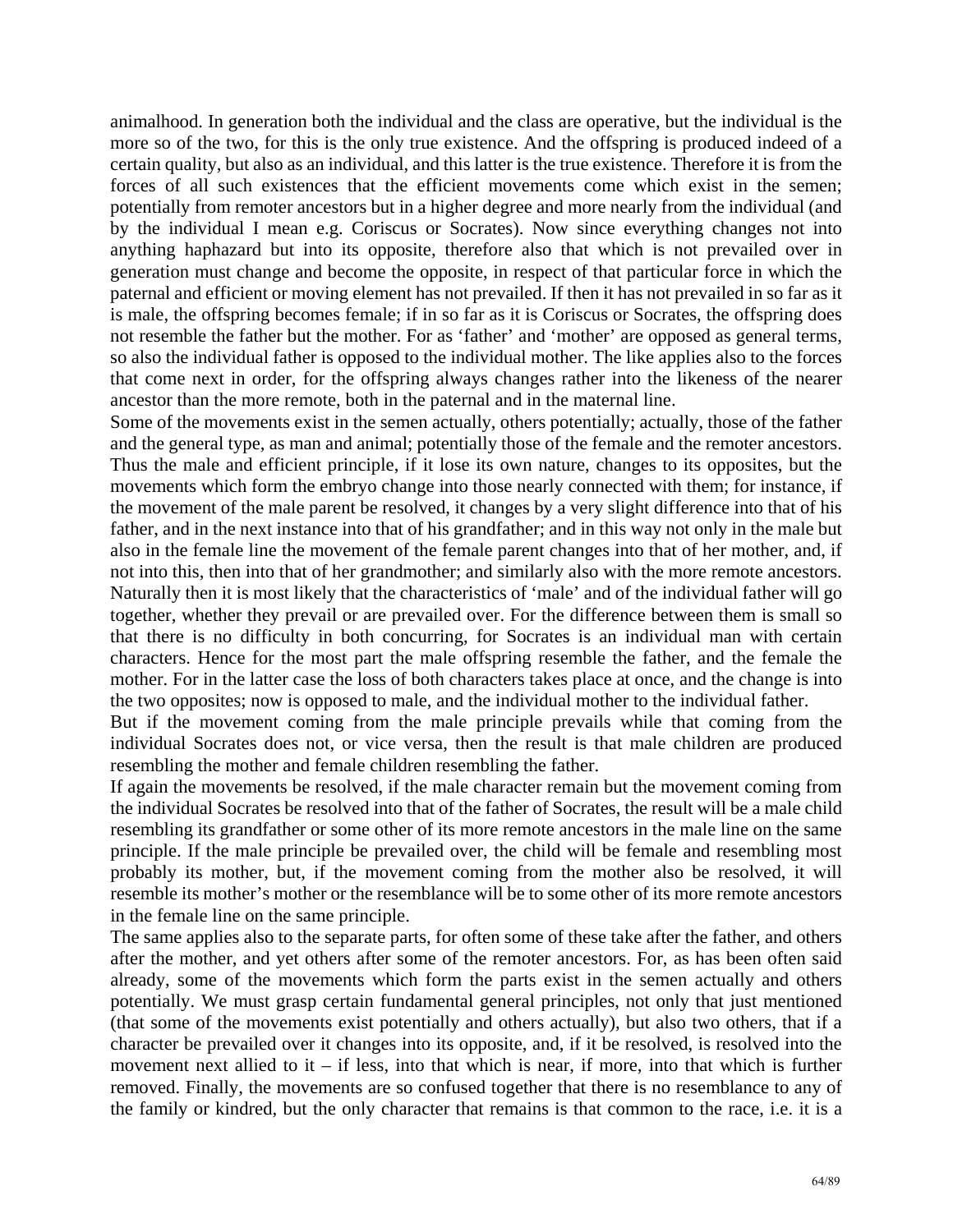human being. The reason of this is that this is closely knit up with the individual characteristics; 'human being' is the general term, while Socrates, the father, and the mother, whoever she may be, are individuals.

The reason why the movements are resolved is this. The agent is itself acted upon by that on which it acts; thus that which cuts is blunted by that which is cut by it, that which heats is cooled by that which is heated by it, and in general the moving or efficient cause (except in the case of the first cause of all) does itself receive some motion in return; e.g. what pushes is itself in a way pushed again and what crushes is itself crushed again. Sometimes it is altogether more acted upon than is the thing on which it acts, so that what is heating or cooling something else is itself cooled or heated; sometimes having produced no effect, sometimes less than it has itself received. (This question has been treated in the special discussion of action and reaction, where it is laid down in what classes of things action and reaction exist.) Now that which is acted on escapes and is not mastered by the semen, either through deficiency of power in the concocting and moving agent or because what should be concocted and formed into distinct parts is too cold and in too great quantity. Thus the moving agent, mastering it in one part but not in another, makes the embryo in formation to be multiform, as happens with athletes because they eat so much. For owing to the quantity of their food their nature is not able to master it all, so as to increase and arrange their form symmetrically; therefore their limbs develop irregularly, sometimes indeed almost so much that no one of them resembles what it was before. Similar to this is also the disease known as satyrism, in which the face appears like that of a satyr owing to a quantity of unconcocted humour or wind being diverted into parts of the face.

We have thus discussed the cause of all these phenomena, (1) female and male offspring are produced, (2) why some are similar to their parents, female to female and male to male, and others the other way about, females being similar to the father and males to the mother, and in general why some are like their ancestors while others are like none of them, and all this as concerns both the body as a whole and each of the parts separately. Different accounts, however, have been given of these phenomena by some of the nature-philosophers; I mean why children are like or unlike their parents. They give two versions of the reason. Some say that the child is more like that parent of the two from whom comes more semen, this applying equally both to the body as a whole and to the separate parts, on the assumption that semen comes from each part of both parents; if an equal part comes from each, then, they say, the child is like neither. But if this is false, if semen does not come off from the whole body of the parents, it is clear that the reason assigned cannot be the cause of likeness and unlikeness. Moreover, they are hard put to it to explain how it is that a female child can be like the father and a male like the mother. For (1) those who assign the same cause of sex as Empedocles or Democritus say what is on other grounds impossible, and (2) those who say that it is determined by the greater or smaller amount of semen coming the male or female parent, and that this is why one child is male and another female, cannot show how the female is to resemble the father and the male the mother, for it is impossible that more should come from both at once. Again, for what reason is a child generally like its ancestors, even the more remote? None of the semen has come from them at any rate.

elements, for the offspring resembles that parent from which it has derived most. Though this But those who account for the similarity in the manner which remains to be discussed, explain this point better, as well as the others. For there are some who say that the semen, though one, is as it were a common mixture (panspermia) of many elements; just as, if one should mix many juices in one liquid and then take some from it, it would be possible to take, not an equal quantity always from each juice, but sometimes more of one and sometimes more of another, sometimes some of one and none at all of another, so they say it is with the generative fluid, which is a mixture of many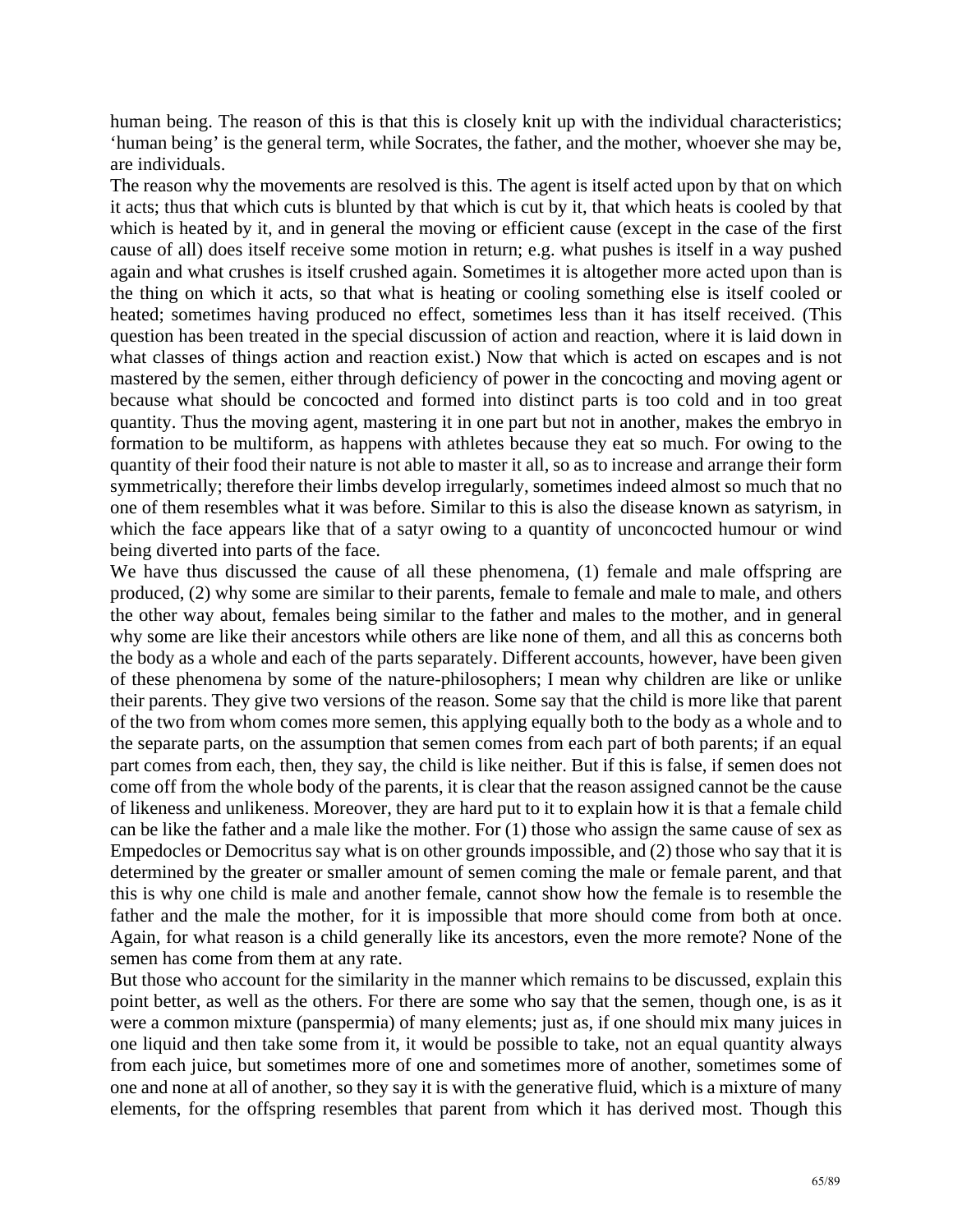theory is obscure and in many ways fictitious, it aims at what is better expressed by saying that what is called 'panspermia' exists potentially, not actually; it cannot exist actually, but it can do so potentially. Also, if we assign only one sort of cause, it is not easy to explain all the phenomena, (1) the distinction of sex, (2) why the female is often like the father and the male like the mother, and again (3) the resemblance to remoter ancestors, and further (4) the reason why the offspring is sometimes unlike any of these but still a human being, but sometimes, (5) proceeding further on these lines, appears finally to be not even a human being but only some kind of animal, what is called a monstrosity.

controlled by them, at last there remains the most general substratum, that is to say the animal. For, following what has been said, it remains to give the reason for such monsters. If the movements imparted by the semen are resolved and the material contributed by the mother is not Then people say that the child has the head of a ram or a bull, and so on with other animals, as that a calf has the head of a child or a sheep that of an ox. All these monsters result from the causes stated above, but they are none of the things they are said to be; there is only some similarity, such as may arise even where there is no defect of growth. Hence often jesters compare some one who is not beautiful to a 'goat breathing fire', or again to a 'ram butting', and a certain physiognomist reduced all faces to those of two or three animals, and his arguments often prevailed on people.

That, however, it is impossible for such a monstrosity to come into existence  $-1$  mean one animal in another – is shown by the great difference in the period of gestation between man, sheep, dog, and ox, it being impossible for each to be developed except in its proper time.

This is the description of some of the monsters talked about; others are such because certain parts of their form are multiplied so that they are born with many feet or many heads.

The account of the cause of monstrosities is very close and similar in a way to that of the cause of animals being born defective in any part, for monstrosity is also a kind of deficiency.

4

earlier so that the parts of the embryo grow together and get confused with one another. But in Democritus said that monstrosities arose because two emissions of seminal fluid met together, the one succeeding the other at an interval of time; that the later entering into the uterus reinforced the birds, he says, since copulation takes place quickly, both the eggs and their colour always cross one another. But if it is the fact, as it manifestly is, that several young are produced from one emission of semen and a single act of intercourse, it is better not to desert the short road to go a long way about, for in such cases it is absolutely necessary that this should occur when the semen is not separated but all enters the female at once.

If, then, we must attribute the cause to the semen of the male, this will be the way we shall have to state it, but we must rather by all means suppose that the cause lies in the material contributed by the female and in the embryo as it is forming. Hence also such monstrosities appear very rarely in animals producing only one young one, more frequently in those producing many, most of all in birds and among birds in the common fowl. For this bird produces many young, not only because it lays often like the pigeon family, but also because it has many embryos at once and copulates all the year round. Therefore it produces many double eggs, for the embryos grow together because they are near one another, as often happens with many fruits. In such double eggs, when the yolks are separated by the membrane, two separate chickens are produced with nothing abnormal about them; when the yolks are continuous, with no division between them, the chickens produced are monstrous, having one body and head but four legs and four wings; this is because the upper parts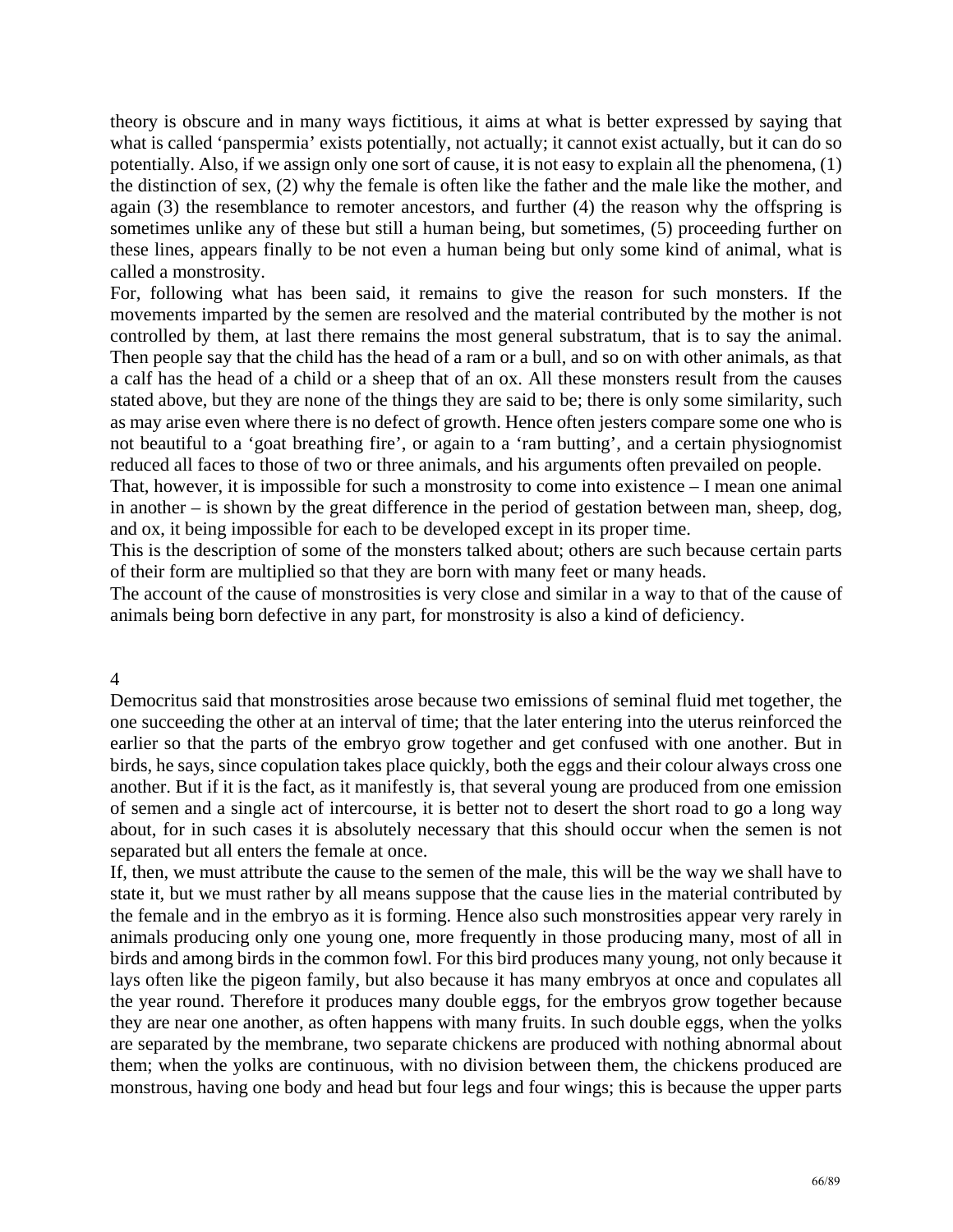are formed earlier from the white, their nourishment being drawn from the yolk, whereas the lower part comes into being later and its nourishment is one and indivisible.

A snake has also been observed with two heads for the same reason, this class also being oviparous and producing many young. Monstrosities, however, are rarer among them owing to the shape of the uterus, for by reason of its length the numerous eggs are set in a line.

can happen contrary to Nature considered as eternal and necessary, but we speak of things being Nothing of the kind occurs with bees and wasps, because their brood is in separate cells. But in the fowl the opposite is the case, whereby it is plain that we must hold the cause of such phenomena to lie in the material. So, too, monstrosities are commoner in other animals if they produce many young. Hence they are less common in man, for he produces for the most part only one young one and that perfect; even in man monstrosities occur more often in regions where the women give birth to more than one at a time, as in Egypt. And they are commoner in sheep and goats, since they produce more young. Still more does this apply to the fissipeds, for such animals produce many young and imperfect, as the dog, the young of these creatures being generally blind. Why this happens and why they produce many young must be stated later, but in them Nature has made an advance towards the production of monstrosities in that what they generate, being imperfect, is so far unlike the parent; now monstrosities also belong to the class of things unlike the parent. Therefore this accident also often invades animals of such a nature. So, too, it is in these that the so-called 'metachoera' are most frequent, and the condition of these also is in a way monstrous, since both deficiency and excess are monstrous. For the monstrosity belongs to the class of things contrary to Nature, not any and every kind of Nature, but Nature in her usual operations; nothing contrary to her in those cases where things generally happen in a certain way but may also happen in another way. In fact, even in the case of monstrosities, whenever things occur contrary indeed to the established order but still always in a certain way and not at random, the result seems to be less of a monstrosity because even that which is contrary to Nature is in a certain sense according to Nature, whenever, that is, the formal nature has not mastered the material nature. Therefore they do not call such things monstrosities any more than in the other cases where a phenomenon occurs habitually, as in fruits; for instance, there is a vine which some call 'capneos'; if this bear black grapes they do not judge it a monstrosity because it is in the habit of doing this very often. The reason is that it is in its nature intermediate between white and black; thus the change is not a violent one nor, so to say, contrary to Nature; at least, is it not a change into another nature. But in animals producing many young not only do the same phenomena occur, but also the numerous embryos hinder one another from becoming perfect and interfere with the generative motions imparted by the semen.

the parts in a single young one, and (2) the production of few young or only one and the deficiency being incomplete. And all these phenomena have been seen in animals perfect and alive. Animals also which naturally have a gall-bladder are found without one; others are found to have more than A difficulty may be raised concerning (1) the production of many young and the multiplication of of the parts. Sometimes animals are born with too many toes, sometimes with one alone, and so on with the other parts, for they may be multiplied or they may be absent. Again, they may have the generative parts doubled, the one being male, the other female; this is known in men and especially in goats. For what are called 'tragaenae' are such because they have both male and female generative parts; there is a case also of a goat being born with a horn upon its leg. Changes and deficiencies are found also in the internal parts, animals either not possessing some at all, or possessing them in a rudimentary condition, or too numerous or in the wrong place. No animal, indeed, has ever been born without a heart, but they are born without a spleen or with two spleens or with one kidney; there is no case again of total absence of the liver, but there are cases of its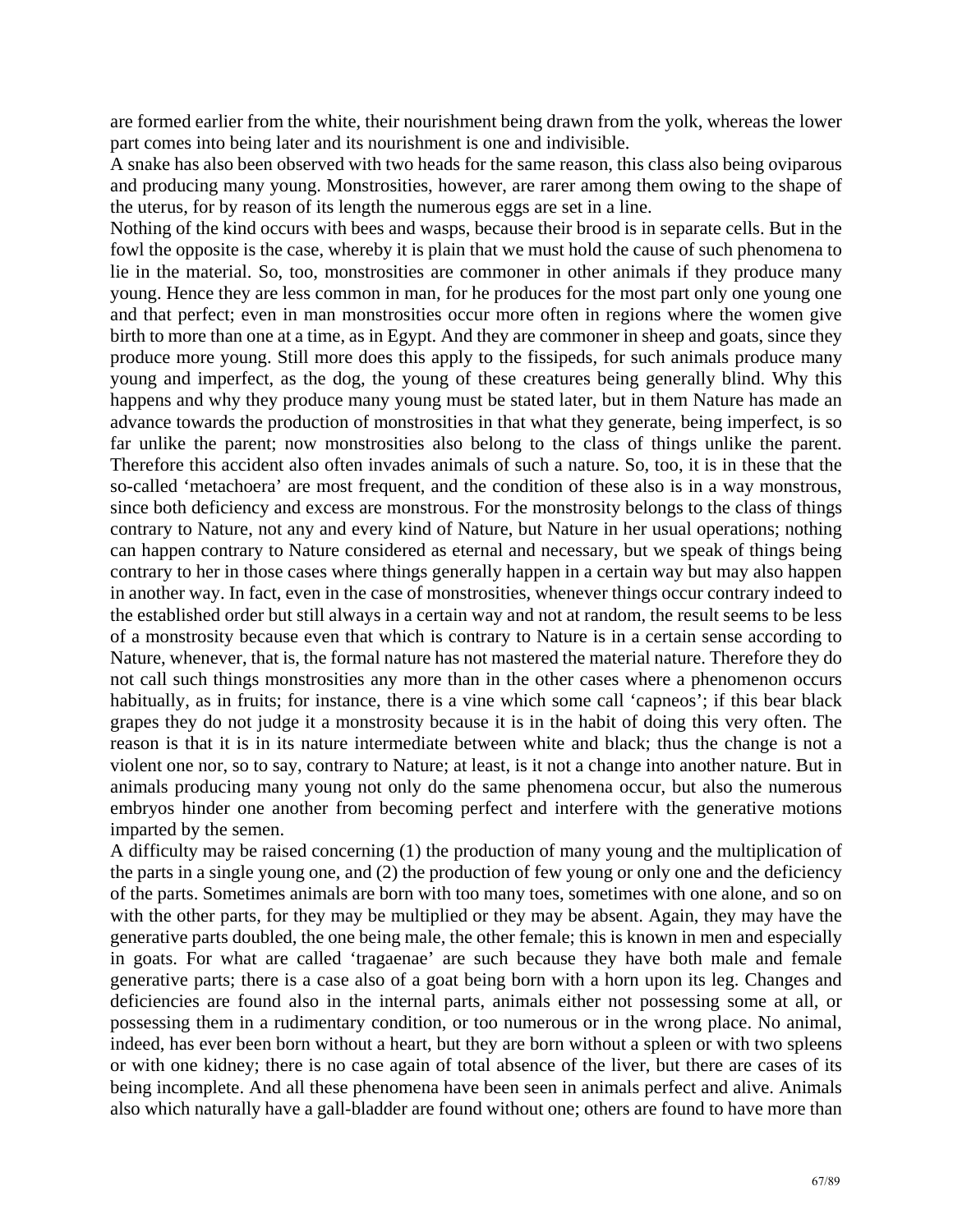one. Cases are known, too, of the organs changing places, the liver being on the left, the spleen on the right. These phenomena have been observed, as stated above, in animals whose growth is perfected; at the time of birth great confusion of every kind has been found. Those deficiency which only depart a little from Nature commonly live; not so those which depart further, when the unnatural condition is in the parts which are sovereign over life.

for the production of a single young one and for the deficiency of the parts, and another but still a single cause for the production of many young and the multiplication of parts, or not? The question then about all these cases is this. Are we to suppose that a single cause is responsible

In the first place it seems only reasonable to wonder why some animals produce many young, others only one. For it is the largest animals that produce one, e.g. the elephant, camel, horse, and body. But in the smaller animals Nature takes away from the size and adds the excess so gained to the other solid-hoofed ungulates; of these some are larger than all other animals, while the others are of a remarkable size. But the dog, the wolf, and practically all the fissipeds, produce many, even the small members of the class, as the mouse family. The cloven-footed animals again produce few, except the pig, which belongs to those that produce many. This certainly seems surprising, for we should expect the large animals to be able to generate more young and to secrete more semen. But precisely what we wonder at is the reason for not wondering; it is just because of their size that they do not produce many young, for the nutriment is expended in such animals upon increasing the the seminal secretion. Moreover, more semen must needs be used in generation by the larger animal, and little by the smaller. Therefore many small ones may be produced together, but it is hard for many large ones to be so, and to those intermediate in size Nature has assigned the intermediate number. We have formerly given the reason why some animals are large, some smaller, and some between the two, and speaking generally, with regard to the number of young produced, the solid-hoofed produce one, the cloven-footed few, the many-toed many. (The reason of this is that, generally speaking, their sizes correspond to this difference.) It is not so, however, in all cases; for it is the largeness and smallness of the body that is cause of few or many young being born, not the fact that the kind of animal has one, two, or many toes. A proof of this is that the elephant is the largest of animals and yet is many-toed, and the camel, the next largest, is cloven-footed. And not only in animals that walk but also in those that fly or swim the large ones produce few, the small many, for the same reason. In like manner also it is not the largest plants that bear most fruit.

produce many, since such animals are often seen to conceive from a single copulation. Whether the We have explained then why some animals naturally produce many young, some but few, and some only one; in the difficulty now stated we may rather be surprised with reason at those which semen of the male contributes to the material of the embryo by itself becoming a part of it and mixing with the semen of the female, or whether, as we say, it does not act in this way but brings together and fashions the material within the female and the generative secretion as the fig-juice does the liquid substance of milk, what is the reason why it does not form a single animal of considerable size? For certainly in the parallel case the fig-juice is not separated if it has to curdle a large quantity of milk, but the more the milk and the more the fig-juice put into it, so much the greater is the curdled mass. Now it is no use to say that the several regions of the uterus attract the semen and therefore more young than one are formed, because the regions are many and the cotyledons are more than one. For two embryos are often formed in the same region of the uterus, and they may be seen lying in a row in animals that produce many, when the uterus is filled with the embryos. (This is plain from the dissections.) Rather the truth is this. As animals complete their growth there are certain limits to their size, both upwards and downwards, beyond which they cannot go, but it is in the space between these limits that they exceed or fall short of one another in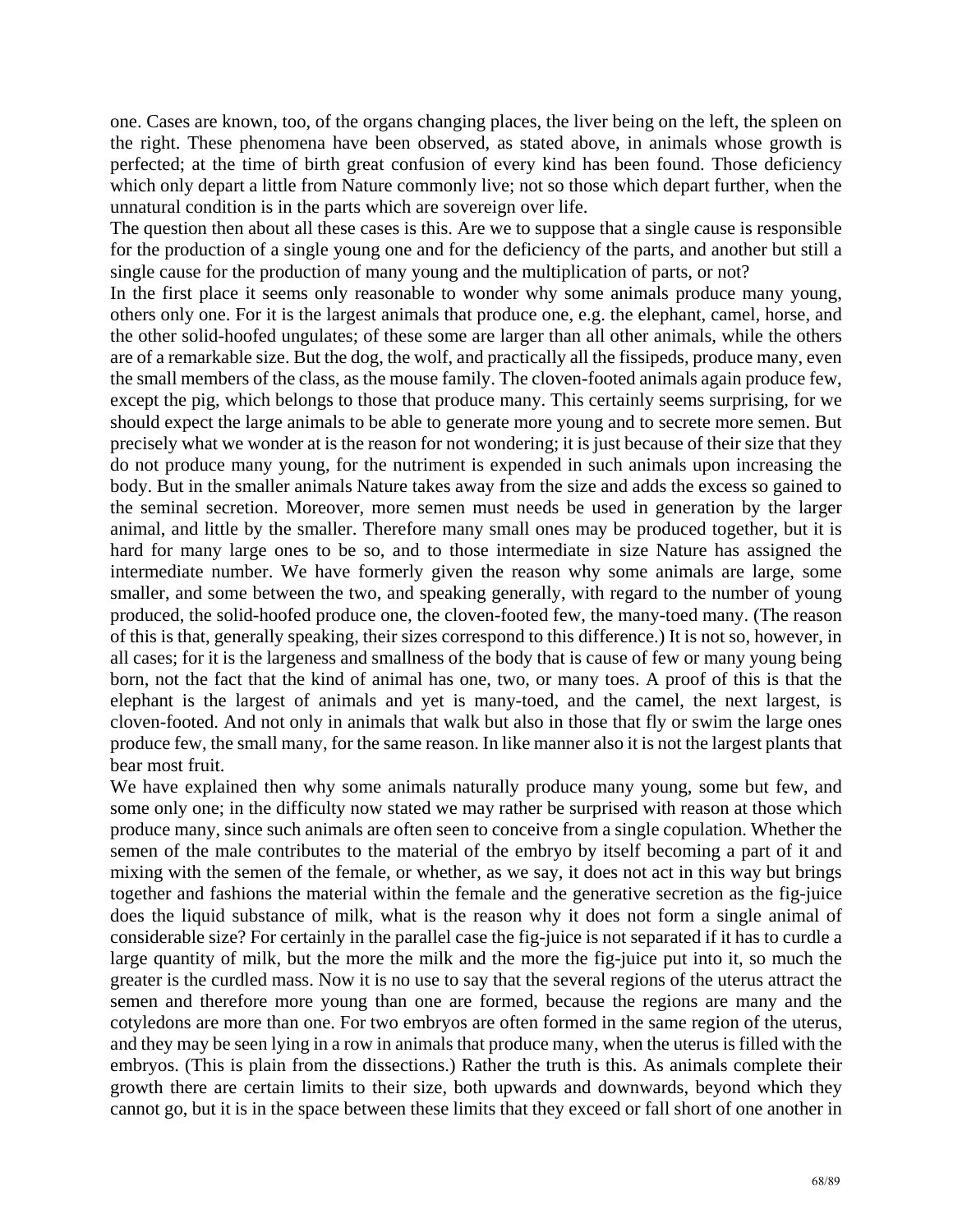size, and it is within these limits that one man (or any other animal) is larger or smaller than another. So also the generative material from which each animal is formed is not without a quantitative limit in both directions, nor can it be formed from any quantity you please. Whenever then an animal, for the cause assigned, discharges more of the female secretion than is needed for beginning the existence of a single animal, it is not possible that only one should be formed out of all this, but a number limited by the appropriate size in each case; nor will the semen of the male, or the power residing in the semen, form anything either more or less than what is according to Nature. In like manner, if the male emits more semen than is necessary, or more powers in different parts of the semen as it is divided, however much it is it will not make anything greater; on the contrary it will dry up the material of the female and destroy it. So fire also does not continue to make water hotter in proportion as it is itself increased, but there is a fixed limit to the heat of which water is capable; if that is once reached and the fire is then increased, the water no longer gets hotter but rather evaporates and at last disappears and is dried up. Now since it appears that the secretion of the female and that from the male need to stand in some proportionate relation to one another (I mean in animals of which the male emits semen), what happens in those that produce many young is this: from the very first the semen emitted by the male has power, being divided, to form several embryos, and the material contributed by the female is so much that several can be formed out of it. (The parallel of curdling milk, which we spoke of before, is no longer in point here, for what is formed by the heat of the semen is not only of a certain quantity but also of a certain quality, whereas with fig-juice and rennet quantity alone is concerned.) This then is just the reason why in such animals the embryos formed are numerous and do not all unite into one whole; it is because an embryo is not formed out of any quantity you please, but whether there is too much or too little, in either case there will be no result, for there is a limit set alike to the power of the heat which acts on the material and to the material so acted upon.

On the same principle many embryos are not formed, though the secretion is much, in the large animals which produce only one young one, for in them also both the material and that which works upon it are of a certain quantity. So then they do not secrete such material in too great quantity for the reason previously stated, and what they do secrete is naturally just enough for one embryo alone to be formed from it. If ever too much is secreted, then twins are born. Hence such cases seem to be more portentous, because they are contrary to the general and customary rule.

On account of this it results that in man alone among animals the period of gestation is irregular; question has been discussed in the Problems. Let this explanation suffice for these points. Man belongs to all three classes, for he produces one only and sometimes many or few, though naturally he almost always produces one. Because of the moisture and heat of his body he may produce many [for semen is naturally fluid and hot], but because of his size he produces few or one. whereas the period is fixed in the rest, there are several periods in man, for children are born at seven months and at ten months and at the times between, for even those of eight months do live though less often than the rest. The reason may be gathered from what has just been said, and the

The cause why the parts may be multiplied contrary to Nature is the same as the cause of the birth of twins. For the reason exists already in the embryo, whenever it aggregates more material at any point of itself than is required by the nature of the part. The result is then that either one of its parts is larger than the others, as a finger or hand or foot or any of the other extremities or limbs; or again if the embryo is cleft there may come into being more than one such part, as eddies do in rivers; as the water in these is carried along with a certain motion, if it dash against anything two systems or eddies come into being out of one, each retaining the same motion; the same thing happens also with the embryos. The abnormal parts generally are attached near those they resemble, but sometimes at a distance because of the movement – taking place in the embryo, and especially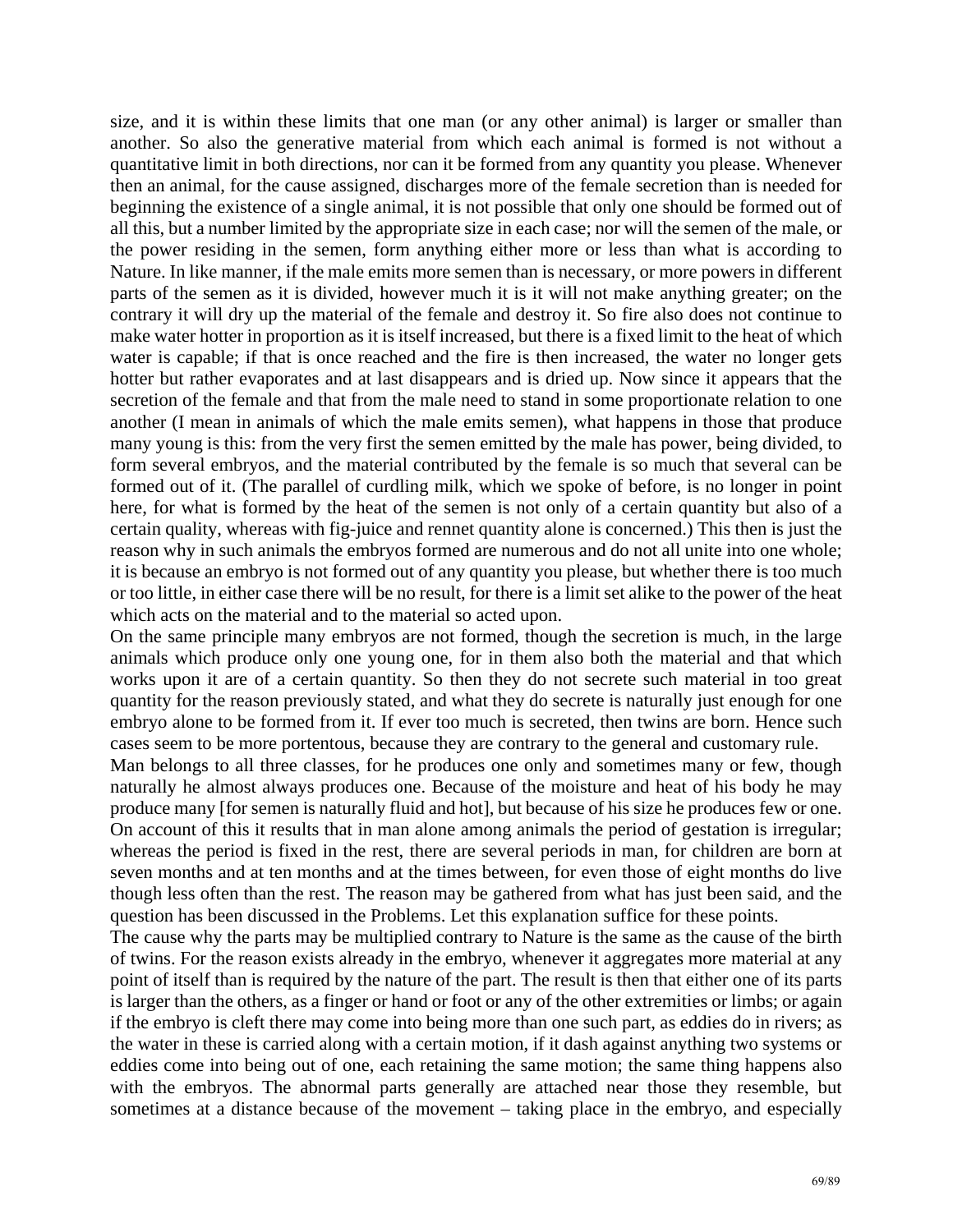because of the excess of material returning to that place whence it was taken away while retaining the form of that part whence it arose as a superfluity.

In certain cases we find a double set of generative organs [one male and the other female]. When such duplication occurs the one is always functional but not the other, because it is always insufficiently supplied with nourishment as being contrary to Nature; it is attached like a growth (for such growths also receive nourishment though they are a later development than the body proper and contrary to Nature.) If the formative power prevails, both are similar; if it is altogether vanquished, both are similar; but if it prevail here and be vanquished there, then the one is female and the other male. (For whether we consider the reason why the whole animal is male or female, or why the parts are so, makes no difference.)

When we meet with deficiency in such parts, e.g. an extremity or one of the other members, we must assume the same cause as when the embryo is altogether aborted (abortion of embryos happens frequently).

Outgrowths differ from the production of many young in the manner stated before; monsters differ from these in that most of them are due to embryos growing together. Some however are also of the following kind, when the monstrosity affects greater and more sovereign parts, as for instance some monsters have two spleens or more than two kidneys. Further, the parts may migrate, the movements which form the embryo being diverted and the material changing its place. We must decide whether the monstrous animal is one or is composed of several grown together by considering the vital principle; thus, if the heart is a part of such a kind then that which has one heart will be one animal, the multiplied parts being mere outgrowths, but those which have more than one heart will be two animals grown together through their embryos having been confused.

It also often happens even in many animals that do not seem to be defective and whose growth is now complete, that some of their passages may have grown together or others may have been diverted from the normal course. Thus in some women before now the os uteri has remained closed, so that when the time for the catamenia has arrived pain has attacked them, till either the passage has burst open of its own accord or the physicians have removed the impediment; some such cases have ended in death if the rupture has been made too violently or if it has been impossible to make it at all. In some boys on the other hand the end of the penis has not coincided with the end of the passage where the urine is voided, but the passage has ended below, so that they crouch sitting to void it, and if the testes are drawn up they appear from a distance to have both male and female generative organs. The passage of the solid food also has been closed before now in sheep and some other animals; there was a cow in Perinthus which passed fine matter, as if it were sifted, through the bladder, and when the anus was cut open it quickly closed up again nor could they succeed in keeping it open.

We have now spoken of the production of few and many young, and of the outgrowth of superfluous parts or of their deficiency, and also of monstrosities.

5

Superfoetation does not occur at all in some animals but does in others; of the former some are able to bring the later formed embryo to birth, while others can only do so sometimes. The reason why it does not occur in some is that they produce only one young one, for it is not found in solid-hoofed animals and those larger than these, as owing to their size the secretion of the female is all used up for the one embryo. For all these have large bodies, and when an animal is large its foetus is large in proportion, e.g. the foetus of the elephant is as big as a calf. But superfoetation occurs in those which produce many young because the production of more than one at a birth is itself a sort of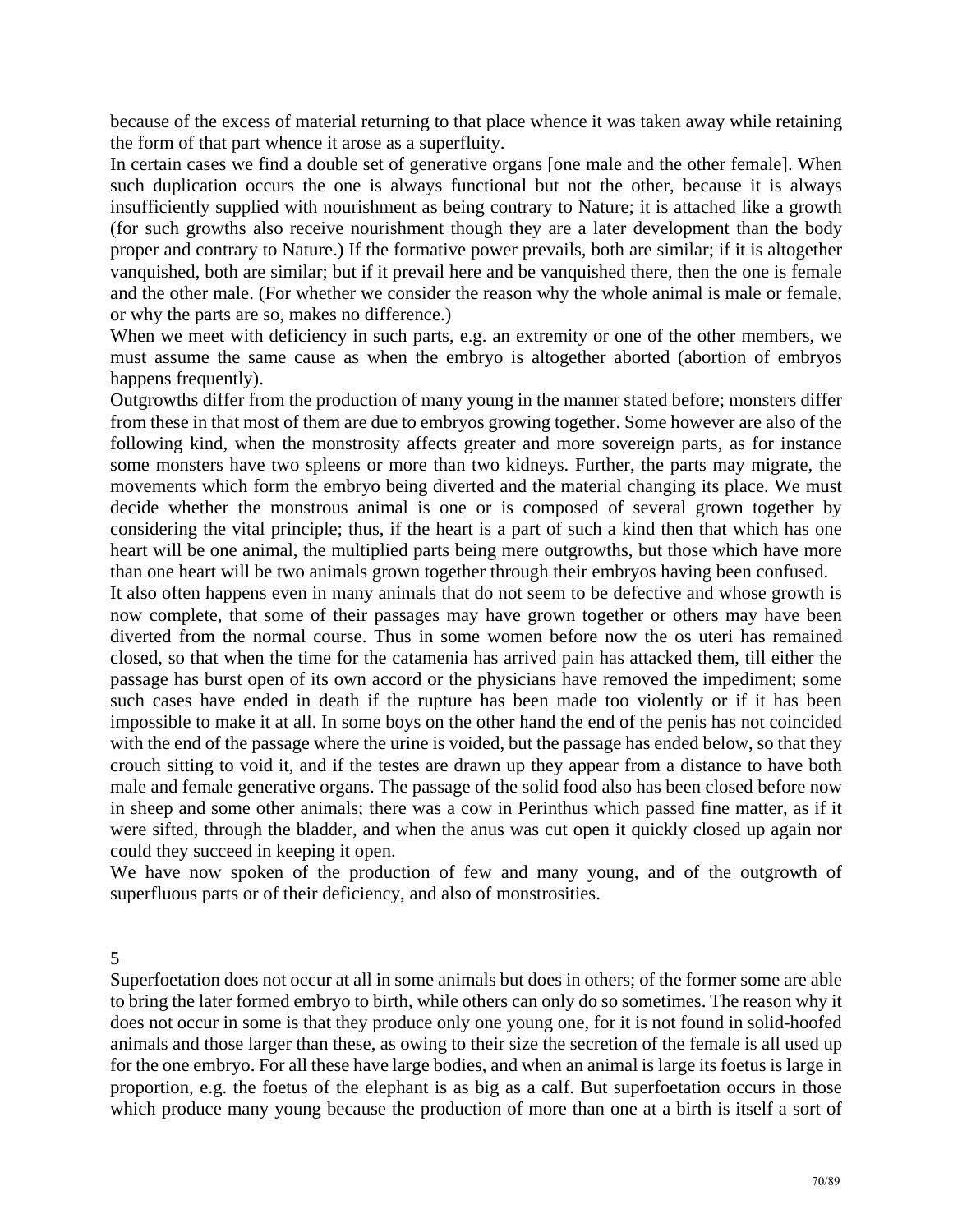superfoetation, one being added to another. Of these all that are large, as man, bring to birth the later embryo, if the second impregnation takes place soon after the first, for such an event has been observed before now. The reason is that given above, for even in a single act of intercourse the semen discharged is more than enough for one embryo, and this being divided causes more than one child to be born, the one of which is later than the other. But when the embryo has already grown to some size and it so happens that copulation occurs again, superfoetation sometimes takes place, but rarely, since the uterus generally closes in women during the period of gestation. If this ever happens (for this also has occurred) the mother cannot bring the second embryo to perfection, the quantity of the female secretion are both greater than is necessary for one embryo, only not so but it is cast out in a state like what are called abortions. For just as, in those animals that bear only one, all the secretion of the female is converted to the first formed embryo because of its size, so it is here also; the only difference is that in the former case this happens at once, in the latter when the foetus has attained to some size, for then they are in the same state as those that bear only one. In like manner, since man naturally would produce many young, and since the size of the uterus and much so as to bring to birth a second, therefore women and mares are the only animals which admit the male during gestation, the former for the reason stated, and mares both because of the barrenness of their nature and because their uterus is of superfluous size, too large for one but too small to allow a second embryo to be brought to perfection by superfoetation. And the mare is naturally inclined to sexual intercourse because she is in the same case as the barren among women; these latter are barren because they have no monthly discharge (which corresponds to the act of intercourse in males) and mares have exceedingly little. And in all the vivipara the barren females are so inclined, because they resemble the males when the semen has collected in the testes but is not being got rid of. For the discharge of the catamenia is in females a sort of emission of semen, they being unconcocted semen as has been said before. Hence it is that those women also who are incontinent in regard to such intercourse cease from their passion for it when they have borne many children, for, the seminal secretion being then drained off, they no longer desire this intercourse. And among birds the hens are less disposed that way than the cocks, because the uterus of the hen-bird is up near the hypozoma; but with the cock-birds it is the other way, for their testes are drawn up within them, so that, if any kind of such birds has much semen naturally, it is always in need of this intercourse. In females then it encourages copulation to have the uterus low down, but in males to have the testes drawn up.

others which sometimes bring the later embryos to birth and sometimes not, and why some such It has been now stated why superfoetation is not found in some animals at all, why it is found in animals are inclined to sexual intercourse while others are not.

uterus in such animals does not close up during gestation because there is a quantity of the residual Nature, so that the embryo suffers, but in such animals it is according to Nature, for their body is so Some of those animals in which superfoetation occurs can bring the embryos to birth even if a long time elapses between the two impregnations, if their kind is spermatic, if their body is not of a large size, and if they bear many young. For because they bear many their uterus is spacious, because they are spermatic the generative discharge is copious, and because the body is not large but the discharge is excessive and in greater measure than is required for the nourishment wanted for the embryo, therefore they can not only form animals but also bring them to birth later on. Further, the discharge left over. This has happened before now even in women, for in some of them the discharge continues during all the time of pregnancy. In women, however, this is contrary to formed from the beginning, as with hares. For superfoetation occurs in these animals, since they are not large and they bear many young (for they have many toes and the many-toed animals bear many), and they are spermatic. This is shown by their hairiness, for the quantity of their hair is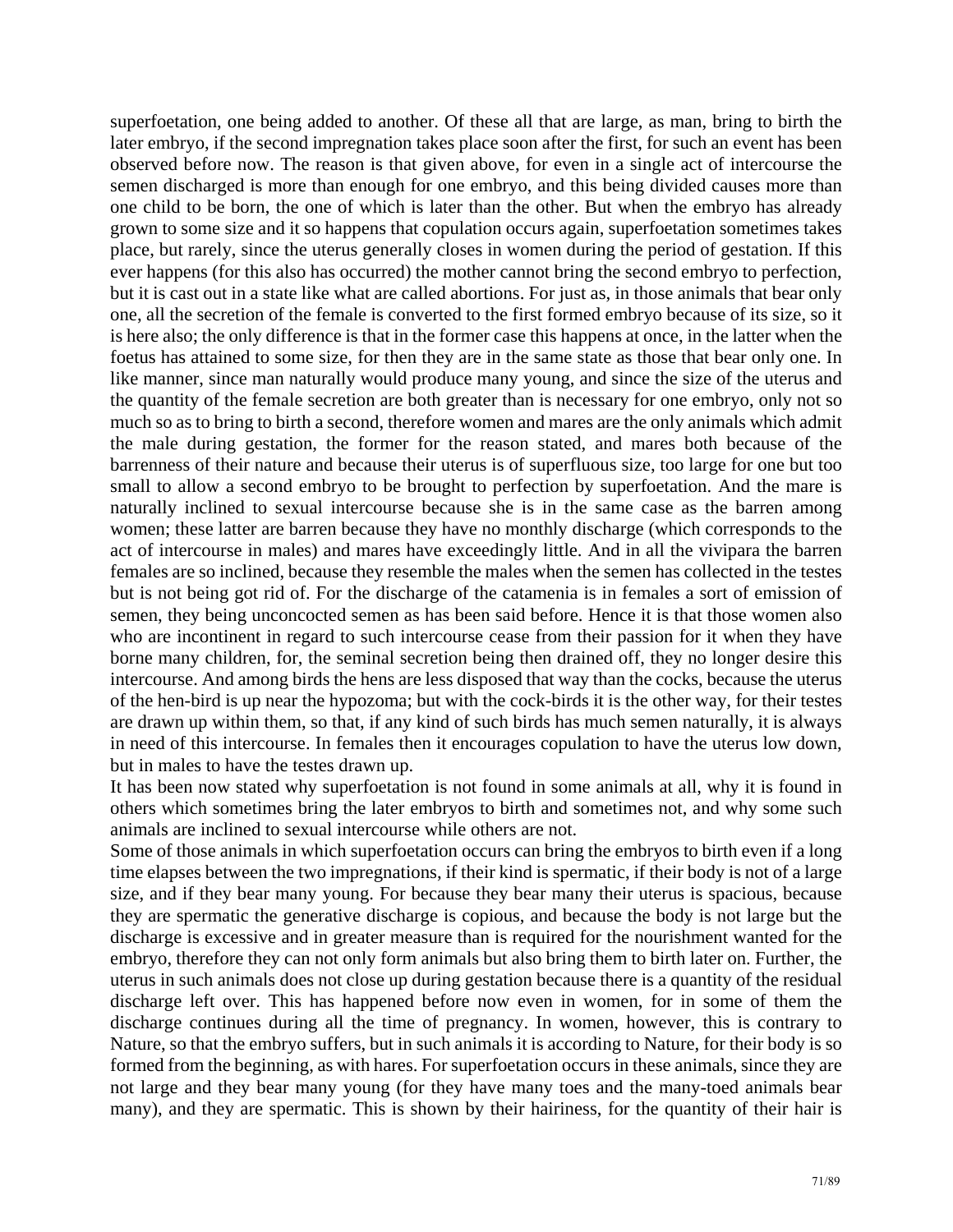excessive, these animals alone having hair under the feet and within the jaws. Now hairiness is a sign of abundance of residual matter, wherefore among men also the hairy are given to sexual intercourse and have much semen rather than the smooth. In the hare it often happens that some of the embryos are imperfect while others of its young are produced perfect.

## 6

Some of the vivipara produce their young imperfect, others perfect; the one-hoofed and cloven-footed perfect, most of the many-toed imperfect. The reason of this is that the one-hoofed produce one young one, and the cloven-footed either one or two generally speaking; now it is easy to bring the few to perfection. All the many-toed animals that bear their young imperfect give birth to many. Hence, though they are able to nourish the embryos while newly formed, their bodies are unable to complete the process when the embryos have grown and acquired some size. So they produce them imperfect, like those animals which generate a scolex, for some of them when born are scarcely brought into form at all, as the fox, bear, and lion, and some of the rest in like manner; and nearly all of them are blind, as not only the animals mentioned but also the dog, wolf, and jackal. The pig alone produces both many and perfect young, and thus here alone we find any overlapping; it produces many as do the many-toed animals, but is cloven-footed or solid-hoofed (for there certainly are solid-hoofed swine). They bear, then, many young because the nutriment which would otherwise go to increase their size is diverted to the generative secretion (for cloven-hoofed, striving as it were with the nature of the solid-hoofed animals. For this reason it produces sometimes only one, sometimes two, but generally many, and brings them to perfection before birth because of the good condition of its body, being like a rich soil – which has sufficient and abundant nutriment for plants. considered as a solid-hoofed animal the pig is not a large one), and also it is more often

The young of some birds also are hatched imperfect, that is to say blind; this applies to all small birds which lay many eggs, as crows and rooks, jays, sparrows, swallows, and to all those which lay few eggs without producing abundant nourishment along with the young, as ring-doves, turtle-doves, and pigeons. Hence if the eyes of swallows while still young be put out they recover their sight again, for the birds are still developing, not yet developed, when the injury is inflicted, so that the eyes grow and sprout afresh. And in general the production of young before they are perfect is owing to inability to continue nourishing them, and they are born imperfect because they are born too soon. This is plain also with seven-months children, for since they are not perfected it often happens that even the passages, e.g. of the ears and nostrils, are not yet opened in some of them at birth, but only open later as they are growing, and many such infants survive.

In man males are more often born defective than females, but in the other animals this is not the case. The reason is that in man the male is much superior to the female in natural heat, and so the male foetus moves about more than the female, and on account of moving is more liable to injury, for what is young is easily injured since it is weak. For this same reason also the female foetus is not perfected equally with the male in man (but they are so in the other animals, for in them the female is not later in developing than the male). For while within the mother the female takes longer in developing, but after birth everything is perfected more quickly in females than in males; I mean, for instance, puberty, the prime of life, and old age. For females are weaker and colder in nature, and we must look upon the female character as being a sort of natural deficiency. Accordingly while it is within the mother it develops slowly because of its coldness (for development is concoction, and it is heat that concocts, and what is hotter is easily concocted); but after birth it quickly arrives at maturity and old age on account of its weakness, for all inferior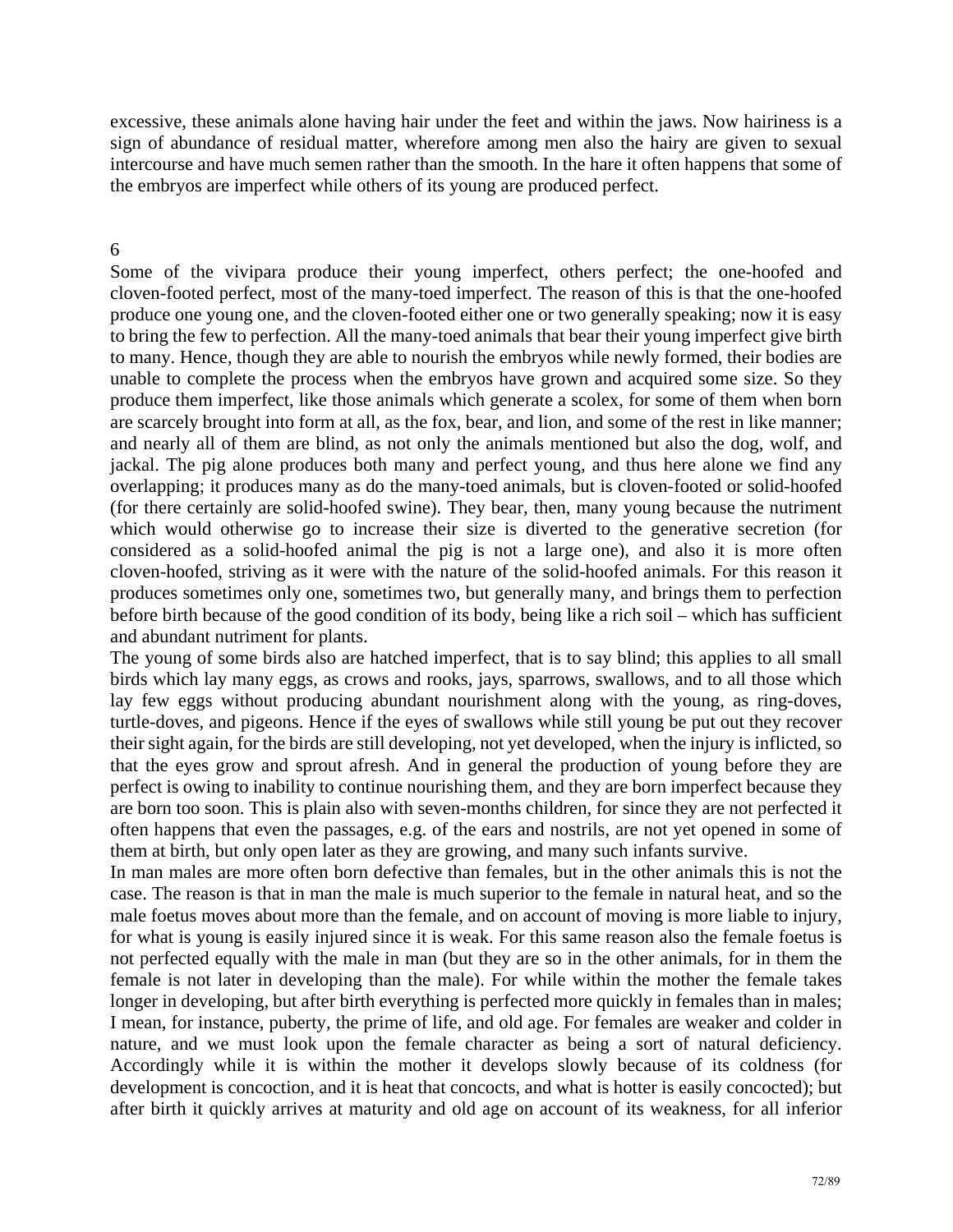things come sooner to their perfection or end, and as this is true of works of art so it is of what is formed by Nature. For the reason just given also twins are less likely to survive in man if one be male and one female, but this is not at all so in the other animals; for in man it is contrary to Nature that they should run an equal course, as their development does not take place in equal periods, but the male must needs be too late or the female too early; in the other animals, however, it is not contrary to Nature. A difference is also found between man and the other animals in respect of gestation, for animals are in better bodily condition most of the time, whereas in most women gestation is attended with discomfort. Their way of life is partly responsible for this, for being sedentary they are full of more residual matter; among nations where the women live a laborious life gestation is not equally conspicuous and those who are accustomed to work bear children easily both there and elsewhere; for work consumes the residual matter, but those who are sedentary have a great deal of it in them because not only is there no monthly discharge during pregnancy but also they do no work; therefore their travail is painful. But work exercises them so that they can hold their breath, upon which depends the ease or difficulty of child-birth. These circumstances then, as we have said, contribute to cause the difference between women and the other animals in this state, but the most important thing is this: in some animals the discharge corresponding to the catamenia is but small, and in some not visible at all, but in women it is greater than in any other animal, so as a rule at the beginning of pregnancy, for the embryo is able indeed to stop the catamenia but is that when this discharge ceases owing to pregnancy they are troubled (for if they are not pregnant they are afflicted with ailments whenever the catamenia do not occur); and they are more troubled too small at first to consume any quantity of the secretion; later on it takes up some of it and so alleviates the mother. In the other animals, on the contrary, the residual matter is but small and so corresponds with the growth of the foetus, and as the secretions which hinder nourishment are being consumed by the foetus the mother is in better bodily condition than usual. The same holds good also with aquatic animals and birds. If it ever happens that the body of the mother is no longer in good condition when the foetus is now becoming large, the reason is that its growth needs more nourishment than the residual matter supplies. (In some few women it happens that the body is in a better state during pregnancy; these are women in whose body the residual matter is small so that it is all used up along with the nourishment that goes to the foetus.)

#### 7

three or four years until dysentery came on, endangering her life, and she produced a lump of flesh which is called mola. Moreover this condition may continue till old age and death. Such masses when expelled from the body become so hard that they can hardly be cut through even by iron. Concerning the cause of this phenomenon we have spoken in the Problems; the same thing happens We must also speak of what is known as mola uteri, which occurs rarely in women but still is found sometimes during pregnancy. For they produce what is called a mola; it has happened before now to a woman, after she had had intercourse with her husband and supposed she had conceived, that at first the size of her belly increased and everything else happened accordingly, but yet when the time for birth came on, she neither bore a child nor was her size reduced, but she continued thus for to the embryo in the womb as to meats half cooked in roasting, and it is not due to heat, as some say, but rather to the weakness of the maternal heat. (For their nature seems to be incapable, and unable to perfect or to put the last touches to the process of generation. Hence it is that the mola remains in them till old age or at any rate for a long time, for in its nature it is neither perfect nor altogether a foreign body.) It is want of concoction that is the reason of its hardness, as with half-cooked meat, for this half-dressing of meat is also a sort of want of concoction.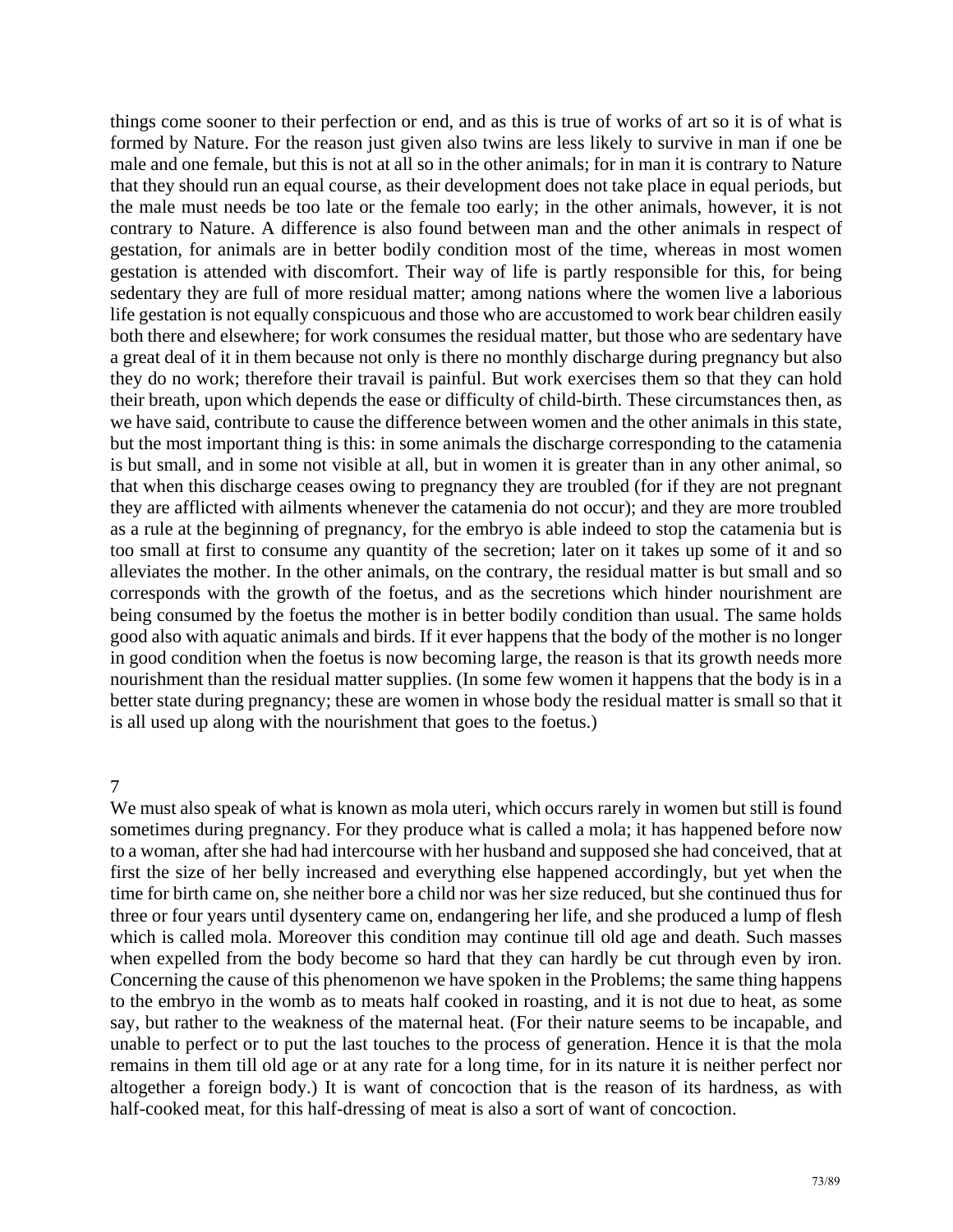A difficulty is raised as to why this does not occur in other animals, unless indeed it does occur and has entirely escaped observation. We must suppose the reason to be that woman alone among animals is subject to troubles of the uterus, and alone has a superfluous amount of catamenia and is unable to concoct them; when, then, the embryo has been formed of a liquid hard to concoct, then comes the so-called mola into being, and this happens naturally in women alone or at any rate more than in other animals.

### 8

Milk is formed in the females of all internally viviparous animals, becoming useful for the time of birth. For Nature has made it for the sake of the nourishment of animals after birth, so that it may neither fail at this time at all nor yet be at all superfluous; this is just what we find happening, unless anything chance contrary to Nature. In the other animals the period of gestation does not vary, and so the milk is concocted in time to suit this moment, but in man, since there are several times of birth, it must be ready at the first of these; hence in women the milk is useless before the seventh month and only then becomes useful. That it is only concocted at the last stages is what we should expect to happen also as being due to a necessary cause. For at first such residual matter when secreted is used up for the development of the embryo; now the nutritious part in all things is the sweetest and the most concocted, and thus when all such elements are removed what remains must become of necessity bitter and ill-flavoured. As the embryo is perfecting, the residual matter left over increases in quantity because the part consumed by the embryo is less; it is also sweeter since the easily concocted part is less drawn away from it. For it is no longer expended on moulding the embryo but only on slightly increasing its growth, it being now fixed because it has reached perfection (for in a sense there is a perfection even of an embryo). Therefore it comes forth from the mother and changes its mode of development, as now possessing what belongs to it; and no longer takes that which does not belong to it; and it is at this season that the milk becomes useful.

The milk collects in the upper part of the body and the breasts because of the original plan of the organism. For the part above the hypozoma is the sovereign part of the animal, while that below is concerned with nourishment and residual matter, in order that all animals which move about may contain within themselves nourishment enough to make them independent when they move from one place to another. From this upper part also is produced the generative secretion for the reason mentioned in the opening of our discussion. But both the secretion of the male and the catamenia of the female are of a sanguineous nature, and the first principle of this blood and of the blood-vessels is the heart, and the heart is in this part of the body. Therefore it is here that the change of such a secretion must first become plain. This is why the voice changes in both sexes when they begin to bear seed (for the first principle of the voice resides there, and is itself changed when its moving cause changes). At the same time the parts about the breasts are raised visibly even in males but still more in females, for the region of the breasts becomes empty and spongy in them because so much material is drained away below. This is so not only in women but also in those animals which have the mammae low down.

This change in the voice and the parts about the mammae is plain even in other creatures to those who have experience of each kind of animal, but is most remarkable in man. The reason is that in man the production of secretion is greatest in both sexes in proportion to their size as compared with other animals; I mean that of the catamenia in women and the emission of semen in men. When, therefore, the embryo no longer takes up the secretion in question but yet prevents its being discharged from the mother, it is necessary that the residual matter should collect in all those empty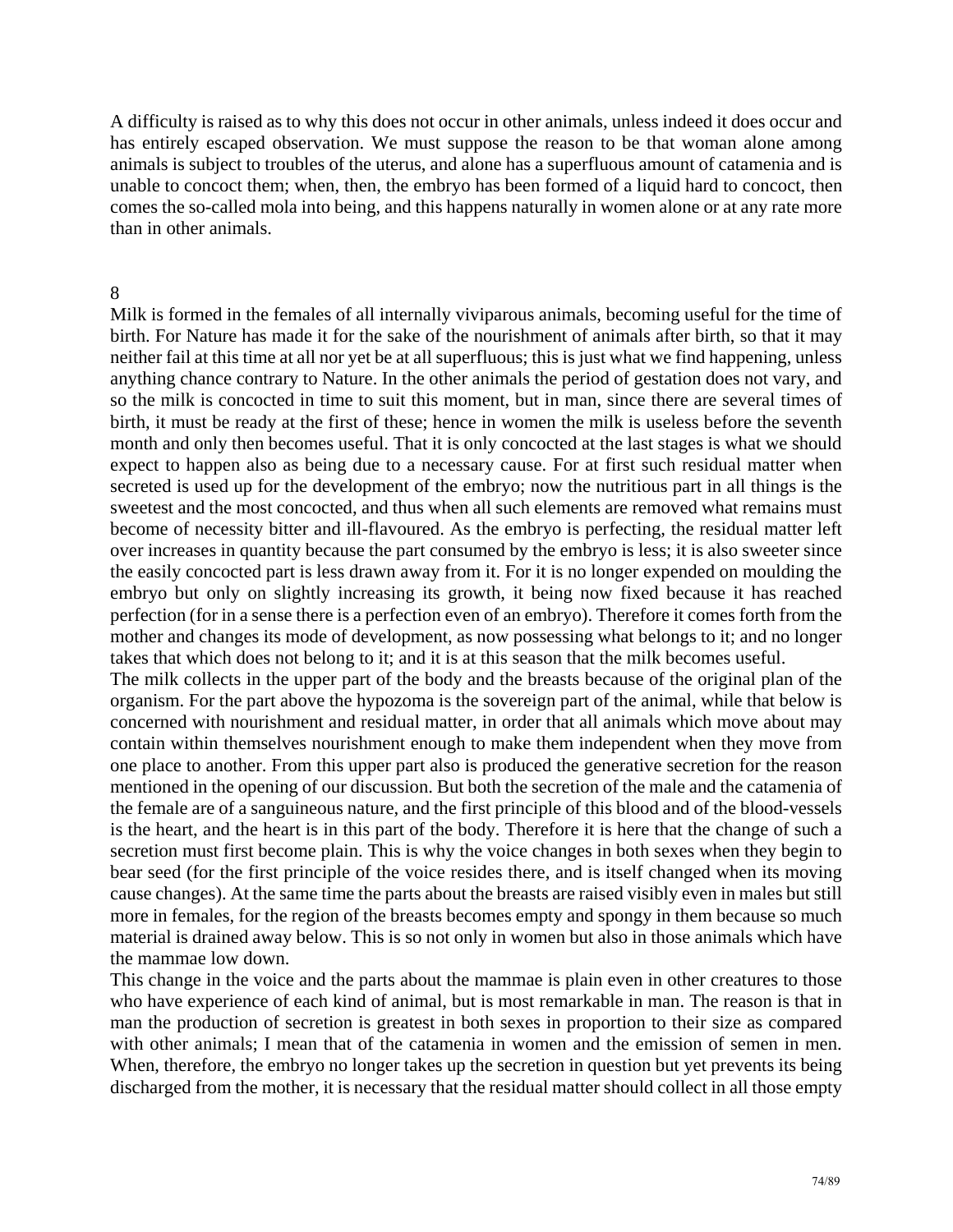parts which are set upon the same passages. And such is the position of the mammae in each kind of animals for both causes; it is so both for the sake of what is best and of necessity.

It is here, then, that the nourishment in animals is now formed and becomes thoroughly concocted. As for the cause of concoction, we may take that already given, or we may take the opposite, for it is a reasonable view also that the embryo being larger takes more nourishment, so that less is left over about this time, and the less is concocted more quickly.

That milk has the same nature as the secretion from which each animal is formed is plain, and has been stated previously. For the material which nourishes is the same as that from which Nature forms the animal in generation. Now this is the sanguineous liquid in the sanguinea, and milk is blood concocted (not corrupted; Empedocles either mistook the fact or made a bad metaphor when he composed the line: 'On the tenth day of the eighth month the milk comes into being, a white pus', for putrefaction and concoction are opposite things, and pus is a kind of putrefaction but milk is concocted). While women are suckling children the catamenia do not occur according to Nature, nor do they conceive; if they do conceive, the milk dries up. This is because the nature of the milk and of the catamenia is the same, and Nature cannot be so productive as to supply both at once; if the secretion is diverted in the one direction it must needs cease in the other, unless some violence is done contrary to the general rule. But this is as much as to say that it is contrary to Nature, for in all cases where it is not impossible for things to be otherwise than they generally are but where they may so happen, still what is the general rule is what is 'according to Nature'.

The time also at which the young animal is born has been well arranged. For when the nourishment coming through the umbilical cord is no longer sufficient for the foetus because of its size, then at the same time the milk becomes useful for the nourishment of the newly-born animal, and the blood-vessels round which the so-called umbilical cord lies as a coat collapse as the nourishment is no longer passing through it; for these reasons it is at that time also that the young animal enters into the world.

# 9

The natural birth of all animals is head-foremost, because the parts above the umbilical cord are larger than those below. The body then, being suspended from the cord as in a balance, inclines towards the heavy end, and the larger parts are the heavier.

# 10

the length of its life. This we should expect, for it is reasonable that the development of the tempered in a manner resembling the environing air, along with certain other circumstances of its ature, of which we will speak later; but the cause of the time of gestation is the size of the n offspring. For it is not easy for large masses to arrive at their perfection in a small time, whether they be animals or, one may say, anything else whatever. That is why horses and animals akin to The period of gestation is, as a matter of fact, determined generally in each animal in proportion to long-lived animals should take a longer time. Yet this is not the cause of it, but the periods only correspond accidentally for the most part; for though the larger and more perfect sanguinea do live a long time, yet the larger are not all longer-lived. Man lives a longer time than any animal of which we have any credible experience except the elephant, and yet the human kind is smaller than that of the bushy-tailed animals and many others. The real cause of long life in any animal is its being them, though living a shorter time than man, yet carry their young longer; for the time in the former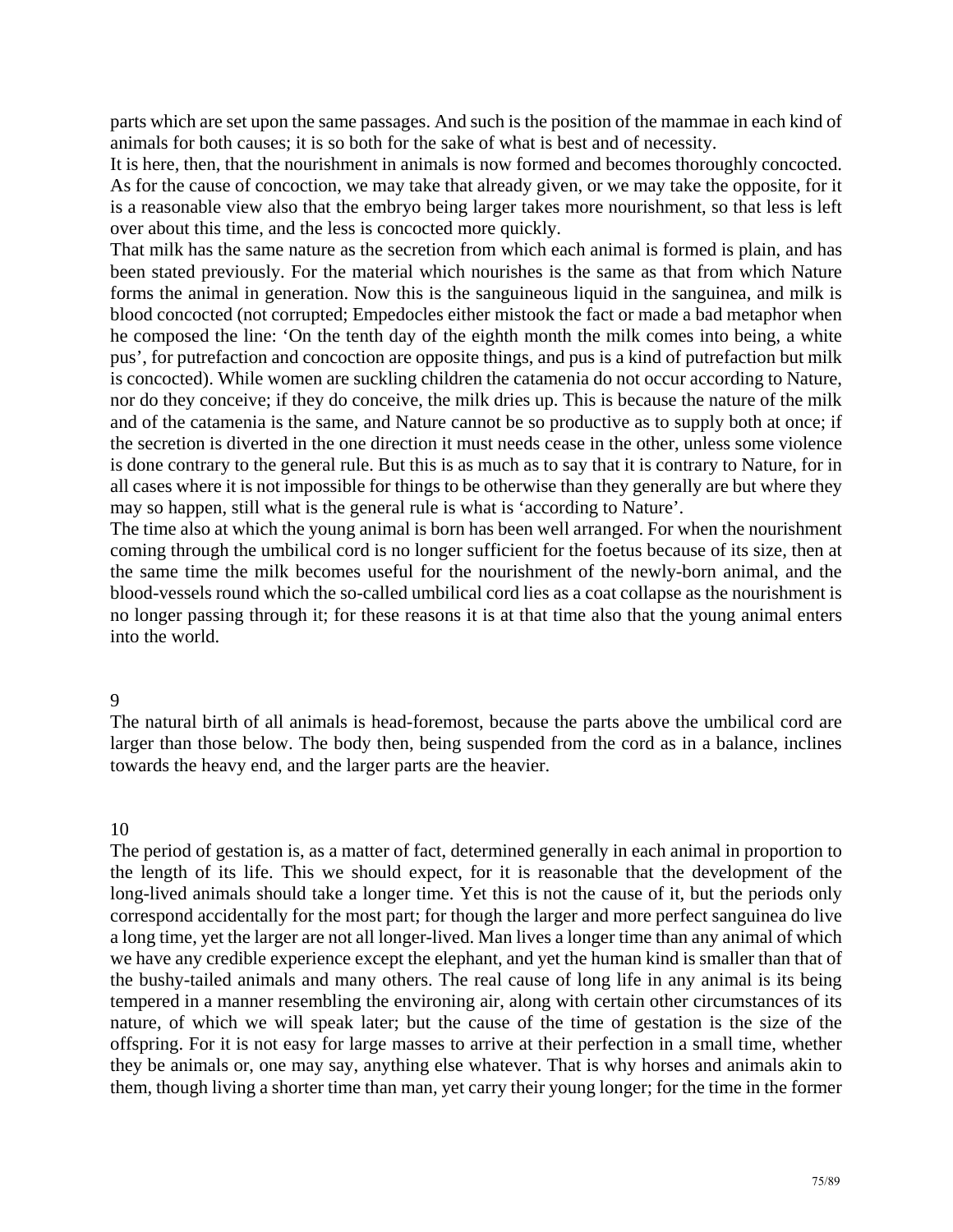is a year, but in the latter ten months at the outside. For the same reason also the time is long in elephants; they carry their young two years on account of their excessive size.

We find, as we might expect, that in all animals the time of gestation and development and the length of life aims at being measured by naturally complete periods. By a natural period I mean, e.g. a day and night, a month, a year, and the greater times measured by these, and also the periods of the moon, that is to say, the full moon and her disappearance and the halves of the times between these, for it is by these that the moon's orbit fits in with that of the sun [the month being a period common to both].

The moon is a first principle because of her connexion with the sun and her participation in his light, being as it were a second smaller sun, and therefore she contributes to all generation and development. For heat and cold varying within certain limits make things to come into being and after this to perish, and it is the motions of the sun and moon that fix the limit both of the beginning and of the end of these processes. Just as we see the sea and all bodies of water settling and changing according to the movement or rest of the winds, and the air and winds again according to the course of the sun and moon, so also the things which grow out of these or are in these must needs follow suit. For it is reasonable that the periods of the less important should follow those of the more important. For in a sense a wind, too, has a life and birth and death.

As for the revolutions of the sun and moon, they may perhaps depend on other principles. It is the aim, then, of Nature to measure the coming into being and the end of animals by the measure of these higher periods, but she does not bring this to pass accurately because matter cannot be easily brought under rule and because there are many principles which hinder generation and decay from being according to Nature, and often cause things to fall out contrary to Nature.

We have now spoken of the nourishment of animals within the mother and of their birth into the world, both of each kind separately and of all in common.

Book V

1

We must now investigate the qualities by which the parts of animals differ. I mean such qualities of the parts as blueness and blackness in the eyes, height and depth of pitch in the voice, and differences in colour whether of the skin or of hair and feathers. Some such qualities are found to characterize the whole of a kind of animals sometimes, while in other kinds they occur at random, as is especially the case in man. Further, in connexion with the changes in the time of life, all animals are alike in some points, but are opposed in others as in the case of the voice and the colour of the hair, for some do not grow grey visibly in old age, while man is subject to this more than any other animal. And some of these affections appear immediately after birth, while others become plain as age advances or in old age.

whenever things are not the product of Nature working upon the animal kingdom as a whole, nor Now we must no longer suppose that the cause of these and all such phenomena is the same. For yet characteristic of each separate kind, then none of these things is such as it is or is so developed for any final cause. The eye for instance exists for a final cause, but it is not blue for a final cause unless this condition be characteristic of the kind of animal. In fact in some cases this condition has no connexion with the essence of the animal's being, but we must refer the causes to the material and the motive principle or efficient cause, on the view that these things come into being by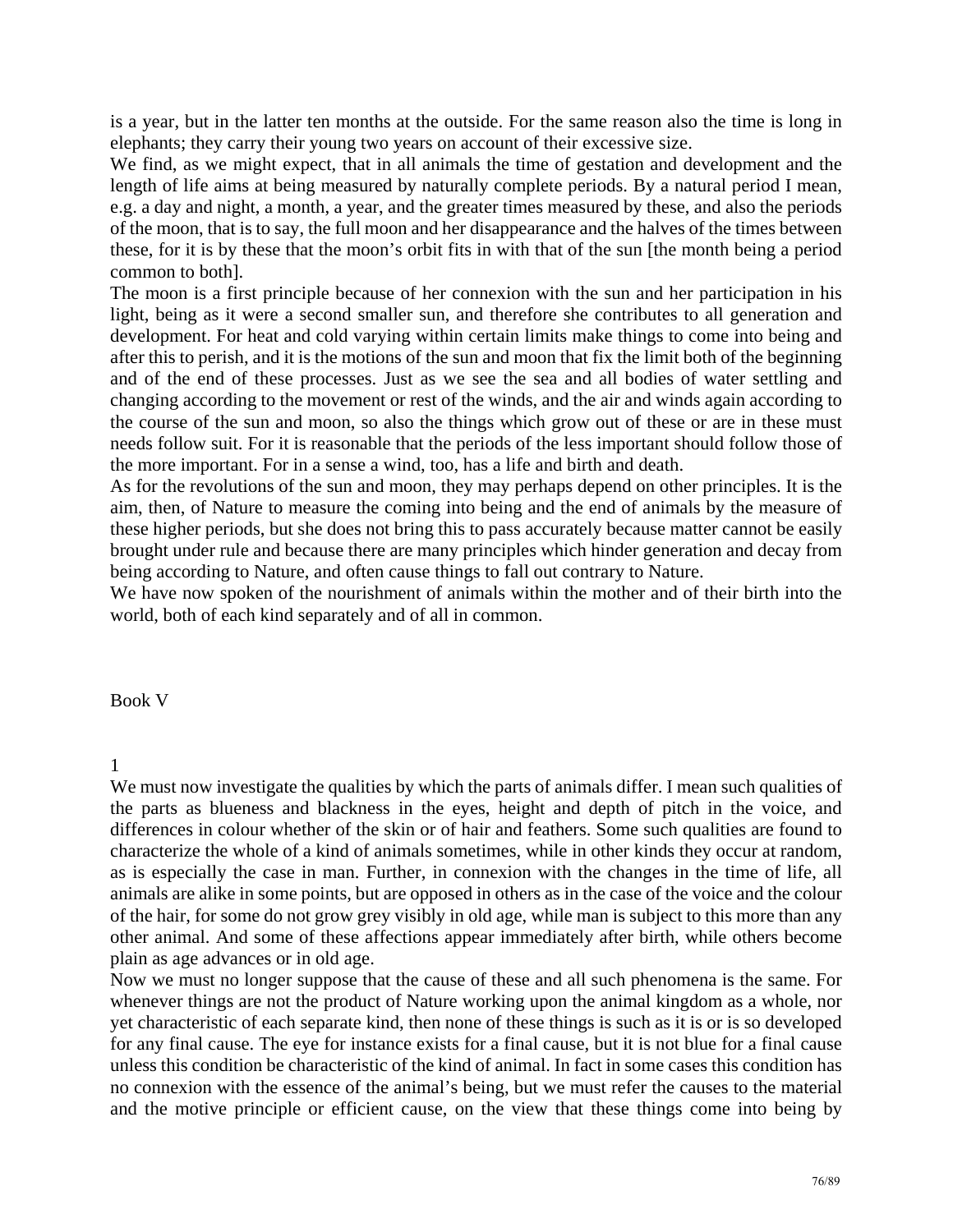Necessity. For, as was said originally in the outset of our discussion, when we are dealing with definite and ordered products of Nature, we must not say that each is of a certain quality because it becomes so, but rather that they become so and so because they are so and so, for the process of Becoming or development attends upon Being and is for the sake of Being, not vice versa.

The ancient Nature-philosophers however took the opposite view. The reason of this is that they did not see that the causes were numerous, but only saw the material and efficient and did not distinguish even these, while they made no inquiry at all into the formal and final causes.

Everything then exists for a final cause, and all those things which are included in the definition of each animal, or which either are means to an end or are ends in themselves, come into being both sense, not the sense mentioned just above, because it is its nature to act or be acted on in this or that way. through this cause and the rest. But when we come to those things which come into being without falling under the heads just mentioned, their course must be sought in the movement or process of coming into being, on the view that the differences which mark them arise in the actual formation of the animal. An eye, for instance, the animal must have of necessity (for the fundamental idea of the animal is of such a kind), but it will have an eye of a particular kind of necessity in another

These distinctions being drawn let us speak of what comes next in order. As soon then as the offspring of all animals are born, especially those born imperfect, they are in the habit of sleeping, animals first, or that of sleep. Since they plainly wake up more as they grow older, it is reasonable to suppose that the opposite state, that of sleep, exists in the first stages of development. Moreover the change from not being to being must pass through the intermediate condition, and sleep seems to be in its nature such a condition, being as it were a boundary between living and not living, and because they continue sleeping also within the mother when they first acquire sensation. But there is a difficulty about the earliest period of development, whether the state of wakefulness exists in the sleeper being neither altogether non-existent nor yet existent. For life most of all appertains to wakefulness, on account of sensation. But on the other hand, if it is necessary that the animal should have sensation and if it is then first an animal when it has acquired sensation, we ought to consider the original condition to be not sleep but only something resembling sleep, such a condition as we find also in plants, for indeed at this time animals do actually live the life of a plant. But it is impossible that plants should sleep, for there is no sleep which cannot be broken, and the condition in plants which is analogous to sleep cannot be broken.

It is necessary then for the embryo animal to sleep most of the time because the growth takes place in the upper part of the body, which is consequently heavier (and we have stated elsewhere that such is the cause of sleep). But nevertheless they are found to wake even in the womb (this is clear in dissections and in the ovipara), and then they immediately fall into a sleep again. This is why after birth also they spend most of their time in sleep.

transferred to the lower part of the body, they now wake up more and spend most of their time in When awake infants do not laugh, but while asleep they both laugh and cry. For animals have sensations even while asleep, not only what are called dreams but also others besides dreams, as those persons who arise while sleeping and do many things without dreaming. For there are some who get up while sleeping and walk about seeing just like those who are awake; these have perception of what is happening, and though they are not awake, yet this perception is not like a dream. So infants presumably have sense-perception and live in their sleep owing to previous habit, being as it were without knowledge of the waking state. As time goes on and their growth is that condition. Children continue asleep at first more than other animals, for they are born in a more imperfect condition than other animals that are produced in anything like a perfect state, and their growth has taken place more in the upper part of the body.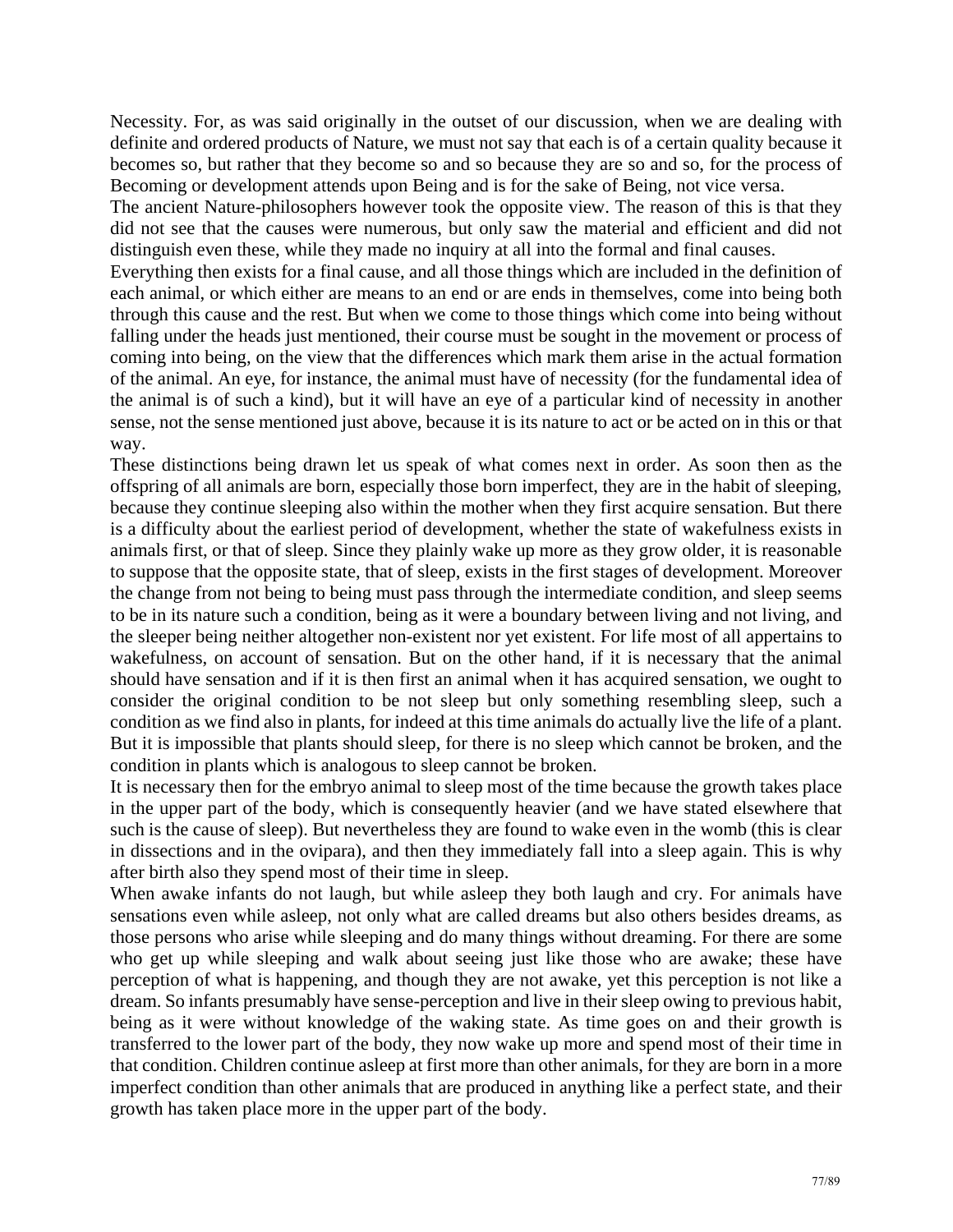The eyes of all children are bluish immediately after birth; later on they change to the colour which is to be theirs permanently. But in the case of other animals this is not visible. The reason of this is that the eyes of other animals are more apt to have only one colour for each kind of animal; e.g. cattle are dark-eyed, the eye of all sheep is pale, of others again the whole kind is blue or grey-eyed, and some are yellow (goat-eyed), as the majority of goats themselves, whereas the eyes of men happen to be of many colours, for they are blue or grey or dark in some cases and yellow in others. Hence, as the individuals in other kinds of animals do not differ from one another in the colour, so neither do they differ from themselves, for they are not of a nature to have more than one colour. Of the other animals the horse has the greatest variety of colour in the eye, for some of them are actually heteroglaucous; this phenomenon is not to be seen in any of the other animals, but man is sometimes heteroglaucous.

when newly born with their condition at a more advanced age, but that there is such a change in children? We must consider just this to be a sufficient cause, that the part concerned has only one colour in the former but several colours in the latter. And the reason why the eyes of infants are bluish and have no other colour is that the parts are weaker in the newly born and blueness is a sort of weakness. Why then is it that there is no visible change in the other animals if we compare their condition

We must also gain a general notion about the difference in eyes, for what reason some are blue, some grey, some yellow, and some dark. To suppose that the blue are fiery, as Empedocles says, while the dark have more water than fire in them, and that this is why the former, the blue, have not Those eyes therefore in which there is much liquid are dark because much liquid is not transparent, keen sight by day, viz. owing to deficiency of water in their composition, and the latter are in like condition by night, viz. owing to deficiency of fire – this is not well said if indeed we are to assume sight to be connected with water, not fire, in all cases. Moreover it is possible to render another account of the cause of the colours, but if indeed the fact is as was stated before in the treatise on the senses, and still earlier than that in the investigations concerning soul – if this sense organ is composed of water and if we were right in saying for what reason it is composed of water and not of air or fire – then we must assume the water to be the cause of the colours mentioned. For some eyes have too much liquid to be adapted to the movement, others have too little, others the due amount. those which have little are blue; (so we find in the sea that the transparent part of it appears light blue, the less transparent watery, and the unfathomable water is dark or deep-blue on account of its depth). When we come to the eyes between these, they differ only in degree.

strong colours, or on going out of the sun into the dark, men cannot see, for the motion already We must suppose the same cause also to be responsible for the fact that blue eyes are not keen-sighted by day nor dark eyes by night. Blue eyes, because there is little liquid in them, are too much moved by the light and by visible objects in respect of their liquidity as well as their transparency, but sight is the movement of this part in so far as it is transparent, not in so far as it is liquid. Dark eyes are less moved because of the quantity of liquid in them. And so they see less well in the dusk, for the nocturnal light is weak; at the same time also liquid is in general hard to move in the night. But if the eye is to see, it must neither not be moved at all nor yet more than in so far as it is transparent, for the stronger movement drives out the weaker. Hence it is that on changing from existing in the eye, being strong, stops that from outside, and in general neither a strong nor a weak sight can see bright things because the liquid is acted upon and moved too much.

The same thing is shown also by the morbid affections of each kind of sight. Cataract attacks the blue-eyed more, but what is called 'nyctalopia' the dark-eyed. Now cataract is a sort of dryness of the eyes and therefore it is found more in the aged, for this part also like the rest of the body gets dry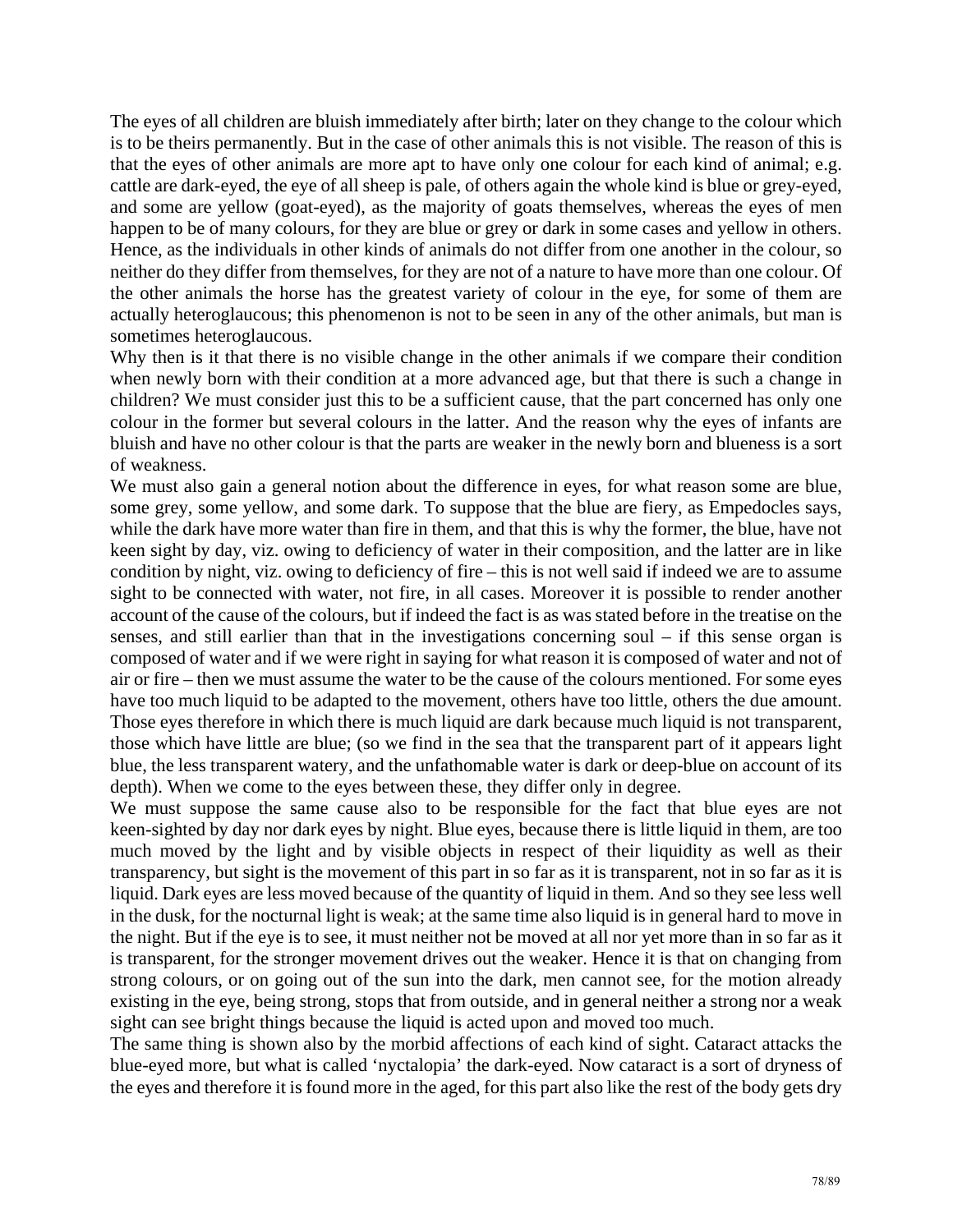towards old age; but is an excess of liquidity and so is found more in the younger, for their brain is more liquid.

The sight of the eye which is intermediate between too much and too little liquid is the best, for it has neither too little so as to be disturbed and hinder the movement of the colours, nor too much so as to cause difficulty of movement.

Not only the above-mentioned facts are causes of seeing keenly or the reverse, but also the nature of the skin upon what is called the pupil. This ought to be transparent, and it is necessary that the transparent should be thin and white and even, thin that the movement coming from without may pass straight through it, even that it may not cast a shade the liquid behind it by wrinkling (for this also is a reason why old men have not keen sight, the skin of the eye like the rest of the skin wrinkling and becoming thicker in old age), and white because black is not transparent, for that is just what is meant by 'black', what is not shone through, and that is why lanterns cannot give light if they be made of black skin. It is for these reasons then that the sight is not keen in old age nor in the diseases in question, but it is because of the small amount of liquid that the eyes of children appear blue at first.

one and not the other, then the result is heteroglaucia. And the reason why men especially and horses occasionally are heteroglaucous is the same as the reason why man alone grows grey and the horse is the only other animal whose hairs whiten visibly in old age. For greyness is a weakness of the fluid in the brain and an incapacity to concoct properly, and so is blueness of the eyes; excess of thinness or of thickness produces the same effect, according as this liquidity is too little or too much. Whenever then Nature cannot make the eyes correspond exactly, either by concocting or by not concocting the liquid in both, but concocts the

necessarily combined in the same individual. For the same person, if he shades his eyes with his transparent medium coming to the eyes from distant objects. A proof of this is that animals with The cause of some animals being keen-sighted and others not so is not simple but double. For the word 'keen' has pretty much a double sense (and this is the case in like manner with hearing and smelling). In one sense keen sight means the power of seeing at a distance, in another it means the power of distinguishing as accurately as possible the objects seen. These two faculties are not hand or look through a tube, does not distinguish the differences of colour either more or less in any way, but he will see further; in fact, men in pits or wells sometimes see the stars. Therefore if any animal's brows project far over the eye, but if the liquid in the pupil is not pure nor suited to the movement coming from external objects and if the skin over the surface is not thin, this animal will not distinguish accurately the differences of the colours but it will be able to see from a long distance (just as it can from a short one) better than those in which the liquid and the covering membrane are pure but which have no brows projecting over the eyes. For the cause of seeing keenly in the sense of distinguishing the differences is in the eye itself; as on a clean garment even small stains are visible, so also in a pure sight even small movements are plain and cause sensation. But it is the position of the eyes that is the cause of seeing things far off and of the movements in the prominent eyes do not see well at a distance, whereas those which have their eyes lying deep in the head can see things at a distance because the movement is not dispersed in space but comes straight to the eye. For it makes no difference whether we say, as some do, that seeing is caused by the sight going forth from the eye – on that view, if there is nothing projecting over the eyes, the sight must be scattered and so less of it will fall on the objects of vision and things at a distance will not be seen so well – or whether we say that seeing is due to the movement coming from the objects; for the sight also must see, in a manner resembling the movement. Things at a distance, then, would be seen best if there were, so to say, a continuous tube straight from the sight to its object, for the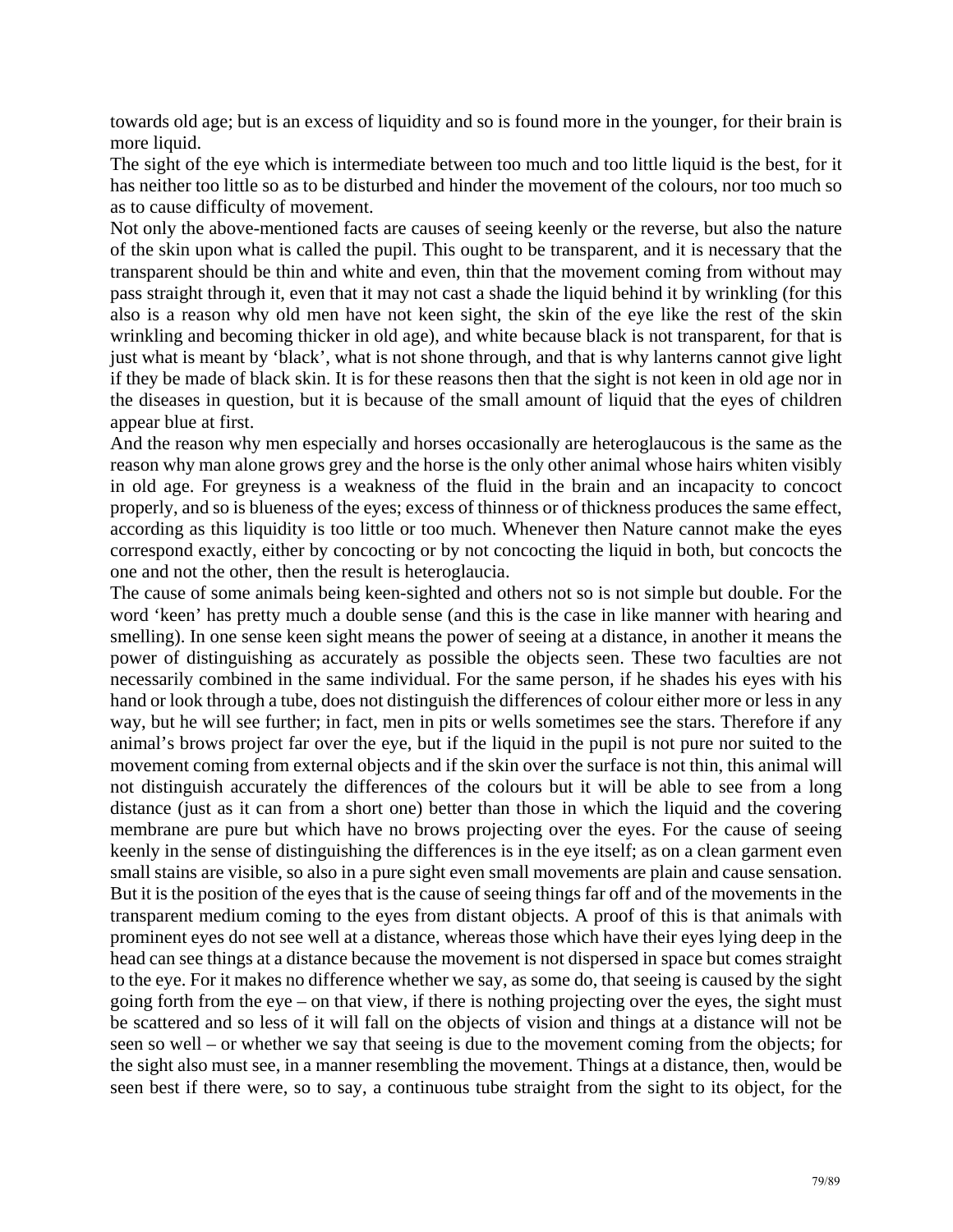movement from the object would not then be dissipated; but, if that is impossible, still the further the tube extends the more accurately must distant objects be seen. Let these, then, be given as the causes of the difference in eyes.

#### $\mathcal{D}_{\mathcal{L}}$

perceive as precisely as possible all the distinctions of the objects of perception, in another sense to It is the same also with hearing and smell; to hear and smell accurately mean in one sense to hear and smell far off. As with sight, so here the sense-organ is the cause of judging well the distinctions, if both that organ itself and the membrane round it be pure. For the passages of all the sense-organs, as has been said in the treatise on sensation, run to the heart, or to its analogue in creatures that have no heart. The passage of the hearing, then, since this sense-organ is of air, ends at the place where the innate spiritus causes in some animals the pulsation of the heart and in others respiration; wherefore also it is that we are able to understand what is said and repeat what we have heard, for as was the movement which entered through the sense-organ, such again is the movement which is caused by means of the voice, being as it were of one and the same stamp, so that a man can say what he has heard. And we hear less well during a yawn or expiration than during inspiration, because the starting-point of the sense-organ of hearing is set upon the part concerned with breathing and is shaken and moved as the organ moves the breath, for while setting the breath in motion it is moved itself. The same thing happens in wet weather or a damp atmosphere.... And the ears seemed to be filled with air because their starting-point is near the region of breathing.

sense-organ and of the membrane lying upon its surface, for then all the movements become clear Accuracy then in judging the differences of sounds and smells depends on the purity of the in such cases, as in the case of sight. Perception and non-perception at a distance also depend on the same things with hearing and smell as with sight. For those animals can perceive at a distance which have channels, so to say, running through the parts concerned and projecting far in front of the sense-organs. Therefore all animals whose nostrils are long, as the Laconian hounds, are keen-scented, for the sense-organ being above them, the movements from a distance are not dissipated but go straight to the mark, just as the movements which cause sight do with those who shadow the eyes with the hand.

Similar is the case of animals whose ears are long and project far like the eaves of a house, as in some quadrupeds, with the internal spiral passage long; these also catch the movement from afar and pass it on to the sense-organ.

proportion to his size, but in respect of judging the differences of quality in the objects he is the best In respect of sense-perception at a distance, man is, one may say, the worst of all animals in of all. The reason is that the sense-organ in man is pure and least earthy and material, and he is by nature the thinnest-skinned of all animals for his size.

part added to the passages to preserve the movement of the air at a distance; therefore an ear is no The workmanship of Nature is admirable also in the seal, for though a viviparous quadruped it has no ears but only passages for hearing. This is because its life is passed in the water; now the ear is a use to it but would even bring about the contrary result by receiving a mass of water into itself. We have thus spoken of sight, hearing, and smell.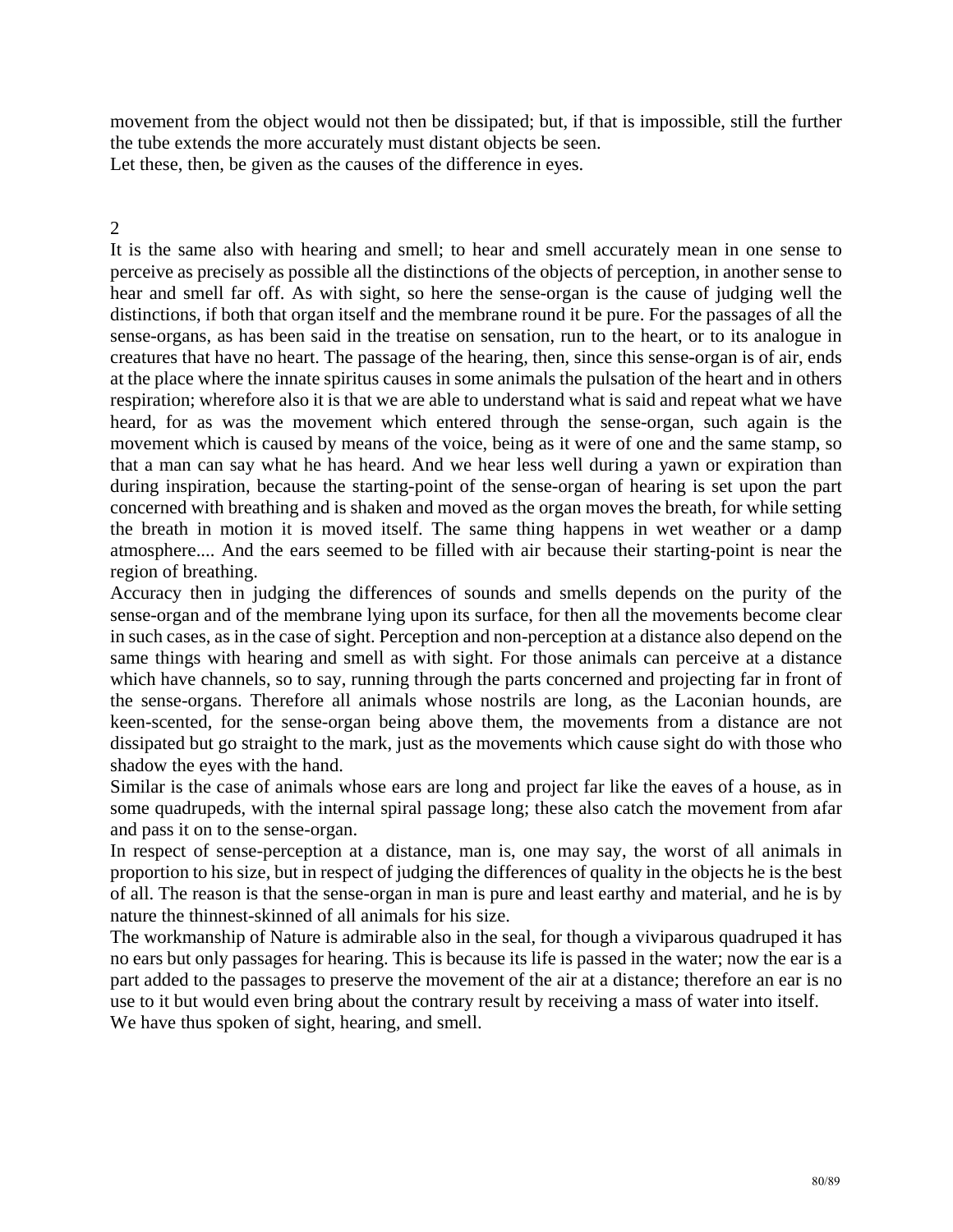#### 3

As for hair, men differ in this themselves at different ages, and also from all other kinds of animals that have hair. These are almost all which are internally viviparous, for even when the covering of such animals is spiny it must be considered as a kind of hair, as in the land hedgehog and any other such animal among the vivipara. Hairs differ in respect of hardness and softness, length and shortness, straightness and curliness, quantity and scantiness, and in addition to these qualities, in their colours, whiteness and blackness and the intermediate shades. They differ also in some of these respects according to age, as they are young or growing old. This is especially plain in man; the hair gets coarser as time goes on, and some go bald on the front of the head; children indeed do not go bald, nor do women, but men do so by the time their age is advancing. Human beings also go grey on the head as they grow old, but this is not visible in practically any other animal, though more so in the horse than others. Men go bald on the front of the head, but turn grey first on the temples; no one goes bald first on these or on the back of the head. Some such affections occur in a corresponding manner also in all animals which have not hair but something analogous to it, as the feathers of birds and scales in the class of fish.

For what purpose Nature has made hair in general for animals has been previously stated in the work dealing with the causes of the parts of animals; it is the business of the present inquiry to show under what circumstances and for what necessary causes each particular kind of hair occurs. The principal cause then of thickness and thinness is the skin, for this is thick in some animals and thin in others, rare in some and dense in others. The different quality of the included moisture is also a helping cause, for in some animals this is greasy and in others watery. For generally speaking the substratum of the skin is of an earthy nature; being on the surface of the body it becomes solid and earthy as the moisture evaporates. Now the hairs or their analogue are not formed out of the flesh but out of the skin moisture evaporating and exhaling in them, and therefore thick hairs arise from a thick skin and thin from thin. If then the skin is rarer and thicker, the hairs are thick because of the quantity of earthy matter and the size of the pores, but if it is denser they are thin because of the narrowness of the pores. Further, if the moisture be watery it dries up quickly and the hairs do not gain in size, but if it be greasy the opposite happens, for the greasy is not easily dried up. Therefore the thicker-skinned animals are as a general rule thicker-haired for the causes mentioned; however, the thickest-skinned are not more so than other thick-skinned ones, as is shown by the class of swine compared to that of oxen and to the elephant and many others. And for the same reason also the hairs of the head in man are thickest, for this part of his skin is thickest and lies over most moisture and besides is very porous.

The cause of the hairs being long or short depends on the evaporating moisture not being easily dried. Of this there are two causes, quantity and quality; if the liquid is much it does not dry up easily nor if it is greasy. And for this reason the hairs of the head are longest in man, for the brain, being fluid and cold, supplies great abundance of moisture.

its weakness, and this is what is meant by curliness in hair. It is possible then that this is the cause, but it is also possible that, owing to its having but little moisture and much earthy matter in it, it is dried by the surrounding air and so coiled up together. For what is straight becomes bent, if the moisture in it is evaporated, and runs together as a hair does when burning upon the fire; curliness will then be a contraction owing to deficiency of moisture caused by the heat of the environment. A The hairs become straight or curly on account of the vapour arising in them. If it be smoke-like, it is hot and dry and so makes the hair curly, for it is twisted as being carried with a double motion, the earthy part tending downwards and the hot upwards. Thus, being easily bent, it is twisted owing to sign of this is the fact that curly hair is harder than straight, for the dry is hard. And animals with much moisture are straight-haired; for in these hairs the moisture advances as a stream, not in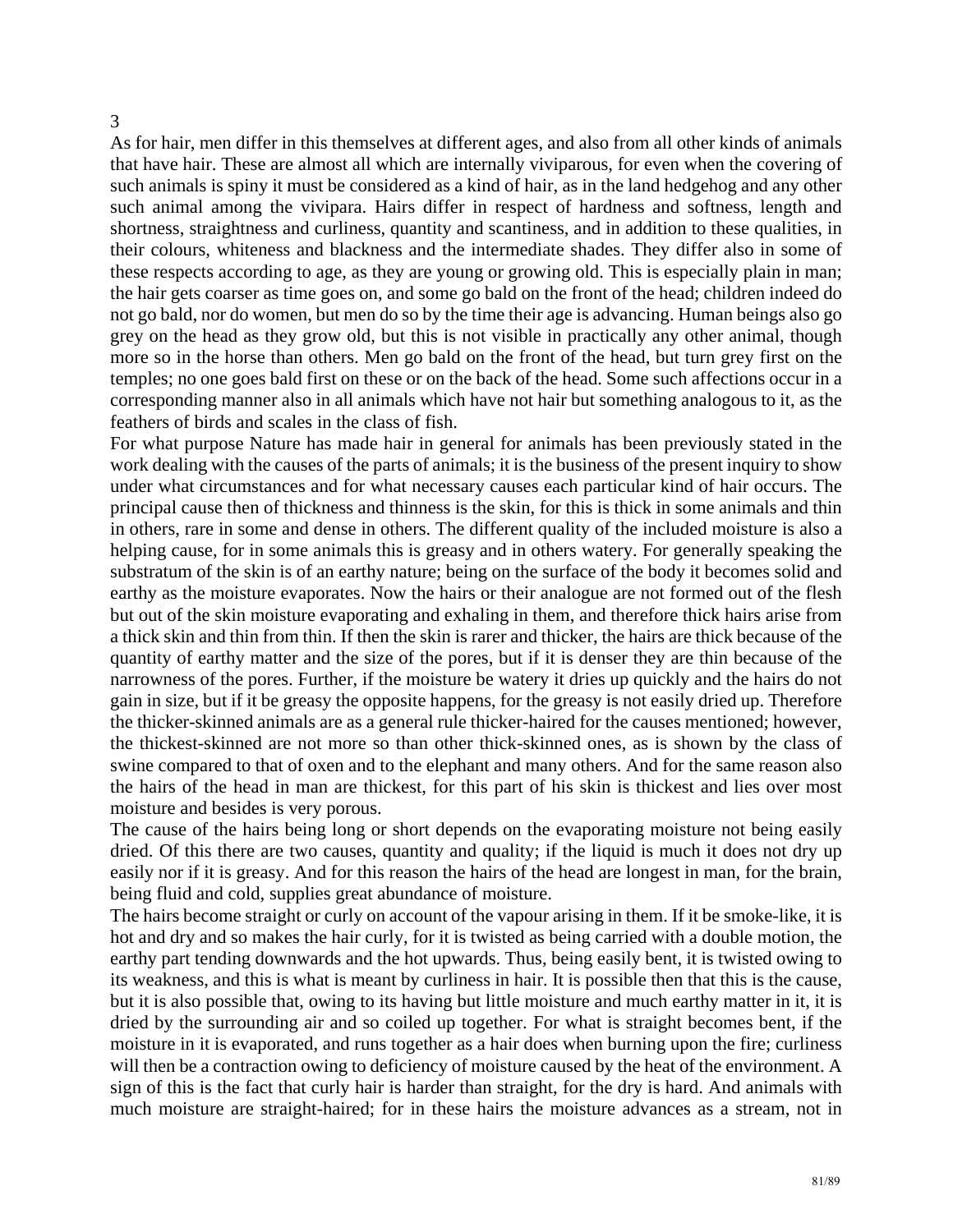drops. For this reason the Scythians on the Black Sea and the Thracians are straight-haired, for both they themselves and the environing air are moist, whereas the Aethiopians and men in hot countries are curly-haired, for their brains and the surrounding air are dry.

Some, however, of the thick-skinned animals are fine-haired for the cause previously stated, for the finer the pores are the finer must the hairs be. Hence the class of sheep have such hairs (for wool is only a multitude of hairs).

There are some animals whose hair is soft and yet less fine, as is the case with the class of hares compared with that of sheep; in such animals the hair is on the surface of the skin, not deeply rooted in it, and so is not long but in much the same state as the scrapings from linen, for these also are not long but are soft and do not admit of weaving.

The condition of sheep in cold climates is opposite to that of man; the hair of the Scythians is soft but that of the Sauromatic sheep is hard. The reason of this is the same as it is also all wild animals. The cold hardens and solidifies them by drying them, for as the heat is pressed out the moisture evaporates, and both hair and skin become earthy and hard. In wild animals then the exposure to the grow looks to the north than if it looks to the south, and those in windy places than those in cold is the cause of hardness in the hair, in the others the nature of the climate is the cause. A proof of this is also what happens in the sea-urchins which are used as a remedy in stranguries. For these, too, though small themselves, have large and hard spines because the sea in which they live is cold on account of its depth (for they are found in sixty fathoms and even more). The spines are large because the growth of the body is diverted to them, since having little heat in them they do not concoct their nutriment and so have much residual matter and it is from this that spines, hairs, and such things are formed; they are hard and petrified through the congealing effect of the cold. In the same way also plants are found to be harder, more earthy, and stony, if the region in which they sheltered, for they are all more chilled and their moisture evaporates.

and cold per accidens (since the moisture goes out of things along with the heat, there being no Hardening, then, comes of both heat and cold, for both cause the moisture to evaporate, heat per se moisture without heat), but whereas cold not only hardens but also condenses, heat makes a substance rarer.

the feathers and scales in the feathered and scaly kinds. For their skins become harder and thicker For the same reason, as animals grow older, the hairs become harder in those which have hairs, and as they get older, for they are dried up, and old age, as the word denotes, is earthy because the heat fails and the moisture along with it.

their feathers. Similar to this is the condition of baldness in those human beings to whom it is incident. For leaves are shed by all plants, from one part of the plant at a time, and so are feathers and hairs by those animals that have them; it is when they are all shed together that the condition is described by the terms mentioned, for it is called 'going bald' and 'the fall of the leaf' and 'moulting'. The cause of the condition is deficiency of hot moisture, such moisture being especially Men go bald visibly more than any other animal, but still such a state is something general, for among plants also some are evergreens while others are deciduous, and birds which hibernate shed the unctuous, and hence unctuous plants are more evergreen. (However we must elsewhere state the cause of this phenomena in plants, for other causes also contribute to it.) It is in winter that this happens to plants (for the change from summer to winter is more important to them than the time of life), and to those animals which hibernate (for these, too, are by nature less hot and moist than man); in the latter it is the seasons of life that correspond to summer and winter. Hence no one goes bald before the time of sexual intercourse, and at that time it is in those naturally inclined to such intercourse that baldness appears, for the brain is naturally the coldest part of the body and sexual intercourse makes men cold, being a loss of pure natural heat. Thus we should expect the brain to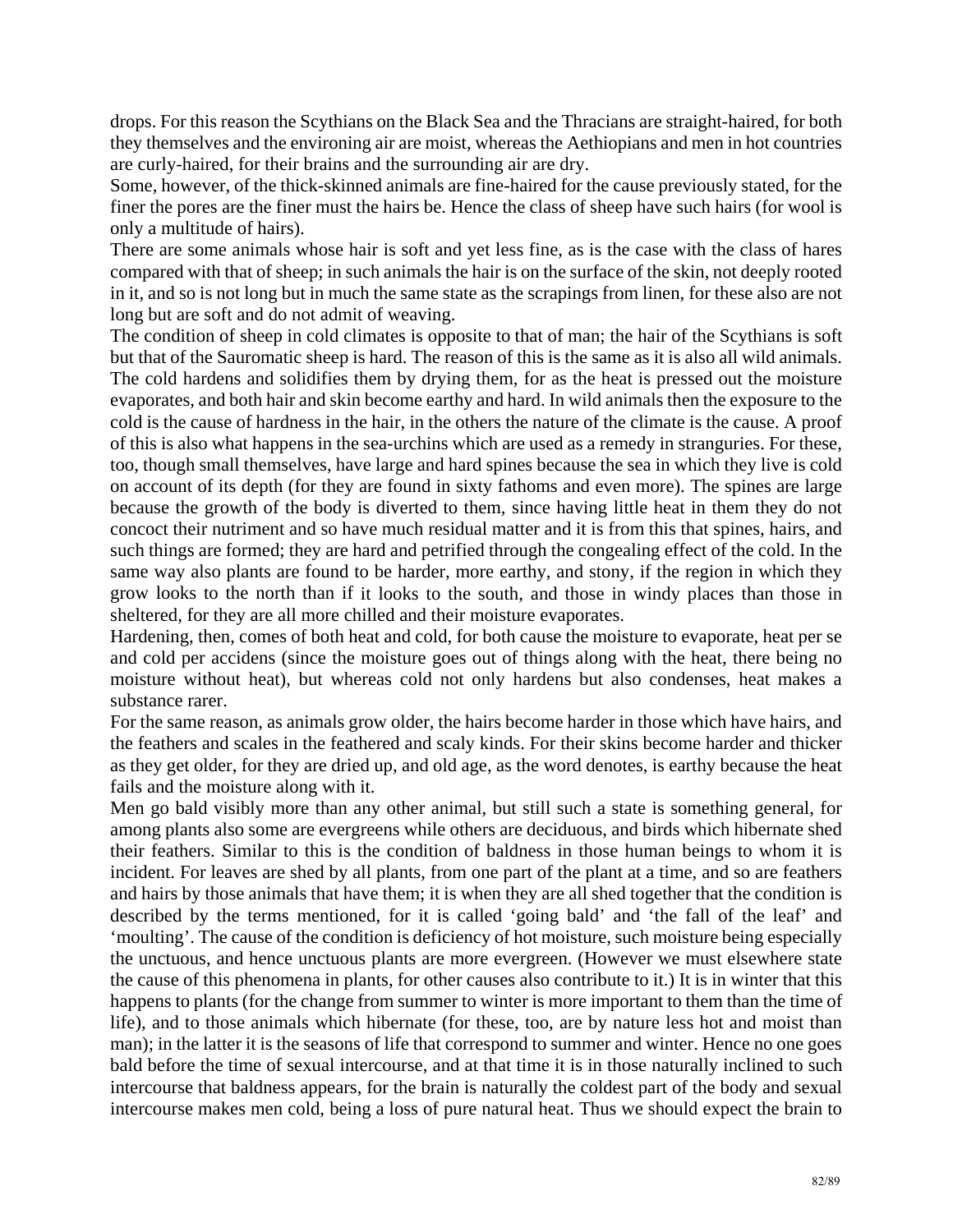feel the effect of it first, for a little cause turns the scale where the thing concerned is weak and in poor condition. Thus if we reckon up these points, that the brain itself has but little heat, and further that the skin round it must needs have still less, and again that the hair must have still less than the skin inasmuch as it is furthest removed from the brain, we should reasonably expect baldness to come about this age upon those who have much semen. And it is for the same reason that the front part of the head alone goes bald in man and that he is the only animal to do so; the front part goes bald because the brain is there, and man is the only animal to go bald because his brain is much the largest and the moistest. Women do not go bald because their nature is like that of children, both alike being incapable of producing seminal secretion. Eunuchs do not become bald, because they change into the female condition. And as to the hair that comes later in life, eunuchs either do not grow it at all, or lose it if they happen to have it, with the exception of the pubic hair; for women also grow that though they have not the other, and this mutilation is a change from the male to the female condition.

The reason why the hair does not grow again in cases of baldness, although both hibernating animals recover their feathers or hair and trees that have shed their leaves grow leaves again, is this. The seasons of the year are the turning-points of their lives, rather than their age, so that when these seasons change they change with them by growing and losing feathers, hairs, or leaves respectively. But the winter and summer, spring and autumn of man are defined by his age, so that, since his ages do not return, neither do the conditions caused by them return, although the cause of the change of condition is similar in man to what it is in the animals and plants in question. We have now spoken pretty much of all the other conditions of hair.

#### 4

But as to their colour, it is the nature of the skin that is the cause of this in other animals and also of hairs grow out of skin; if, then, the skin is diseased and white the hair becomes diseased with it, and being equivalent to thick air. For mould is, as it were, the antithesis of hoar-frost; if the ascending call grey hairs 'mould of old age' and For the one is generically the same as greyness, the other specifically; hoar-frost generically (for both are a vapour), mould specifically (for both are a form their being uni-coloured or vari-coloured); but in man it is not the cause, except of the hair going grey through disease (not through old age), for in what is called leprosy the hairs become white; on the contrary, if the hairs are white the whiteness does not invade the skin. The reason is that the the disease of hair is greyness. But the greyness of hair which is due to age results from weakness and deficiency of heat. For as the body declines in vigour we tend to cold at every time of life, and especially in old age, this age being cold and dry. We must remember that the nutriment coming to each part of the body is concocted by the heat appropriate to the part; if the heat is inadequate the part loses its efficiency, and destruction or disease results. (We shall speak more in detail of causes in the treatise on growth and nutrition.) Whenever, then, the hair in man has naturally little heat and too much moisture enters it, its own proper heat is unable to concoct the moisture and so it is decayed by the heat in the environing air. All decay is caused by heat, not the innate heat but external heat, as has been stated elsewhere. And as there is a decay of water, of earth, and all such material bodies, so there is also of the earthy vapour, for instance what is called mould (for mould is a decay of earthy vapour). Thus also the liquid nutriment in the hair decays because it is not concocted, and what is called greyness results. It is white because mould also, practically alone among decayed things, is white. The reason of this is that it has much air in it, all earthy vapour vapour be frozen it becomes hoar-frost, if it be decayed, mould. Hence both are on the surface of things, for vapour is superficial. And so the comic poets make a good metaphor in jest when they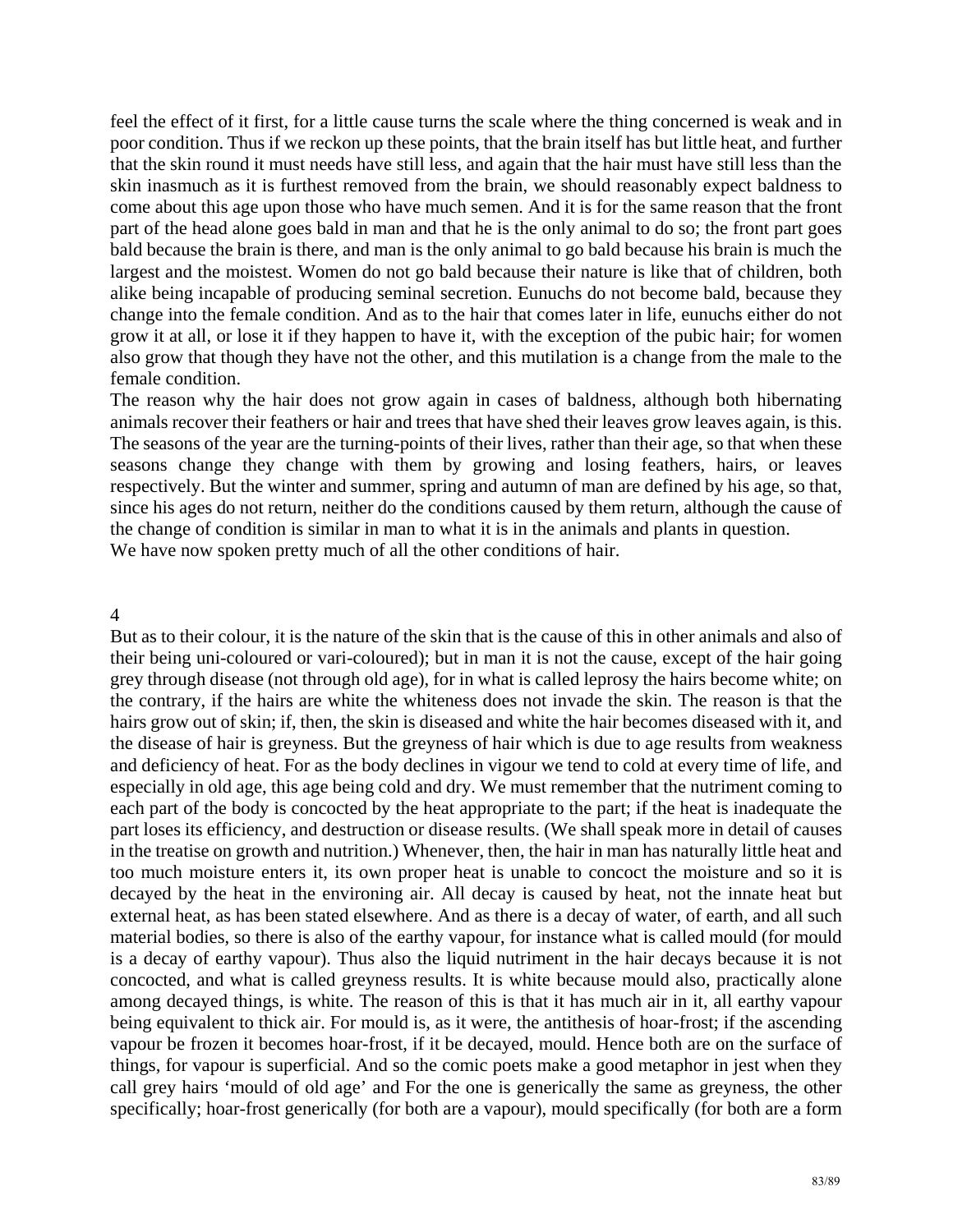of decay). A proof that this is so is this: grey hairs have often grown on men in consequence of disease, and later on dark hairs instead of them after restoration to health. The reason is that in sickness the whole body is deficient in natural heat and so the parts besides, even the very small ones, participate in this weakness; and again, much residual matter is formed in the body and all its parts in illness, wherefore the incapacity in the flesh to concoct the nutriment causes the grey hairs. But when men have recovered health and strength again they change, becoming as it were young again instead of old; in consequence the states change also. Indeed, we may rightly call disease an acquired old age, old age a natural disease; at any rate, some diseases produce the same effects as old age.

Men go grey on the temples first, because the back of the head is empty of moisture owing to its containing no brain, and the 'bregma' has a great deal of moisture, a large quantity not being liable to decay; the hair on the temples however has neither so little that it can concoct it nor so much that it cannot decay, for this region of the head being between the two extremes is exempt from both states. The cause of greyness in man has now been stated.

5

same as that already given in the case of baldness; their brain is small and less fluid than in man, so also has said: 'where the first hairs grow on the skull of horses, and a wound is most fatal.' As then darker as they grow old. The reason of this would be, if it should prove true, that their feathers are The reason why this change does not take place visibly on account of age in other animals is the that the heat required for concoction does not altogether fail. Among them it is most clear in horses of all animals that we know, because the bone about the brain is thinner in them than in others in proportion to their size. A sign of this is that a blow to this spot is fatal to them, wherefore Homer the moisture easily flows to these hairs because of the thinness of the bone, whilst the heat fails on account of age, they go grey. The reddish hairs go grey sooner than the black, redness also being a sort of weakness of hair and all weak things ageing sooner. It is said, however, that cranes become naturally moister than others and as they grow old the moisture in the feathers is too much to decay easily.

Greyness comes about by some sort of decay, and is not, as some think, a withering. (1) A proof of the former statement is the fact that hair protected by hats or other coverings goes grey sooner (for the winds prevent decay and the protection keeps off the winds), and the fact that it is aided by anointing with a mixture of oil and water. For, though water cools things, the oil mingled with it prevents the hair from drying quickly, water being easily dried up. (2) That the process is not a withering, that the hair does not whiten as grass does by withering, is shown by the fact that some hairs grow grey from the first, whereas nothing springs up in a withered state. Many hairs also whiten at the tip, for there is least heat in the extremities and thinnest parts.

When the hairs of other animals are white, this is caused by nature, not by any affection. The cause of the colours in other animals is the skin; if they are white, the skin is white, if they are dark it is dark, if they are piebald in consequence of a mixture of the hairs, it is found to be white in the one part and dark in the other. But in man the skin is in no way the cause, for even white-skinned men have very dark hair. The reason is that man has the thinnest skin of all animals in proportion to his size and therefore it has not strength to change the hairs; on the contrary the skin itself changes its colour through its weakness and is darkened by sun and wind, while the hairs do not change along with it at all. But in the other animals the skin, owing to its thickness, has the influence belonging to the soil in which a thing grows, therefore the hairs change according to the skin but the skin does not change at all in consequence of the winds and the sun.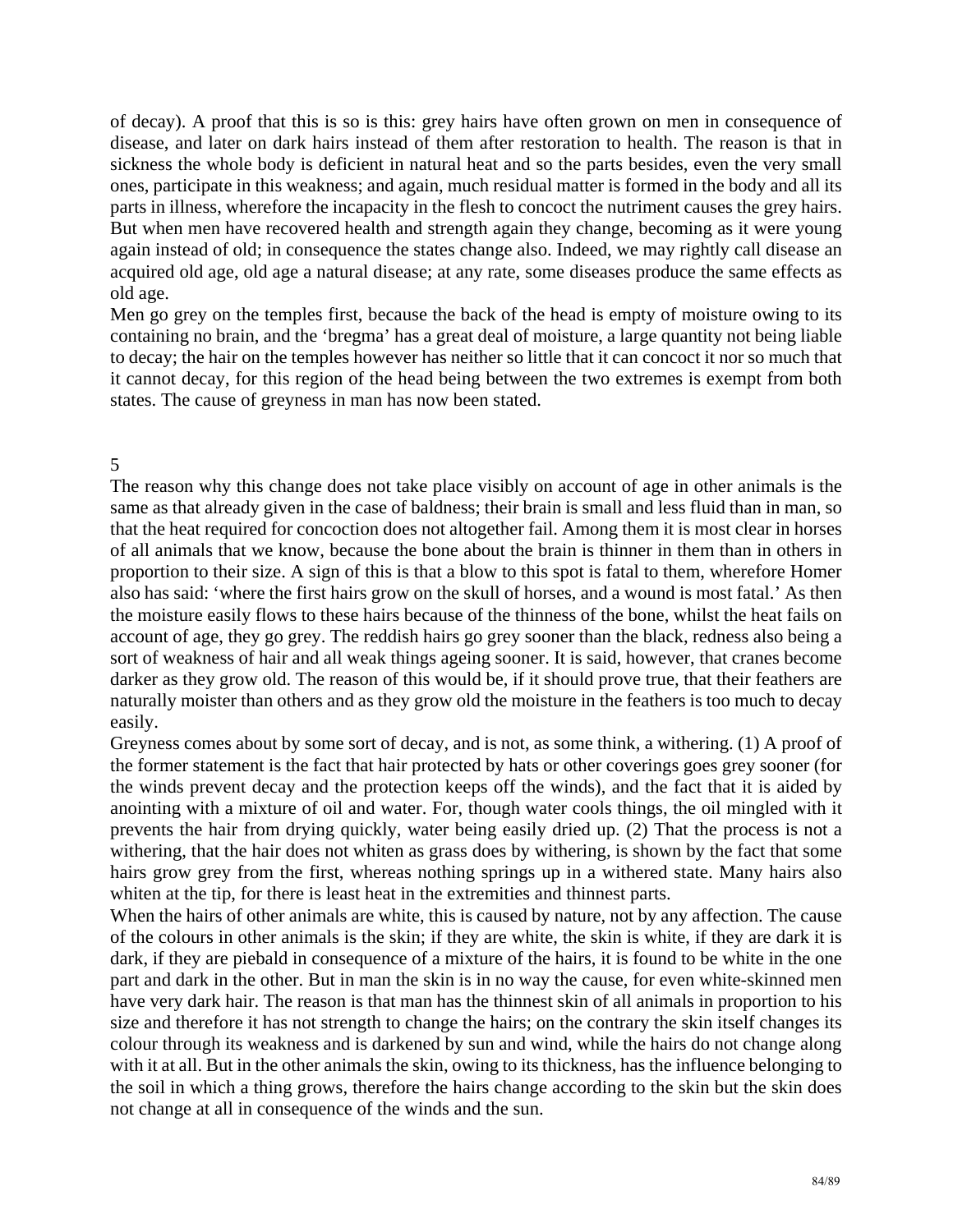#### 6

Of animals some are uni-coloured (I mean by this term those of which the kind as a whole has one colour, as all lions are tawny; and this condition exists also in birds, fish, and the other classes of animals alike); others though many-coloured are yet whole-coloured (I mean those whose body as a whole has the same colour, as a bull is white as a whole or dark as a whole); others are vari-coloured. This last term is used in both ways; sometimes the whole kind is vari-coloured, as opposite holds with the uniformly coloured; they do not change except by an affection of the colour, and that rarely; but still they do so change, for before now white individuals have been observed among partridges, ravens, sparrows, and bears. This happens when the course of development is perverted, for what is small is easily spoilt and easily moved, and what is developing is small, the beginning of all such things being on a small scale. leopards and peacocks, and some fish, e.g. the so-called 'thrattai'; sometimes the kind as a whole is not so, but such individuals are found in it, as with cattle and goats and, among birds, pigeons; the same applies also to other kinds of birds. The whole-coloured change much more than the uniformly coloured, both into the simple colour of another individual of the same kind (as dark changing into white and vice versa) and into both colours mingled. This is because it is a natural characteristic of the kind as a whole not to have one colour only, the kind being easily moved in both directions so that the colours both change more into one another and are more varied. The

Change is especially found in those animals of which by nature the individual is whole-coloured but the kind many-coloured. This is owing to the water which they drink, for hot waters make the hair white, cold makes it dark, an effect found also in plants. The reason is that the hot have more air than water in them, and the air shining through causes whiteness, as also in froth. As, then, skins which are white by reason of some affection differ from those white by nature, so also in the hair the whiteness due to disease or age differs from that due to nature in that the cause is different; the latter are whitened by the natural heat, the former by the external heat. Whiteness is caused in all things by the vaporous air imprisoned in them. Hence also in all animals not uniformly coloured all the part under the belly is whiter. For practically all white animals are both hotter and better flavoured for the same reason; the concoction of their nutriment makes them well-flavoured, and heat causes the concoction. The same cause holds for those animals which are uniformly-coloured, but either dark or white; heat and cold are the causes of the nature of the skin and hair, each of the parts having its own special heat.

The tongue also varies in colour in the simply coloured as compared with the vari-coloured animals, and again in the simply coloured which differ from one another, as white and dark. The reason is that assigned before, that the skins of the vari-coloured are vari-coloured, and the skins of the white-haired and dark-haired are white and dark in each case. Now we must conceive of the tongue as one of the external parts, not taking into account the fact that it is covered by the mouth but looking on it as we do on the hand or foot; thus since the skin of the vari-coloured animals is not uniformly coloured, this is the cause of the skin on the tongue being also vari-coloured.

Some birds and some wild quadrupeds change their colour according to the seasons of the year. The reason is that, as men change according to their age, so the same thing happens to them according to the season; for this makes a greater difference to them than the change of age.

The more omnivorous animals are more vari-coloured to speak generally, and this is what might be expected; thus bees are more uniformly coloured than hornets and wasps. For if the food is responsible for the change we should expect varied food to increase the variety in the movements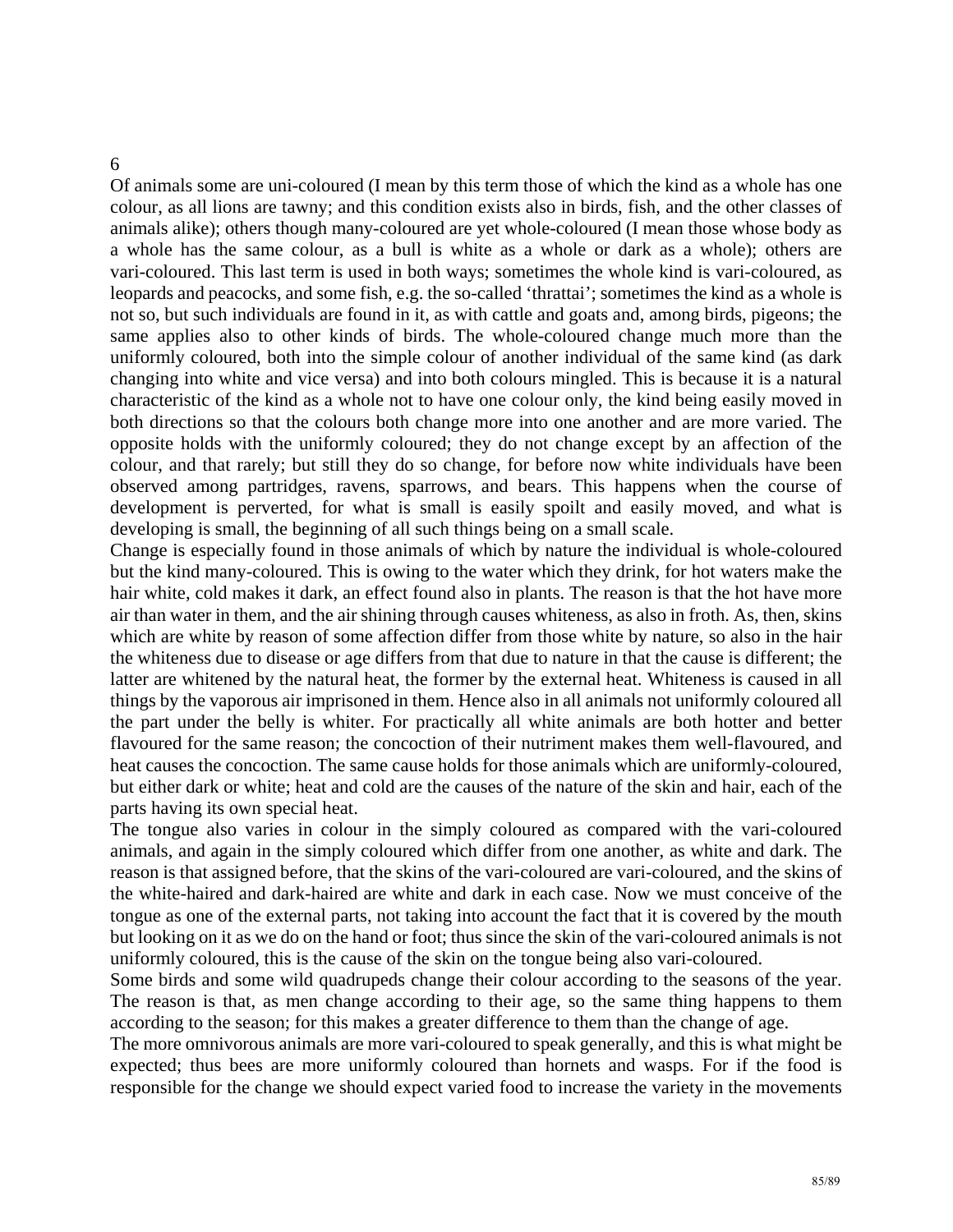which cause the development and so in the residual matter of the food, from which come into being hairs and feathers and skins.

So much for colours and hairs.

## 7

As to the voice, it is deep in some animals, high in others, in others again well-pitched and in due proportion between both extremes. Again, in some it is loud, in others small, and it differs in smoothness and roughness, flexibility and inflexibility. We must inquire then into the causes of each of these distinctions.

We must suppose then that the same cause is responsible for high and deep voices as for the change which they undergo in passing from youth to age. The voice is higher in all other animals when younger, but in cattle that of calves is deeper. We find the same thing also in the male and female sexes; in the other kinds of animals the voice of the female is higher than that of the male (this being especially plain in man, for Nature has given this faculty to him in the highest degree because he alone of animals makes use of speech and the voice is the material of speech), but in cattle the opposite obtains, for the voice of cows is deeper than that of bulls.

that the depth depends on a certain amount of the air put in motion), but not altogether, for if this then height and depth are to be decided in accordance with the distinction postulated, the result will Now the purpose for which animals have a voice, and what is meant by 'voice' and by 'sound' generally, has been stated partly in the treatise on sensation, partly in that on the soul. But since lowness of voice depends on the movement of the air being slow and its highness on its being quick, there is a difficulty in knowing whether it is that which moves or that which is moved that is the cause of the slowness or quickness. For some say that what is much is moved slowly, what is little quickly, and that the quantity of the air is the cause of some animals having a deep and others a high voice. Up to a certain point this is well said (for it seems to be rightly said in a general way were true it would not be easy to speak both soft and deep at once, nor again both loud and high. Again, the depth seems to belong to the nobler nature, and in songs the deep note is better than the high-pitched ones, the better lying in superiority, and depth of tone being a sort of superiority. But then depth and height in the voice are different from loudness and softness, and some high-voiced animals are loud-voiced, and in like manner some soft-voiced ones are deep-voiced, and the same applies to the tones lying between these extremes. And by what else can we define these (I mean loudness and softness of voice) except by the large and small amount of the air put in motion? If be that the same animals will be deep-and loud-voiced, and the same will be high – and not loud – voiced; but this is false.

sometimes, having complete command over it, make the movement swift. On the same principle the weak either move too much air for their strength and so make the movement slow, or if they make it swift move but little because of their weakness. The reason of the difficulty is that the words 'great' and 'small', 'much' and 'little' are used sometimes absolutely, sometimes relatively to one another. Whether an animal has a great (or loud) voice depends on the air which is moved being much absolutely, whether it has a small voice depends on its being little absolutely; but whether they have a deep or high voice depends on their being thus differentiated in relation to one another. For if that which is moved surpass the strength of that which moves it, the air that is sent forth must go slowly; if the opposite, quickly. The strong, then, on account of their strength, sometimes move much air and make the movement slow,

These, then, are the reasons of these contrarieties, that neither are all young animals high-voiced nor all deep-voiced, nor are all the older, nor yet are the two sexes thus opposed, and again that not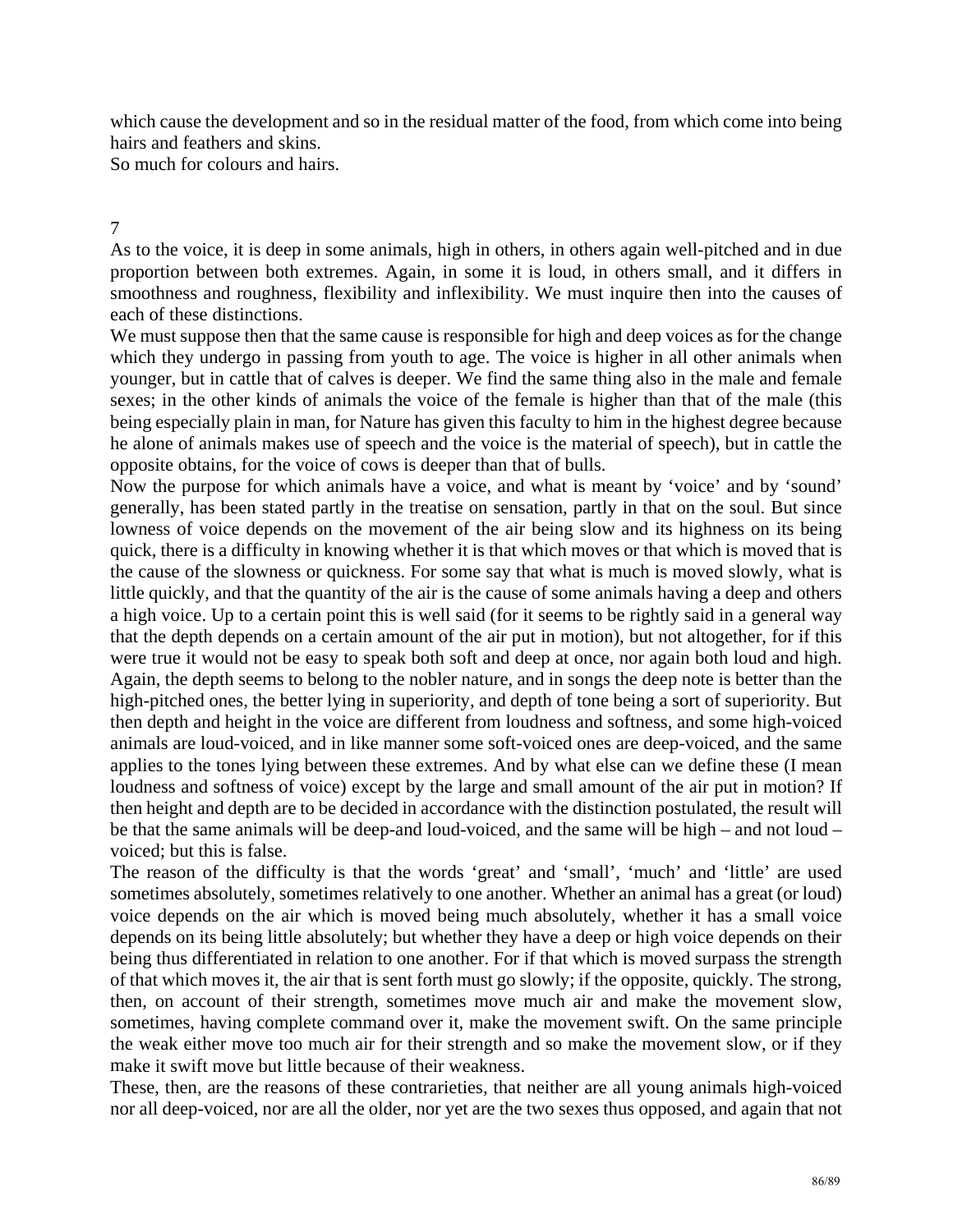only the sick speak in a high voice but also those in good bodily condition, and, further, that as men verge on old age they become higher-voiced, though this age is opposite to that of youth.

part by which they set the air in motion is in a tense state, like a sinewy string stretched tight. (That Most young animals, then, and most females set but little air in motion because of their want of power, and are consequently high-voiced, for a little air is carried along quickly, and in the voice what is quick is high. But in calves and cows, in the one case because of their age, in the other because of their female nature, the part by which they set the air in motion is not strong; at the same time they set a great quantity in motion and so are deep-voiced; for that which is borne along slowly is heavy, and much air is borne along slowly. And these animals set much in movement whereas the others set but little, because the vessel through which the breath is first borne has in them a large opening and necessarily sets much air in motion, whereas in the rest the air is better dispensed. As their age advances this part which moves the air gains more strength in each animal, so that they change into the opposite condition, the high-voiced becoming deeper-voiced than they were, and the deep-voiced higher-voiced, which is why bulls have a higher voice than calves and cows. Now the strength of all animals is in their sinews, and so those in the prime of life are stronger, the young being weaker in the joints and sinews; moreover, in the young they are not yet tense, and in those now growing old the tension relaxes, wherefore both these ages are weak and powerless for movement. And bulls are particularly sinewy, even their hearts, and therefore that the heart of bulls is of such a nature is shown by the fact that a bone is actually found in some of them, and bones are naturally connected with sinew.)

are removed the tension of the passages relaxes, as when the weight is taken off the string or the to depend upon. All animals when castrated change to the female character, and utter a voice like that of the females because the sinewy strength in the principle of the voice is relaxed. This relaxation is just as if one should stretch a string and make it taut by hanging some weight on to it, as women do who weave at the loom, for they stretch the warp by attaching to it what are called 'laiai'. For in this way are the testes attached to the seminal passages, and these again to the blood-vessel which takes its origin in the heart near the organ which sets the voice in motion. Hence as the seminal passages change towards the age at which they are now able to secrete the semen, this part also changes along with them. As this changes, the voice again changes, more indeed in males, but the same thing happens in females too, only not so plainly, the result being what some call 'bleating' when the voice is uneven. After this it settles into the deep or high voice of the succeeding time of life. If the testes warp; as this relaxes, the organ which moves the voice is loosened in the same proportion. This, then, is the reason why the voice and the form generally changes to the female character in castrated animals; it is because the principle is relaxed upon which depends the tension of the body; not that, as some suppose, the testes are themselves a ganglion of many principles, but small changes are the causes of great ones, not per se but when it happens that a principle changes with them. For the principles, though small in size, are great in potency; this, indeed, is what is meant by a principle, that it is itself the cause of many things without anything else being higher than it for it

thin the opposite. This is clear also in pipe-playing, for if the breath of the performer is hotter, that The heat or cold also of their habitat contributes to make some animals of such a character as to be deep-voiced, and others high-voiced. For hot breath being thick causes depth, cold breath being is to say if it is expelled as by a groan, the note is deeper.

then the voice also becomes uneven. The cause of roughness and smoothness in the voice, and of all similar inequality, is that the part or organ through which the voice is conveyed is rough or smooth or generally even or uneven. This is plain when there is any moisture about the trachea or when it is roughened by any affection, for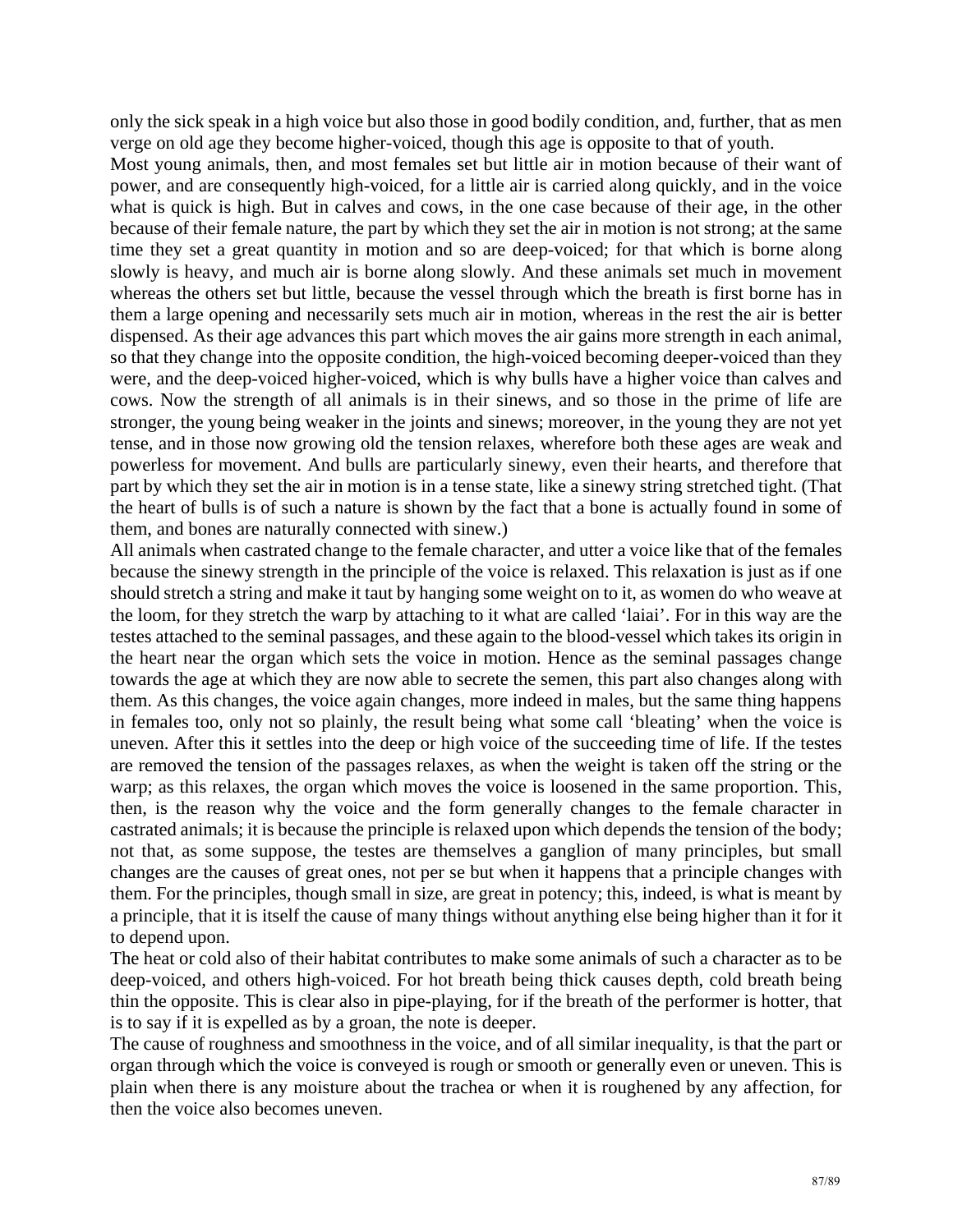Flexibility depends on the softness or hardness of the organ, for what is soft can be regulated and assume any form, while what is hard cannot; thus the soft organ can utter a loud or a small note, and accordingly a high or a deep one, since it easily regulates the breath, becoming itself easily great or small. But hardness cannot be regulated.

Let this be enough on all those points concerning the voice which have not been previously discussed in the treatise on sensation and in that on the soul.

# 8

With regard to the teeth it has been stated previously that they do not exist for a single purpose nor for the same purpose in all animals, but in some for nutrition only, in others also for fighting and for vocal speech. We must, however, consider it not alien to the discussion of generation and development to inquire into the reason why the front teeth are formed first and the grinders later, and why the latter are not shed but the former are shed and grow again.

Democritus has spoken of these questions but not well, for he assigns the cause too generally without investigating the facts in all cases. He says that the early teeth are shed because they are formed in animals too early, for it is when animals are practically in their prime that they grow according to Nature, and suckling is the cause he assigns for their being found too early. Yet the pig also suckles but does not shed its teeth, and, further, all the animals with carnivorous dentition suckle, but some of them do not shed any teeth except the canines, e.g. lions. This mistake, then, was due to his speaking generally without examining what happens in all cases; but this is what we to do, for any one who makes any general statement must speak of all the particular cases.

Now we assume, basing our assumption upon what we see, that Nature never fails nor does anything in vain so far as is possible in each case. And it is necessary, if an animal is to obtain food after the time of taking milk is over, that it should have instruments for the treatment of the food. If, then, as Democritus says, this happened about the time of reaching maturity, Nature would fail in something possible for her to do. And, besides, the operation of Nature would be contrary to Nature, for what is done by violence is contrary to Nature, and it is by violence that he says the formation of the first teeth is brought about. That this view then is not true is plain from these and other similar considerations.

dividing), in the second place because the smaller is naturally developed quicker than the larger, Now these teeth are developed before the flat teeth, in the first place because their function is earlier (for dividing comes before crushing, and the flat teeth are for crushing, the others for even if both start together, and these teeth are smaller in size than the grinders, because the bone of the jaw is flat in that part but narrow towards the mouth. From the greater part, therefore, must flow more nutriment to form the teeth, and from the narrower part less.

The act of sucking in itself contributes nothing to the formation of the teeth, but the heat of the milk makes them appear more quickly. A proof of this is that even in suckling animals those young which enjoy hotter milk grow their teeth quicker, heat being conducive to growth.

grinders are fixed where the jaw is flat and the bone strong, those of the front teeth are in a thin part, They are shed, after they have been formed, partly because it is better so (for what is sharp is soon blunted, so that a fresh relay is needed for the work, whereas the flat teeth cannot be blunted but are only smoothed in time by wearing down), partly from necessity because, while the roots of the so that they are weak and easily moved. They grow again because they are shed while the bone is still growing and the animal is still young enough to grow teeth. A proof of this is that even the flat teeth grow for a long time, the last of them cutting the gum at about twenty years of age; indeed in some cases the last teeth have been grown in quite old age. This is because there is much nutriment